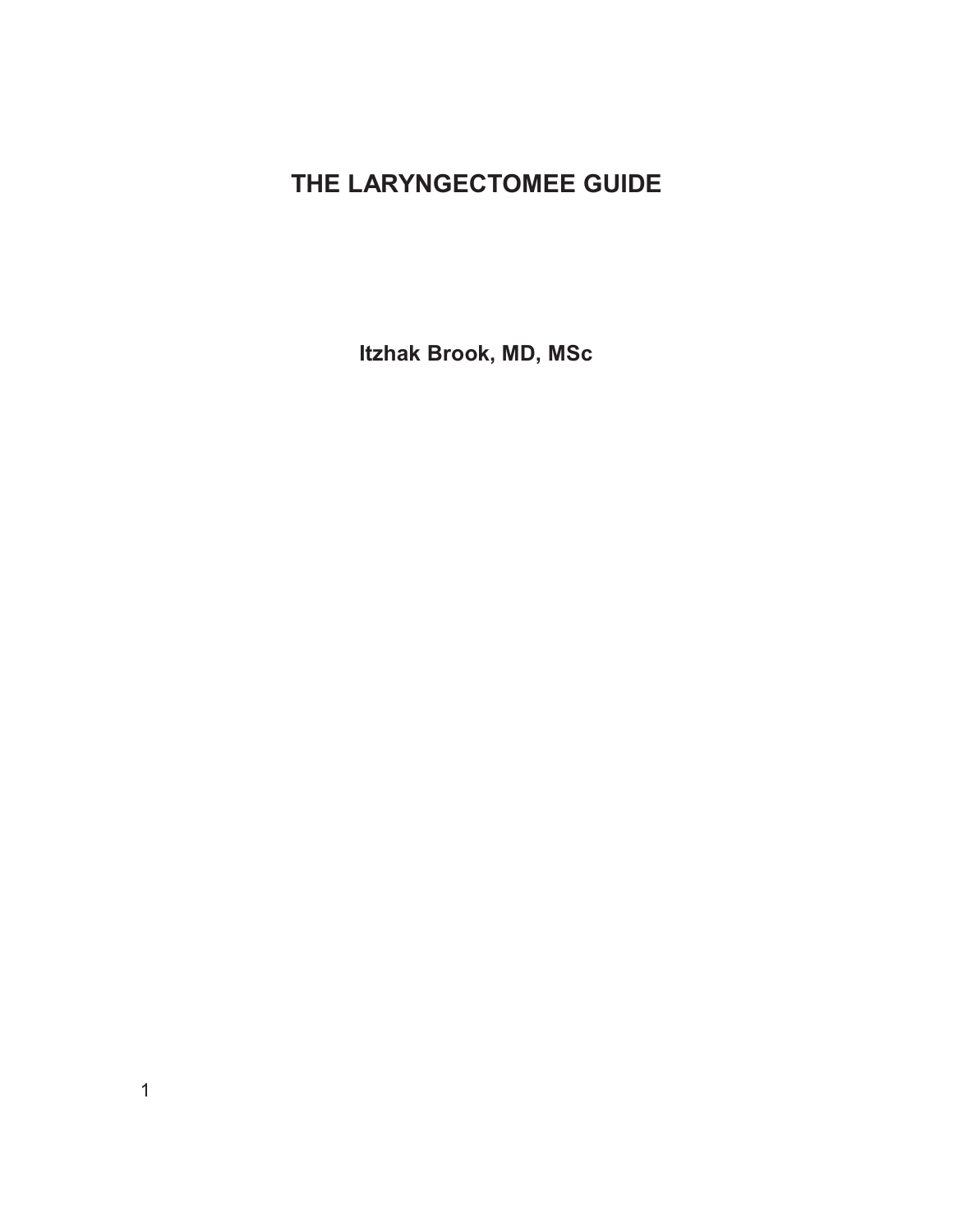Copyright © 2013 Itzhak Brook, MD

All rights reserved.

ISBN: 978-1-300-87545-1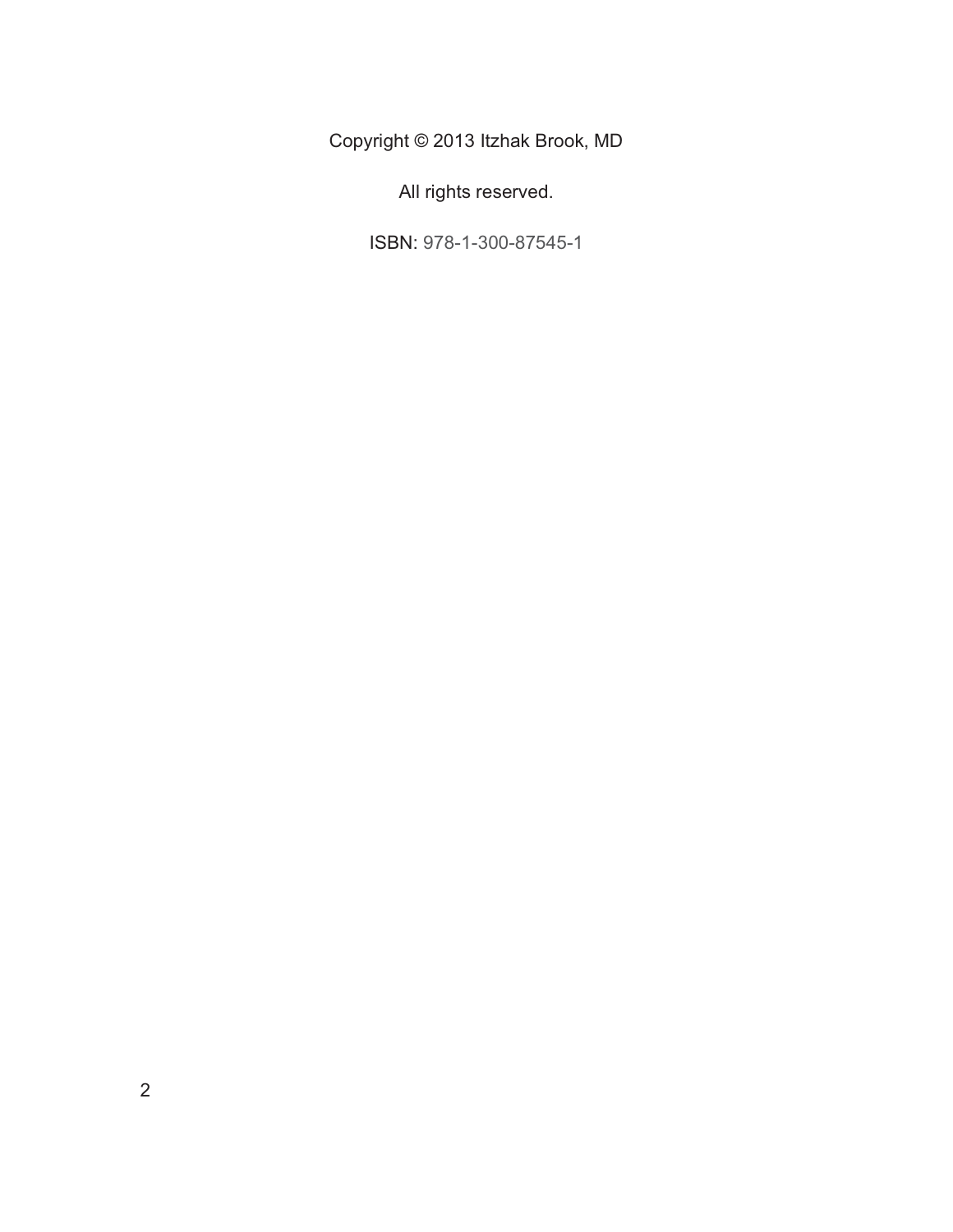# TABLE OF CONTENTS

| Chapter 2. Having surgery: types of laryngectomy, outcome, pain management,       |
|-----------------------------------------------------------------------------------|
|                                                                                   |
| Chapter 3. Side effects of radiation treatment for head and neck cancer20         |
| Chapter 4. Side effects of chemotherapy for head and neck cancer33                |
| Chapter 5. Lymphedema, neck swelling, pain and numbness after radiation and       |
|                                                                                   |
|                                                                                   |
|                                                                                   |
|                                                                                   |
|                                                                                   |
|                                                                                   |
|                                                                                   |
| Chapter 12. Medical issues after radiation and surgery: pain, vaccination, cancer |
| spread, hypothyroidism and prevention of medical errors103                        |
| Chapter 13. Preventive care: Follow-up, avoiding smoking, and vaccination112      |
| Chapter 14. Dental issues and hyperbaric oxygen therapy117                        |
| Chapter 15. Psychological issues: depression, suicide, uncertainty, sharing the   |
|                                                                                   |
| Chapter 16. Use of CT, MRI and PET scans in the diagnosis and follow-up of        |
|                                                                                   |
| Chapter 17. Urgent care, cardiopulmonary resuscitation (CPR), and care of         |
|                                                                                   |
|                                                                                   |
|                                                                                   |
|                                                                                   |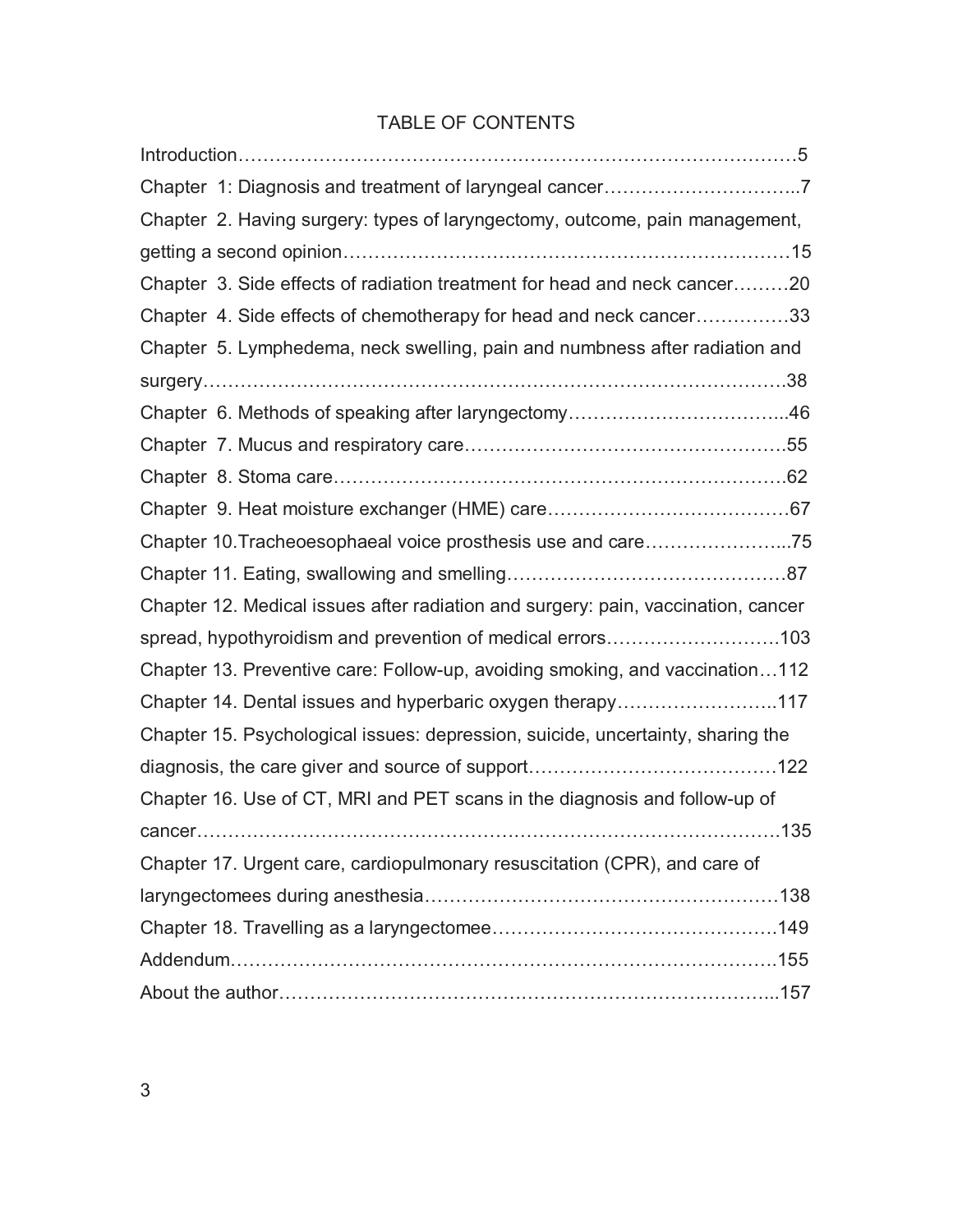## **Dedication**

The book is dedicated to my fellow laryngectomees and their caregivers for their courage and perseverance.

## **Acknowledgement**

I am grateful to Joyce Reback Brook and Carole Kaminsky for their editorial assistance.

## **Disclaimer**

Dr Brook is not an expert in otolaryngology and head and neck surgery. This guide is not a substitute for medical care by medical professionals.

Figures 1, 4-6, 9, and 10 were published with permission of Atos Medical Inc.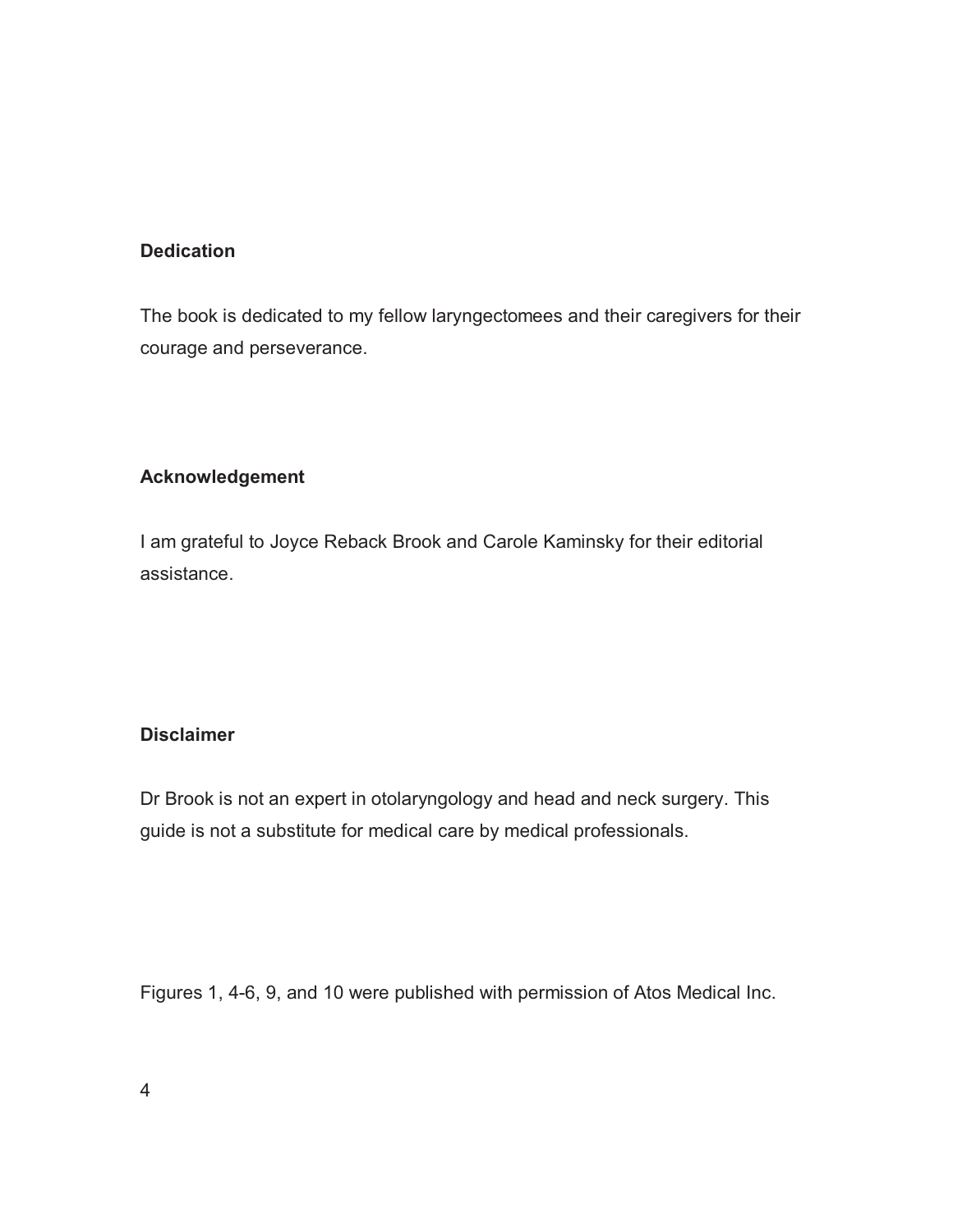### **INTRODUCTION**

I am a physician who became a laryngectomee in 2008. I was diagnosed with laryngeal cancer in 2006 and was initially treated with a course of radiation. After experiencing a recurrence two years later, my doctors recommended that total laryngectomy was the best assurance for eradicating the cancer. As I write this, it has been five years since my operation; there has been no sign of recurrence.

After becoming a laryngectomee, I realized the magnitude of the challenges faced by new laryngectomees in learning how to care for themselves. Overcoming these challenges requires mastering new techniques in caring for one's airways, dealing with life long side effects of radiation and other treatments, living with the results of surgeries, facing uncertainties about the future, and struggling with psychological, social, medical and dental issues. I also learned the difficulties of life as a head and neck cancer survivor. This cancer and its treatment affect some of the most basic human functions, communication, nutrition, and social interaction.

As I gradually learned to cope with my life as a laryngectomee, I realized that the solutions to many problems are not only based on medicine and science but also on experience in addition to trial and error. I also realized that what works for one person may not always work for another. Because each person's medical history, anatomy and personality are different, so are some of the solutions. However, some general principles of care are helpful to most laryngectomees. I was fortunate to benefit from my physicians, speech and language pathologists, and other laryngetomees as I learned how to care for myself and overcome the myriad of daily challenges.

I gradually realized that new and even seasoned laryngectomees would probably improve their quality of life from learning how to better care for themselves. To that end I created a Website (http://dribrook.blogspot.com/) to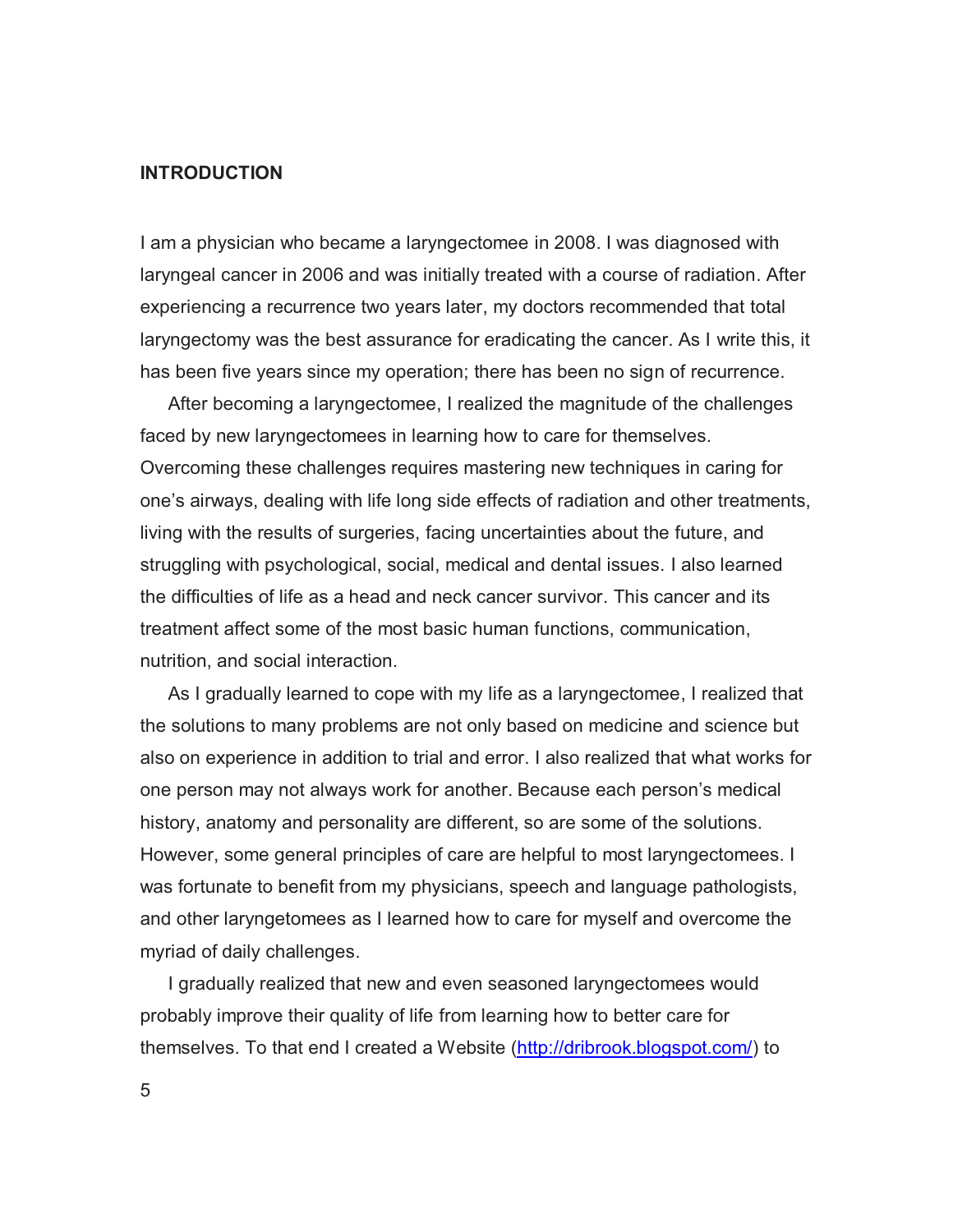help laryngectomees and other individuals with head and neck cancer. The site deals with medical, dental and psychological issues and also contains links to videos about rescue breathing and other informative lectures.

This practical guide is based on my Website and is aimed at providing practical information that can assist laryngectomees and their caregivers in dealing with medical, dental and psychological issues. The guide contains information about the side effects of radiation and chemotherapy; the methods of speaking after laryngectomy; how to care for the airway, stoma, heat and moisture exchange filter, and voice prosthesis. In addition I address eating and swallowing issues, medical, dental and psychological concerns, respiration and anesthesia, and travelling as a laryngectomee.

This guide is not a substitute for professional medical care but hopefully will be useful for laryngectomees and their caregiver(s) in dealing with their lives and the challenges they face.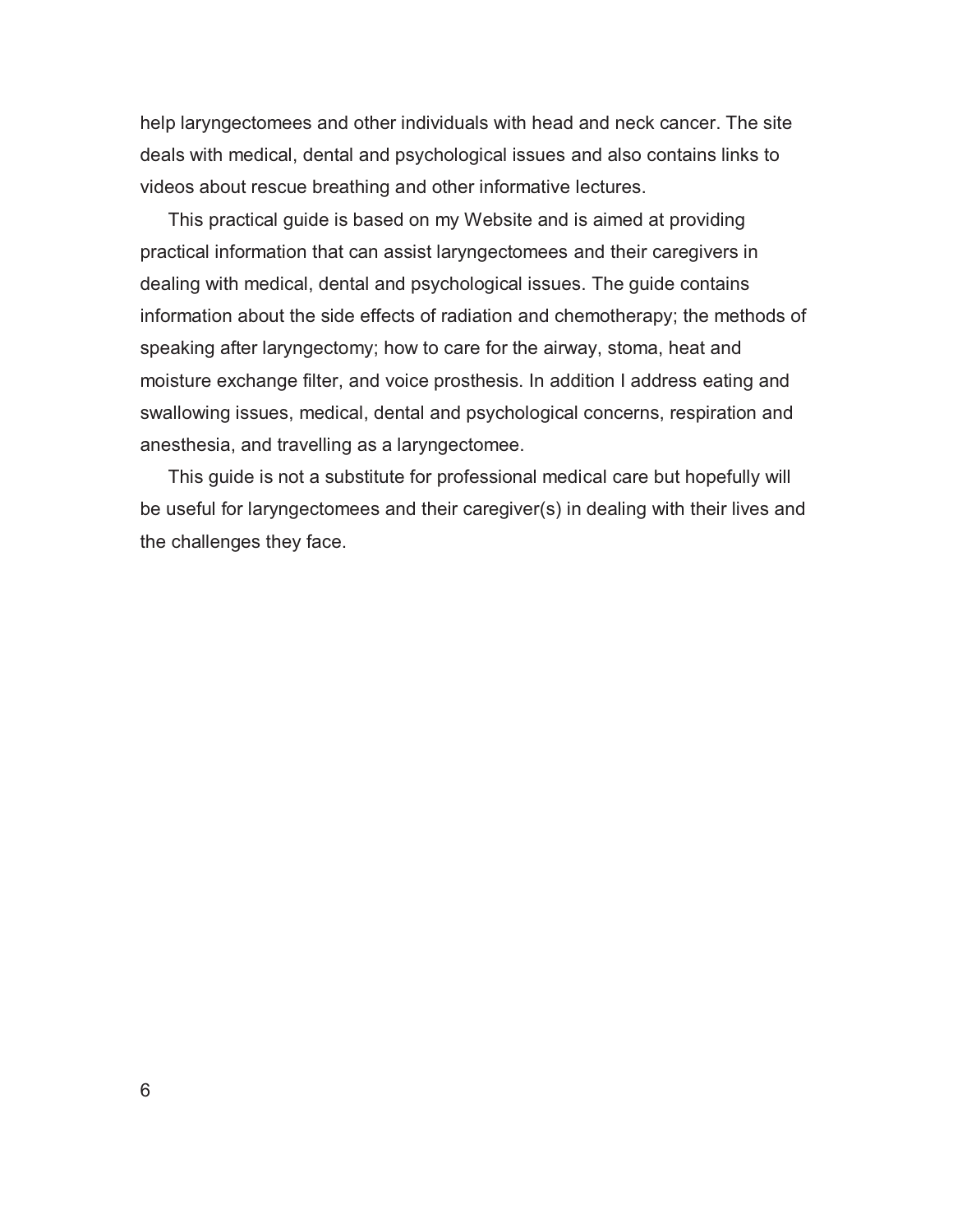# **CHAPTER 1: DIAGNOSIS AND TREATMENT OF LARYNGEAL CANCER**

## **Overview**

**Laryngeal cancer** affects the voice box. Cancers that start in the larynx are called laryngeal cancers; cancers of the hypopharynx are called **hypopharyngeal cancers**. (The hypopharynx is the part of the throat [pharynx] that lies beside and behind the larynx.) These cancers are very close to each other and the treatment principles of both are similar and may involve laryngectomy. Although the discussion below addresses laryngeal cancer, it is also generally applicable to hypopharyngeal cancer.

Laryngeal cancer occurs when malignant cells appear in the larynx. The larynx contains the vocal cords (or folds) which, by vibrating, generate sounds that create audible voice when the vibrations echo through the throat, mouth, and nose.

The larynx is divided into three anatomical regions: the glottis (in the middle of the larynx, includes the vocal cords); the supraglottis ( in the top part, includes the epiglottis, arytenoids and aryepiglottic folds, and false cords); and the subglottis ( the bottom of the larynx). While cancer can develop in any part of the larynx most laryngeal cancers originate in the glottis. Supraglottic cancers are less common, and subglottic tumors are the least frequent.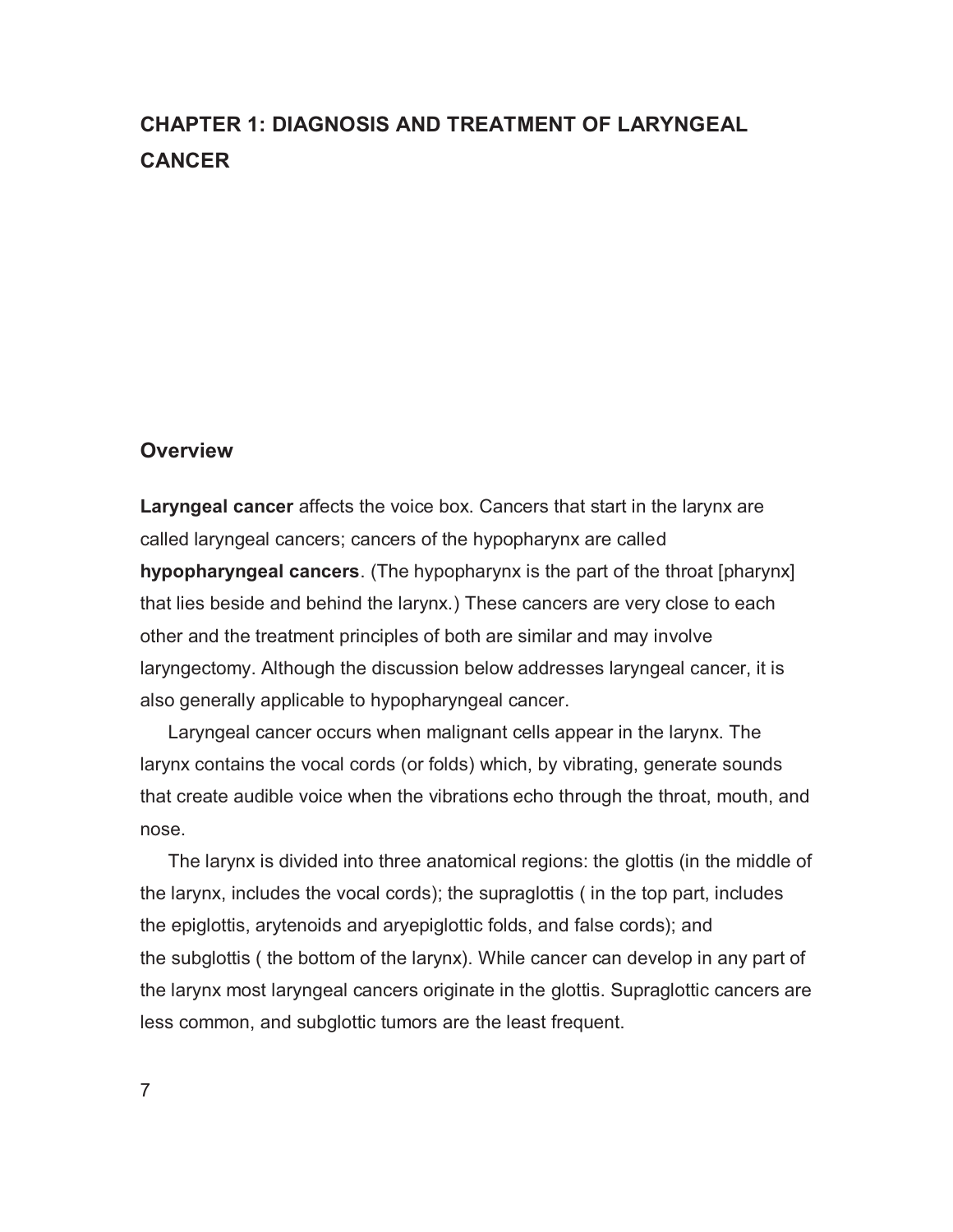

**Figure 1: Anatomy before and after laryngectomy** 

Laryngeal and hypopharyngeal cancer may spread by direct extension to adjacent structures, by metastasis to regional cervical lymph nodes, or more distantly, through the blood stream to other locations in the body. Distant metastases to the lungs and liver are most common. Squamous cell carcinomas account for 90 to 95 percent of laryngeal and hypopharyngeal cancer.

Smoking and heavy alcohol consumption are the main risk factors for laryngeal cancer. Exposure to human papilloma virus (HPV) has been mainly associated with oropharyngeal cancer and to a lesser degree with laryngeal and hypopharyngeal ones.

8 There are about 50,000 to 60,000 laryngectomees in the USA. According to the Surveillance Epidemiology and End Results (SEER) Cancer Statistics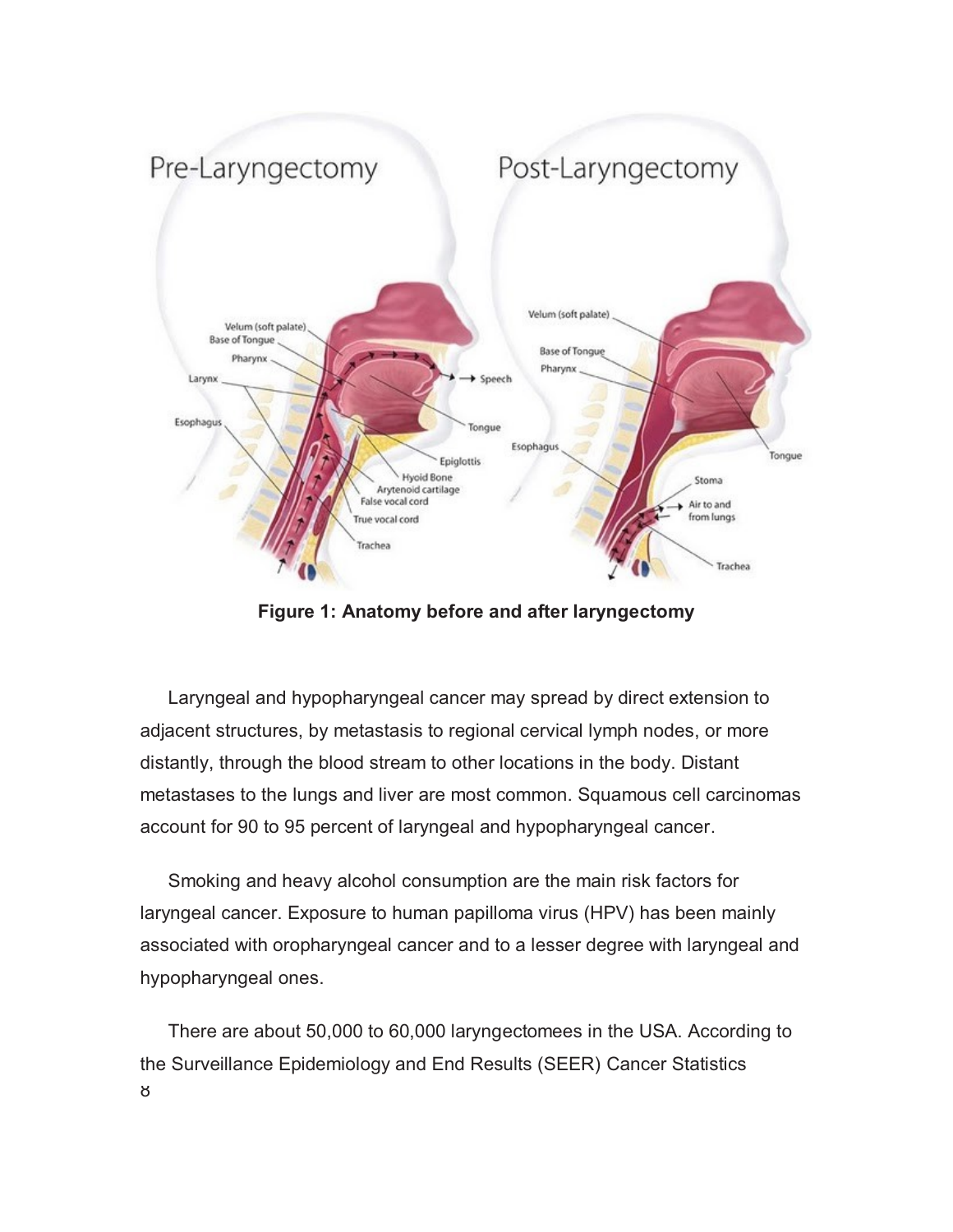Review of the National Cancer Institute, an estimated 12,250 men and women are diagnosed with cancer of the larynx each year. The number of new laryngectomees has been declining mainly because fewer people are smoking and newer therapeutic approaches can spare the larynx.

# **Diagnosis**

Symptoms and signs of laryngeal cancer include:

- Abnormal (high-pitched) breathing sounds
- Chronic cough (with and without blood)
- Difficulty swallowing
- A sensation of a lump in the throat
- Hoarseness that does not get better in 1 2 weeks
- Neck and ear pain
- $\bullet$ Sore throat that does not get better in 1 - 2 weeks, even with antibiotics
- Swelling or lumps in the neck
- Unintentional weight loss

The symptoms associated with laryngeal cancer depend upon its location. Persistent hoarseness can be the initial complaint in cancers of the glottis. Later symptoms may include difficulty in swallowing, ear pain, chronic and sometimes bloody cough, and hoarseness. Supraglottic cancers are frequently diagnosed only when they cause airway obstruction or palpable metastatic lymph nodes. Primary subglottic tumors typically present with hoarseness or complaints of difficulty in breathing on exertion.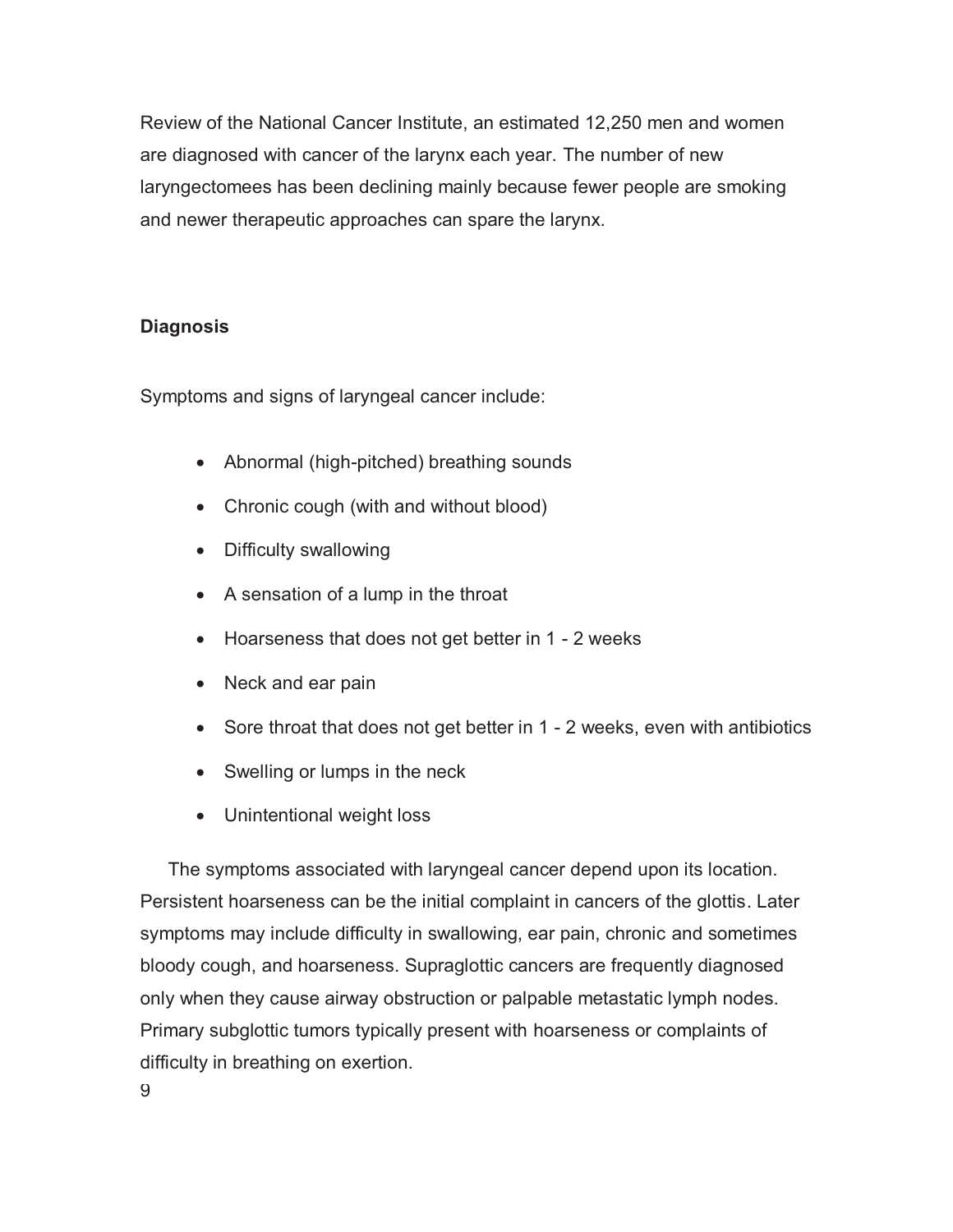There is no single test that can accurately diagnose cancer. The complete evaluation of a patient generally requires a thorough history and physical examination along with diagnostic testing. Many tests are required to determine if a person has cancer or if another condition (such as an infection) may be mimicking the symptoms of cancer.

Effective diagnostic testing is used to confirm or eliminate the presence of cancer, monitor its progress, and plan for and evaluate the effectiveness of treatment. In some instances, it is necessary to perform repeat testing if a person's condition has changed, a sample collected was not of good quality, or an abnormal test result needs to be confirmed. Diagnostic procedures for cancer may include imaging, laboratory tests, tumor biopsy, endoscopic examination, surgery, or genetic testing.

The following tests and procedures may be used to help diagnose and stage laryngeal cancer which influences the choice of treatment:

**Physical examination of the throat and neck**: This enables the doctor to feel for swollen lymph nodes in the neck and to view the throat by using a small, longhandled mirror to check for abnormalities.

**Endoscopy:** A procedure in which an endoscope (a flexible lighted tube) is inserted through the nose or mouth into the upper airway to the larynx, enabling the examiner to directly view these structures.

**Laryngoscopy:** A procedure to examine the larynx with a mirror or a laryngoscope (a rigid lighted tube).

**CT scan (computed tomography):** A procedure that generates a series of detailed radiographs of body sites, taken from different directions. A contrast material such as an injected or swollen dye enables better visualization of the organs or tissues.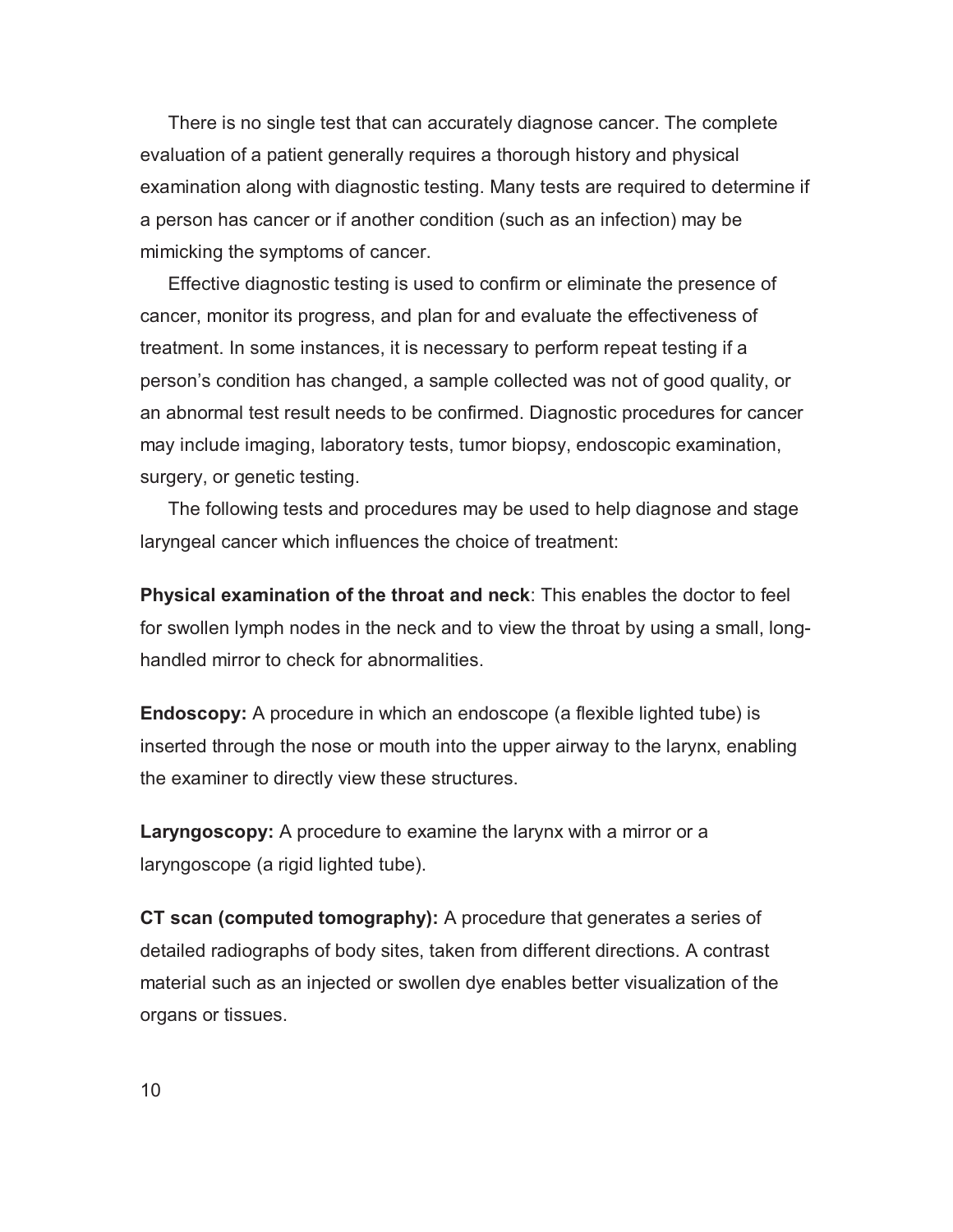**MRI (magnetic resonance imaging):** A procedure that uses a magnet and radio waves to generate a series of detailed pictures of areas inside the body.

**Barium swallow:** A procedure to examine the esophagus and stomach in which the patient drinks a barium solution that coats the esophagus and stomach, and x-rays are obtained.

**Biopsy**: A procedure in which tissues are obtained so that they can be viewed under a microscope to check for cancer.

The potential for recovery from laryngeal cancer depends on the following:

- The extent the cancer has spread (the "stage")
- The appearance of the cancer cells (the "grade")
- The location(s) and size of the tumor
- The patient's age, gender, and general health

Additionally, smoking tobacco and drinking alcohol decrease the effectiveness of treatment for laryngeal cancer. Patients with laryngeal cancer who continue to smoke and drink are less likely to be cured and more likely to develop a second tumor.

# **Treatment of laryngeal cancer**

Individuals with early or small laryngeal cancer may be treated with surgery or radiation therapy. Those with advanced laryngeal cancer may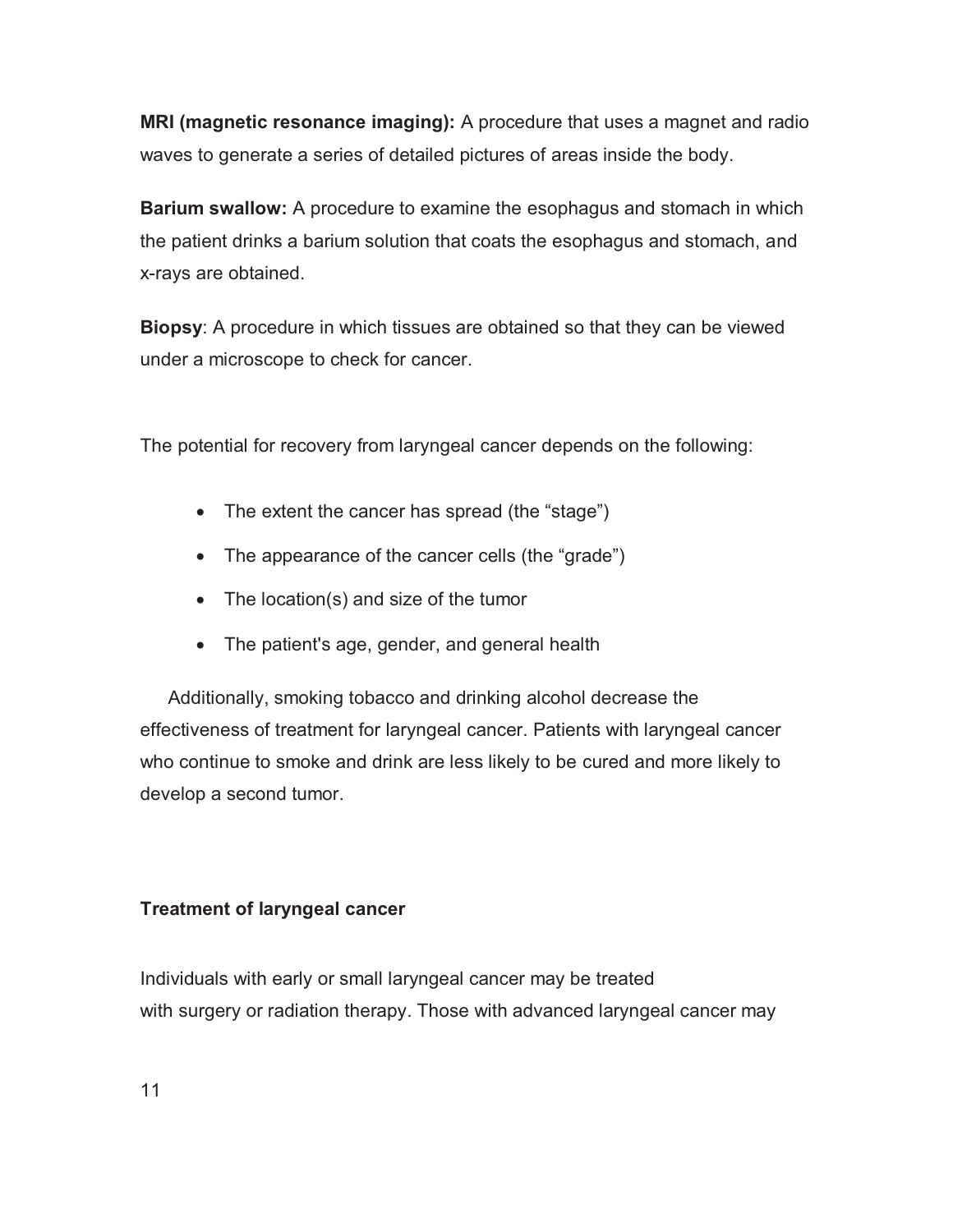require a combination of treatments. This may include surgery and a combination of radiation therapy and chemotherapy, generally given at the same time.

Targeted therapy is another therapeutic option specifically directed at advanced laryngeal cancer. Targeted cancer therapies are administered by using drugs or other substances that block the growth and spread of cancer by interfering with specific molecules involved in tumor growth and progression.

The choice of treatment depends mainly on the patient's general health, the location of the tumor, and whether the cancer has spread to other sites.

A team of medical specialists generally collaborate in planning the treatment. These can include:

- Ear, nose, and throat doctors (otolaryngologists)
- General head and neck surgeons
- Medical oncologists
- Radiation oncologists

Other health care providers who work with the specialists as a team may include a dentist, plastic surgeon, reconstructive surgeon, speech and language pathologist, oncology nurse, dietitian, and a mental health counselor.

Treatment options depend on the following:

- The extent to which the cancer has spread (the "stage")
- The location and size of the tumor
- Maintaining the patient's ability to talk, eat, and breathe as normally as possible
- -Whether the cancer has returned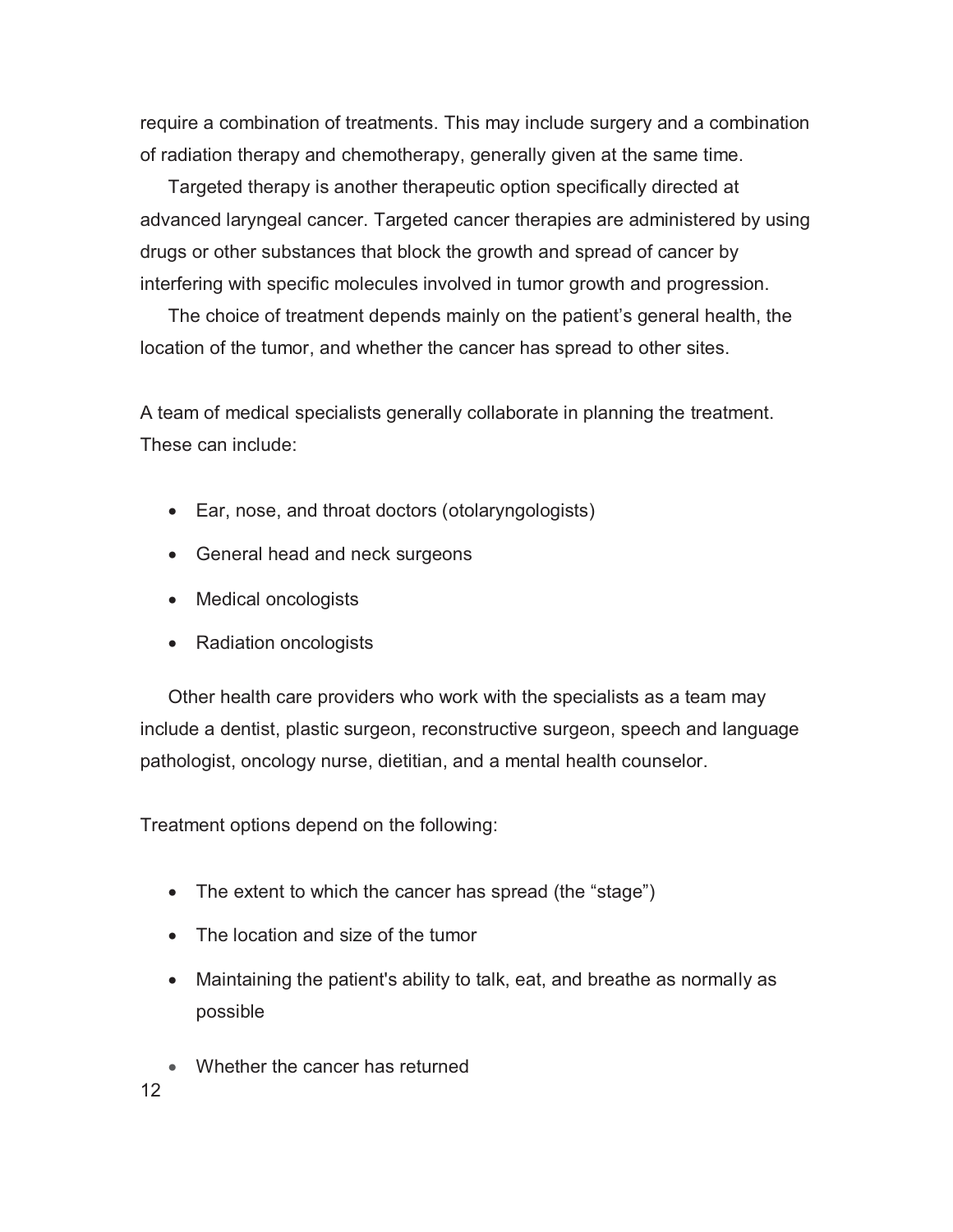The medical team describes the available treatment choices to the patient and what are the expected results, as well as the possible side effects. Patients should carefully consider the available options and understand how these treatments may affect their ability to eat, swallow, and talk, and whether these treatments will alter their appearance during and after treatment. The patient and his/her health care team can work together to develop a treatment plan that fits the patient's needs and expectations.

Supportive care for control of pain and other symptoms that can relieve potential side effects and ease emotional concerns should be available before, during, and after cancer treatment.

Patients should be well informed before making their choice. If necessary, obtaining a second medical and/or surgical opinion is helpful. Having a patient advocate (family member or friend) attend the discussions with the medical team is desirable as they can assist the patient in making the best choice.

It is suggested to ask the following questions of the medical team:

- What is the size, location, spread, and stage of the tumor?
- What are the treatment options? Would they include surgery, radiation therapy, chemotherapy or a combination of these?
- What are the expected side effects, risks and benefits of each kind of treatment?
- How can side effects be managed?
- What will be the sound of the voice with each of the above treatments?
- What are the chances of being able to eat normally?
- How to prepare for treatment?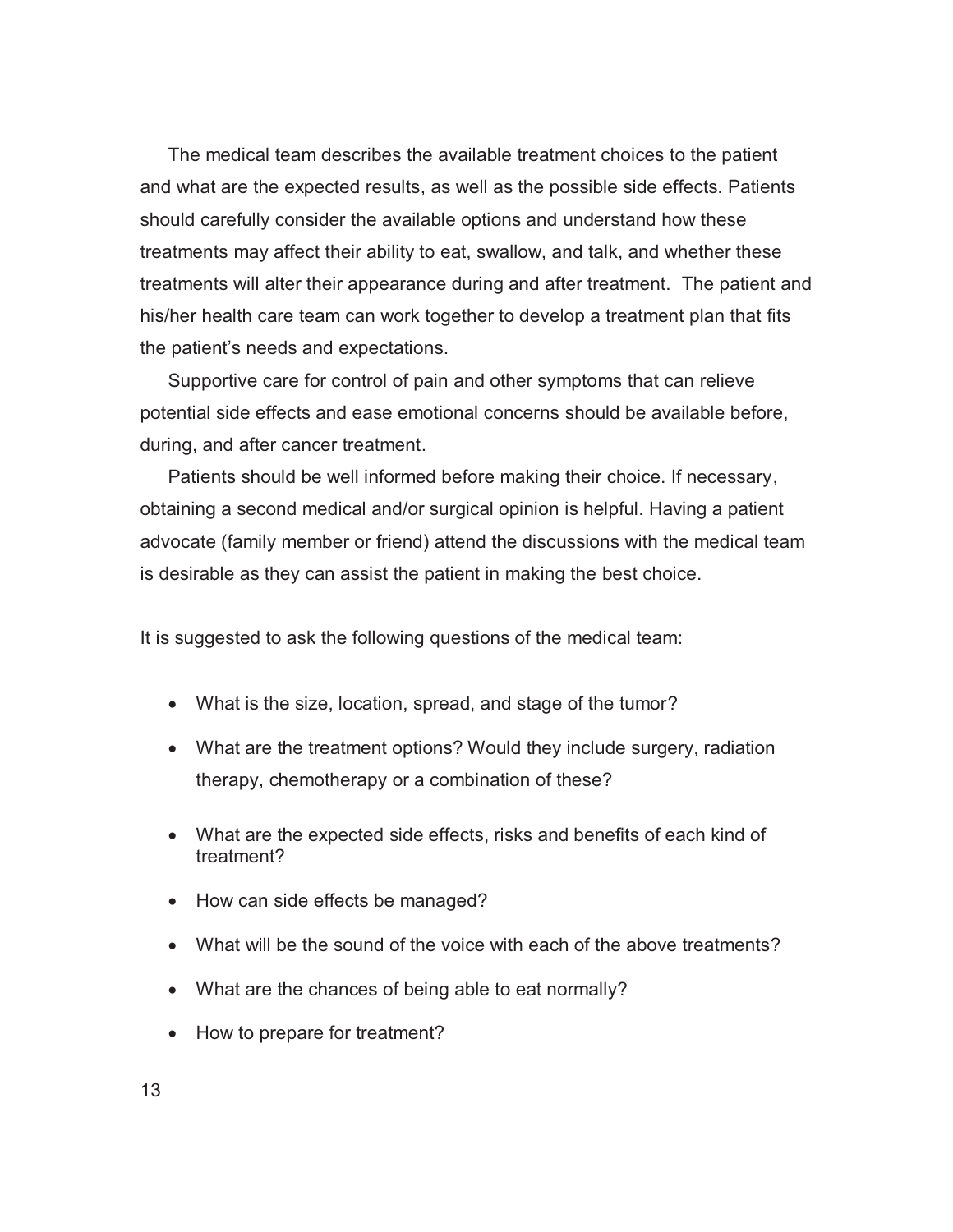- Will the treatment require hospitalization and if so for how long?
- What is the estimated cost of the treatment and will insurance cover it?
- How will the treatment affect one's life, work and normal activities?
- Is a research study (clinical trial) a good option?
- Can the physician recommend an expert for a second opinion regarding the treatment options?
- How often and for how long will there be a need for follow-ups?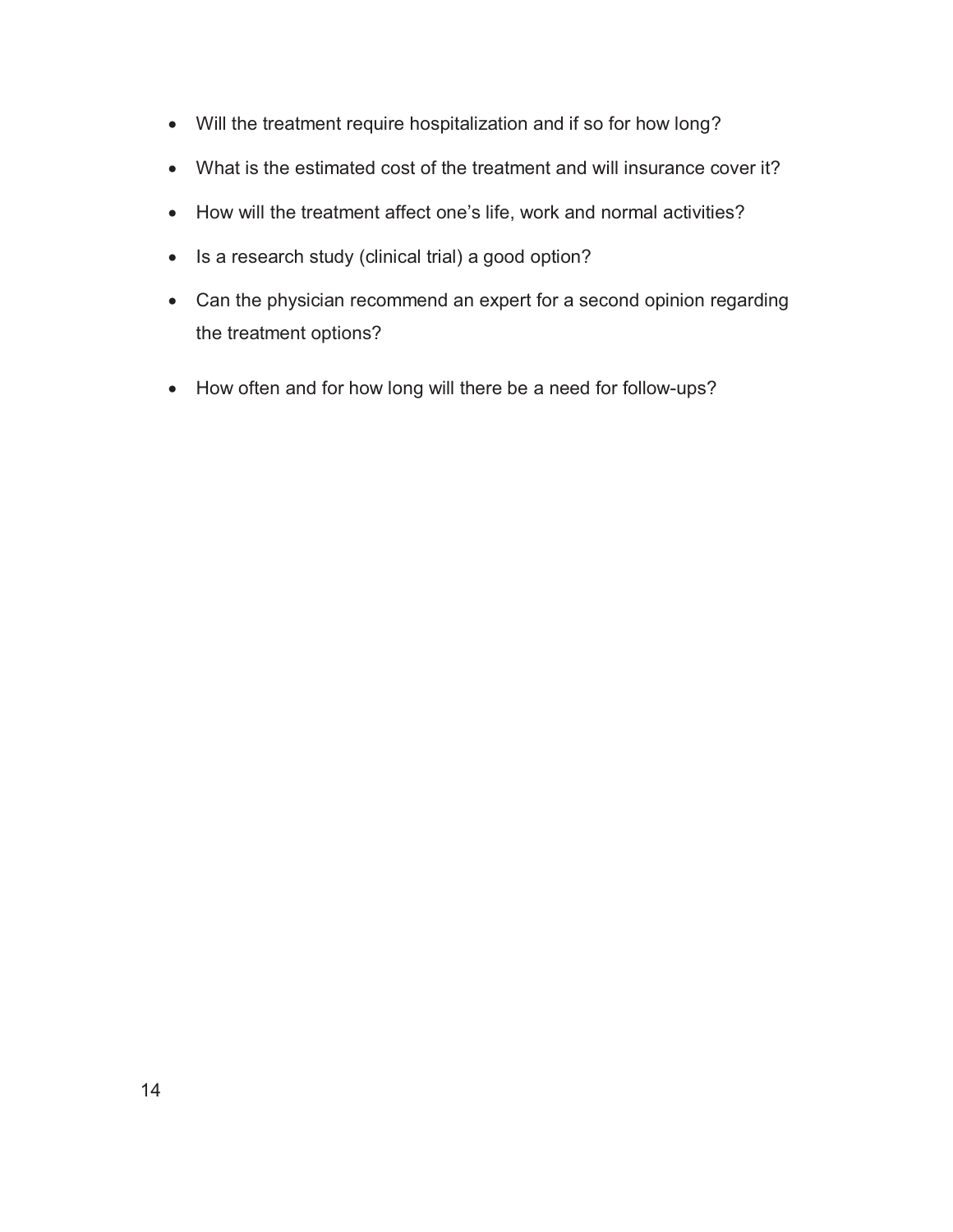# **CHAPTER 2. HAVING SURGERY: TYPES OF LARYNGECTOMY, OUTCOME, PAIN MANAGEMENT AND SEEKING A SECOND OPINION**

# **Types of laryngectomy**

Treatment of laryngeal cancer often includes surgery. The surgeon can use either scalpel or laser. Laser surgery is performed using a device that generates an intense beam of light that cuts or destroys tissues.

There are two types of surgery for removal of laryngeal cancer:

**Removal of part of the larynx**: The surgeon takes out only the part of the larynx harboring the tumor.

**Removal of the entire larynx:** The surgeon removes the whole larynx and some adjacent tissues.

Lymph nodes that are close or drain the cancerous site may also be taken out during either type of surgery.

The patient may need to undergo reconstructive or plastic surgery to rebuild the affected tissues. The surgeon may obtain tissues from other parts of the body to repair the site of the surgery in the throat and/or neck. The reconstructive or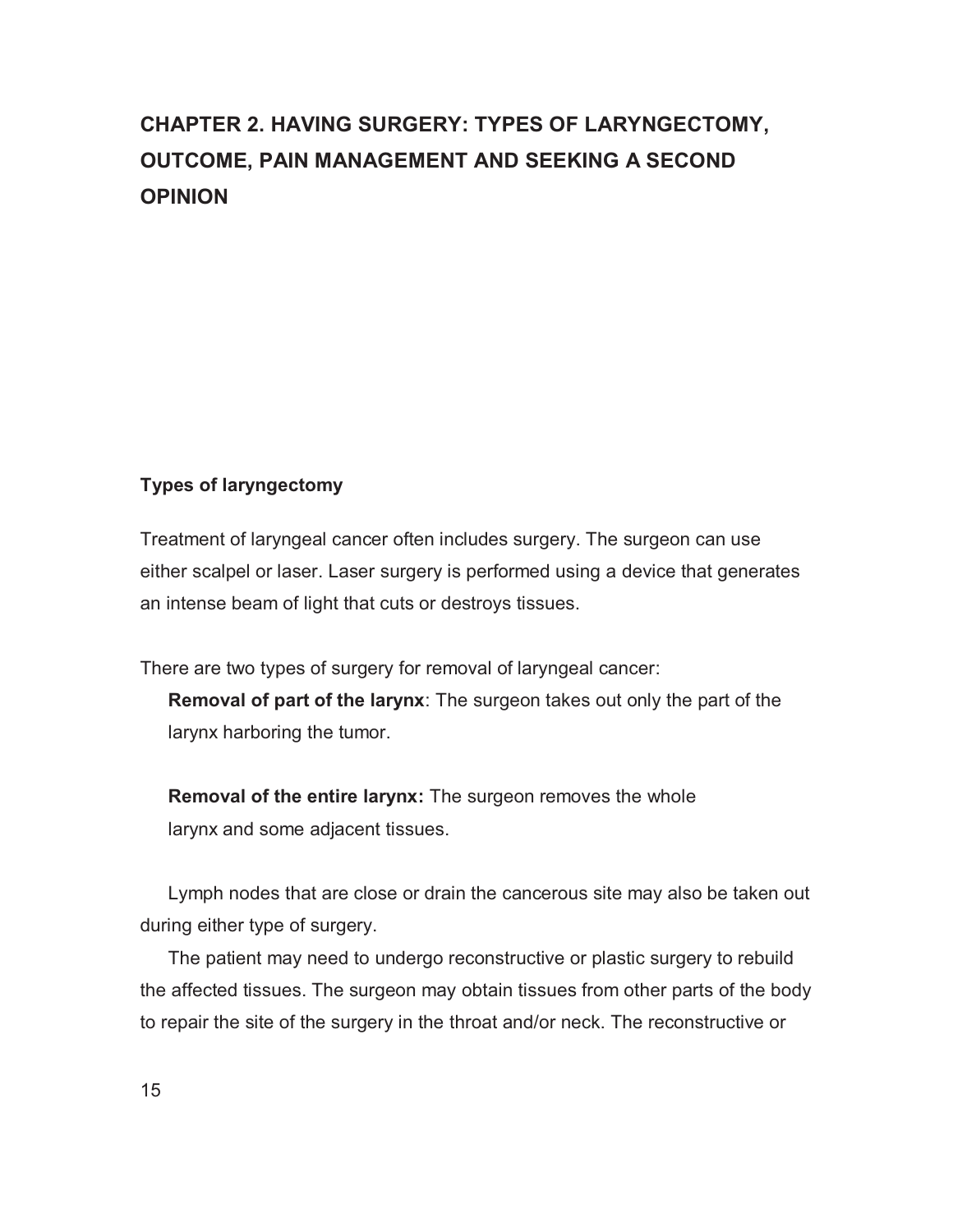plastic surgery sometimes takes place at the same time when the cancer is removed, or it can be performed later.

Healing after surgery takes time; the length of time needed to recover varies among individuals.

## **Surgery's outcome**

The main results of the surgery can include all or some of the following:

- Throat and neck swelling
- Local pain
- Tiredness
- Increased mucus production
- Changes in physical appearance
- Numbness, muscle stiffness and weakness
- Tracheostomy

Most people feel weak or tired for some time after surgery, have a swollen neck, and experience pain and discomfort for the first few days. Pain medications can relieve some of these symptoms. (See **Pain management** in Chapter 12)

Surgery can alter the ability to swallow, eat, or talk. However, not all such effects are permanent, as discussed later in the guide (see chapters 6 and 10). Those who lose their ability to talk after surgery may find it useful to communicate by writing on a notepad, writing board (such as a magic slate), cell phone, or computer. Prior to the surgery it may be helpful to make a recording for one's answering machine or voicemail to inform callers about one's speaking difficulties.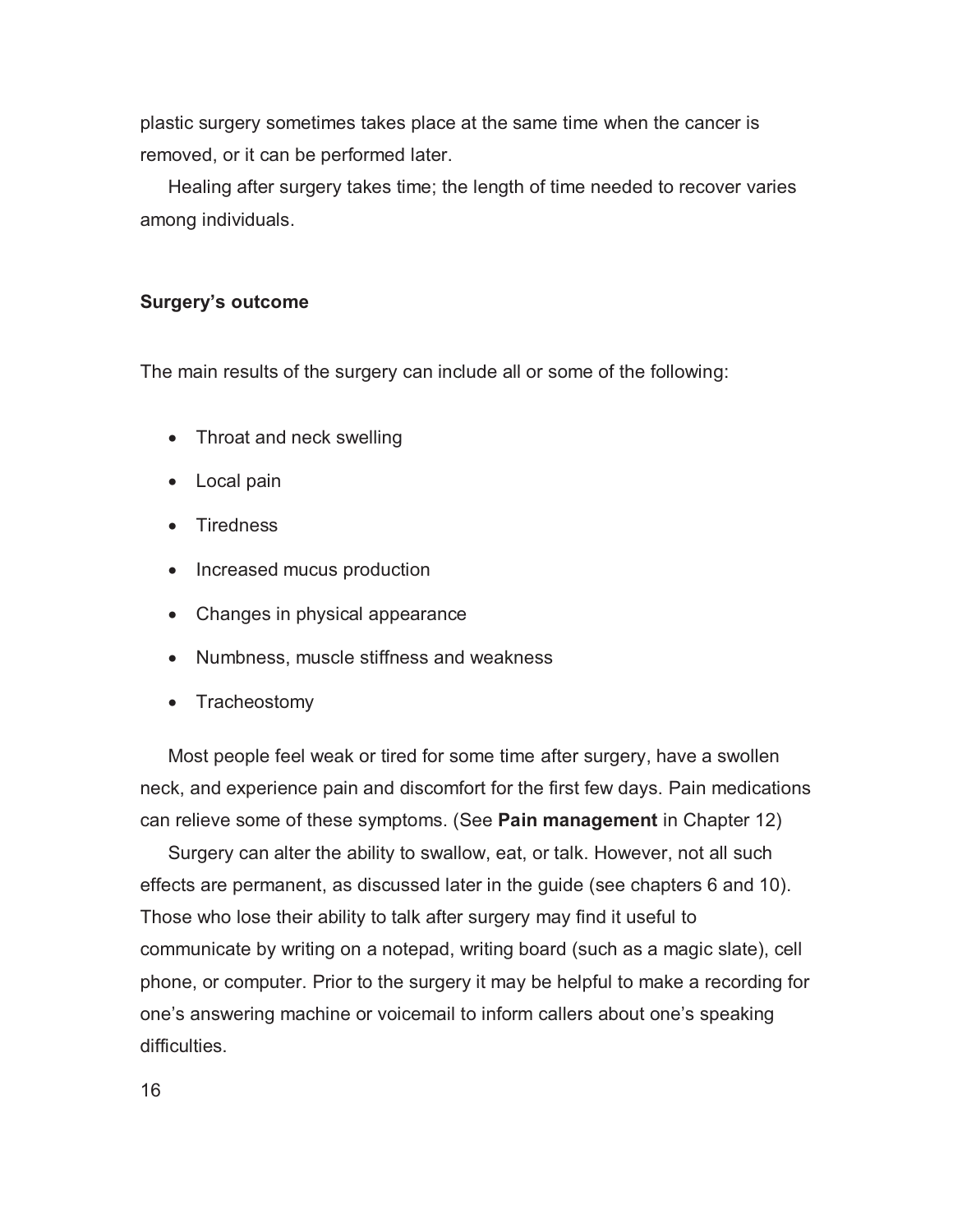An electrolarynx can be used to speak within a few days after the surgery. (See, **Electrolarynx** in chapter 6) Because of neck swelling and post surgical stitches the intra-oral route of delivering vibrations with a straw-like tube is preferred.

# **Preparing for surgery**

Prior to surgery it is important to thoroughly discuss with the surgeon all available therapeutic and surgical options and their short and long term outcomes. Patients scheduled for surgery may be anxious and under a lot of stress. It is therefore important to have a patient advocate (such as a family member or friend) also attend the meetings with the surgeon. It is important to freely ask and discuss any concerns and request clarifications. It may be necessary to repeatedly listen to explanations until they are fully understood. It is useful to prepare questions to ask the surgeon prior to the meeting and write down the information obtained.

In addition to consultation with the surgeon, it is also important to see these medical providers:

- Internist and/or family physician
- Any specialist one sees for a specific medical problem (i.e., cardiologist, pulmonologist, etc.)
- Radiation oncologist
- Medical oncologist
- Anesthetist
- Dentist

17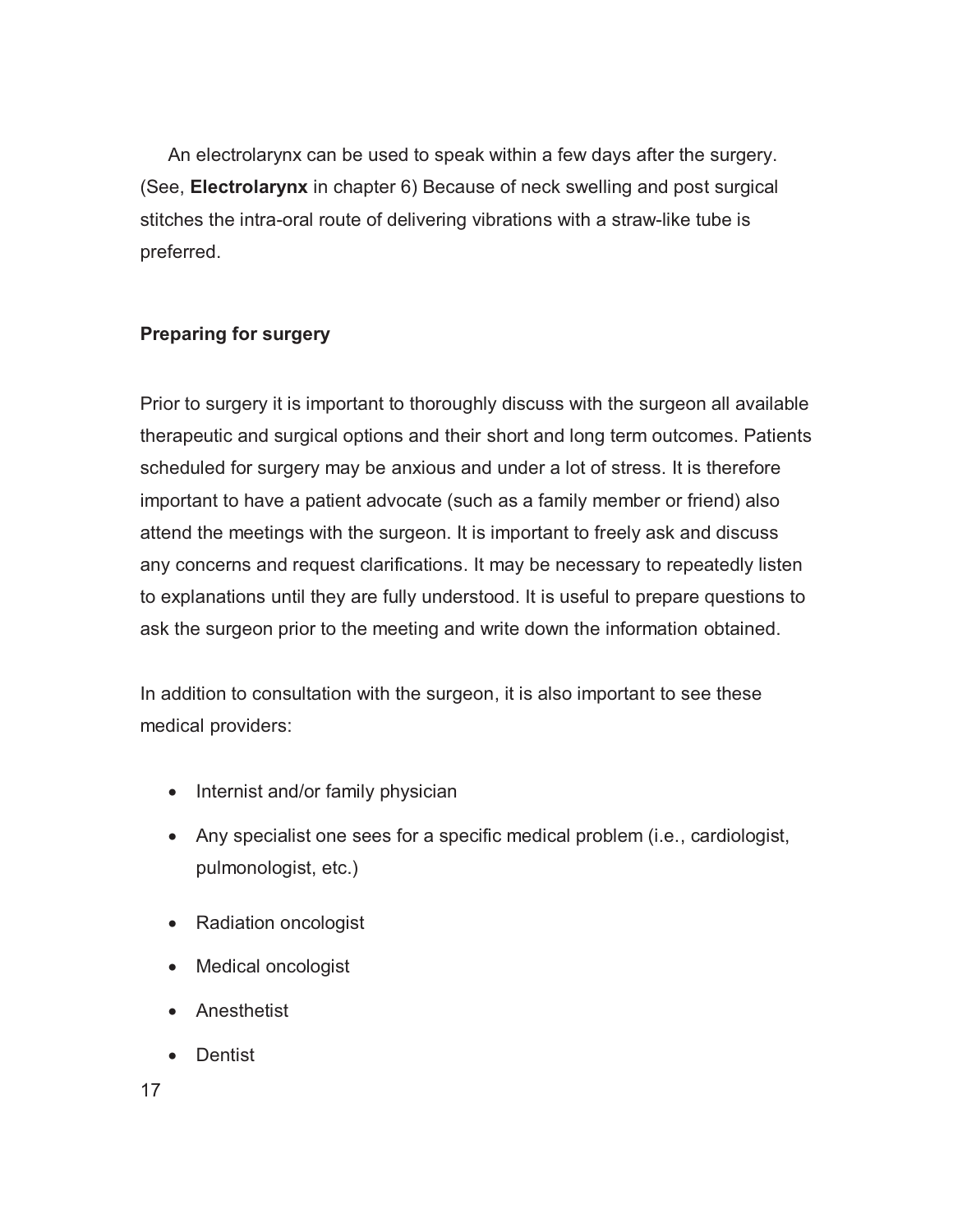- Speech and language pathologist (SLP)
- Social worker or mental health counselor
- Nutritionist

It is also very useful to meet other individuals who have already undergone a laryngectomy. They can guide the patient about future speech options, share some of their experiences, and provide emotional support.

#### **Getting a second opinion**

When facing a new medical diagnosis that requires making a choice between several therapeutic options, including surgery, it is important to get a second opinion. There may be different medical and surgical approaches and a second (or even third) opinion may be invaluable. Getting such an opinion from physicians experienced in the issues at hand is judicious. There are many situations when treatment cannot be reversed. This is why choosing the course of therapy after consulting with at least one more specialist is very important.

Some individuals may be reluctant to ask for a referral to see another physician for a second opinion. Some may be afraid that this will be interpreted as lack of confidence in their primary physician or doubts about their competence. Most physicians encourage their patients to get a second opinion and will not feel insulted or intimidated by such a request. Furthermore, many medical insurers welcome it.

The second doctor may agree with the first doctor's diagnosis and treatment plan. Conversely, the other physician may suggest a different approach. Either way, the patient ends up with more valuable information and also with a greater sense of control. Eventually one may feel more confident about the decisions he/she makes, knowing that all options have been considered.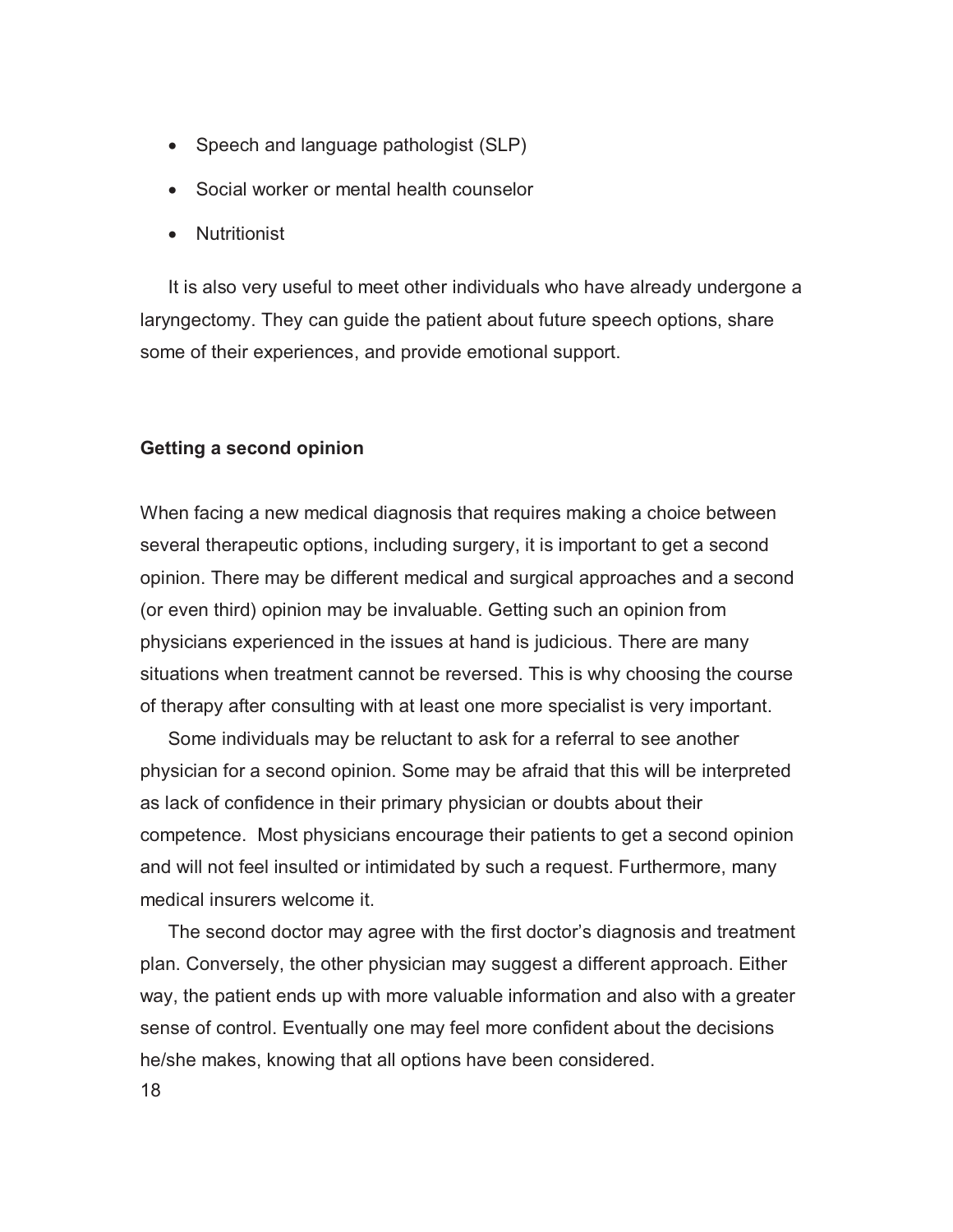Gathering one's medical records and seeing another physician may take some time and effort. Generally, the delay in initiating treatment will not make the eventual treatment less effective. However, one should discuss any possible delay with the physician.

There are numerous ways to find an expert for a second opinion. One can request a referral to another specialist from the primary doctor, a local or state medical society, a nearby hospital, or a medical school. Even though patients with cancer are often in a rush to get treated and remove the cancer as soon as possible, waiting for another opinion may be worthwhile.

#### **Pain management after surgery**

The degree of pain experienced after laryngecomy (or any other head and neck surgery) is very subjective, but, as a general rule, the more extensive the surgery, the more likely the patient will experience pain. Certain types of reconstructive procedures, where tissue is transferred (a flap) from the chest muscles, forearm, thigh, jejunum, or a stomach pull up are more likely to be associated with increased or prolonged pain.

 Those who have a radical neck dissection as part of the surgery may experience additional pain. At present, most patients undergo a "modified radical neck dissection" when the spinal accessory nerve is not removed. If the spinal accessory nerve is cut or removed during surgery, the patient is more likely to have shoulder discomfort, stiffness, and long term loss of range of motion. Some of the attendant discomfort of this procedure can be prevented by exercise and physical therapy.

 For individuals who experience chronic pain as a result of laryngectomy or any other head and neck surgery, evaluation by a pain management specialist is usually very helpful. (See **Pain management** in Chapter 12)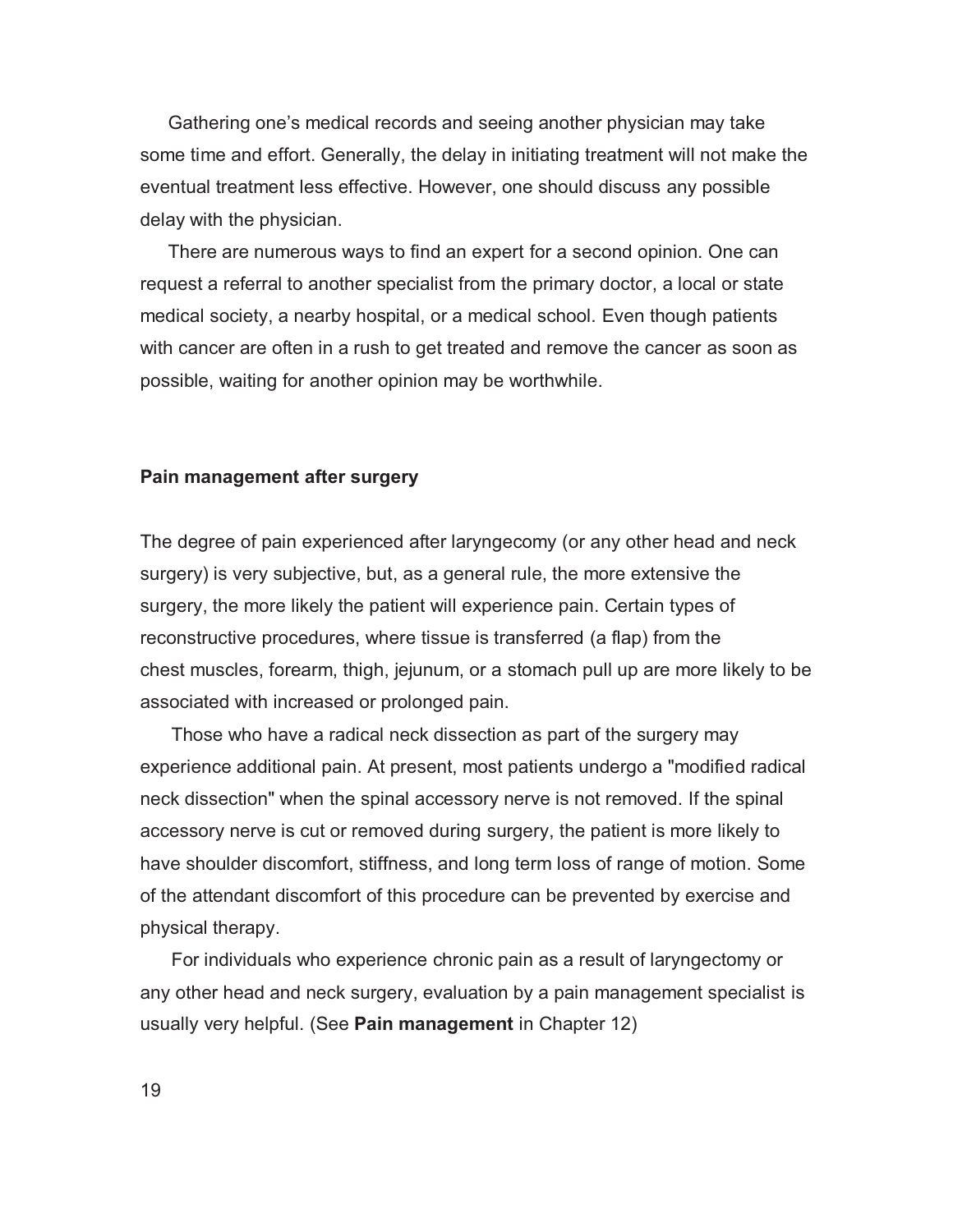# **CHAPTER 3. SIDE EFFECTS OF RADIATION TREATMENT FOR HEAD AND NECK CANCER**

Radiation therapy (RT) is often used to treat head and neck cancer. The goal of RT is to kill cancer cells. Because these cells divide and grow at a faster rate than normal cells, they are more likely to be destroyed by radiation. In contrast, although they may be damaged healthy cells generally recover.

If RT is recommended the radiation oncologist sets up a treatment plan that includes the total dose of radiation to be administered, the number of treatments to be given, and their schedule. These are based on the type and location of the tumor, the patient's general health, and other present or past treatments.

The side effects of RT for head and neck cancer are divided into early (acute) and long term (chronic). Early side effects occur during the course of therapy and during the immediate post therapy period (approximately 2-3 weeks after the completion of a course of RT). Chronic effects can manifest any time thereafter, from weeks to years later.

Patients are usually most bothered by the early effects of RT, although these will generally resolve over time. However, because long term effects may require lifelong care it is important to recognize these in order to prevent them and/or deal with their consequences. Knowledge of the radiation side effects can allow their early detection and proper management.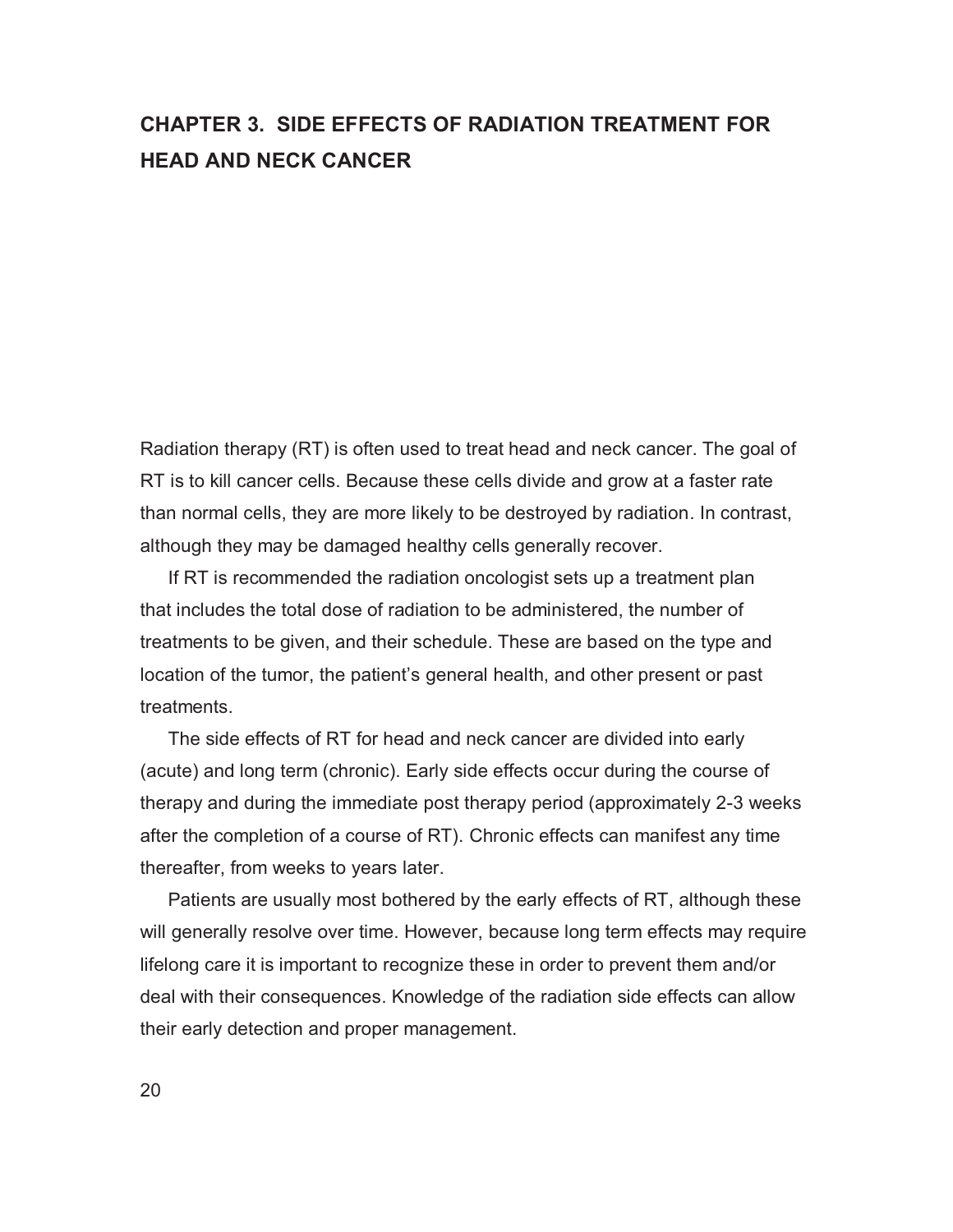Individuals with head and neck cancer should receive counseling about the importance of smoking cessation. In addition to the fact that smoking is a major risk factor for head and neck cancer, the risk of cancer in smokers is further enhanced by alcohol consumption. Smoking can also influence cancer prognosis. When smoking is continued both during and after RT, it can increase the severity and duration of mucosal reactions, worsen the dry mouth (xerostomia), and compromise patient outcome. Patients who continue to smoke while receiving RT have a lower long-term survival rate than those who do not smoke. (See **Avoiding smoking and alcohol** in Chapter 13)

### **EARLY SIDE EFFECTS**

Early side effects include inflammation of the oropharyngeal mucosa (mucositis), painful swallowing (odynophagia), difficulty swallowing (dysphagia), hoarseness, lack of saliva (xerostomia), orofacial pain, dermatitis, nausea, vomiting, and weight loss. These complications can interfere with, and delay, treatment. To some degree, these side effects occur in most patients and generally dissipate over time.

The severity of these side effects is influenced by the amount and method by which the RT is given, the tumor's location and spread, and the patient's general health and habits (i.e., continued smoking, alcohol consumption).

#### **Skin damage**

Radiation can cause a sunburn-like damage to the skin which can be further aggravated by chemotherapy. It is advisable to avoid exposure to potential chemical irritants, direct sun and wind, and local application of lotions or ointments prior to RT that might change the depth of radiation penetration. There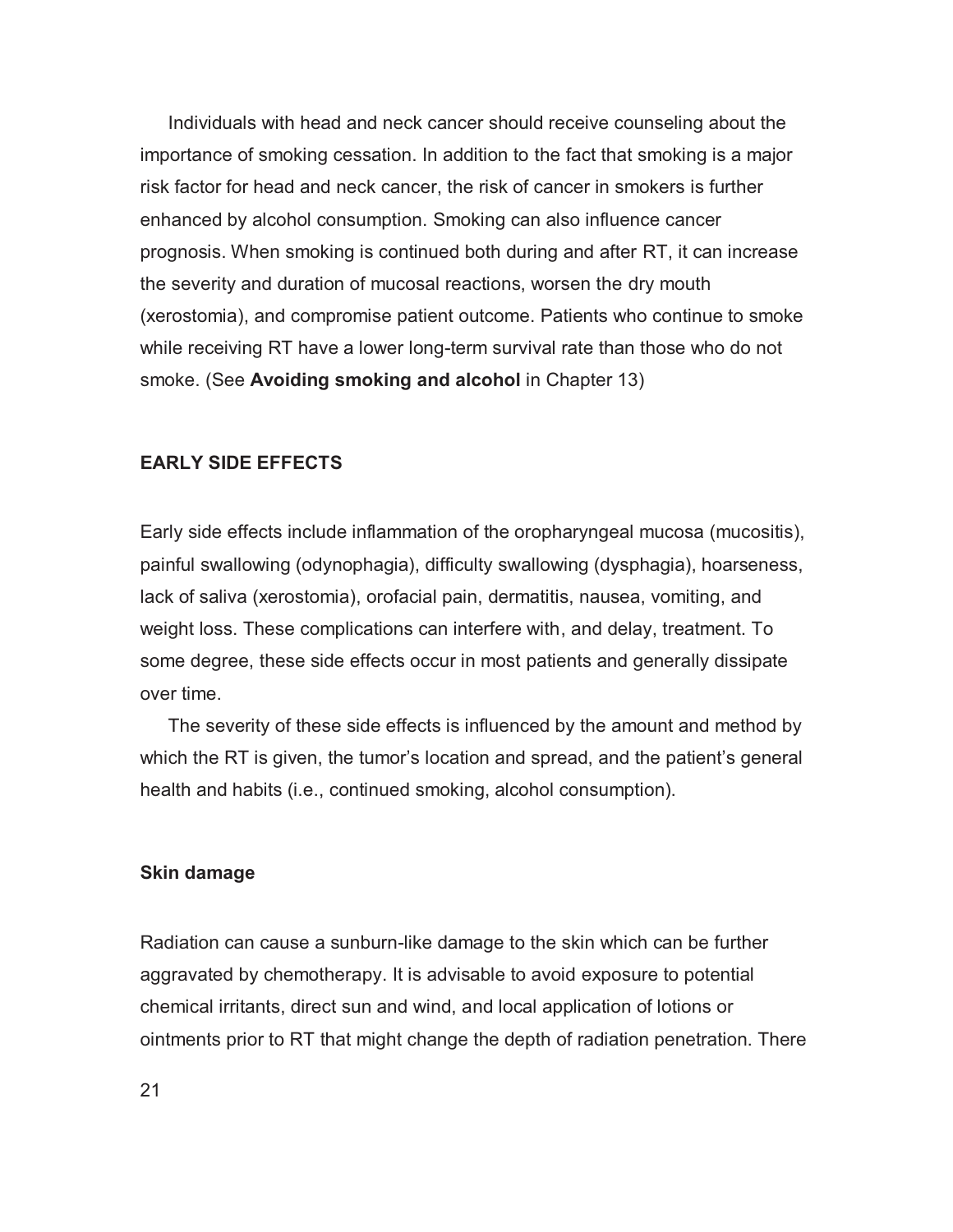are a number of skin care products that can be used during radiation treatment to lubricate and protect the skin.

## **Dry mouth**

The loss of saliva production ( or xerostomia) is related to the administered irradiation dose and the volume of salivary tissue irradiated. Drinking adequate fluids and rinsing and gargling with a weak solution of salt and baking soda are helpful to refresh the mouth, loosen thick oral secretions, and alleviate mild pain. Artificial saliva and constant wetting of the mouth with water may also be helpful.

# **Alterations in taste**

Radiation can induce changes in taste as well as tongue pain. Such side effects can further decrease food intake. The altered taste and tongue pain gradually dissipate in most patients over a six month period, although in some cases taste recovery is incomplete. Many individuals experience a permanent alteration in their taste.

# **Inflammation of the oropharyngeal mucosa (mucositis)**

Radiation, as well as chemotherapy, damage the oropharyngeal mucosa, resulting in mucositis which develops gradually, usually two to three weeks after starting RT. Its incidence and severity depend upon the field, total dose and duration of RT. Chemotherapy can aggravate the condition. Mucositis can be painful and interfere with food intake and nutrition.

22 Management includes meticulous oral hygiene, dietary modification, and topical anesthetics combined with an antacid and antifungal suspension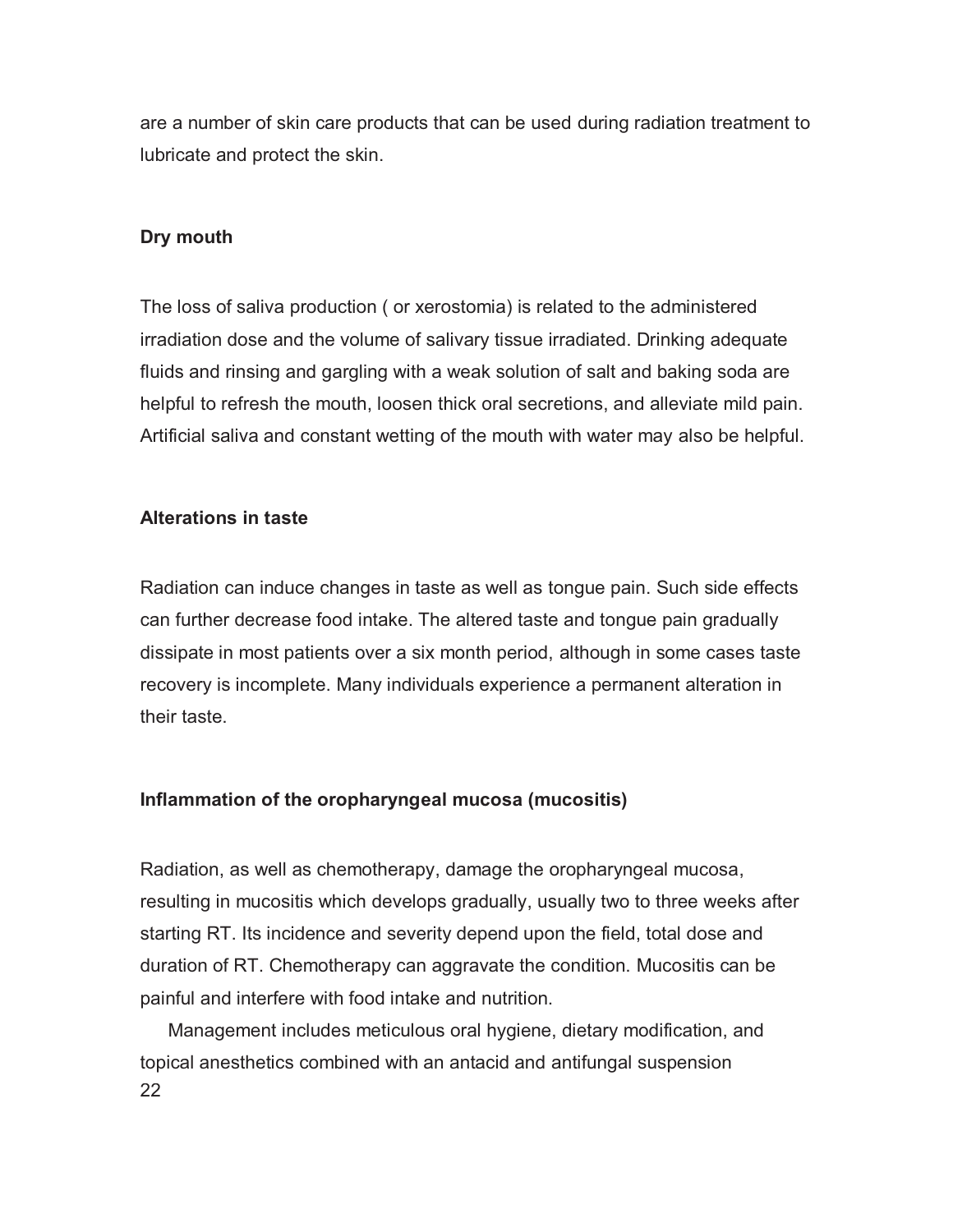("cocktail"). Spicy, acidic, sharp, or hot food should be avoided, as well as all alcohol. Secondary bacterial, viral (e.g., Herpes), and fungal (e.g., Candida) infections are possible. Control of the pain (using opiates or gabapentin) may be needed.

Mucositis can lead to nutritional deficiency. Those who experience significant weight loss or recurrent episodes of dehydration may require feeding through a gastrostomy feeding tube.

# **Orofacial pain**

Orofacial pain is common in patients with head and neck cancer and occurs in up to half of the patients before RT, eighty percent of patients during treatment and about one third of patients six months after treatment. The pain can be caused by mucositis which can be aggravated by concurrent chemotherapy, and by damage from the cancer, infection, inflammation, and scarring due to surgery or other treatments. Pain management includes the use of analgesics and narcotics.( See **Pain management i**n Chapter 12).

# **Nausea and vomiting**

RT may cause nausea. When it occurs, it generally happens from two to six hours after a RT session and generally lasts about two hours. Nausea may or may not be accompanied by vomiting.

Management includes:

- Eating small, frequent meals throughout the day instead of three large meals. Nausea is often worse if the stomach is empty.

23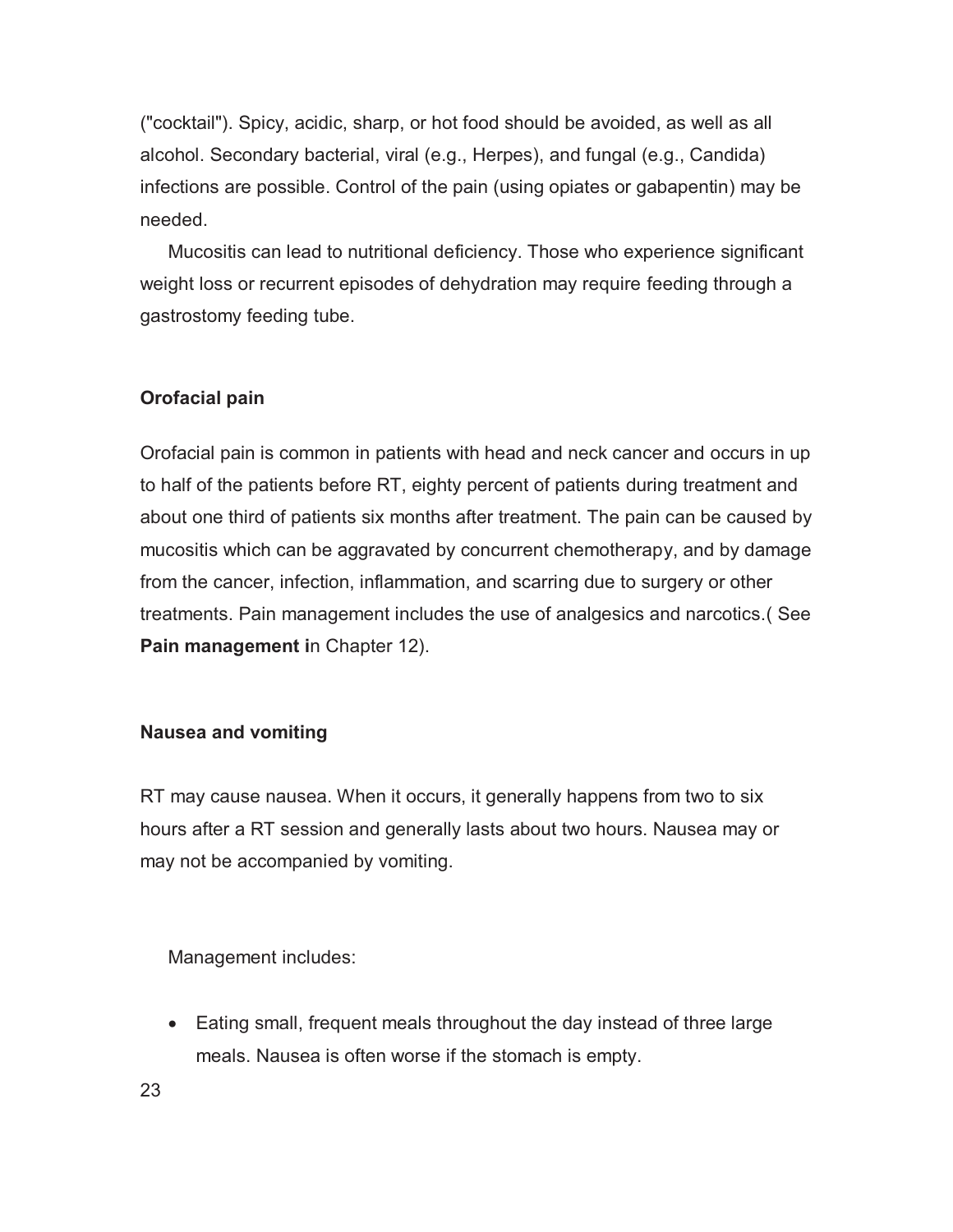- Eating slowly, chewing the food completely, and staying relaxed.
- Eating cold or room temperature foods. The smell of hot or warm foods may induce nausea.
- Avoiding difficult to digest foods, such as spicy foods or foods high in fat or accompanied by rich sauces.
- Resting after eating. When lying down, the head should be elevated about 12 inches.
- Drinking beverages and other fluids between meals instead of drinking beverages with meals.
- Drinking 6- 8 ounce glasses of fluid per day to prevent dehydration. Cold beverages, ice cubes, popsicles, or gelatin are adequate.
- Eating more food at a time of the day when one is less nauseous.
- Informing one's health care provider before each treatment session when one develops persistent nausea.
- Treating persistent vomiting immediately, as this can cause dehydration.
- Administering anti-nausea medication by a health care provider.

Persistent vomiting can result in the body losing large amounts of water and nutrients. If vomiting persists for more than three times a day and one does not drink enough fluids, it could lead to dehydration. This condition can cause serious complications if left untreated.

Signs of dehydration include: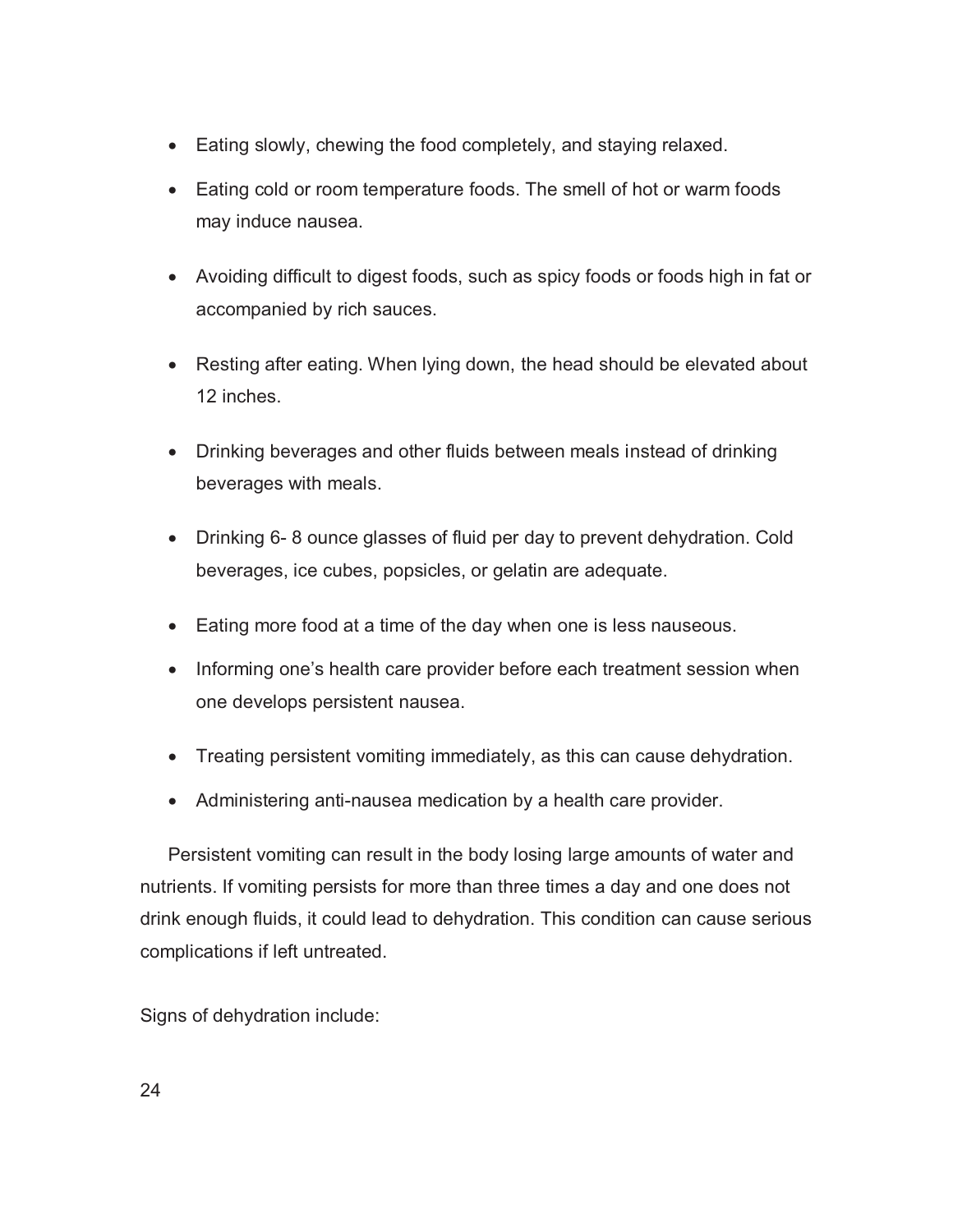- Small amount of urine
- Dark urine
- Rapid heart rate
- Headaches
- Flushed, dry skin
- Coated tongue
- Irritability and confusion

Persistent vomiting may reduce the effectiveness of medications. If persistent vomiting continues, RT may be stopped temporarily. Fluids administered intravenously assist the body in regaining nutrients and electrolytes.

## **Tiredness (fatigue)**

Fatigue is one of the most common side effects of RT. RT can cause cumulative fatigue (fatigue that increases over time). It usually lasts from three to four weeks after treatment stops, but can continue for up to two to three months.

Factors that contribute to fatigue are anemia, decrease food and liquid intake, medications, hypothyroidism, pain, stress, depression, and lack of sleep (insomnia) and rest.

Rest, energy conservation, and correcting the above contributing factors may ameliorate the fatigue.

## **Other side effects**

These include trismus and hearing problems (See below).

25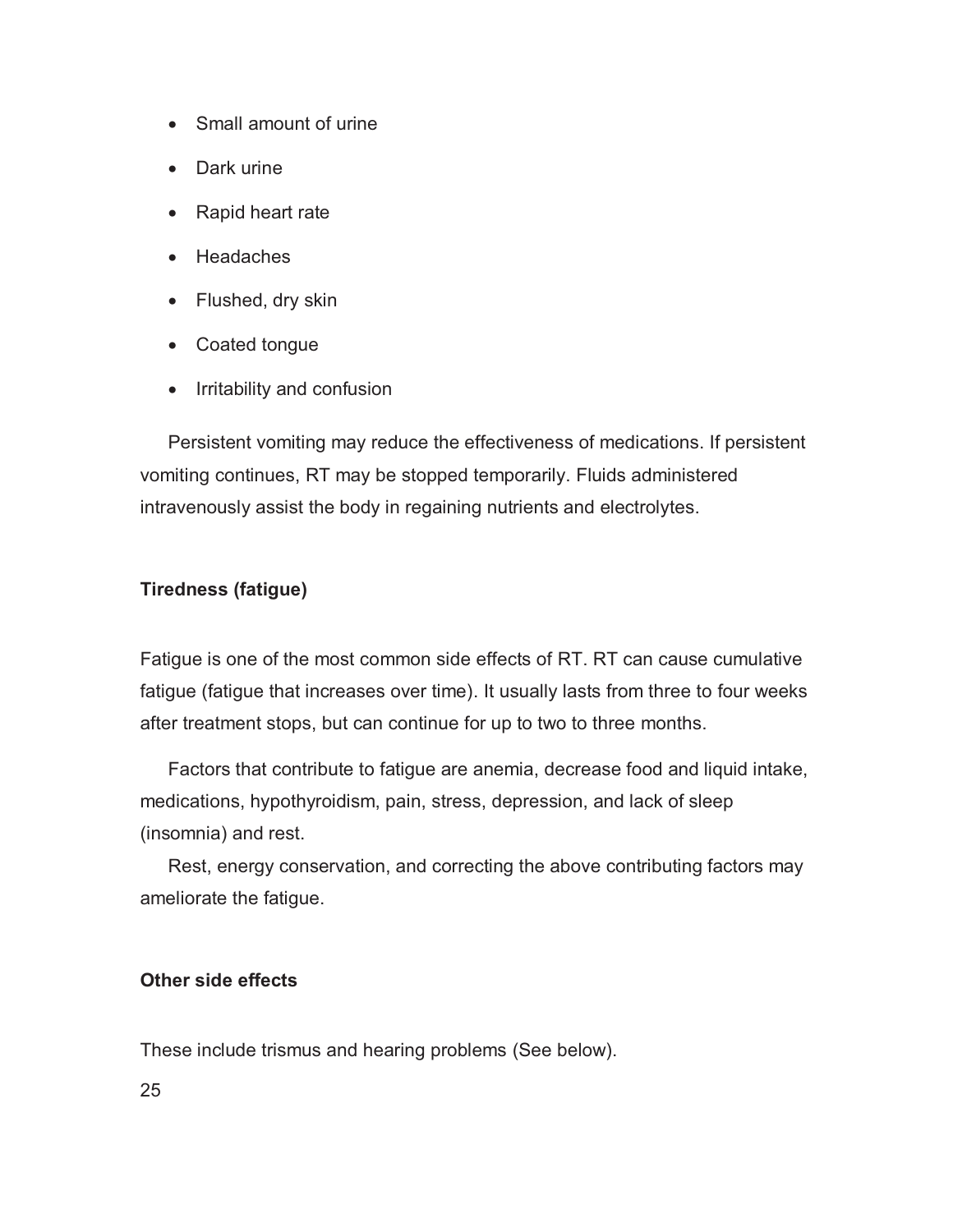## **LATE SIDE EFFECTS**

Late side effects of RT include permanent loss of saliva, osteoradionecrosis, ototoxicity, fibrosis, lymphedema, hypothyroidism, and damage to neck structures.

# **Permanent mouth dryness**

Although dry mouth (xerostomia) improves in most people with time, it can be long lasting.

Management includes salivary substitutes or artificial saliva and frequent sips of water. This may lead to frequent urination during the night, especially in men with prostatic hypertrophy and in those with small bladders. Available treatment includes medications such as salivary stimulants (sialagogues), pilocarpine, amifostine, cevimeline, and acupuncture.

## **Osteoradionecrosis of the jaw**

This is one potentially severe complication that may necessitate surgical intervention and reconstruction. Depending on the location and extent of the lesion, symptoms can include pain, bad breath, taste distortion (dysgeusia), "bad sensation", numbness (anesthesia), trismus, difficulty with mastication and speech, fistula formation, pathologic fracture, and local, spreading, or systemic infection.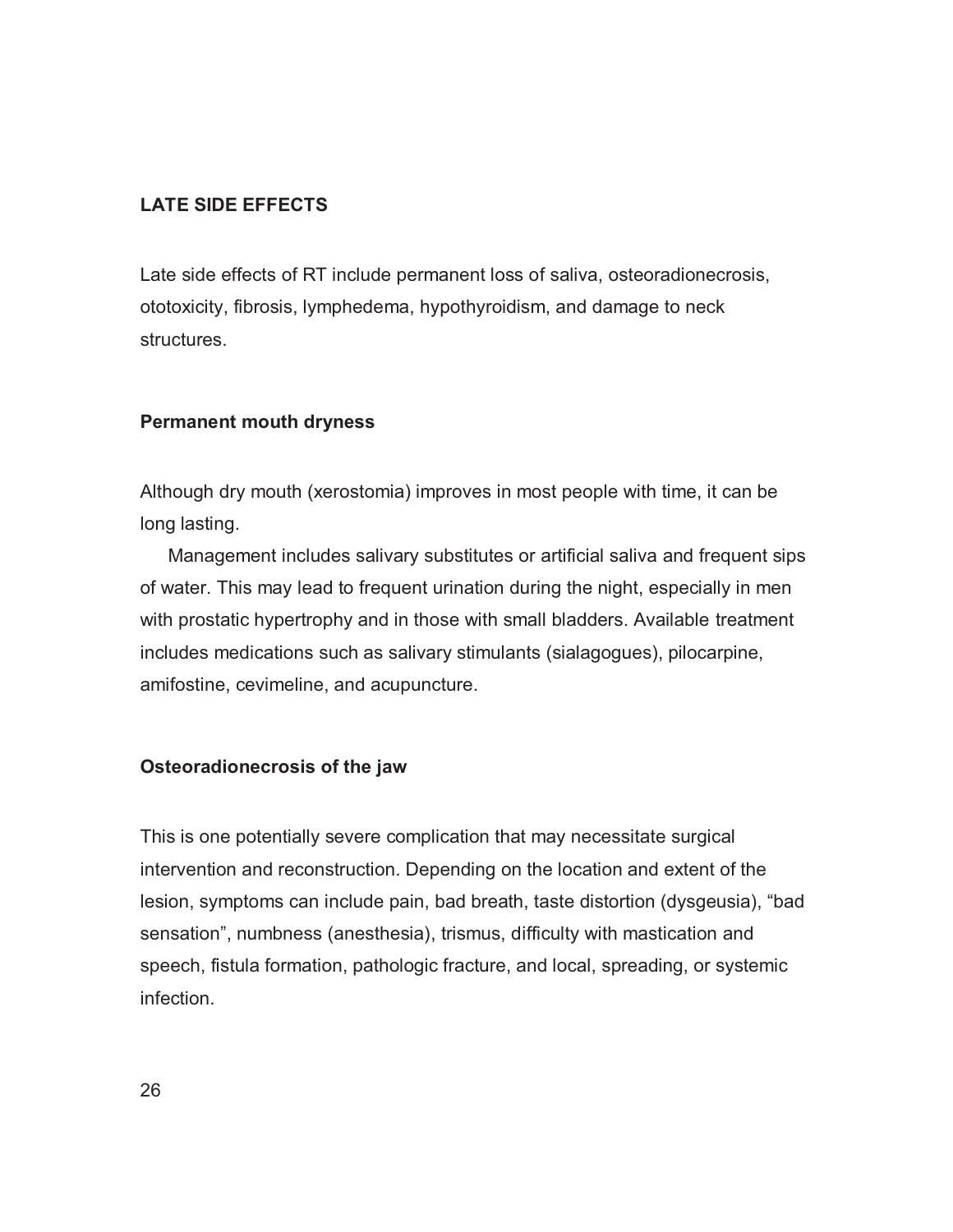The jaw bone (mandible) is the most frequently affected bone, especially in those treated for nasopharyngeal cancer. Maxillary involvement is rare because of the collateral blood circulation it receives.

Tooth extraction and dental disease in irradiated areas are major factors in the development of osteoradionecrosis. (See **Dental issues** in Chapter 14) In some cases it is necessary to remove teeth before RT if they will be in the area receiving radiation and are too decayed to preserve by filling or root canal. An unhealthy tooth can serve as a source of infection to the jawbone, that can be particularly difficult to treat after radiation.

 Repair of nonrestorable and diseased teeth prior to RT may reduce the risk of this complication. Mild osteoradionecrosis can be conservatively treated with debridement, antibiotics, and occasionally ultrasound. When necrosis is extensive, radical resection, followed by microvascular reconstruction, is often used.

Dental prophylaxis can reduce this problem. (See **Dental issues** in Chapter 14) Special fluoride treatments may help with dental problems, along with brushing, flossing, and regular cleaning by a dental hygienist.

Hyperbaric oxygen therapy (HBO) has been often used in patients at risk or those who develop osteoradionecrosis of the jaw. However, the available data are conflicting about the clinical benefits of HBO for prevention and therapy of osteoradionecrosis. (See **Heperbaric oxygen therapy** in Chapter 14)

Patients should remind their dentists about their RT prior to extraction or dental surgery. Osteonecrosis may be prevented by administration of a series of HBO therapy before and after these procedures. This is recommended if the involved tooth is in an area that has been exposed to a high dose of radiation. Consulting the radiation oncologist who delivered the radiation treatment can be helpful in determining the extent of prior exposure.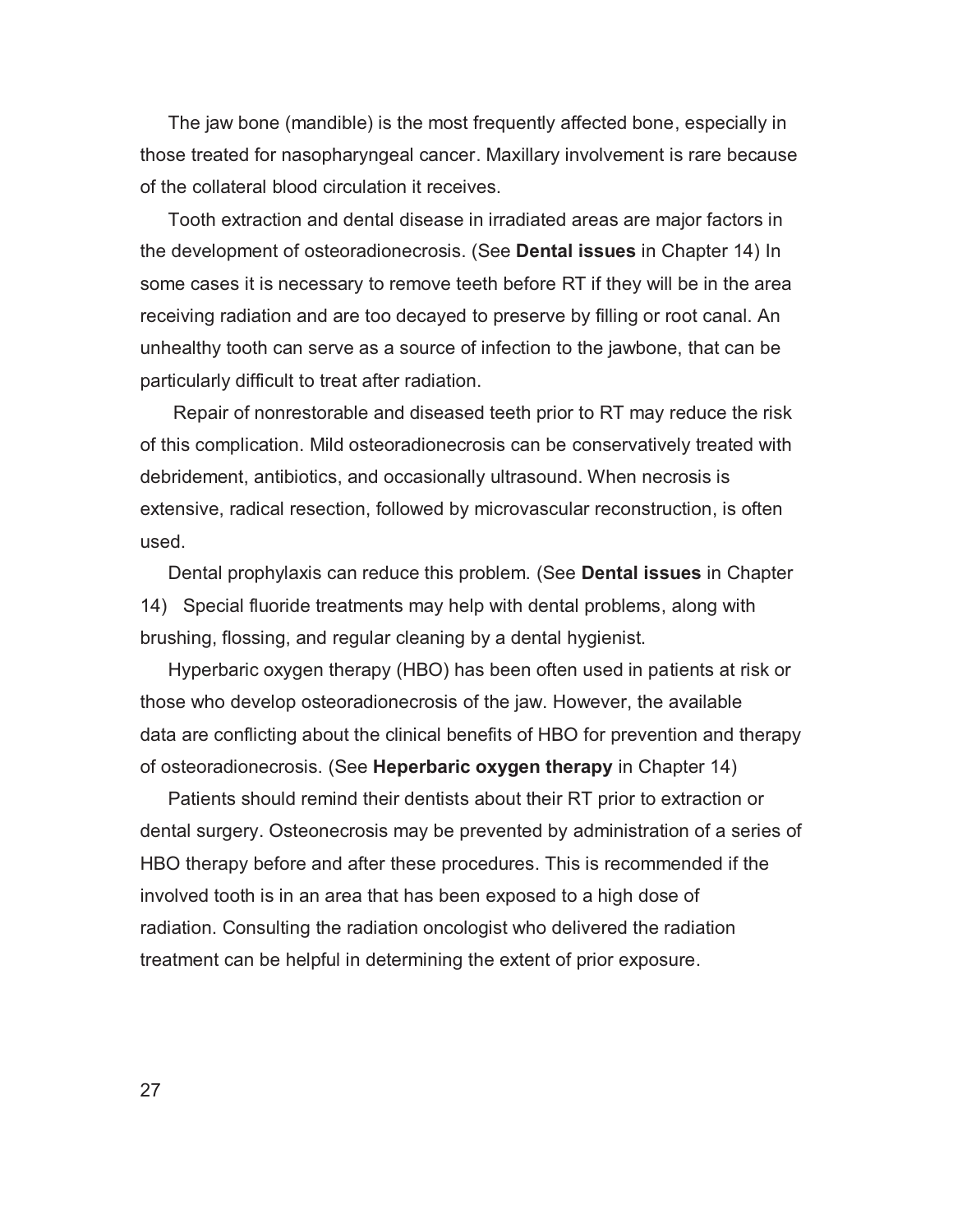### **Fibrosis and trismus**

High doses of radiation to the head and neck can result in fibrosis. This condition may be aggravated after head and neck surgery where the neck may develop a woody texture and have limited movement. Late onset of fibrosis can also occur in the pharynx and esophagus leading to stricture, temporomandibular joint problems, neck and shoulder pain and instability. The fibrin forms inside and outside the blood vessels, bones, tendons, ligaments and nerves in the affected areas. The resultant condition is called **radiation fibrosis syndrome.** (see **Neck and shoulder pain after surgery and radiation** in Chapter 5**)** 

Fibrosis of the muscles of mastication can lead to the inability to open the mouth (**trismus or lockjaw**), which can progress over time. Generally, eating becomes more difficult but articulation is not affected. Trismus impedes proper oral care and treatment and may cause speech/swallowing deficits. This condition may be intensified by surgery prior to radiation. Patients likely to develop trismus are those with tumors of the nasopharynx, palate, and maxillary sinus. Radiation of the highly vascularized temporomandibular joint (TMJ) and muscles of mastication can often lead to trismus. Chronic trismus gradually leads to fibrosis. Trismus impedes proper oral care and treatment and may cause speech/swallowing deficits. Forced opening of the mouth, jaw exercises and the use of a dynamic opening device (Therabite<sup>TM</sup>) can be helpful. This device is increasingly used during radiation therapy as a prophylactic measure to prevent trismus.

28 Exercise can reduce neck tightness and increases the range of neck motion. One needs to perform these exercises throughout life to maintain good neck mobility. This is especially the case if the stiffness is due to radiation. Receiving treatment by experienced physical therapies who can also break down the fibrosis is very helpful. The earlier the intervention, the better it is for the patient. A new treatment modality using external laser is also available. There are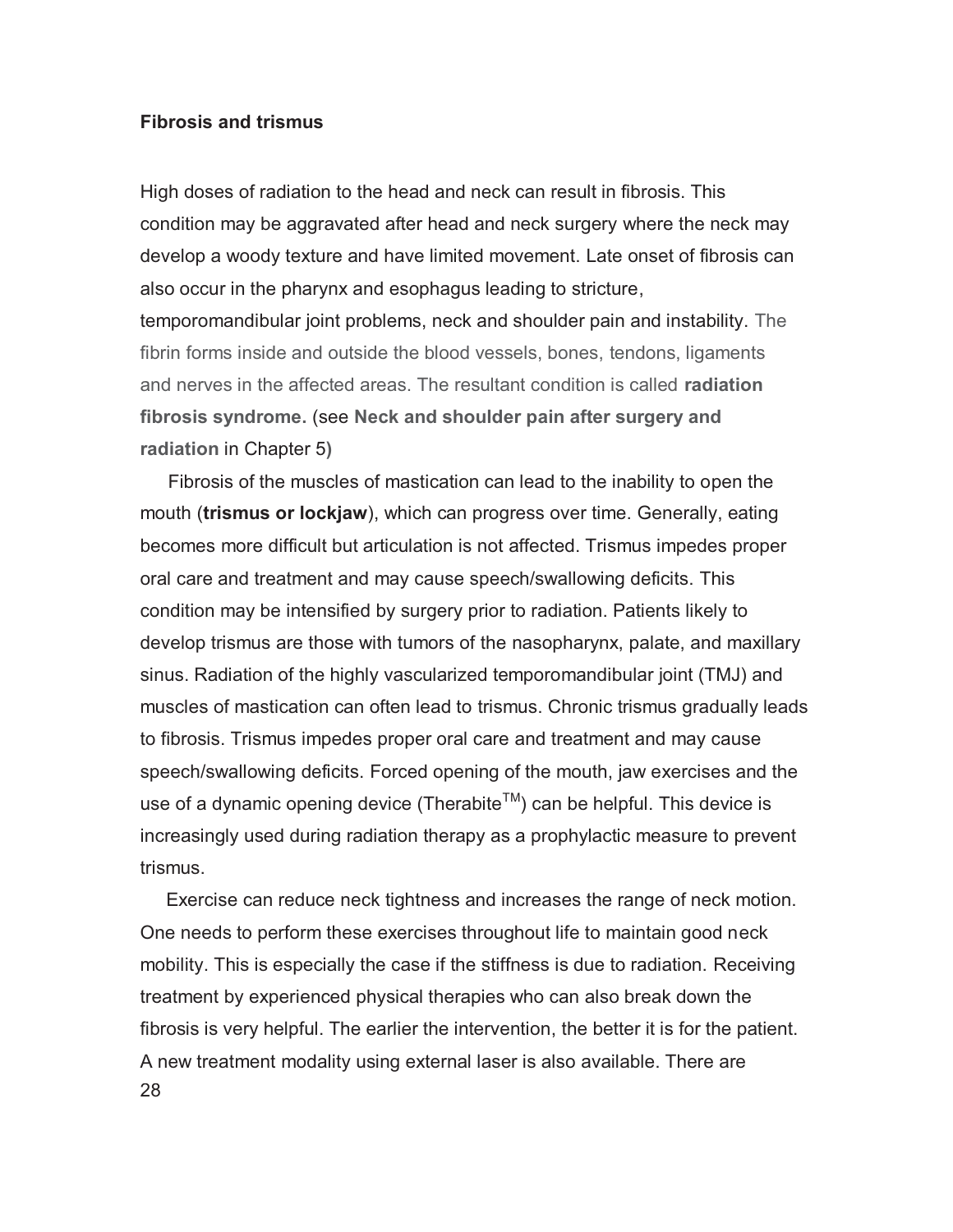physical therapy experts in most communities who specialize in reducing swelling.

 Fibrosis in the head and neck can become even more extensive in those who have surgery or further radiation. Post radiation fibrosis can also involve the skin and subcutanous tissues, causing discomfort and lymphedema.

Swallowing dysfunction due to fibrosis often requires a change in diet, pharyngeal strengthening, or swallow retraining especially in those who have had surgery and/or chemotherapy. Swallowing exercises are increasingly used as a preventing measure. Partial or total oropharyngeal stricture can occur in severe cases.

#### **Wound healing problems**

Some laryngectomees may manifest wound healing problems following surgery, especially in areas that have received RT. Some may develop a fistula ( an abnormal connection between the inside of the throat and the skin). Wounds that heal at a slower pace can be treated with antibiotics and dressing changes. (See **Pharyngo-cutaneoius fistula** in Chapter 11)

#### **Lymphedema**

Obstruction of the cutaneous lymphatics results in lymphedema. Significant pharyngeal or laryngeal edema may interfere with breathing and may require temporary or long term tracheostomy. Lymphedema, strictures, and other dysfunctions predispose patients to aspiration and the need for a feeding tube. (See **Lymphedema** in Chapter 5).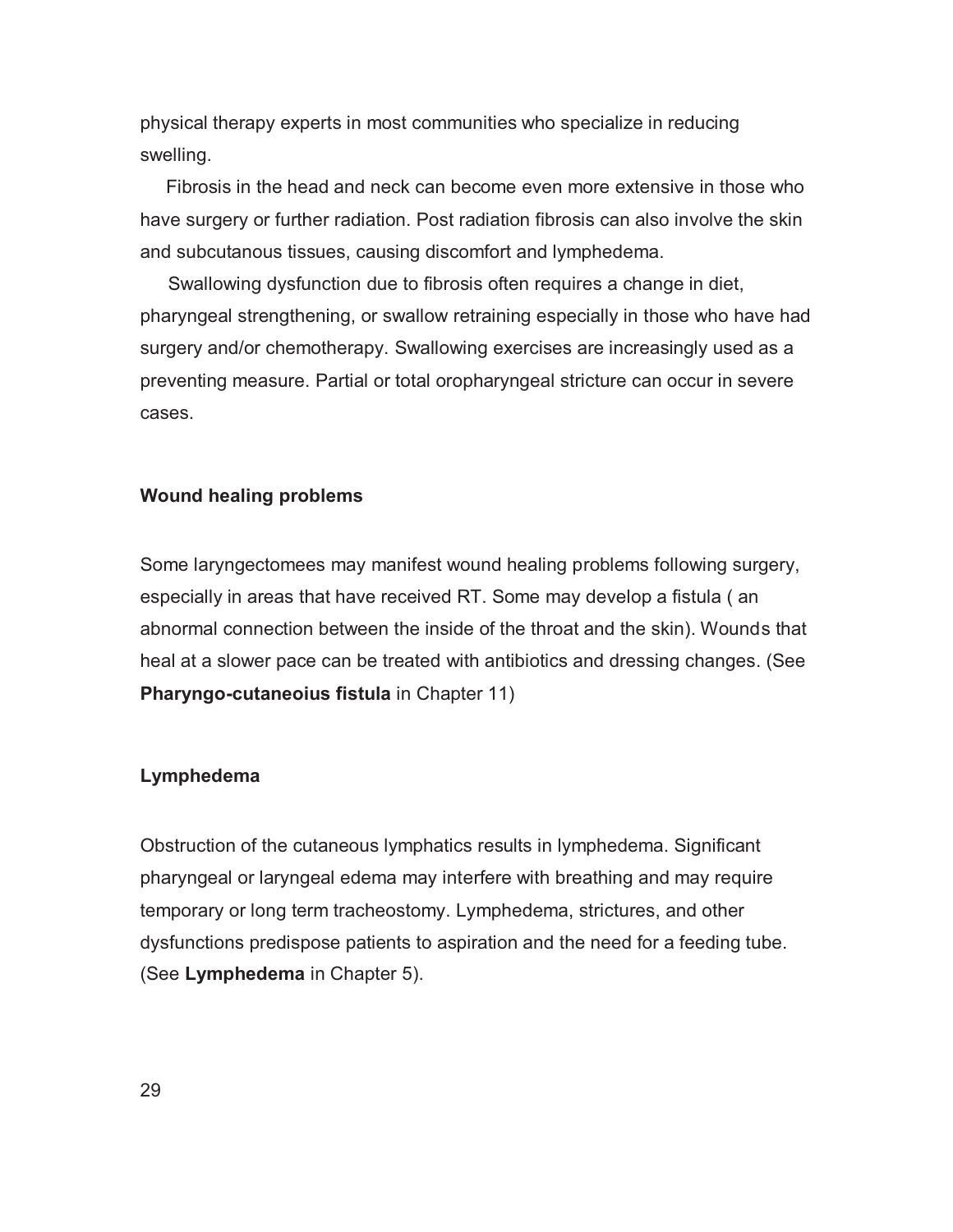## **Hypothyroidism**

RT is almost always associated with hypothyroidism. The incidence varies; it is dose-dependent and increases with time since the RT. (See **Hypothyroidism** in Chapter 12)

### **Neurological damage**

RT to the neck can also affect the spinal cord, resulting in a self-limited transverse myelitis, known as "L'hermitte syndrome". The patient notes an electric shock-like sensation mostly felt with neck bending (flexion). This condition rarely progresses to a true transverse myelitis which is associated with Brown-Séquard syndrome (A loss of sensation and motor function caused by the lateral cutting of the spinal cord).

RT can also cause peripheral nervous system dysfunction resulting from external compressive fibrosis of soft tissues and reduced blood supply caused by fibrosis. Pain, sensory loss, and weakness are the most commonly observed clinical features of peripheral nervous system dysfunction. Autonomic dysfunction with resultant orthostatic hypotension (an abnormal decrease in blood pressure when a person stands up) and other abnormalities can also be seen.

### **Damage to the ear (ototoxicity)**

Radiation to the ear may result in serous otitis (otitis with effusion). High doses of irradiation can cause and sensorineural hearing loss (damage to the inner ear, the auditory nerve, or the brain).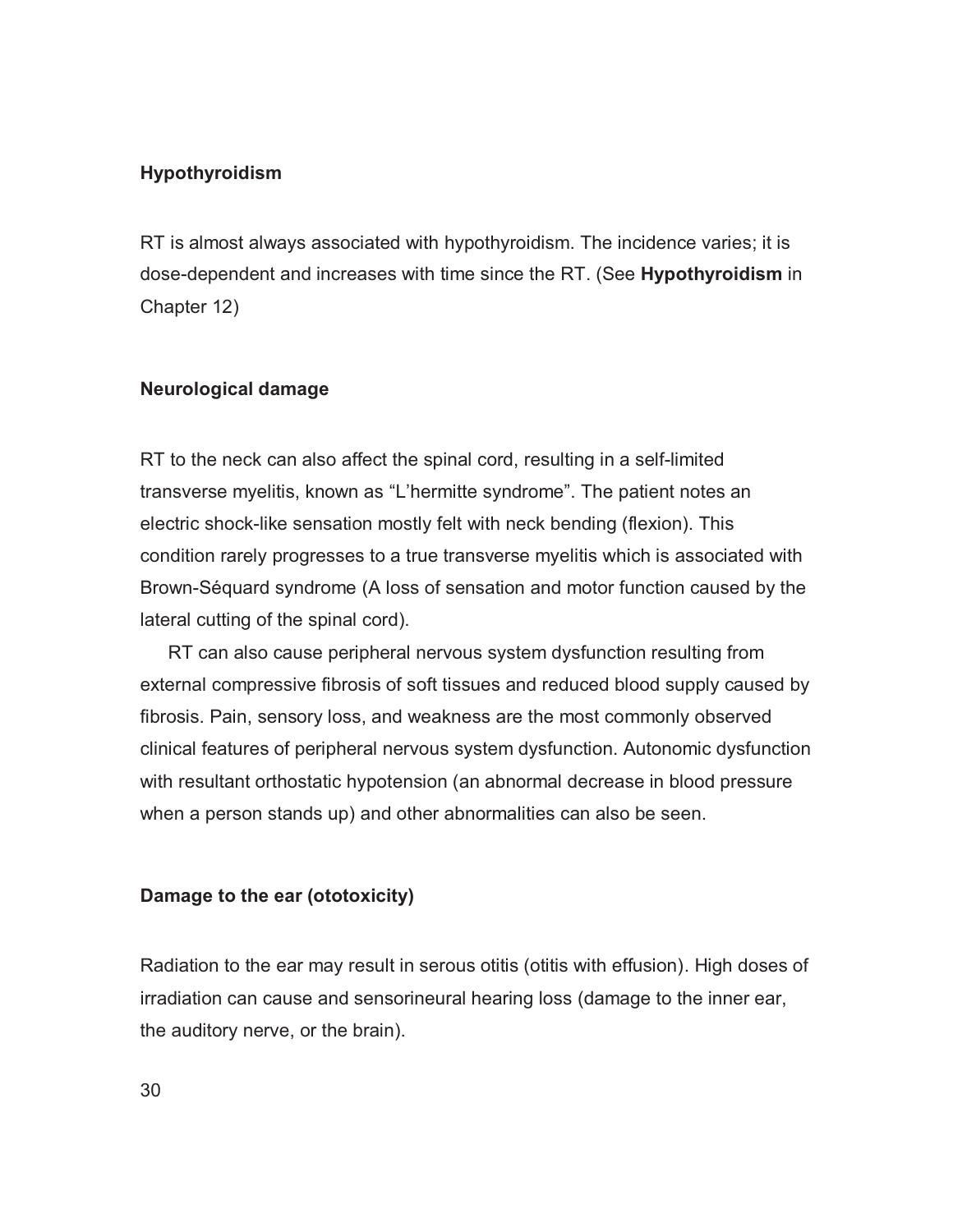#### **Damage to neck structures**

Neck edema and fibrosis are common after RT. Over time the edema may harden, leading to neck stiffness. Damage can also include carotid artery narrowing (stenosis) and stroke, carotid artery rupture, oropharyngo-cutaneous fistula (the last two are associated also with surgery), and carotid artery baroreceptors damage leading to permanent and proxysmal (sudden and recurrent) hypertension.

**Carotid artery narrowing (stenosis):** The carotid arteries in the neck supply blood to the brain. Radiation to the neck has been linked to carotid artery stenosis or narrowing, representing a significant risk for head and neck cancer patients, including many laryngectomees. Stenosis can be diagnosed by ultrasound as well as angiography. It is important to diagnose carotid stenosis early, before a stroke has occurred.

 Treatment includes removal of the blockage (endarterectomy), placing a stent ( a small device placed inside the artery to widens it ) or a prosthetic carotid bypass grafting.

**Hypertension due to baroreceptors damage:** Radiation to the head and neck can damage the baroreceptors located in the carotid artery. These baroreceptors (blood pressure sensors) help in regulating blood pressure by detecting the pressure of blood flowing through them, and sending messages to the central nervous system to increase or decrease the peripheral vascular resistance and cardiac output. Some individual treated with radiation develop labile or paroxysmal hypertension.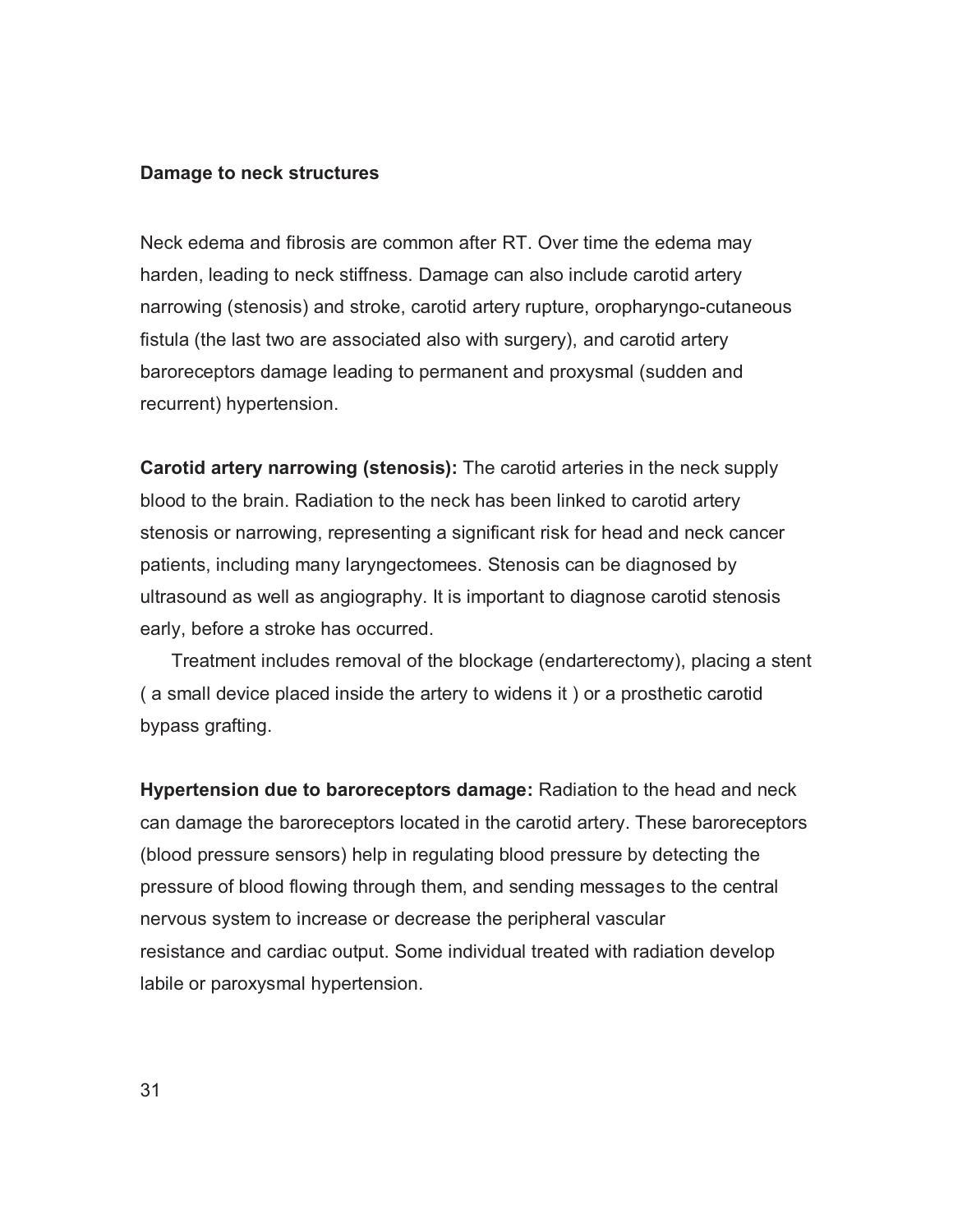**Labile hypertension:** In this condition the blood pressure fluctuates far more than usual during the day. It can rapidly soar from low (e.g.,120/80 mm Hg) to high (e.g., 170/105 mm Hg). In many instances these fluctuations are asymptomatic but may be associated with headaches. A relationship between blood pressure elevation and stress or emotional distress is usually present.

**Paroxysmal hypertension**: Patients exhibit sudden elevation of blood pressure (which can be greater than 200/110 mm Hg) associated with an abrupt onset of distressful physical symptoms, such as headache, chest pain, dizziness, nausea, palpitations, flushing, and sweating. Episodes can last from 10 minutes to several hours and may occur once every few months to once or twice daily. Between episodes, the blood pressure is normal or may be mildly elevated. Patients generally cannot identify obvious psychological factors that cause the paroxysms. Medical conditions that can also cause such blood pressure swings need to be excluded (e.g., pheochromocytoma). Both of these conditions are serious and should be treated. Management can be difficult and should be done by experienced specialists.

 More information about complications of RT can be found at the National Cancer Institute Web site at:

http://www.cancer.gov/cancertopics/pdq/supportivecare/oralcomplications/Patient /page5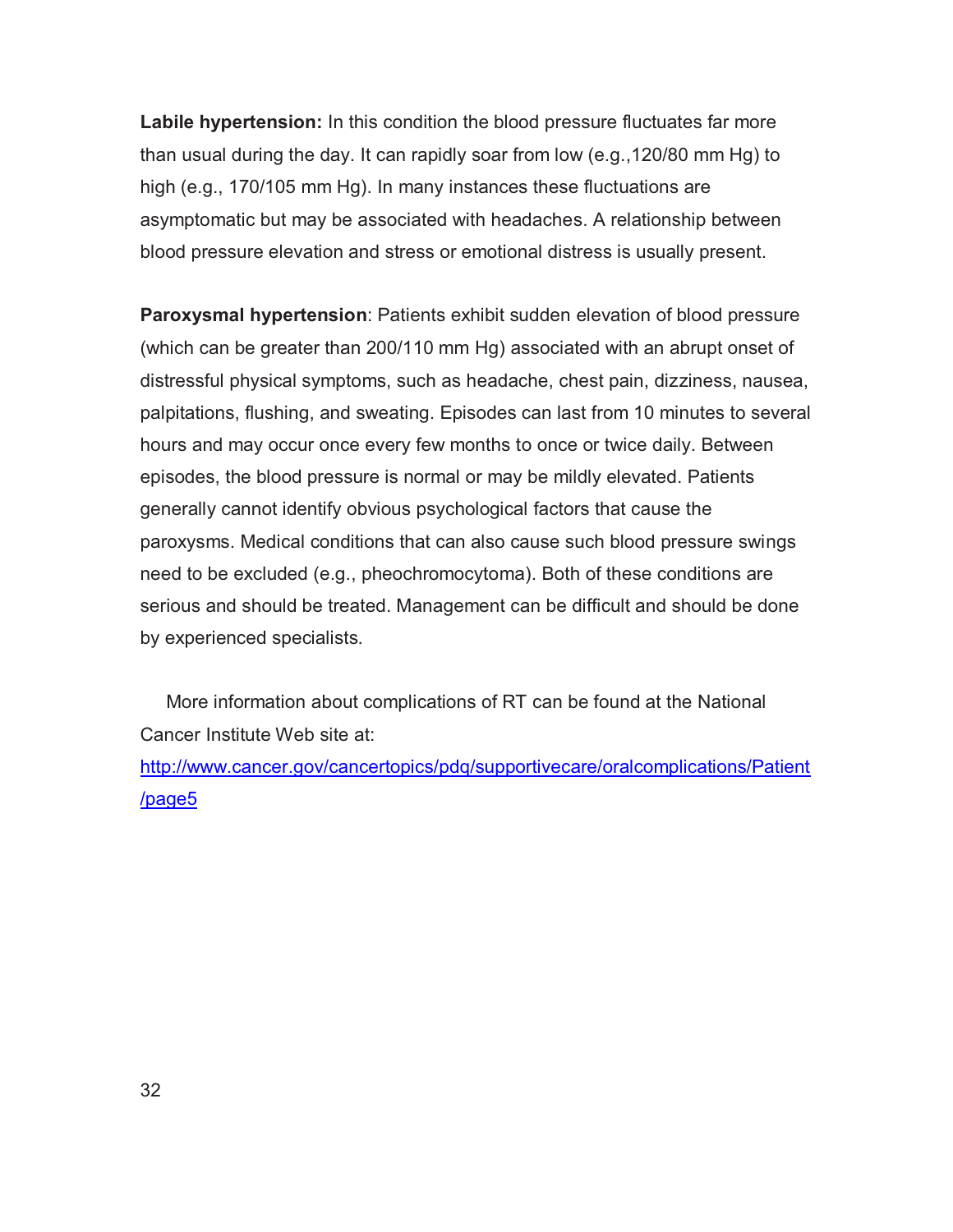# **CHAPTER 4. SIDE EFFECTS OF CHEMOTHERAPY FOR HEAD AND NECK CANCER**

Chemotherapy for head and neck cancer is used in conjunction with supportive care for most patients with metastatic or advanced recurrent head and neck cancer. The choice of specific systemic therapy is influenced by the patient's prior treatment with chemotherapeutic agents and the general approach to preserve the effected organs. Supportive care includes the prevention of infection due to severe bone marrow suppression and the maintenance of adequate nutrition.

Therapeutic options include treatment with a single agent and combination regimens with conventional cytotoxic chemotherapy and/or molecularly targeted agents, combined with optimal supportive care. Chemotherapy is given in cycles, alternating between periods of treatment and rest. Treatment can last several months, or even longer.

A Web site that lists all the chemotherapeutic agents and their side effects is at: http://www.tirgan.com/chemolst.htm

Chemotherapeutic drugs which are usually given intravenously, work throughout the whole body by disrupting cancer cells' growth. Chemotherapy for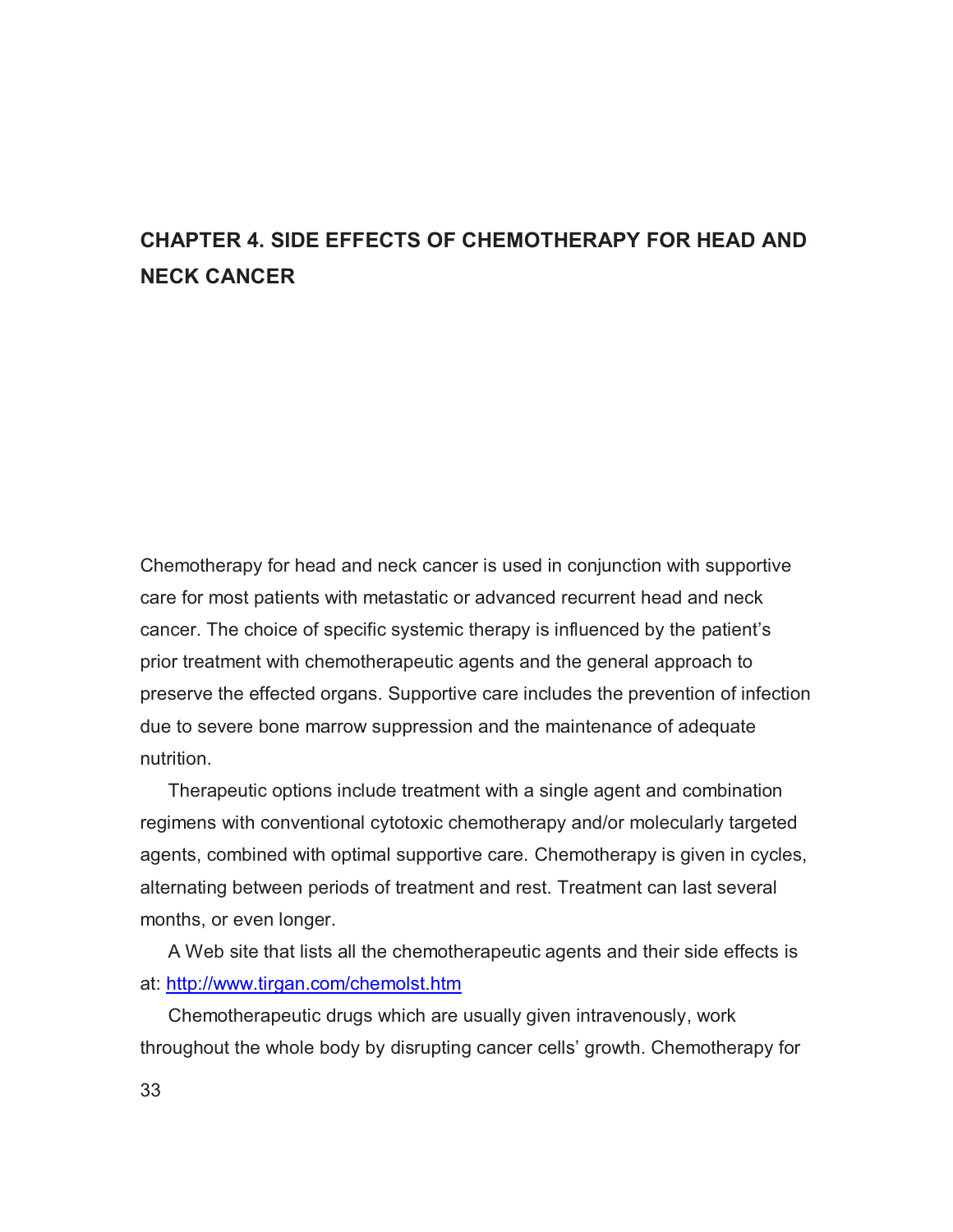the treatment of head and neck cancers is usually given at the same time as radiation therapy and is known as chemoradiation. It can be given as adjuvant chemotherapy or as neoadjuvant chemotherapy.

Adjuvant chemotherapy is used for treatment after surgery to reduce the risk of cancer returning, and to kill cells that may have spread. Neoadjuvant chemotherapy is administered before surgery to shrink the size of the tumor thus making it easier to remove.

Chemotherapy administered prior to chemoradiation treatment is known as induction chemotherapy.

## **SIDE EFFECTS OF CHEMOTHERAPY**

The kind and type of possible side effects of chemotherapy depend on the individual. Some have few side effects, while others have more. Many individuals do not experience side effects until the end of their treatments; for many individuals these side effects do not last long.

 Chemotherapy can, however, cause several temporary side effects. Although these may be worse with combined radiation therapy, they generally disappear gradually after the treatment has ended.

Side effects depend on the chemotherapeutic agent(s) used. These occur because chemotherapy drugs work by killing all actively growing cells. These include cells of the digestive tract, hair follicles, and bone marrow (which makes red and white blood cells), as well as the cancer cells.

34 The more common side effects are nausea, vomiting, diarrhea, sores (mucositis) in the mouth (resulting in problems with swallowing and sensitivity in the mouth and throat), increased susceptibility to infection, anemia, hair loss, general fatigue, numbness in the hands and feet, hearing loss, kidney damage, bleeding problems, malaise, and balance problem. An oncologist and other medical specialist watch for and treat these side effects.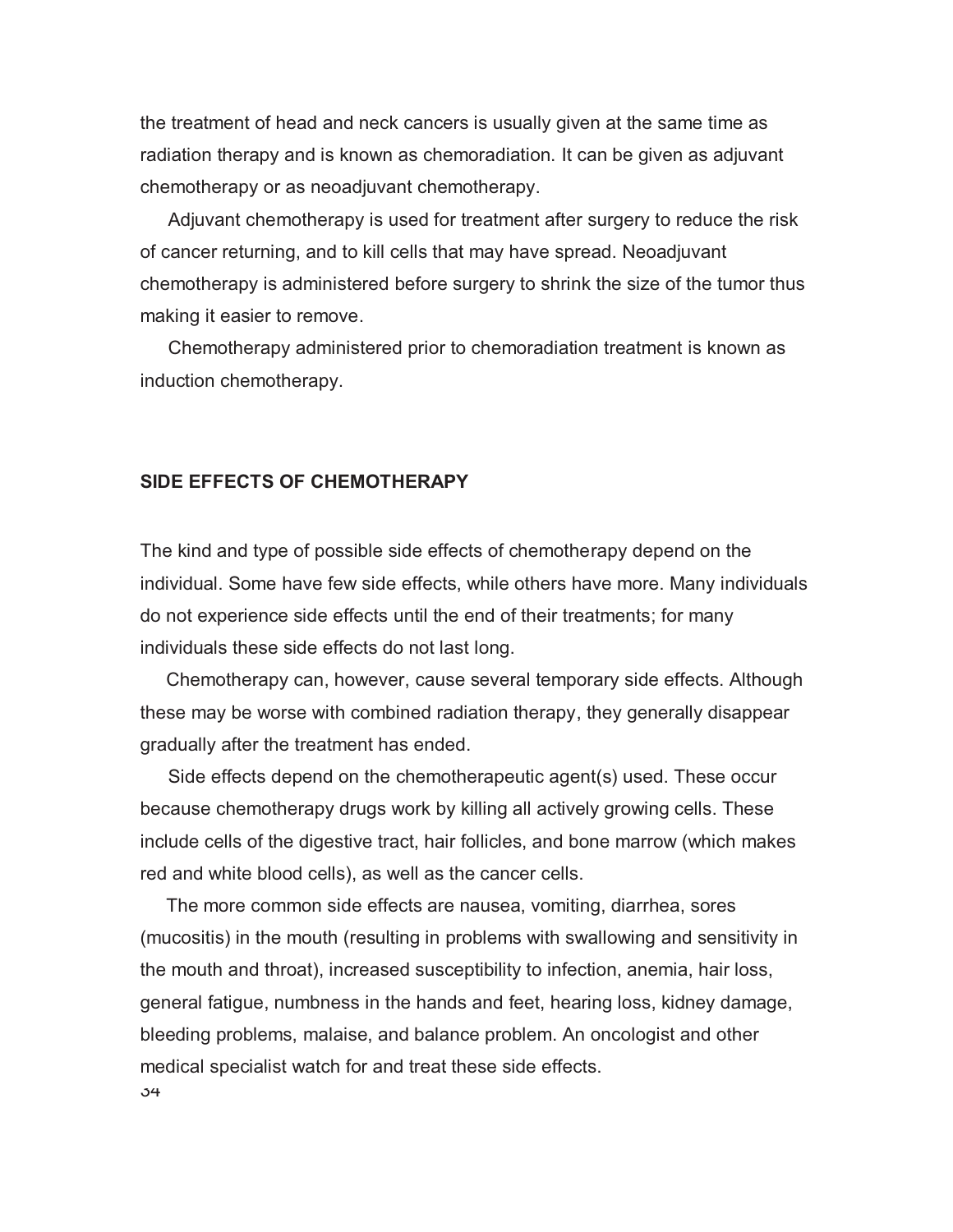The most common side effects include:

### **Lowered resistance to infection**

Chemotherapy can temporarily reduce the production of white blood cells (neutropenia), making the patient more susceptible to infections.

This effect may begin about seven days following treatment and the decline in resistance to infection is maximal usually about 10–14 days after chemotherapy has ended. At that point the blood cells generally begin to increase steadily and return to normal before the next cycle of chemotherapy is administered. Signs of infection include fever above 100.4°F (38°C) and/or sudden feeling of being ill. Prior to resuming chemotherapy blood test are performed to ensure that the recovery of the white blood cells has occurred. Further administration of chemotherapy may be delayed until recovery of blood cells has taken place.

## **Bruising or bleeding**

Chemotherapy can promote bruising or bleeding because the agents given reduce the production of platelets which help the blood clotting. Nosebleeds, blood spots or rashes on the skin, and bleeding gums can be a sign that this had occurred.

## **Anemia**

35 Chemotherapy can lead to anemia (low number of red blood cells). The patient generally feels tired and breathless. Severe anemia can be treated by blood transfusions or medications that promote red cells production.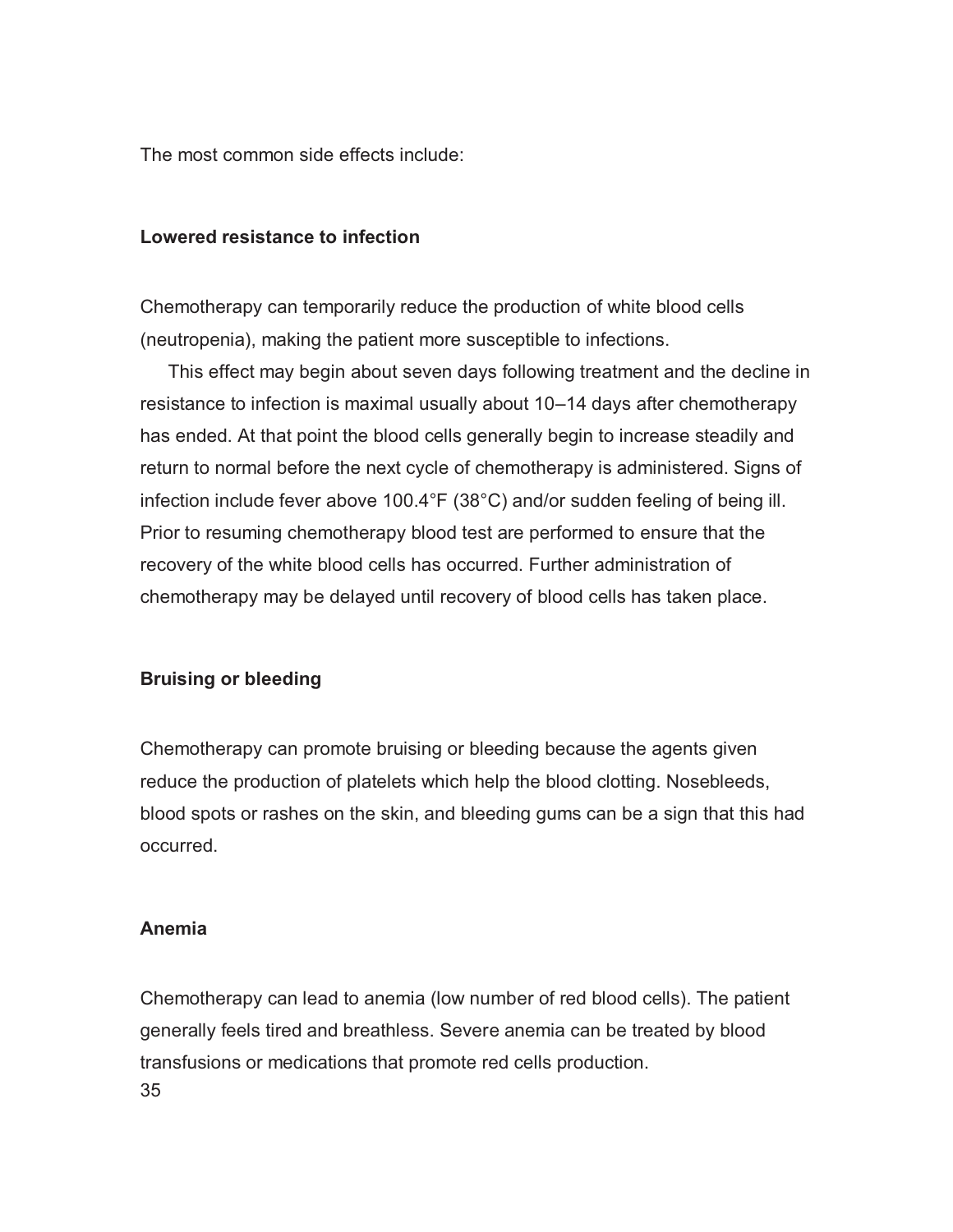## **Hair loss**

Some chemotherapy agents cause hair loss. The hair almost always grows back over a period of 3-6 months once the chemotherapy has ended. Meanwhile, a wig, bandana, hat or scarf can be worn.

## **Sore mouth and small mouth ulcers**

Some chemotherapy agents cause sore mouth (mucositis) which can interfere with mastication and swallowing, oral bleeding, difficulty in swallowing (dysphagia), dehydration, heartburn, vomiting, nausea, and sensitivity to salty, spicy, and hot/cold foods. These agents can also cause chemotherapy-related oral cavity ulcers (stomatitis) that result in eating difficulty.

Nausea and vomiting can be treated by anti-nausea (anti-emetic) drugs. Regular mouthwashes can also help. These side effects can impact swallowing and nutrition. Accordingly, it is important to supplement one's diet with nutritious drinks or soups. A dietitian's advice may be helpful to maintain adequate nutrition.

The cytotoxic agents most often associated with oral, pharyngeal, and esophageal symptoms of swallowing difficulty (dysphagia) are the antimetabolites such as methotrexate and fluorouracil. The radiosensitizer chemotherapies, designed to heighten the effects of radiation therapy, also increase the side effects of the radiation mucositis.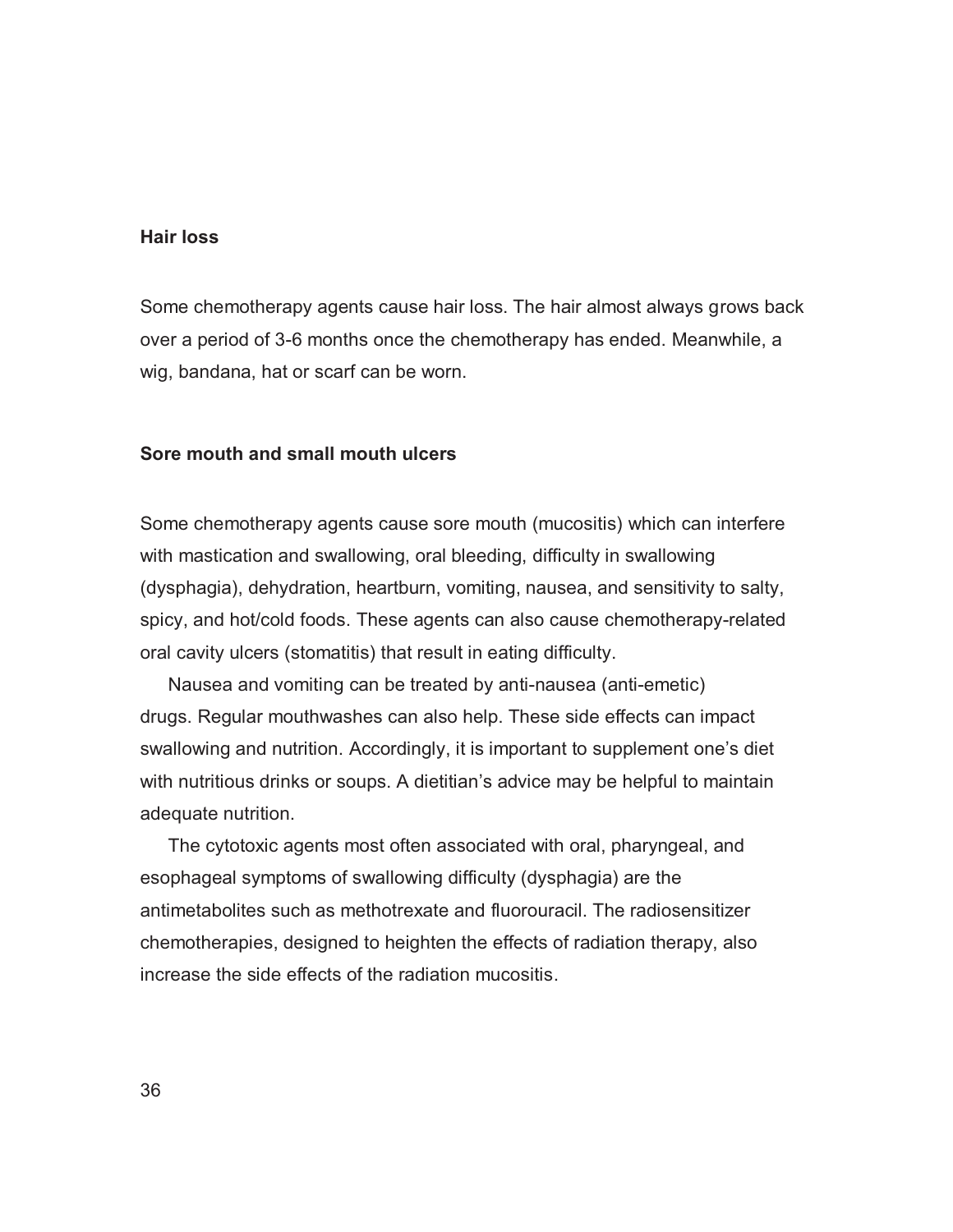## **Tiredness (fatigue)**

Chemotherapy affects different individuals in different ways. Some people are able to lead a normal life during their treatment, while others may find they become very weak and tired (fatigue) and have to take things more slowly. Any chemotherapy drug may cause fatigue. It can last for a few days or persists through and beyond completion of treatment. Drugs such as vincristine, vinblastine, and cisplatin often cause fatigue.

Factors that contribute to fatigue are anemia, decrease food and liquid intake, medications, hypothyroidism, pain, stress, depression, and lack of sleep (insomnia) and rest.

Rest, energy conservation, and correcting the above contributing factors may ameliorate the fatigue.

More information can be found at the National Cancer Institute Web site at: http://www.cancer.gov/cancertopics/pdq/supportivecare/oralcomplications/Patient /page5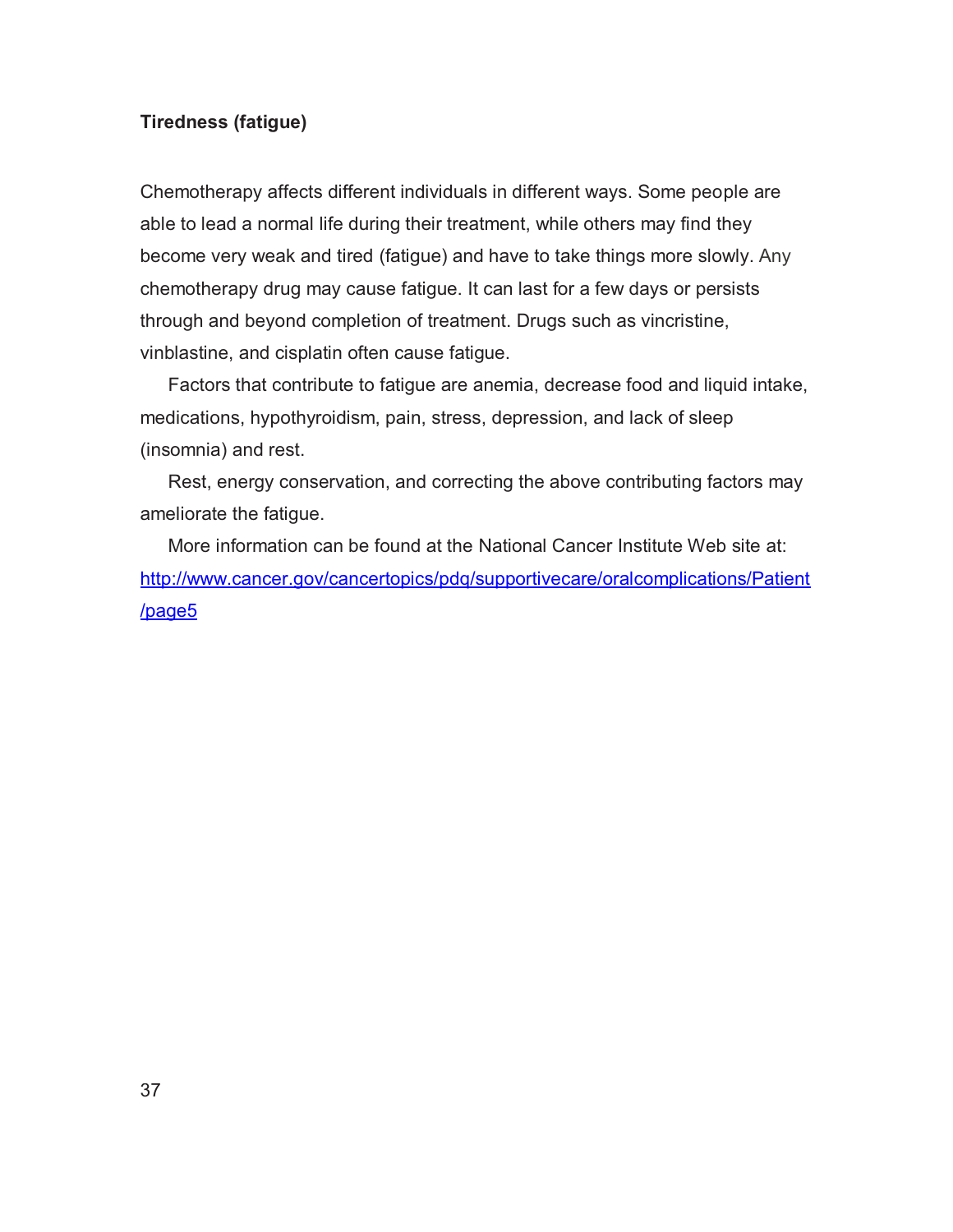# **CHAPTER 5. LYMPHEDEMA, NECK SWELLING, PAIN AND NUMBNESS AFTER RADIATION AND SURGERY**

#### **Lymphedema**

The lymph vessels drain fluid from tissues throughout the body and allow immune cells to travel throughout the body. Lymphedema is a localized lymphatic fluid retention and tissue swelling caused by a compromised lymphatic system. Lymphedema, a common complication of radiation and surgery for head and neck cancer, is an abnormal accumulation of protein-rich fluid in the space between cells which causes chronic inflammation and reactive fibrosis of the affected tissues.

38 Radiation creates scarring which interferes with the function of the lymphatics. The cervical lymph nodes are generally removed when the cancer is excised. When the surgeons remove these glands, they also take away the drainage system for the lymphatics and cut some of the sensory nerves. Unfortunately, most of the severed lymphatics and nerves are permanently cut. Consequently it takes longer to drain the area, resulting in swelling. Like flooding after a heavy rain when the drainage system is broken, the surgery creates a backup of lymphatic fluid that cannot drain adequately, as well as numbness of the areas supplied by the severed nerves (usually in the neck, chin, and behind the ears). As a result, some of the lymphatic fluid cannot re-enter the systemic circulation and accumulates in the tissues.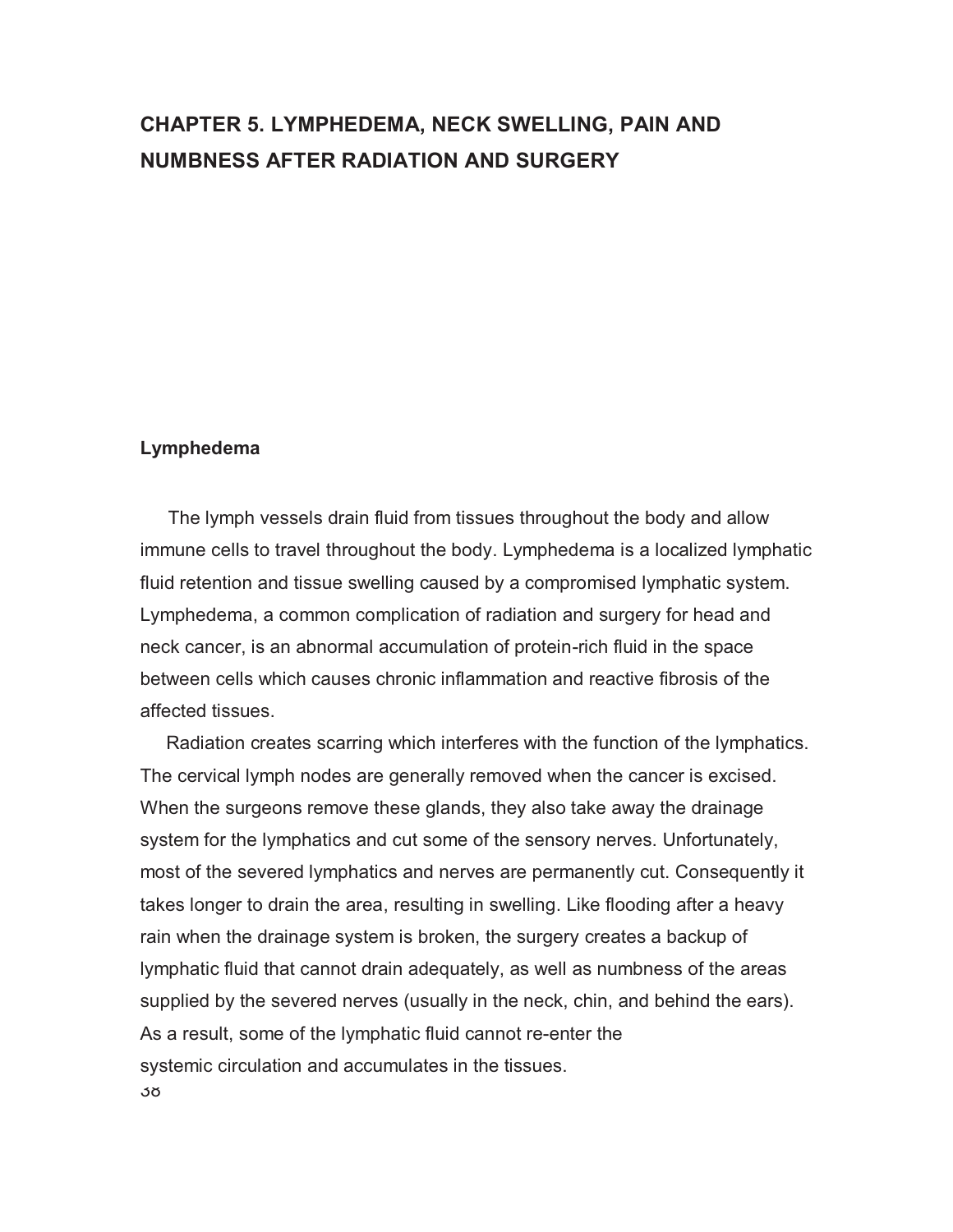There are two types of lymphedema that can develop in patients with head and neck cancer: an *external* visible swelling of the skin or soft tissue and an *internal* swelling of the mucosa of the pharynx and larynx. Lymphedema generally starts slowly and is progressive, rarely painful, causes discomfort in the form of a sensation of heaviness and achiness, and may lead to skin changes.

Lymphedema has several stages:

**Stage 0**: Latency stage – No visible/palpable edema

**Stage 1**: Accumulation of protein-rich edema, presence of pitting edema that can be reduced with elevation

**Stage 2:** Progressive pitting, proliferation of connective tissue (fibrosis)

**Stage 3**: No pitting, presence of fibrosis, sclerosis, and skin changes

Lymphedema of the head and neck can cause several functional impairments.

These include:

- Difficulty in breathing
- Impairment in vision
- Motor limitations (reduced neck motion, jaw tightness or trismus and chest tightness)
- **•** Sensory limitations
- Speech, voice and swallowing problems (inability to use an electrolarynx, difficulty in articulation, drooling, and loss of food from mouth)
- Emotional issues (depression, frustration and embarrassment)

39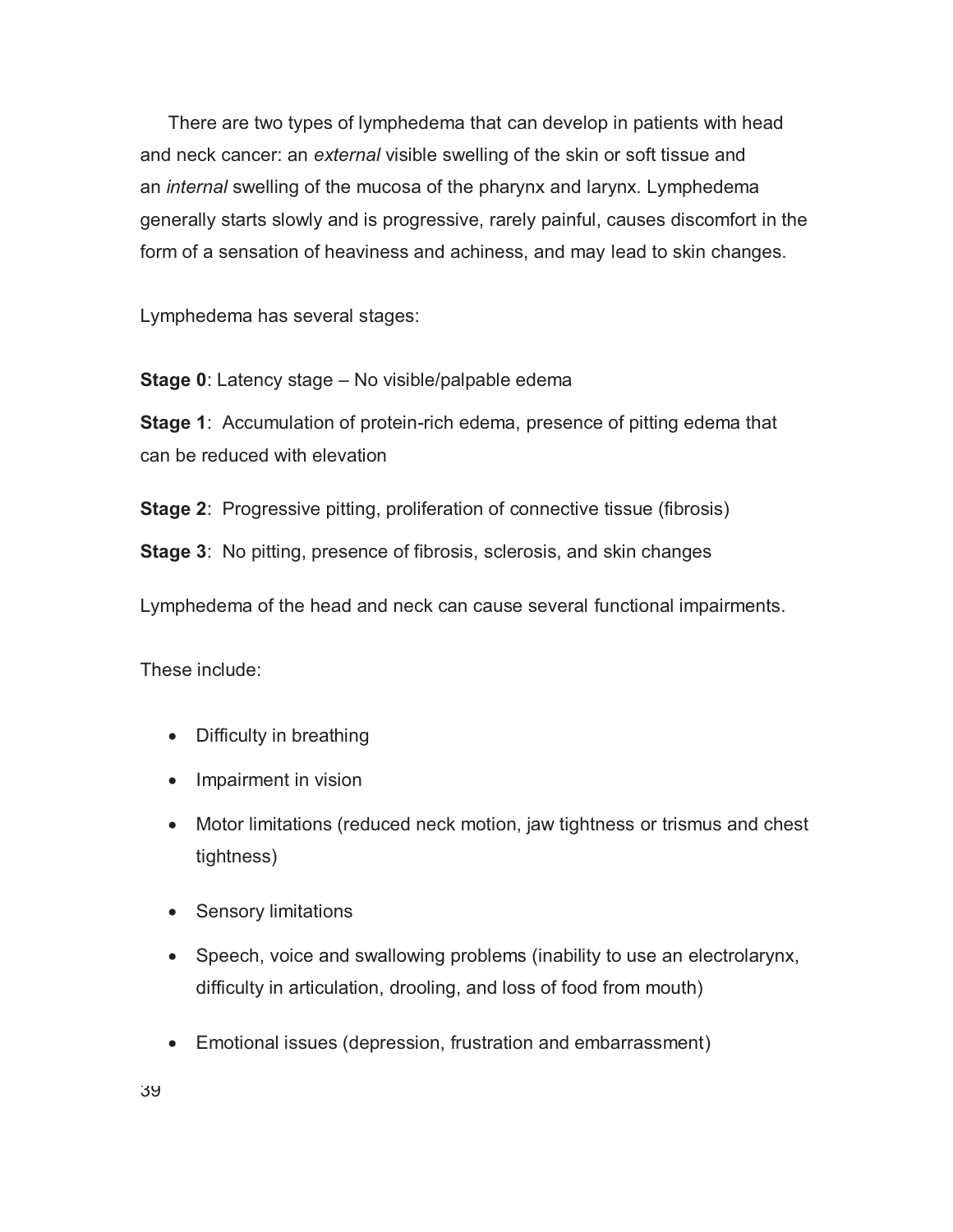Fortunately over time the lymphatics find new ways of drainage and the swelling generally goes down. Specialists in reducing edema (usually physical therapists) can assist the patient in enhancing the drainage and shortening the time for the swelling to decrease. This intervention can also prevent the area from becoming permanently swollen and from developing fibrosis.

**Treatment** of lymphedema includes:

- Manual lymph drainage (face and neck, deep lymphatics, trunk, intra oral)
- Compressive bandages and garments
- Remedial exercises
- Skin care
- Elastic therapeutic tape (Kinesiotape)
- Oncology rehabilitation
- Diuretics, surgical removal (debulking), liposuction, compression pumps, and elevation of the head alone are ineffective treatments.

Neck tightness and swelling due to lymphedema generally improve over time. Sleeping with the upper body in an elevated position can use gravity to speed the process of lymph fluid drainage. A lymphedema treatment specialist can perform and teach manual lymph drainage that can help in reducing edema. Manual lymph drainage involves a special type of gentle skin massage to help blocked lymphatic fluid drain properly into the bloodstream. Movement and exercise are also important in aiding lymphatic drainage. A head and neck lymphedema therapist can teach the patient specific exercises to improve the range of head and neck motion.

40 A head and neck lymphedema therapist can select non-elastic bandages or compression garments that are worn at home. These place gentle pressure on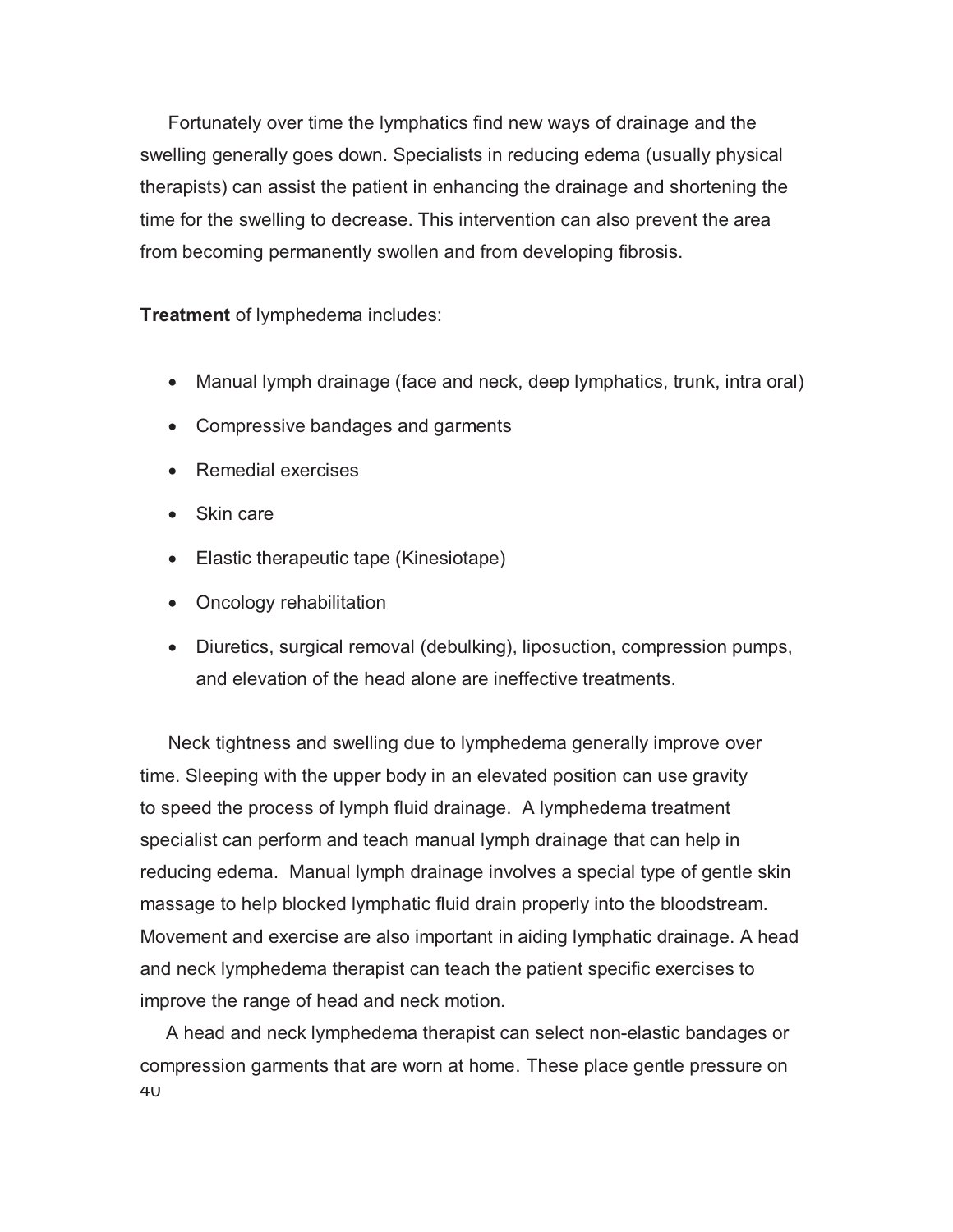the affected areas to help move the lymph fluid and prevent it from refilling and swelling. Application of bandages should be done as directed by a specialist. There are several options, depending on the location of the lymphedema to improve comfort and avoid complications from pressure on the neck.

There are also exercises that can reduce the neck tightness and increase the range of neck motion. One needs to perform these exercises throughout life to maintain good neck mobility. This is especially true if the stiffness is due to radiation. Receiving treatment by experienced physical therapies who can also break down the fibrosis is very helpful. The earlier the intervention the better.

A new treatment modality that reduces lymphedema, fibrosis and neck muscle stiffness using *external laser* is also available. This method uses a low energy laser beam administered by an experienced physical therapist. The laser beam penetrates into the tissues where it is absorbed by cells and changes their metabolic processes. The beam is generated by the LTU-904 Portable Laser Therapeutic Unit. (http://www.stepup-speakout.org/Laser%20Brochure.pdf). This treatment can reduce the lymphedema in the neck and face and increase the range of motion in the head. It is a painless method that is done by placing the laser instrument at several locations over the neck for about 10 second intervals.

 There are physical therapy experts in most communities who specialize in reducing swelling and edema. Consult one's surgeon to find out if physical therapy is a good therapeutic option for lymphedema.

The National Lympedema Network has a web site (http://www.lymphnet.org/resourceGuide/findTreatment.htm) that contains a list of lymphedema treatment specialists in North America, Europe and Australia.

A facial and neck guide of self administered massage is available at: http://www.aurorahealthcare.org/FYWB\_pdfs/x23169.pdf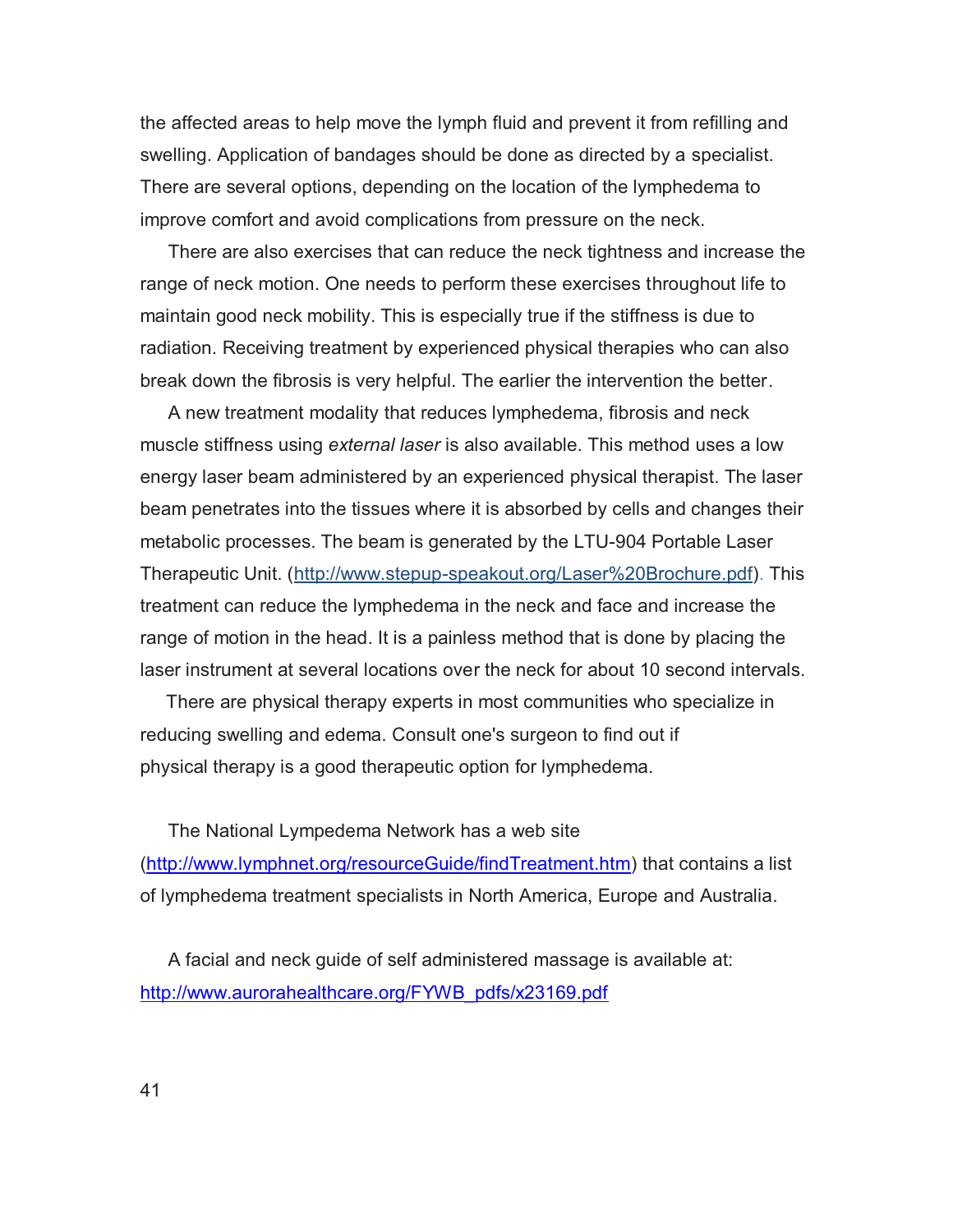#### **Skin numbness after surgery**

The cervical lymph nodes, or glands, are generally surgically removed when the cancer is excised. When the surgeons remove these glands, they also cut some of the sensory nerves that supply the lower facial and neck skin. This creates numbness in the areas supplied by the severed nerves. Some of the numb areas may regain sensation in the months following the surgery, but other areas may remain permanently numb.

Most individuals become accustomed to the numbness and are able to prevent damage to the skin from sharp objects, heat or frost. Men learn not to injure the affected area when shaving by using an electric shaver.

The numb skin should be protected from sun burn by applying sunscreen and/or by shielding it with a garment. Frostbite can be prevented by covering the area with a scarf.

#### **Neck and shoulder pain after surgery and radiation**

Persistent difficulty with movements of the shoulder, neck, face, and jaw often result from head and neck surgery. These difficulties are the result of the removal or manipulation of the region's muscles, nerves, and lymphatic and blood vessels during surgery and their exposure to radiation therapy. Often, varying degrees of muscle weakness, scar tissue, and lymphedema (see above) are lifelong complications that can affect a person's neck and shoulder health.

42 Because of the proximity of the lymphatic vessels to nerves that innervate the face, neck, and shoulder, they are frequently removed or damaged during surgery of the head and neck. Excision of the cancer may require manipulation or removal of the facial or spinal accessory nerves. The removal of the nerves affects of the movement of face, neck, and shoulder complex muscles. The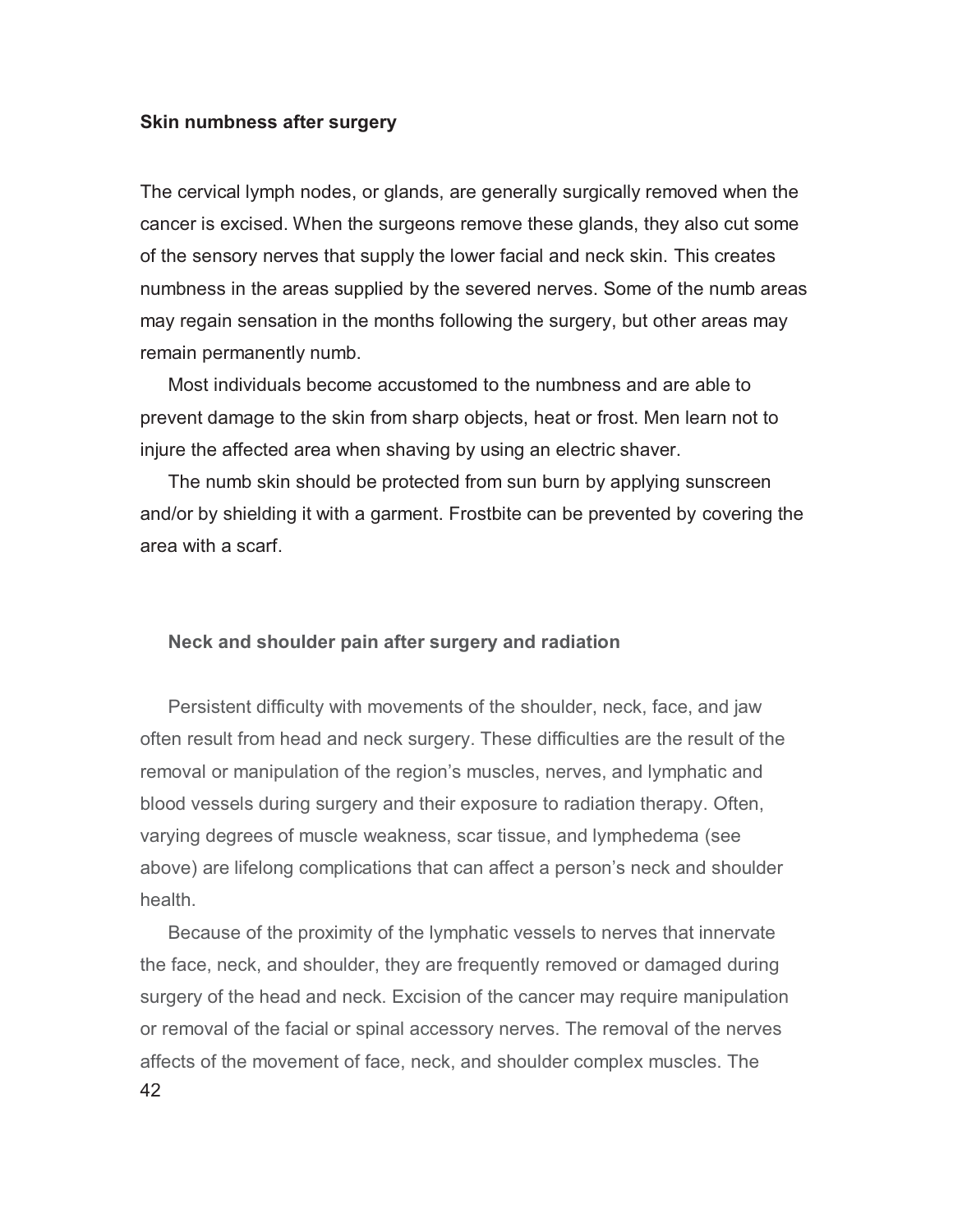effect is generally temporary after nerve manipulation during surgery, but may be permanent if the nerve has been severed. Nevertheless, regeneration of the nerves may occur within six weeks to several years.

Following complete severance of the nerves that innervate neck and shoulder muscles, they become limp and fail to stabilize the scapular joints (between the scapula and thorax and the humeral bone). (Figure 2) The affected joints are, therefore, at risk for further injury. When the scapular stabilizer muscles (middle trapezius and rhomboids) are compromised, (Figure 3) it is difficult to maintain an erect posture that allows for proper shoulder retraction. Without adequate retraction of the shoulder girdle, the glenohumeral joint (between the scapula and the humeral bones) cannot elevate the arm through a full range of 180 degrees. Lifting the arm when the scapula is in a protracted (forward) position creates a bony block from the humeral bone hitting the shoulder blade (acromion process) and does not allow full motion.



**Figure 2 : Shoulder complex**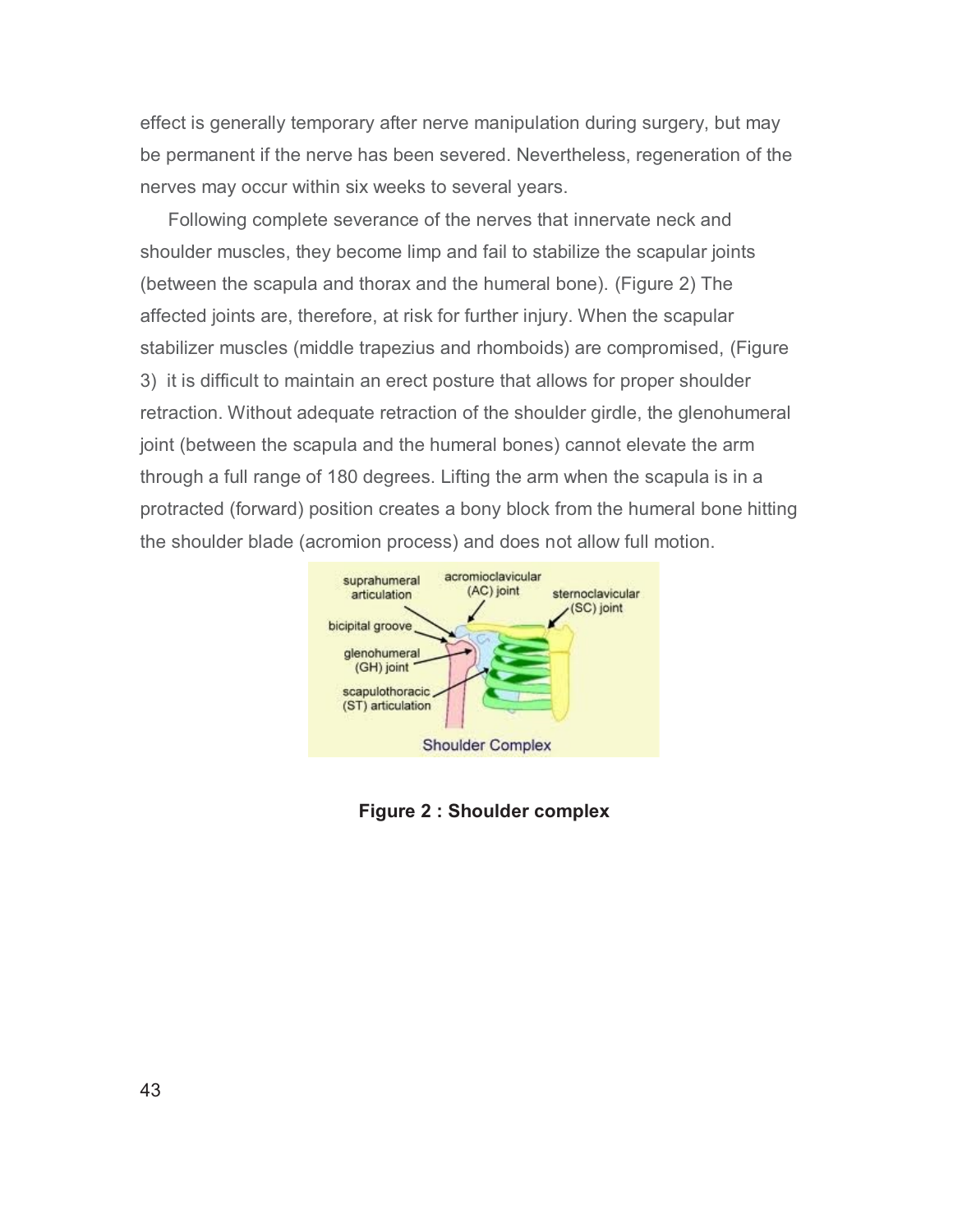

**Figure 3: Scapular muscles** 

Partial dislocation of the shoulder joint (glenohumeral subluxation) can take place because of the lack of muscle stabilization in the shoulder. This creates shoulder instability and an inability to lift the arm through the full range of motion at the shoulder. Further damage to the shoulder joint and rotator cuff can occur with repetitive attempts to use the arm when it is weak.

Reduced stability of the joints also creates a structural strain on the neurovascular bundle of the shoulder and surrounding muscles, producing **myofascial pain syndrome** (chronic dull radiating pain from neck to hand) through the neck, shoulder, and arm.

The "leaning forward" posture that gradually develops lengthens the upper back muscles and fascia and shortens the muscles in the chest and neck region. This out of balance posture generates increased strain on the upper back, neck, and shoulder joints.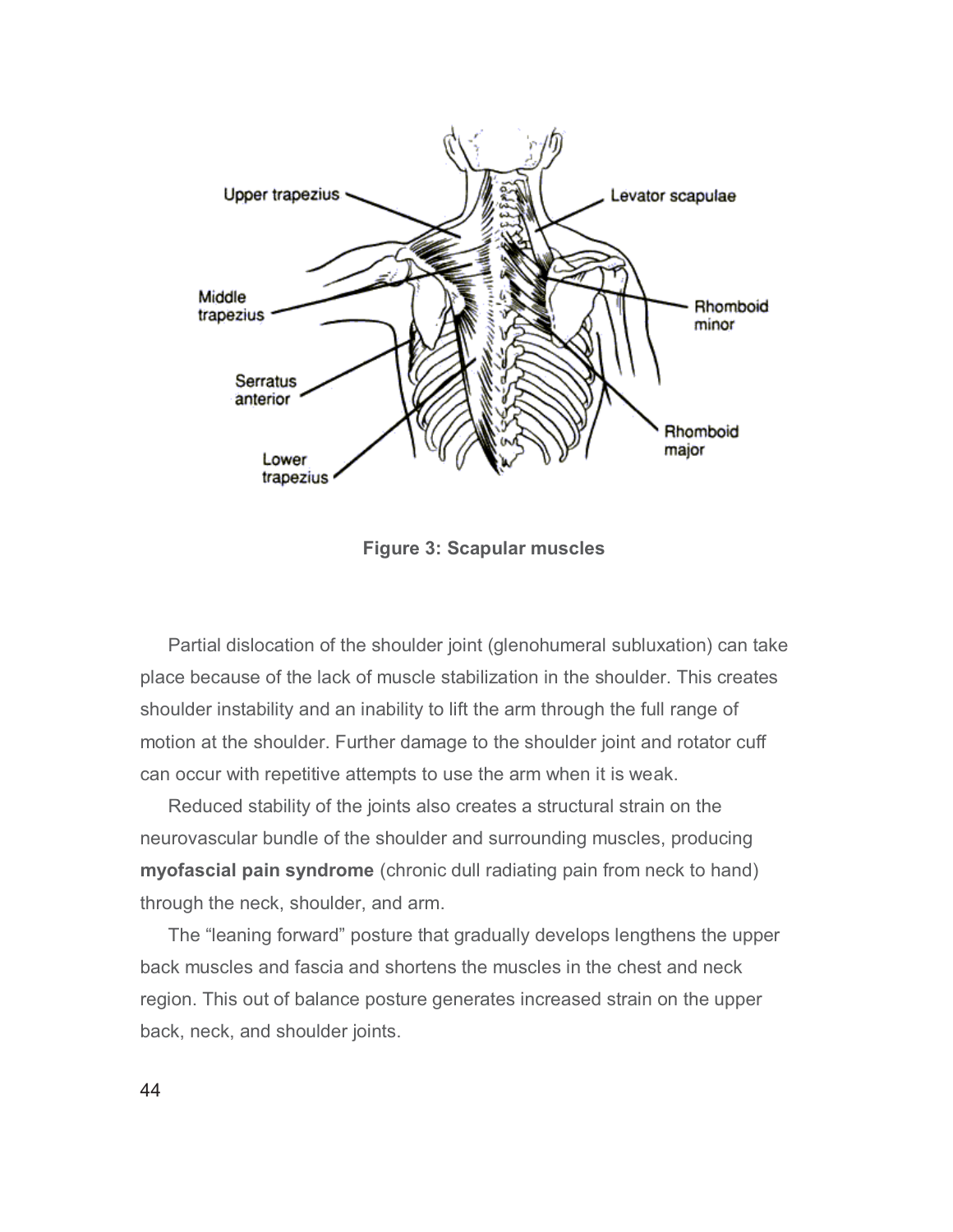Radiation therapy further aggravates the situation because of the formation of scar tissue on top of existing scars from the surgical process and complicates one's ability to stretch tight areas. Tissues contractures can also develop in the chest and neck.

Scar formation through fibrin formation constitutes the body's healing mechanism following injury and trauma, such as surgery or radiation. The post surgery process of laying down scar tissue is carried out for about a year. However, since radiation permanently damages DNA and normal cellular processes, scarring typically continues for the rest of the person's life.

The fibrin is formed inside and outside the blood vessels, bones, tendons, ligaments and nerves in the affected areas. The resultant condition is called **radiation fibrosis syndrome** (RFS) and can occur within several weeks or months following radiation. The intensity of the fibrosis depends on the area, the amount and the duration of the radiation. Other factors, such as age and medical comorbidities, also contribute to the amount of RFS created.

Rehabilitation medicine physicians with extensive training in neuromuscular and musculoskeletal medicine, as well as in the principles of functional restoration, are uniquely positioned to improve the quality of life for cancer survivors with radiation fibrosis syndrome.

Many factors contribute to neck and shoulder pain after surgery in the neck region. Education and active participation in the management process after surgery of the head and neck are important to minimizing the resulting discomfort. One should contact a physical and/or occupational therapist to help gather all the tools needed to manage chronic changes.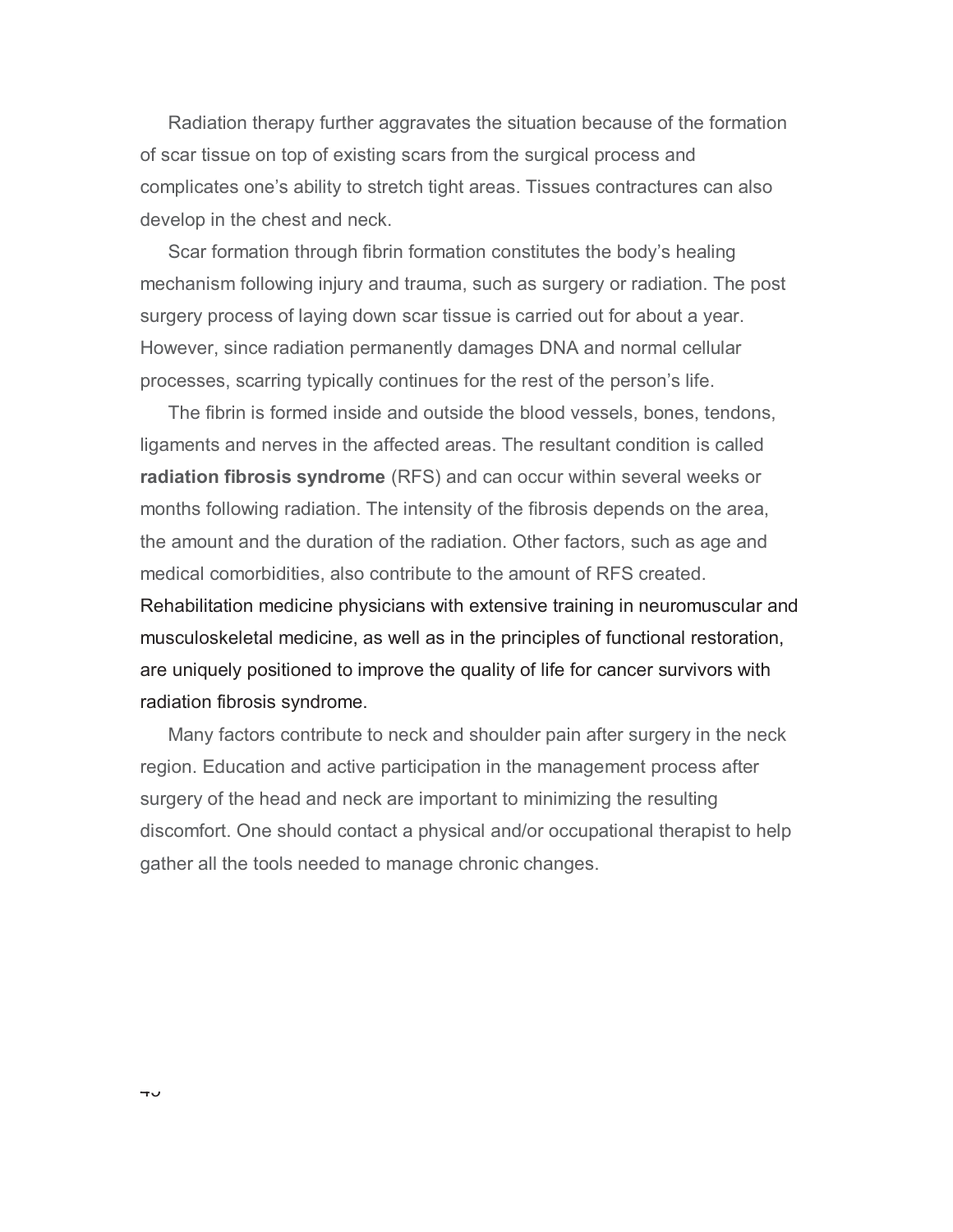## **CHAPTER 6. METHODS OF SPEAKING AFTER LARYNGECTOMY**

Although total laryngectomy removes the entire larynx (vocal cords/voice box), most laryngectomees can acquire a new way of speaking. About 85-90% of laryngectomees learn to speak using one of the three main methods of speaking described below. About ten percent do not communicate by speaking but can use computer-based or other methods to communicate.

 Individuals normally speak by exhaling air from their lungs to vibrate their vocal cords. These vibration sounds are modified in the mouth by the tongue, lips, and teeth to generate the sounds that create speech. Although the vocal cords that are the source of the vibrating sounds are removed during total laryngectomy, other forms of speech can be created by using a new pathway for air and a different airway part to vibrate. Another method is to generate vibration by an artificial source placed on the outside of the throat or mouth and then using the mouth parts to form speech.

 The method(s) used to speak again depend on the type of surgery. Some people may be limited to a single method, while others may have several choices.

 Each method has unique characteristics, advantages and disadvantages. The goal of attaining a new way to speak is to meet the communication needs of each laryngectomee.

46 Speech and language pathologists (SLPs) can assist and guide laryngectomees in the proper use of the methods and/or devices they use to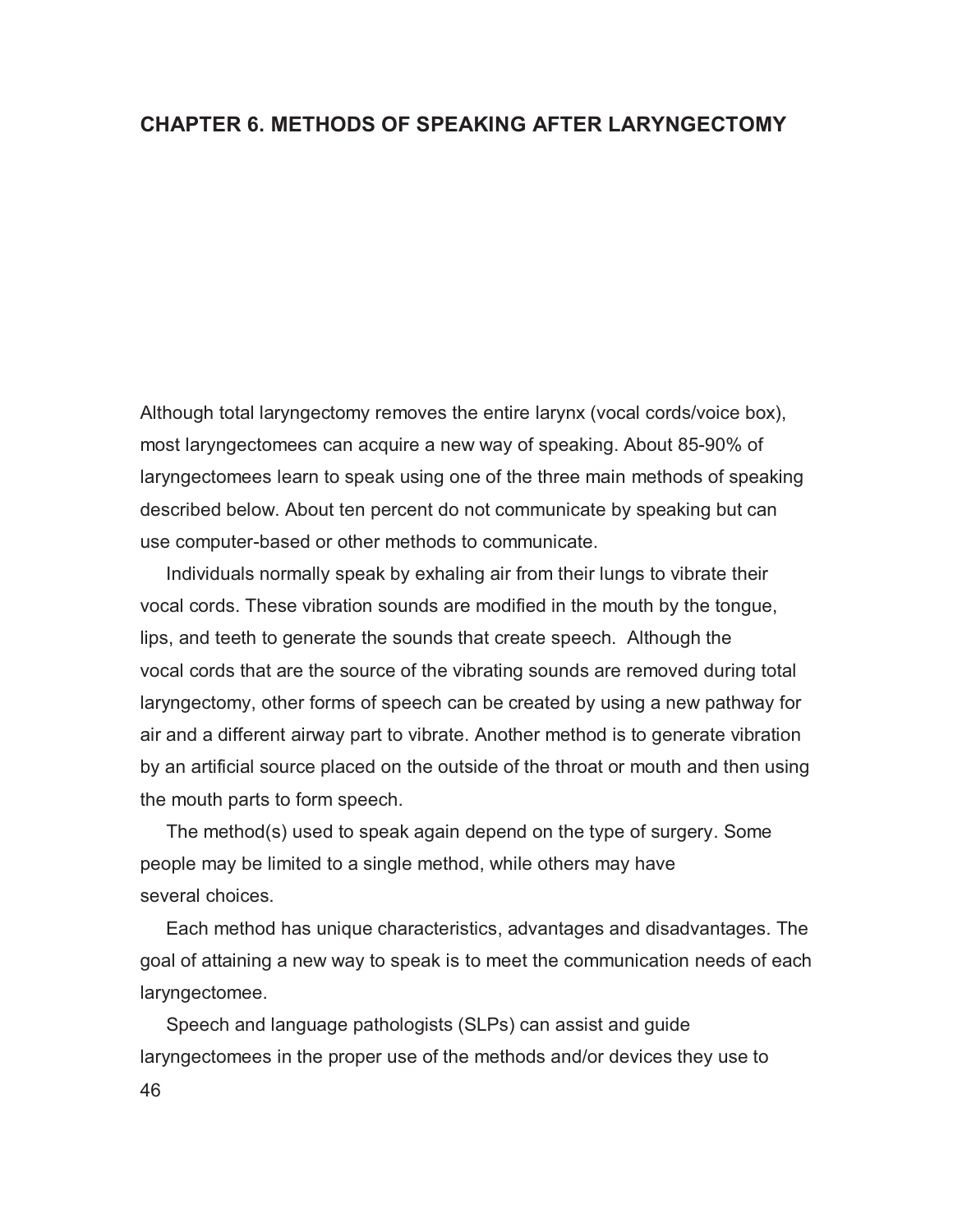obtain the most understandable speech. Speech improves considerably between six months and one year after total laryngectomy. Active voice rehabilitation is associated with attaining better functional speech.

The three main methods of speaking after laryngectomy are:

#### **1. Tracheoesophageal speech**

In tracheoesophageal speech pulmonary air is exhaled from the trachea into the esophagus through a small silicone voice prosthesis that connects the two, and the vibrations are generated by the lower pharynx (Figure 4).

 The voice prosthesis is inserted into the puncture (called tracheoesophageal puncture or TEP) created by the surgeon in the back of the neck stoma. The hole is made at the back of the trachea (the windpipe) and goes into the esophagus (food tube). The hole between the trachea and esophagus can be done at the same time as the laryngectomy surgery (a primary puncture), or after healing from the surgery has occurred (a secondary puncture). A small tube, called a voice prosthesis, is inserted in this hole and prevents the puncture from closing. It has a one-way valve at the end on the esophagus side which allows air to go into the esophagus but prevents swallowed liquids from coming through the prosthesis and reaching the trachea and lungs.

 Speaking is possible by diverting the exhaled air through the prosthesis into the esophagus by temporarily occluding the stoma. This can be done by sealing it with a finger or by pressing on a special Heat and Moisture Exchanger (HME) filter that is worn over the stoma. (See **HME advantages** in chapter 9) An HME partially restores the lost nasal functions. Some people use a "hands free" HME (automatic speaking valve) that is activated by speaking (See **Using hands free HME** in chapter 9).

After occlusion of the stoma exhaled lung air moves through the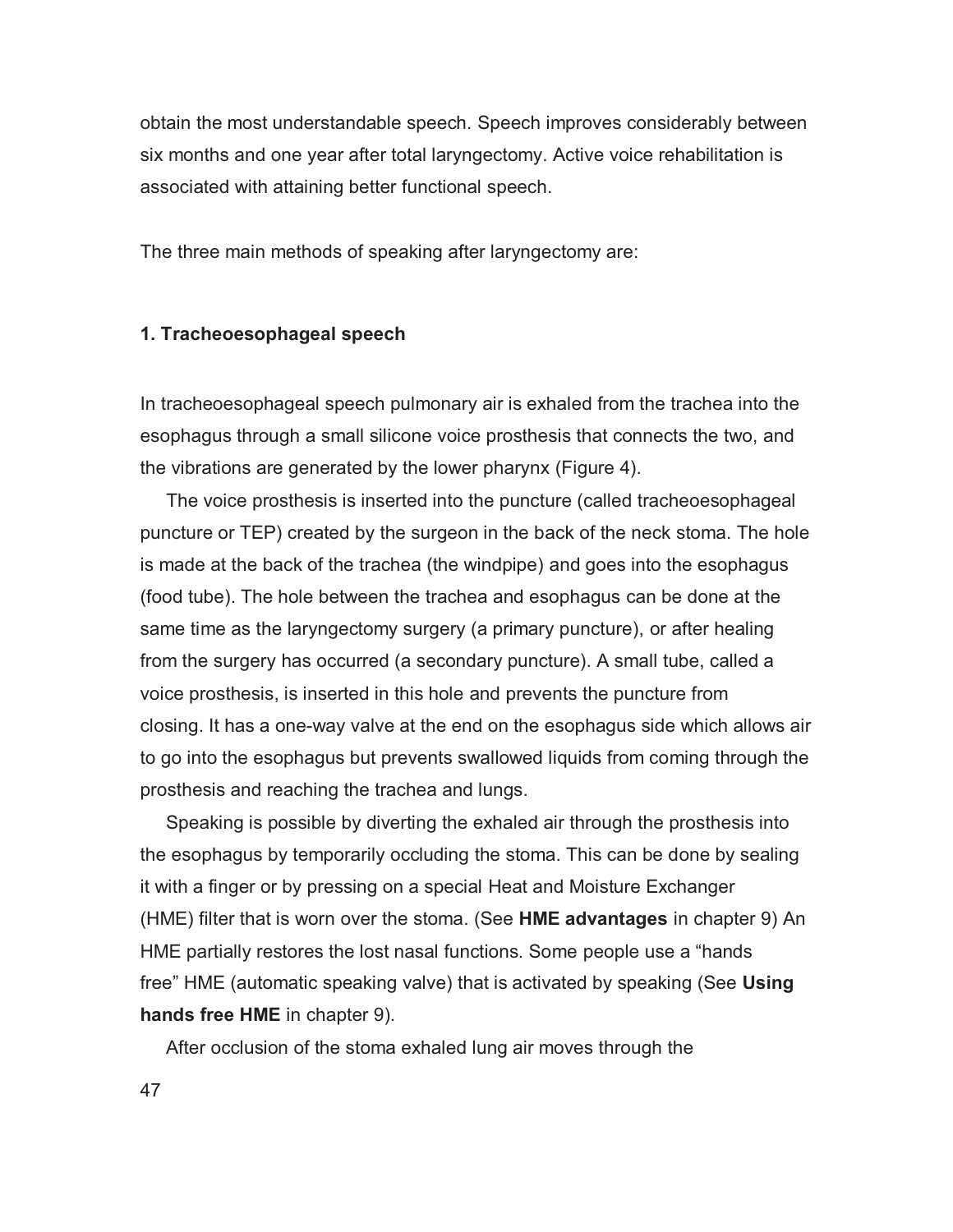prosthesis into the esophagus causing the walls and top of the esophagus to vibrate. These vibrations are used by the mouth (tongue, lips, teeth, etc.) to create the sounds of speech.

 There are two different basic types of voice prosthesis: the patient-changed type, designed to be changed by the laryngectomee or by another person, and the indwelling type, designed to be changed by a medical professional (an otolaryngologist or SLP).

 The HME or hands free valve can be attached in front of the tracheostoma in different ways: by means of an adhesive housing (or base plate) that is taped or glued to the skin in front of the stoma, or by means of a laryngectomy tube or stoma button that is placed inside the stoma.

 Patients who use a voice prosthesis had the best results in speech intelligibility six months and one year after total laryngectomy.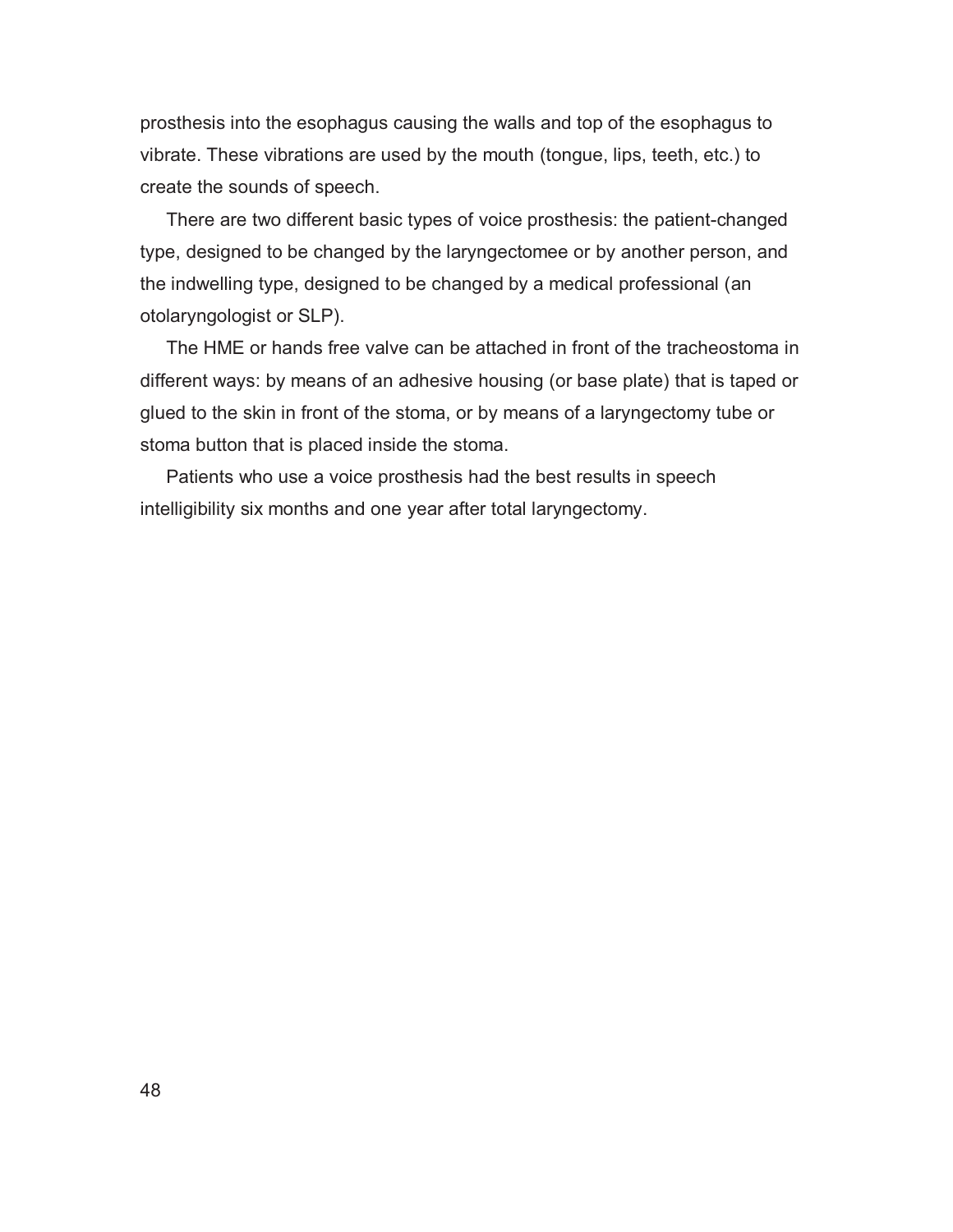# Tracheoesophageal Voice Prosthesis



**Figure 4: Tracheoesophageal speech** 

## **2. Esophageal speech**

In esophageal speech the vibrations are generated by air that is "belched" out from the esophagus (Figure 5). This method does not require any instrumentation.

 Of the three major types of speech following laryngectomy, esophageal speech usually takes the longest to learn. However, it has several advantages,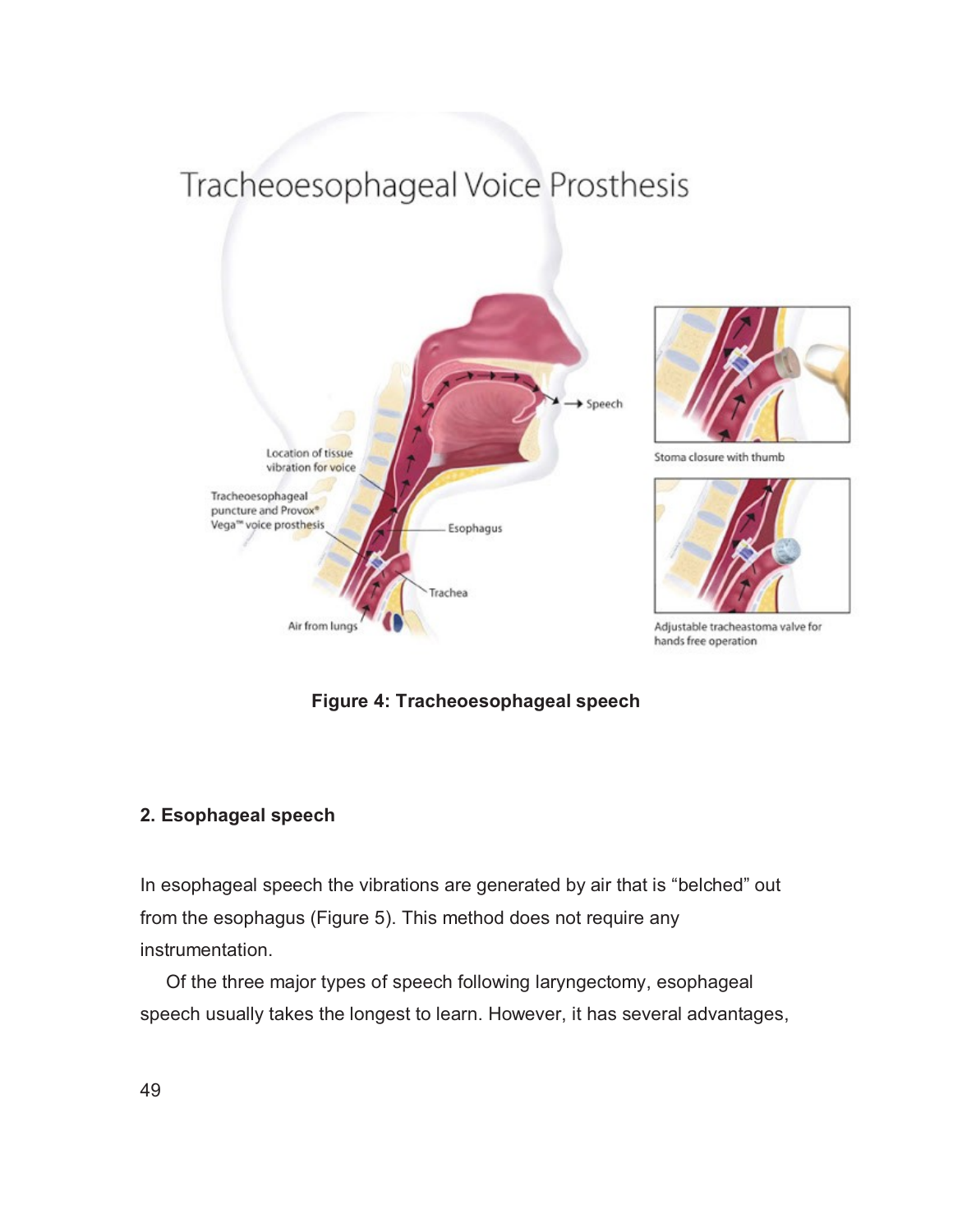not the least of which includes the freedom from dependency on devices and instrumentation.

 Some SLPs are familiar with esophageal speech and can assist laryngectomees in learning this method. Self-help books and tapes can also help in learning this method of speech.



**Figure 5: Esophageal speech**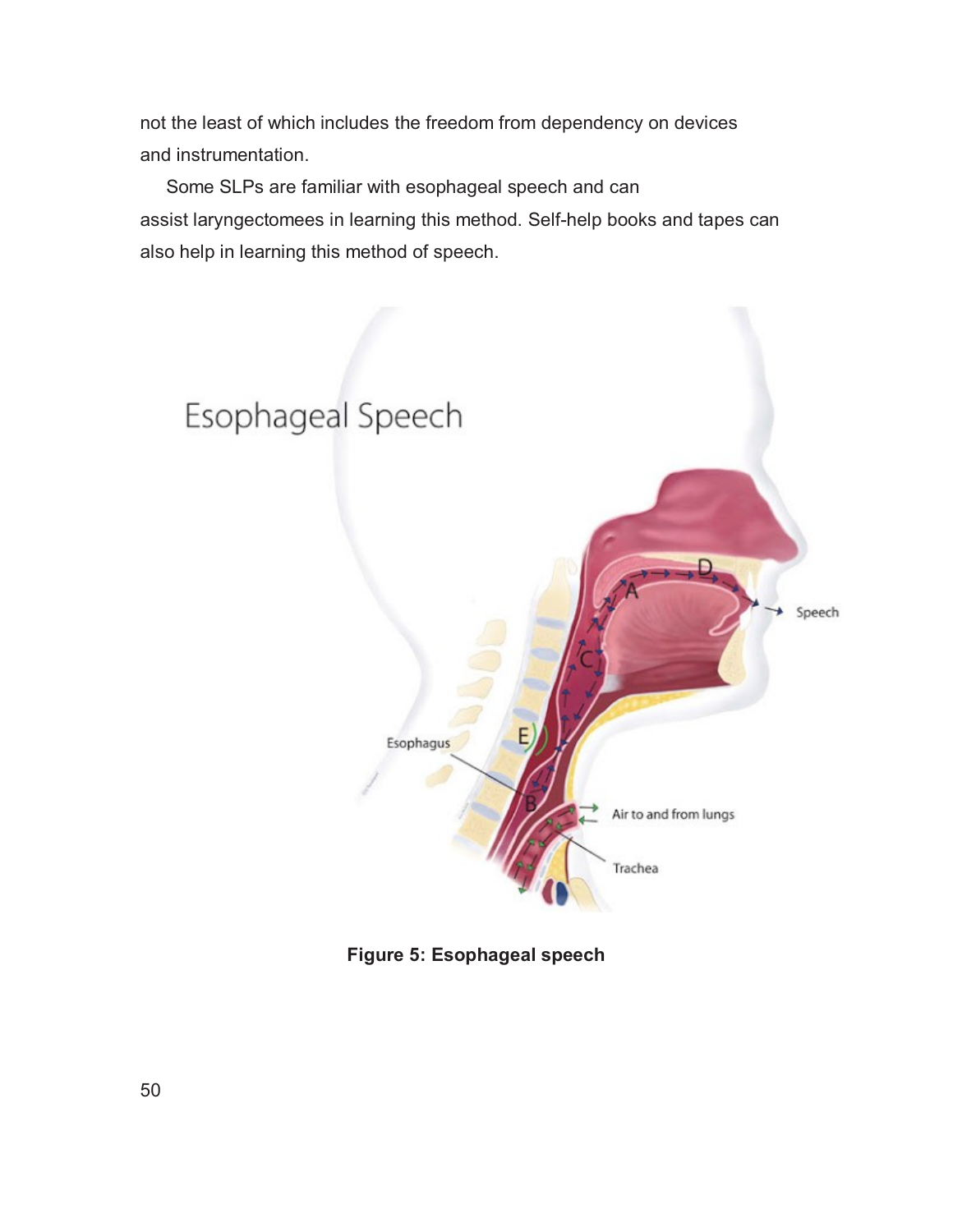#### **3. Electrolarynx or artificial larynx speech**

The vibrations in this speech method are generated by an external battery operated vibrator (called an electrolarynx or artificial larynx) which is usually placed on the cheek or under the chin (Figure 6).

 It makes a buzzing vibration that reaches the throat and mouth of the user. The person then modifies the sound using his/her mouth to generate the speech sounds.

 There are two main methods to deliver the vibration sounds created by an artificial larynx into the throat and mouth (intra orally). One is directly into the mouth by a straw-like tube and the other through the skin of the neck or face. In the last method, the electrolarynx (EL) is held against the face or neck.

 ELs are often used by laryngectomees shortly after their laryngectomy while they are still hospitalized. Because of the neck swelling and post surgical stitches the intra oral route of delivery of vibration is preferred at that time. Many laryngectomees can learn other methods of speaking later. However, they can still use an EL as a back-up in case they encounter problems with their other speaking methods.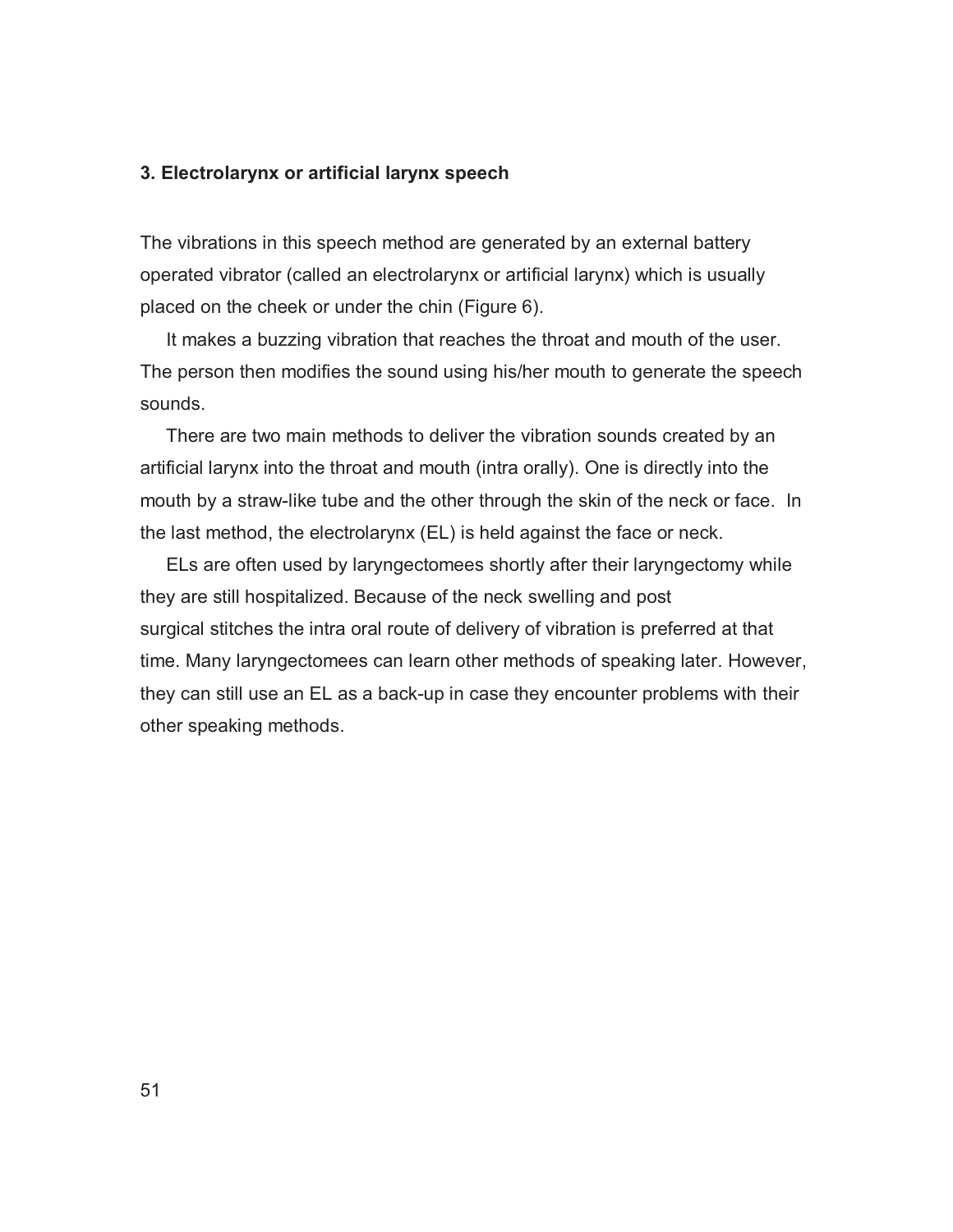

**Figure 6: Electrolarynx or artificial larynx speech**

## **Other methods of speech**

A pneumatic artificial larynx is also available to generate speech. This method uses lung air to vibrate a reed or rubber material that produces a sound (Figure 7). The device's cup is placed over the stoma and its tube is inserted into the mouth. The sound generated is injected into the mouth through the tube.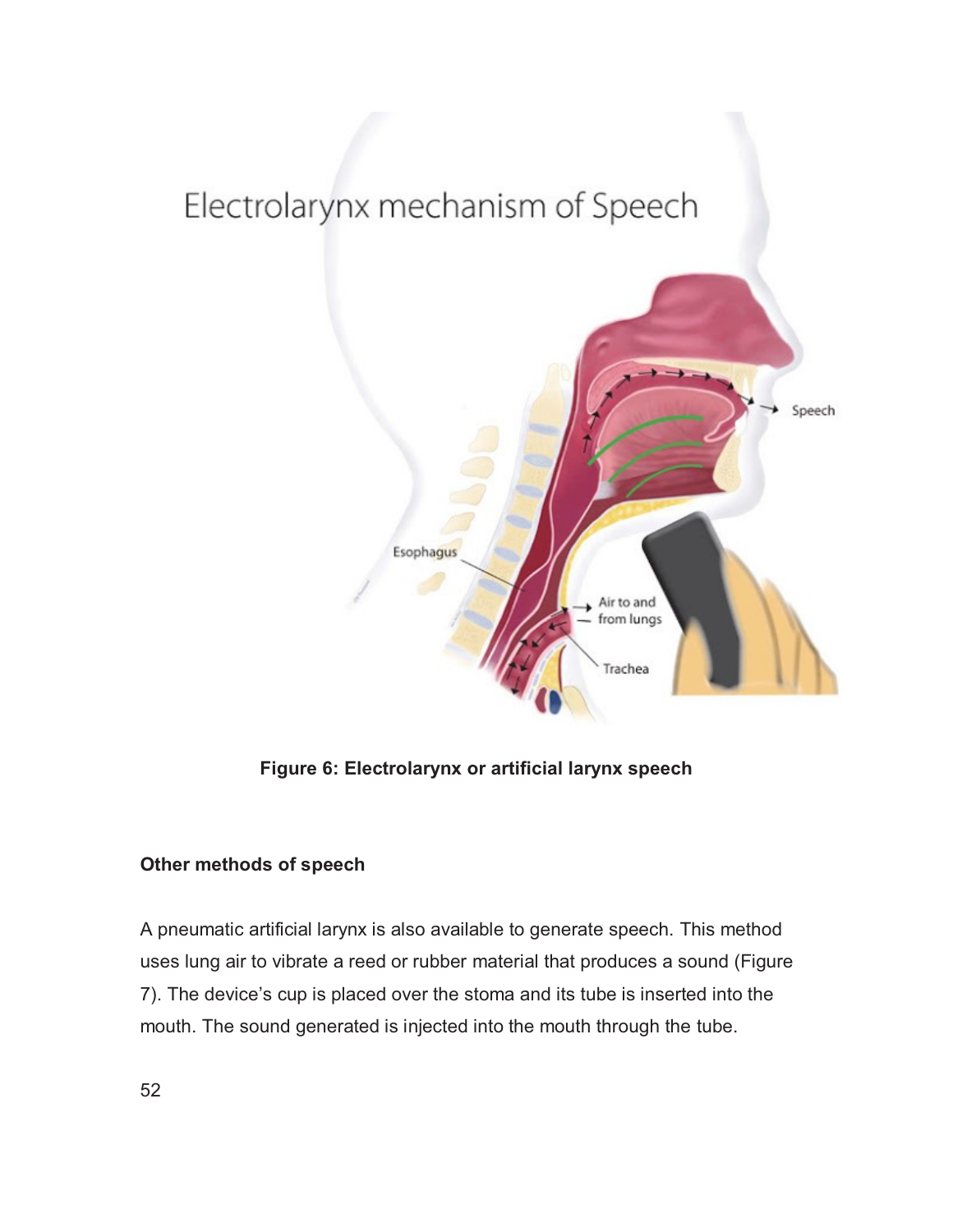

## **Figure 7: Pneumatic artificial larynx**

 Those who are unable to use any of the above methods can use computer generated speech using either a standard laptop computer or a single purpose speech aid. The user types what he/she wants to say onto a keyboard, and the computer speaks out loud what has been typed. Some cell phones can operate in the same manner.

## **Diaphragmatic breathing and speech**

Diaphragmatic breathing (also called abdominal breathing) is the act of breathing slowly and deeply into one's lungs by using the diaphragm muscle rather than by using one's rib cage muscles. When breathing using the diaphragm, the abdomen, rather than the chest is expands. This method of breathing allows for greater utilization of the lung capacity to obtain oxygen and dispose of bicarbonate gasses. Neck breathers are often shallow breathers who use a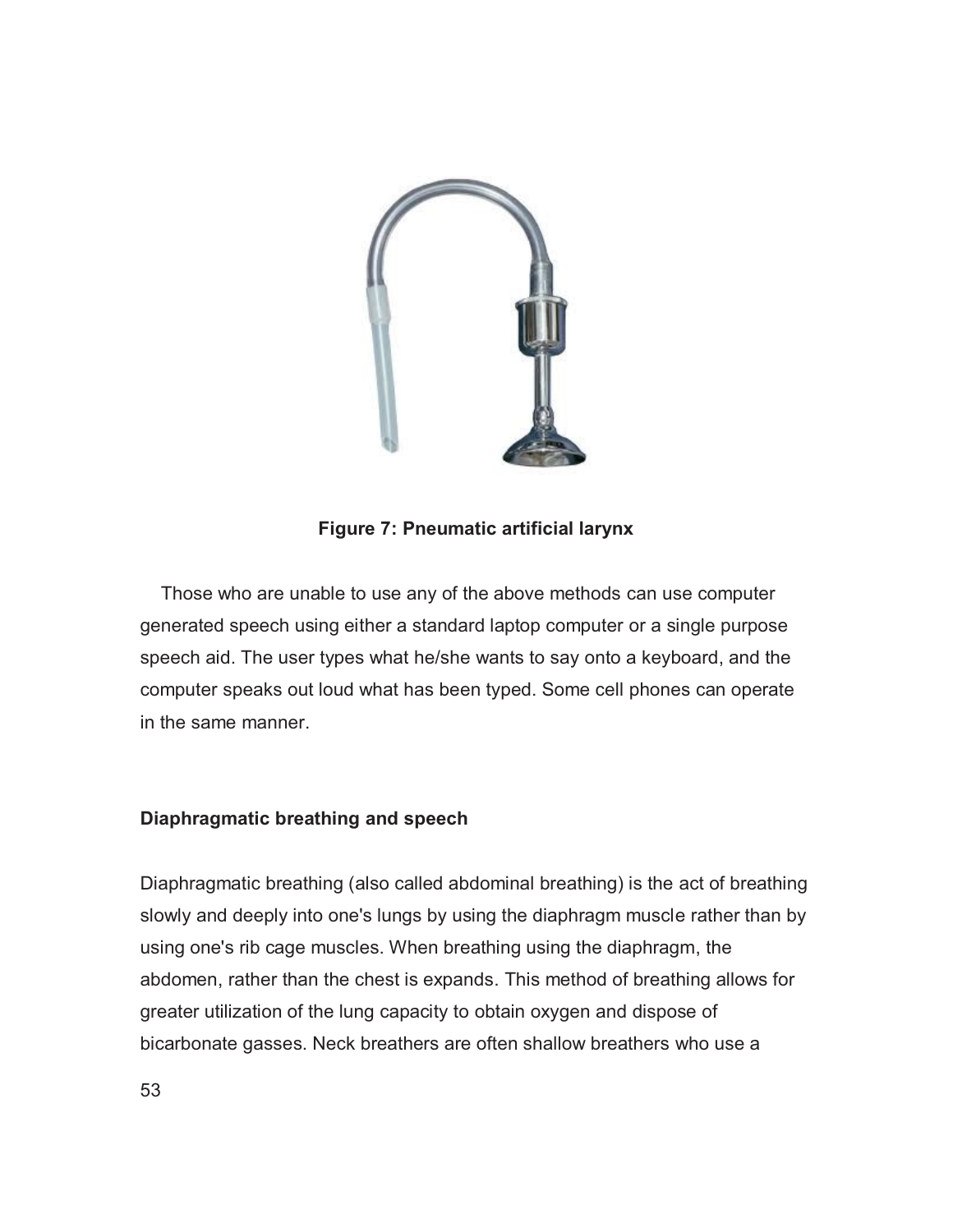relatively smaller portion of their lung capacity. Becoming accustomed to inhaling by using the diaphragm can increase one's stamina and also improve esophageal and trachoesophageal speech.

## **Increasing the voice volume using a voice amplifier**

One of the problems encountered when using trachoesophageal or esophageal speech is the weakness of the volume. Using a waistband voice amplifier can enable one to speak with less effort and can allow one to be heard even in noisy places. It can also prevent breakage of the stoma's housing seal because the laryngecomee who uses tracheoesophageal speech does not need to create a strong expiratory air pressure to exhale air though the voice prosthesis.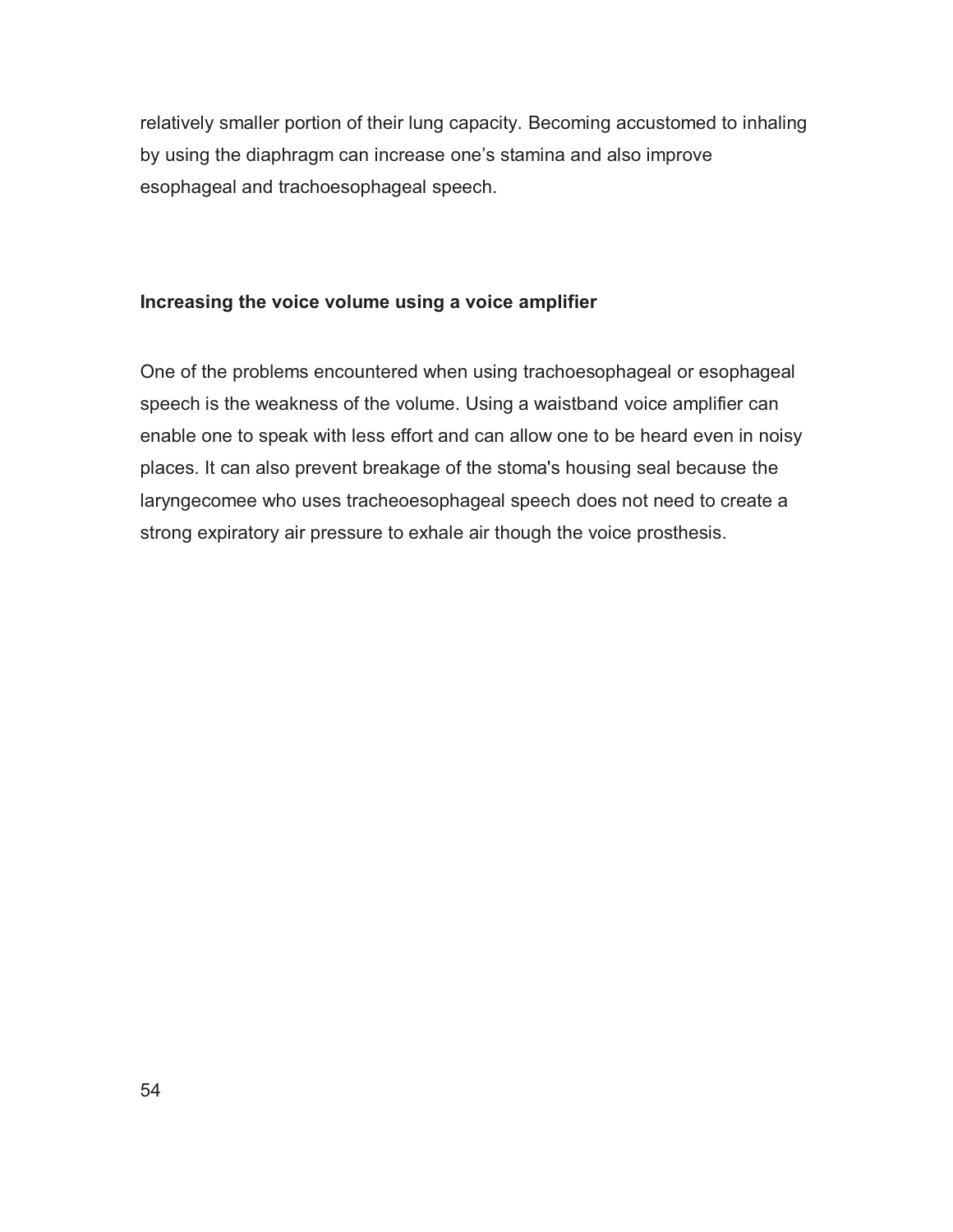## **CHAPTER 7. MUCUS AND RESPIRATORY CARE**

Mucus production is the body's way of protecting and maintaining the health of the trachea (windpipe) and lungs. It serves to lubricate these airways and keep them moist. After a laryngectomy, the trachea opens at the stoma and laryngectomees are no longer able to cough up mucus into their mouth and then swallow it, or blow their nose. It is still very important to cough and clear one's mucus; however, this must be done through the stoma.

 Coughing up mucus through the stoma is the only means by which laryngectomees can keep their trachea and lungs clear of dust, dirt, organisms, and other contaminants that get into the airway. Whenever an urge to cough or sneeze emerges laryngectomee must quickly remove their stoma cover or Heat and Moisture Exchanger (HME) and use a tissue or handkerchief to cover their stoma to catch the mucus.

 The best mucus consistency is clear, or almost clear, and watery. Such consistency is, however, not easy to maintain because of changes in the environment and weather. Steps can be routinely taken to maintain a healthy mucus production as shown below.

#### **Mucus production and increasing air humidity**

55 Prior to becoming a laryngectomee, an individual's inhaled air is warmed to body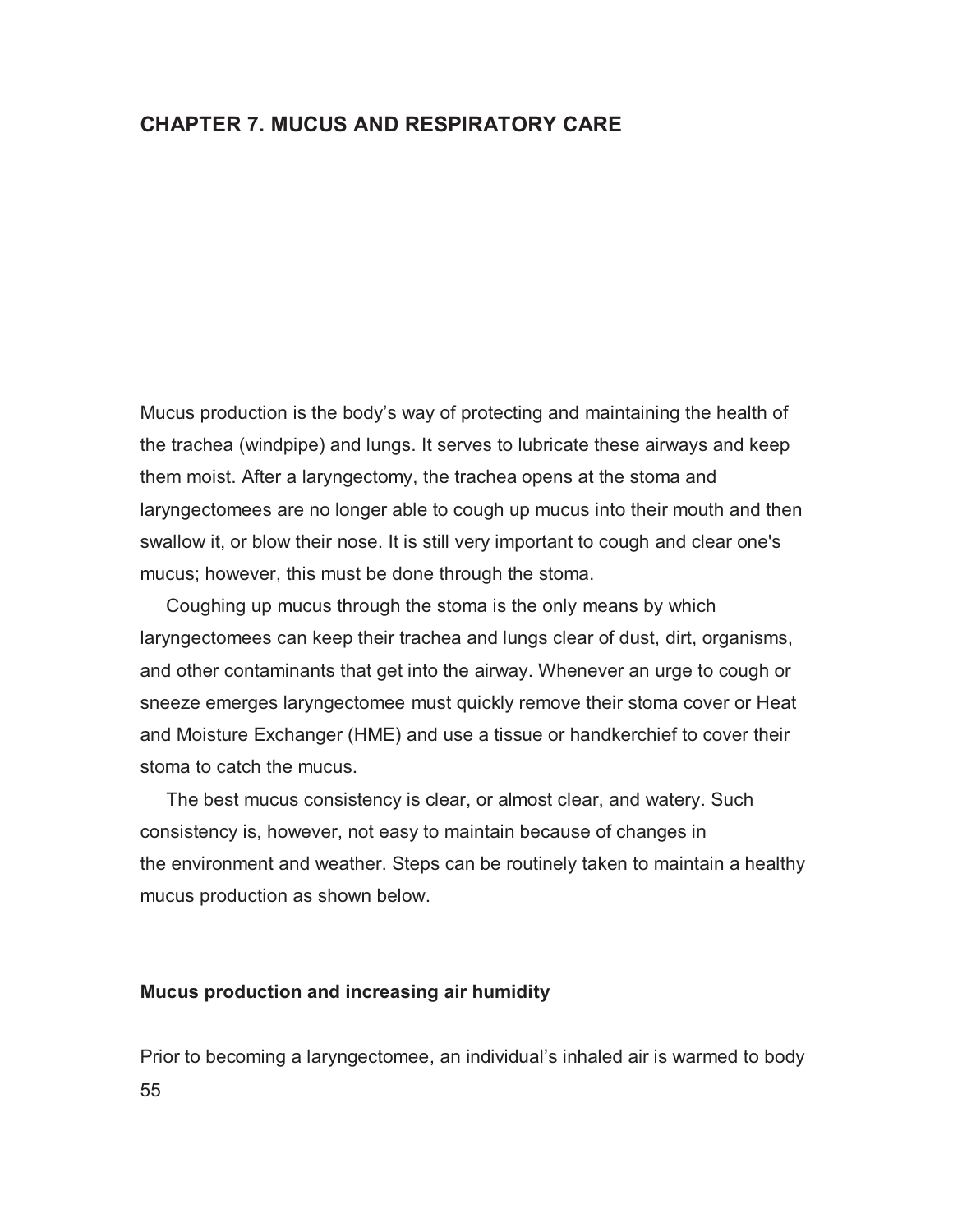temperature, humidified and cleansed of organisms and dust particles by the upper part of the respiratory system. Since these functions do not occur following laryngectomy, it is important to restore the lost functions previously provided by the upper part of the respiratory system.

 Following laryngectomy the inhaled air does not get humidified by passing through the nose and mouth; accordingly, tracheal dryness, irritation and overproduction of mucus develop. Fortunately, the trachea becomes more tolerant to dry air over time. However, when the humidity level is too low the trachea can dry out, crack, and produce some bleeding. If the bleeding is significant or does not respond to increase in humidity, a physician should be consulted. And if the amount or color of the mucus is concerning, one should contact a physician.

 Restoring the humidification of the inhaled air reduces the overproduction of mucus to an adequate level. This will decrease the chances for coughing unexpectedly and plugging the HME. Increasing the home humidity to 40-50% relative humidity (not higher) can help in decreasing mucus production and keeping the stoma and trachea from drying out, cracking and bleeding. In addition to being painful, these cracks can also become pathways for infections.

Steps to achieve better humidification include:

- Wearing an HME 24/7 which keeps the tracheal moisture higher and preserves the heat inside the lungs
- Wetting the soma cover to breathe moist air (in those who wear a stoma cover). Although less effective than an HME, dampening the foam filter or stoma cover with clean plain water can also assist in increasing humidification.
- Drinking enough fluid to keep well hydrated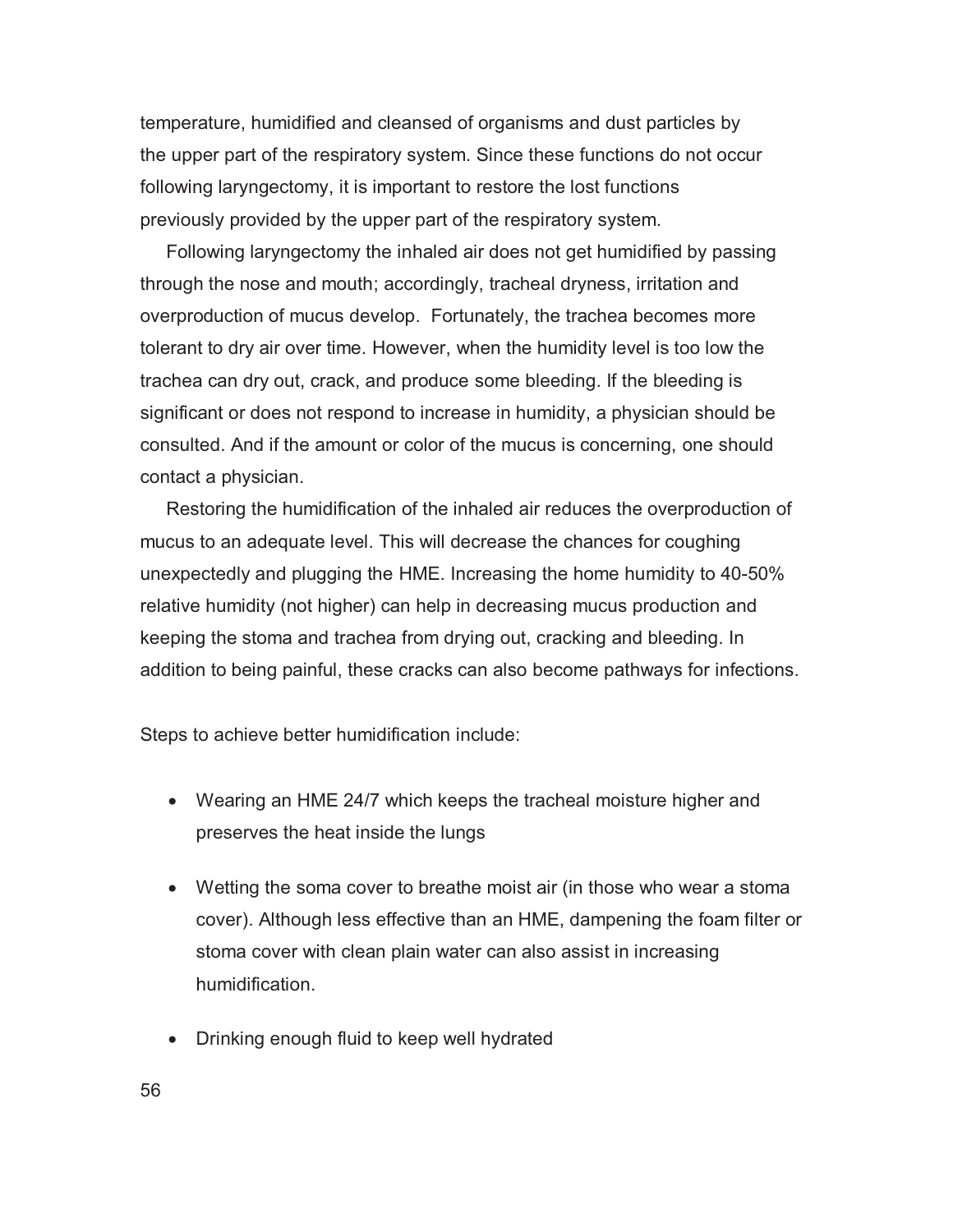- Inserting 3-5 cc saline into the trachea into stoma at least twice a day
- Taking a steamy shower or breathing in water vapor from a tea kettle (from a safe distance) can also reduce dryness
- Using a humidifier in the house to achieve about 40-50% humidity and getting a hygrometer to monitor the humidity. This is important both in the summer when air conditioning is used, and in the winter when heating is used
- Breathing steam generated by boiling water or a hot shower

There are two types of portable humidifiers - the steam and evaporative ones. A digital humidity gauge (called a hygrometer) can assist in controlling the humidity levels. Over time as the airway adjusts, the need to always use a humidifier may decrease.

# **Caring for the airway and neck especially in a cold winter and in high altitude**

Winter and high altitude can be rough for laryngectomees. The air at high altitude is thinner and colder and therefore dryer. Before a laryngectomy, air is inhaled through the nose where is becomes warm and moist before entering the lungs. After a laryngectomy the air is no longer inhaled through the nose and enters the trachea directly through the stoma. Cold air is dryer than warm air and more irritating to the trachea. This is because cold air contains less humidity and therefore can dry the trachea and cause bleeding.

The mucus can also become dry and plug the trachea.

 $5/$ Breathing cold air can also have an irritating effect on the airway causing the smooth muscle that surrounds the airway to contract (bronchospasm). This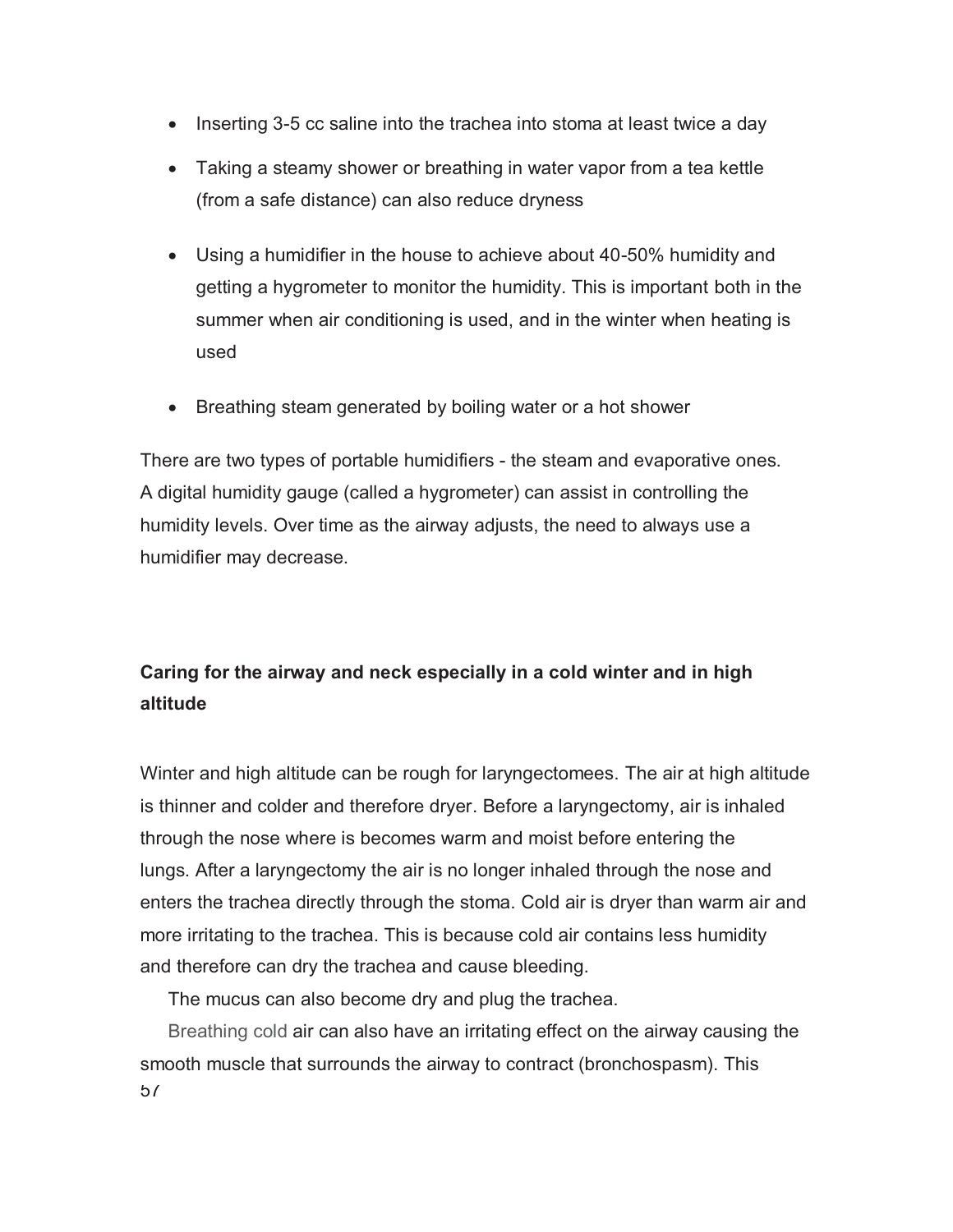decreases the size of the airway and makes it hard to get the air in and out of the lungs, thus increasing shortness of breath.

Care for the airway includes all the steps described in the previous section as well as:

- Coughing out or suctioning the mucus using a suction machine to clean the airway
- Avoiding exposure to cold, dry or dusty air
- Avoiding dust, irritants and allergens
- When exposed to cold air, consider covering the stoma with a jacket (by zipping it all the way) or a loose scarf and breathing into the space between the jacket and the body to warm the inhaled air.
- Preventing water from getting into the stoma when showering (see below)

Following a laryngectomy which involves neck dissection most individuals develop areas of numbness in their neck, chin and behind the ears. Consequently, they cannot sense cold air and can develop frostbite at these sites. It is therefore important to cover these areas with a scarf or warm garment.

## **Using suction machine for mucus plugs**

A suction machine is often ordered for a laryngectomee prior to leaving the hospital for use at home. It can be used to suction out mucus when one is unable to cough it out and/or to remove a mucus plug. A mucus plug can develop when the mucus become thick and sticky, creating a plug that blocks part or, infrequently, even the whole airway.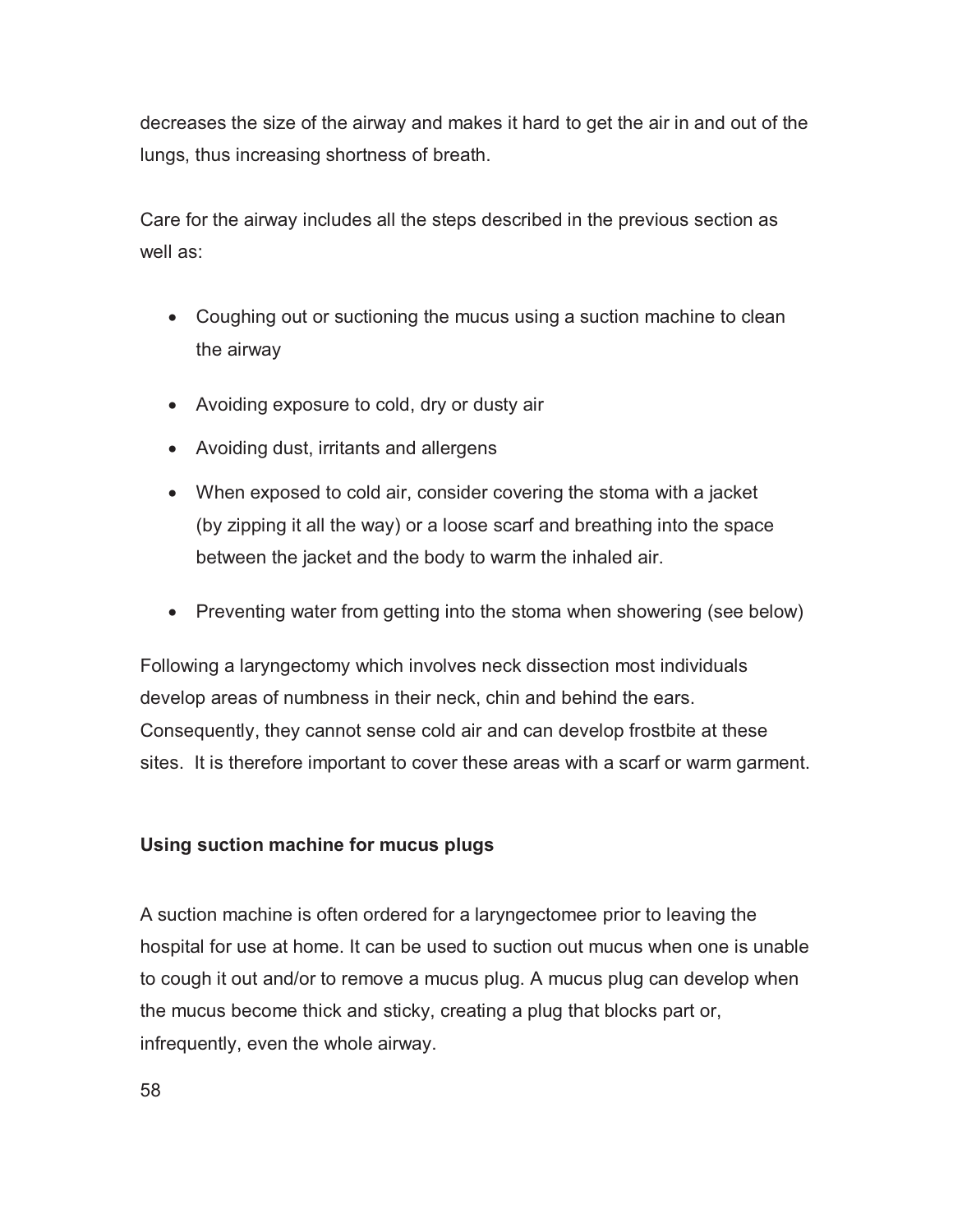The plug can cause a sudden and unexplained shortness of breath. A suction machine can be used in these circumstances to remove the plug. It should therefore be readily available to treat such an emergency. Mucus plugs may also be removed by using a saline "bullet" (0.9% sterile salt water in a plastic tube) or by squirting saline solution into the stoma. The saline can loosen the plug that can be coughed out. This condition may become a medical emergency and, if the plug is not successfully removed after several attempts, dialing 911 may be life saving.

#### **Coughing blood**

Blood in the mucus can originate from several sources. The most common is from a scratch just inside the stoma. The scratch can be caused by trauma while cleaning the stoma. The blood generally appears bright red. Another common cause of coughing blood in a laryngectomee is irritation of the trachea because of dryness which is common during the winter. It is advisable to maintain a home environment with adequate humidity levels (about 40-50%) to help minimize drying the trachea. Squirting sterile saline into the stoma can also help (See above in the **Mucus production** section).

 Bloody sputum can also be a symptom of pneumonia, tuberculosis, lung cancer, or other lung problem.

 Persistent coughing of blood should be evaluated by medical professionals. This may be urgent if it is associated with difficulties in breathing and/or pain.

#### **Runny nose**

Because laryngectomees and other neck breathers no longer breathe through their nose, their nasal secretions are not being dried by moving air.

59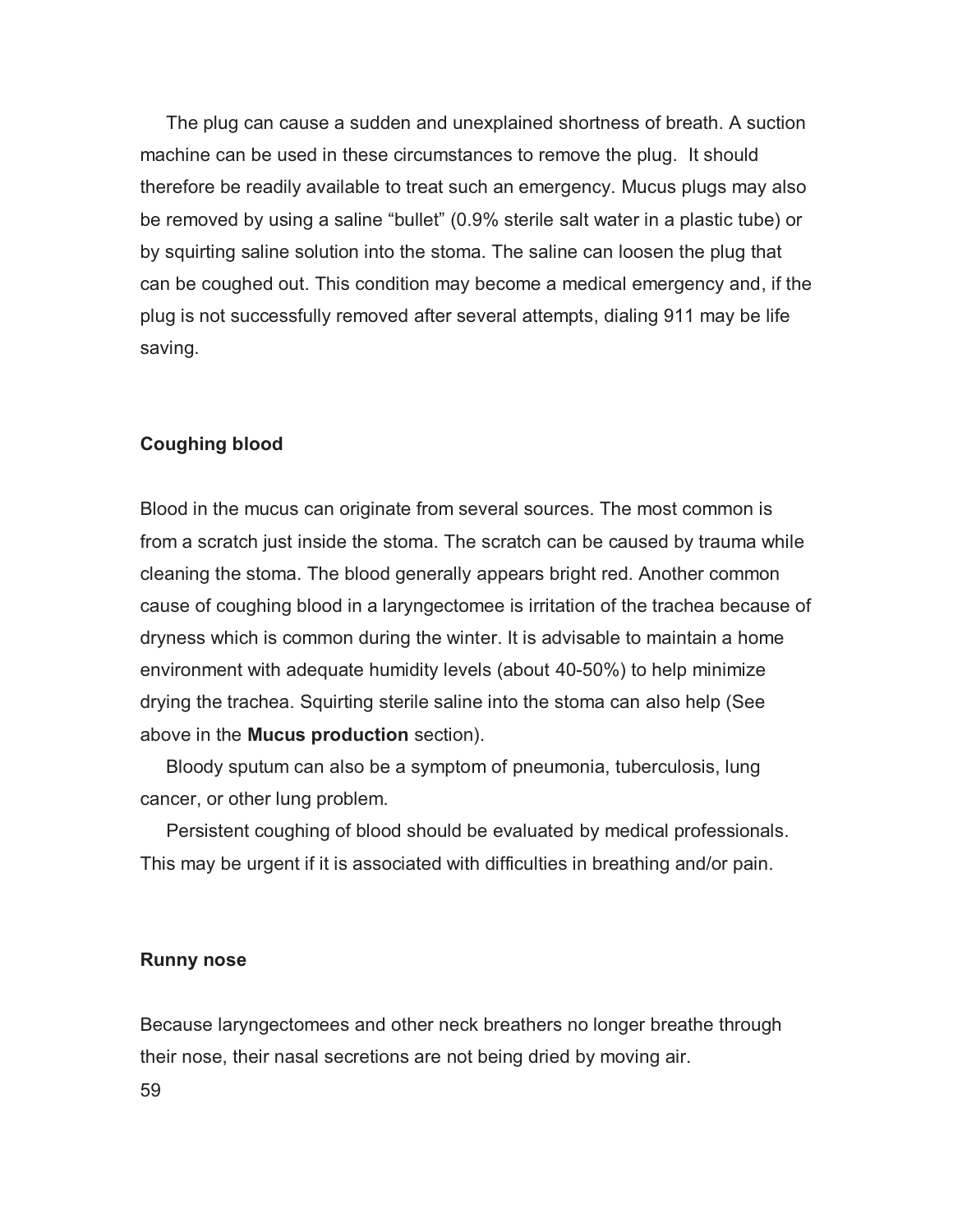Consequently, the secretions drip out of the nose whenever large quantities of them are produced. This is especially common when one is exposed to cold and humid air or irritating smells. Avoiding these conditions can prevent a runny nose.

Wiping the secretion is the best practical solution. Laryngectomees using a voice prosthesis may be able to blow their nose by occluding the tracheostoma and divert air through the nose.

#### **Respiratory rehabilitation**

After a laryngectomy the inhaled air bypasses the upper part of the respiratory system and enters the trachea and lungs directly through the stoma. Laryngectomees therefore lose the part of the respiratory system that used to filter, warm and humidify the air they breathe.

 The change in the way breathing is done also affects the efforts needed to breathe and potential lung functions. This requires adjustment and retraining. Breathing is actually easier for laryngectomees because there is less air flow resistance when the air bypasses the nose and mouth. Because it is easier to get air into the lungs, laryngectomees no longer need to inflate and deflate their lungs as completely as they did before. It is therefore not unusual for laryngectomees to develop reduced lung capacity and breathing capabilities.

There are several measures available to laryngectomees that can preserve and increase their lung capacity:

- The use of an HME can create resistance to air exchange. This forces the individual to fully inflate their lungs to get the needed amount of oxygen.
- Regular exercise under medical supervision and guidance. This can get the lungs to fully inflate and improve individuals' heart and breathing rates.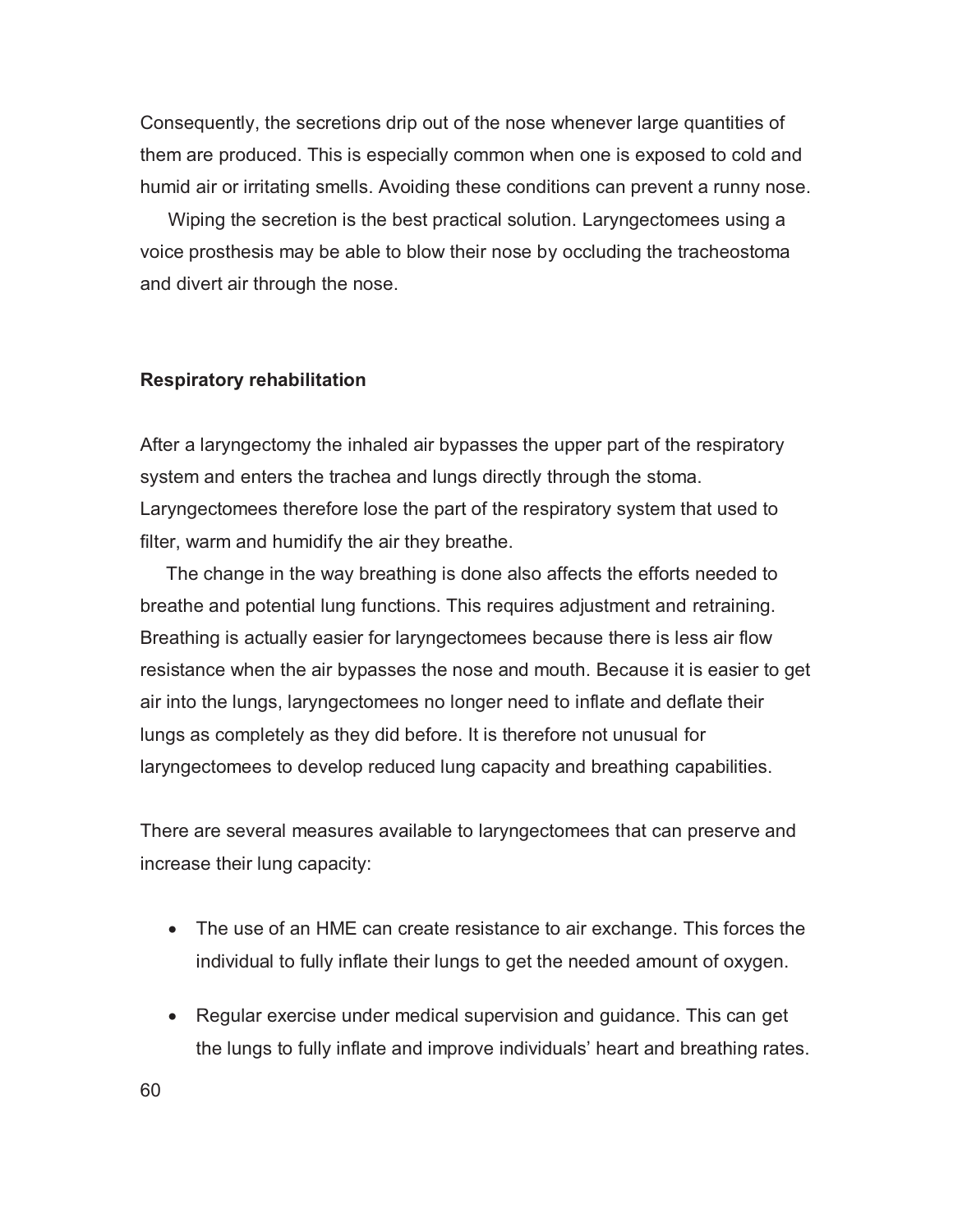- Using diaphragmatic breathing. This method of breathing allows for greater utilization of the lung capacity. (See **Diaphragmatic breathing and speech** in chapter 6)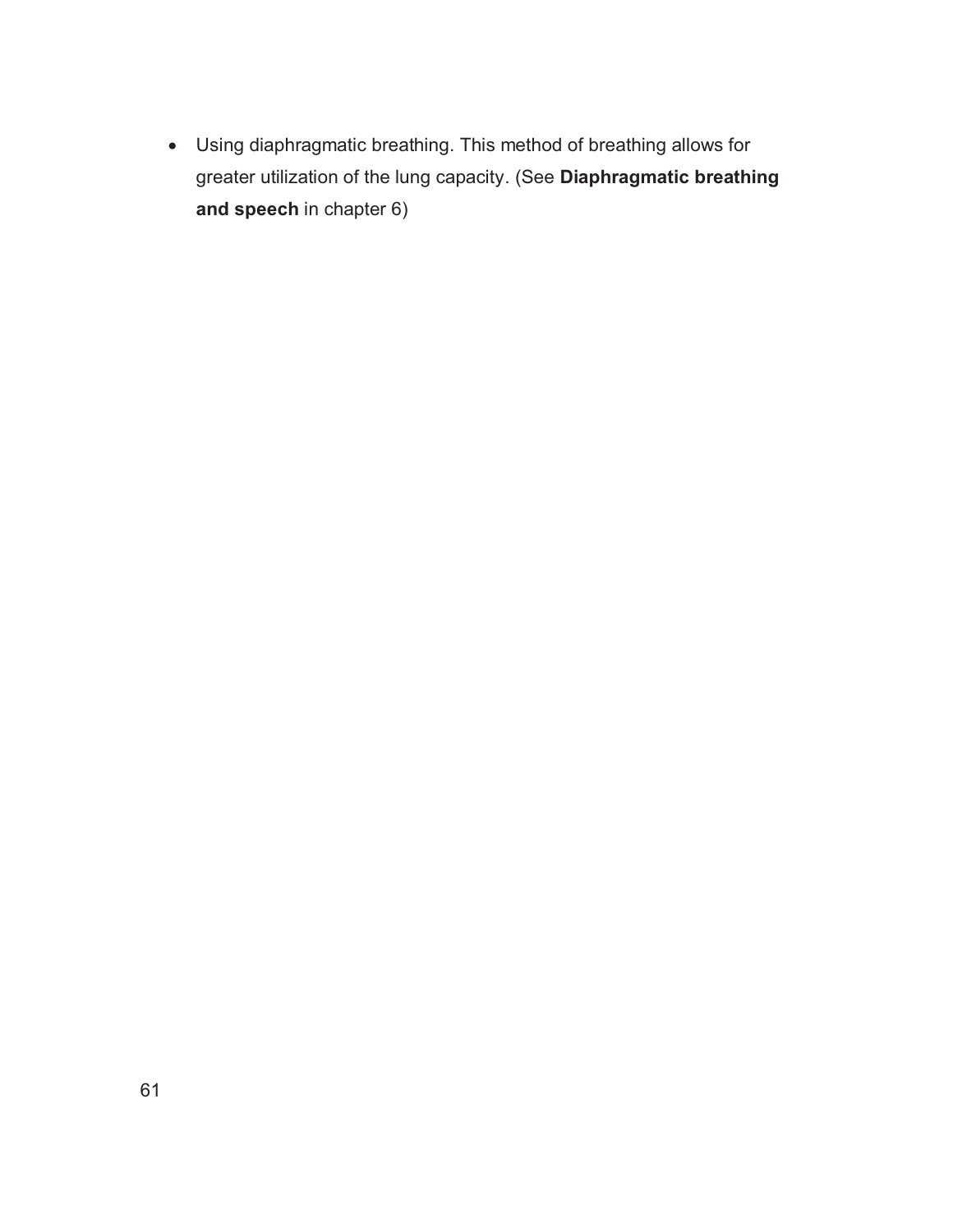## **CHAPTER 8. STOMA CARE**

A stoma is an opening that connects a portion of the body cavity to the outside environment. A stoma is created after a laryngectomy to generate a new opening for the trachea in the neck, thus connecting the lungs to the outside. Caring for the stoma to insure its patency and health is crucial.

#### **General care**

It is very important to cover the stoma at all times in order to prevent dirt, dust, smoke, micro-organisms, etc., from getting into the trachea and lungs.

 There are various kinds of stoma covers. The most effective ones are called Heat and Moisture Exchangers (HME) because they create a tight seal around the stoma. In addition to filtering dirt, HMEs preserve some of the moisture and heat inside the respiratory tract and prevent the person from losing them. The HME therefore assist in restoring the temperature, moisture and cleanliness of the inhaled air to the condition before the laryngectomy.

 The stoma often shrinks during the first weeks or months after it is created. To prevent it from closing completely, a tracheostomy or laryngectomy tube is initially left in the stoma 24 hours a day. Over time this duration is gradually reduced. It is often left overnight until there is no more shrinking.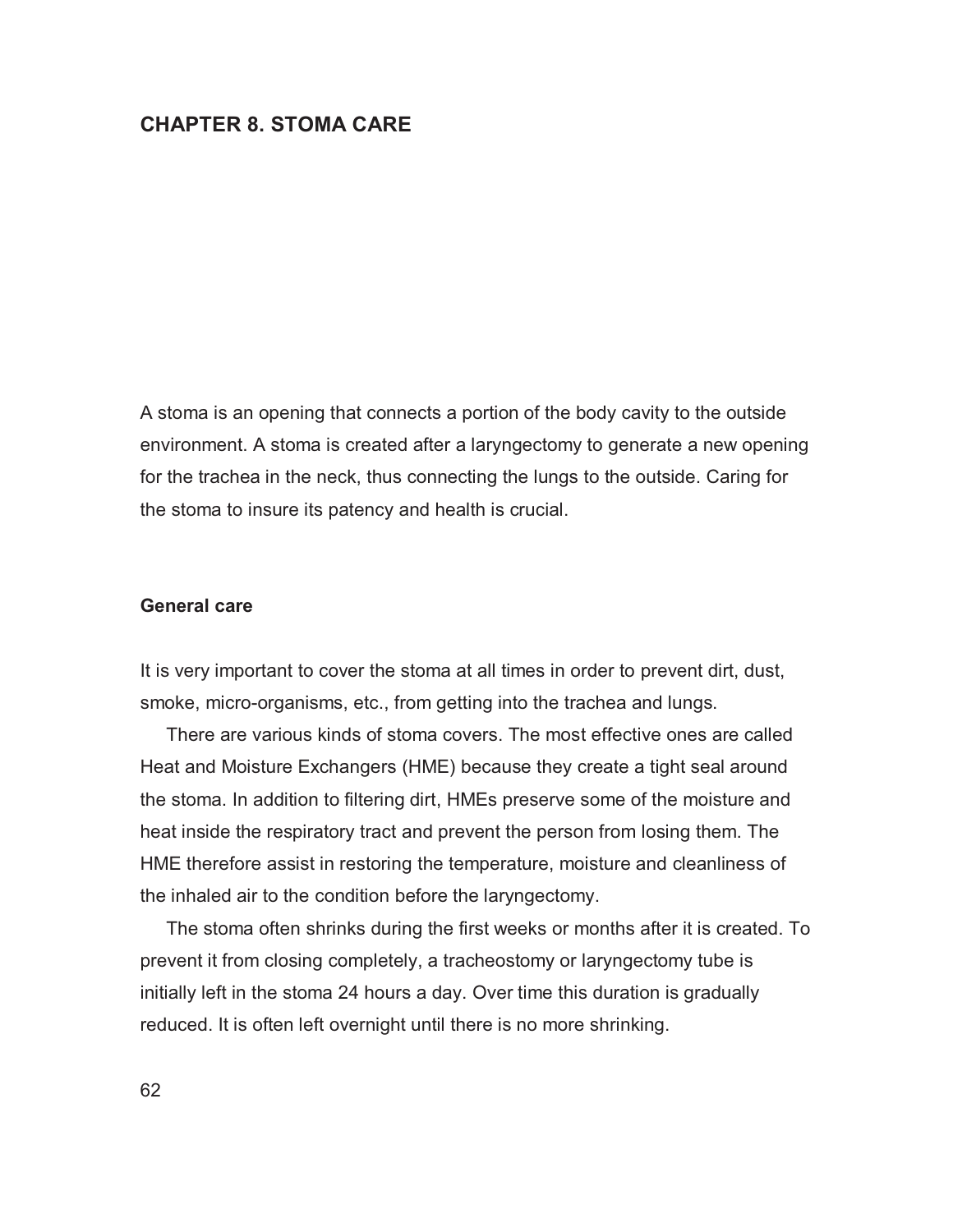**Stoma care when using a base plate or adhesive housing:** The skin around the stoma can become irritated because of repeated gluing and removal of the housing. The materials used to remove the old housing and prepare for the new one can irritate the skin. Removal of the old housing can also irritate the skin especially when it is glued.

An adhesive removal wipe containing liquid (e.g., Remove  $TM$ , Smith & Nephew, Inc. Largo Fl 33773) can assist in removing the base plate or housing. It is placed at the edge of the housing and helps the housing detach from the skin when it is lifted off. Wiping the area with Remove  $TM$  cleans the site from remnants of the seal used to glue the housing. It is important to wipe off the leftover Remove  $TM$  with an alcohol wipe so that it will not irritate the skin. When a new housing is used wiping off the Remove<sup>™</sup> prevents it from interfering with placing glue again.

 It is generally not recommended to leave the housing on for more than 48 hours. Some individuals, however, keep the housing much longer, and replace it when it becomes loose or dirty. In some people the removal of the adhesive is more irritating than the adhesives. In the event the skin is irritated, it is better to leave the housing on only for 24 hours. If the skin is irritated, it may be advisable to give the skin a rest for a day or until the area heals and cover the stoma only with a rigid base without any glue or with a foam cover. There are special hydrocolloid adhesives that allow use on sensitive skin.

 It is important to use a liquid film-forming skin protecting dressing (i.e., Skin Prep  $TM$ , Smith & Nephew, Inc. Largo FI 33773) before placing the glue.

**Stoma care when using tracheostomy tube:** The buildup of mucus and the rubbing of the tracheostomy tube can irritate the skin around the stoma. The skin around the stoma should be cleaned at least twice a day to prevent odor, irritation and infection. If the area appears red, tender or smells bad, stoma cleaning should be performed more frequently. Contacting one's physician is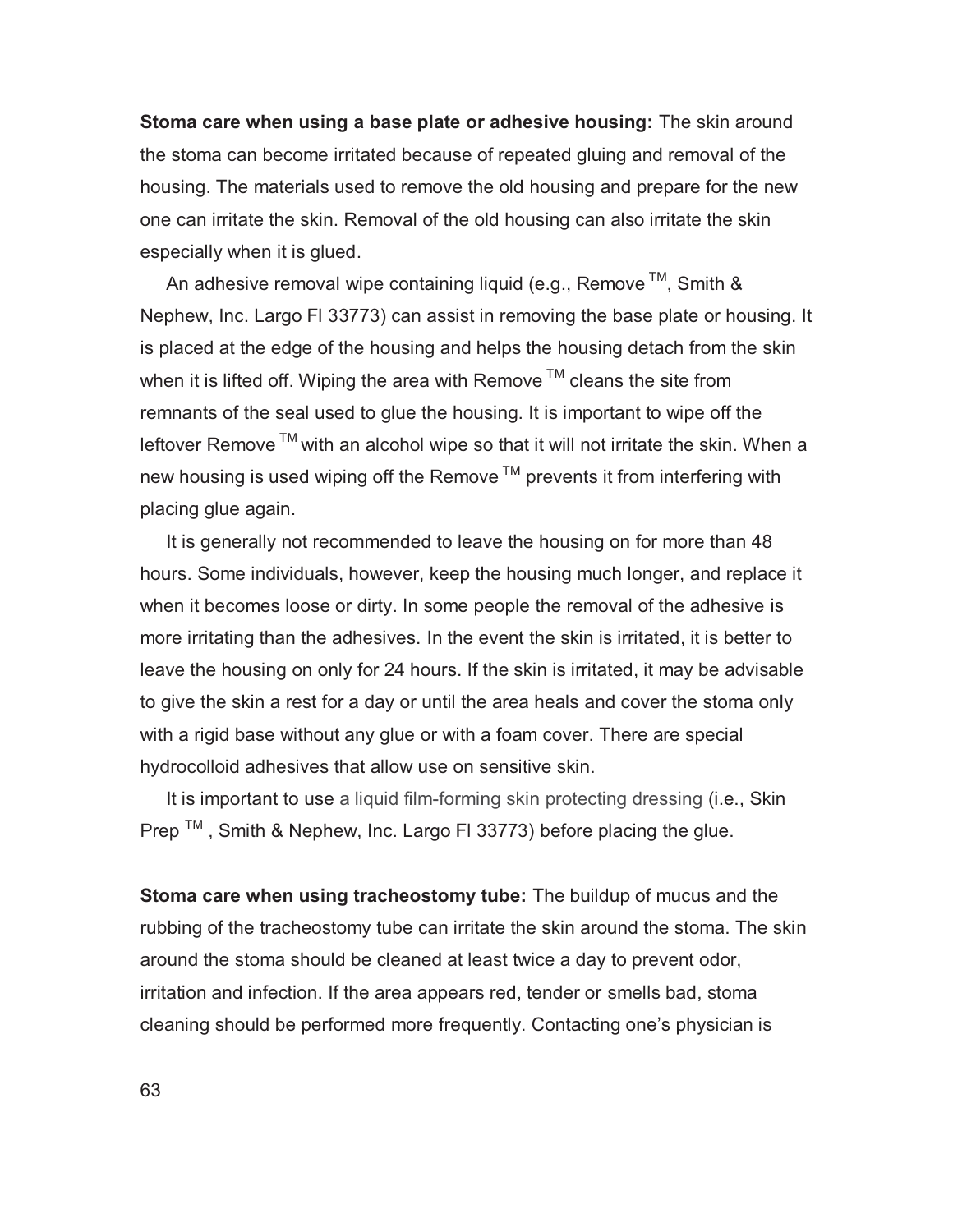advisable if a rash, unusual odor, and/or yellowish-green drainage appear around the stoma.

### **Skin irritation around the stoma**

If the skin around the stoma becomes irritated and red, it is best to leave it uncovered and not expose it to any solvents for 1-2 days so that it can heal. Sometimes individuals can develop an irritation to some of the solvents used to prepare and glue an HME base plate (housing). Avoiding these solvents and finding others that do not cause irritation is helpful. Using a hydrocolloid adhesive is often a good solution for patients with sensitive skin.

 If signs of infection such as open ulcers and redness are evident topical antibiotics can be useful. Seeking advice from one's physician is helpful especially if the lesion does not heal. The physician can obtain a bacterial culture of the affected area that can guide the choice of antimicrobial therapy.

## **Protecting the stoma from water when showering**

It is important to prevent water from entering the stoma when taking a shower. A small amount of water in the trachea generally does not cause any harm and can be rapidly coughed out. However, inhalation of a large amount of water can be dangerous.

Methods to prevent water from entering the stoma are:

- Covering the stoma with the palm and not inhaling air when water is directed at the vicinity of the stoma.

64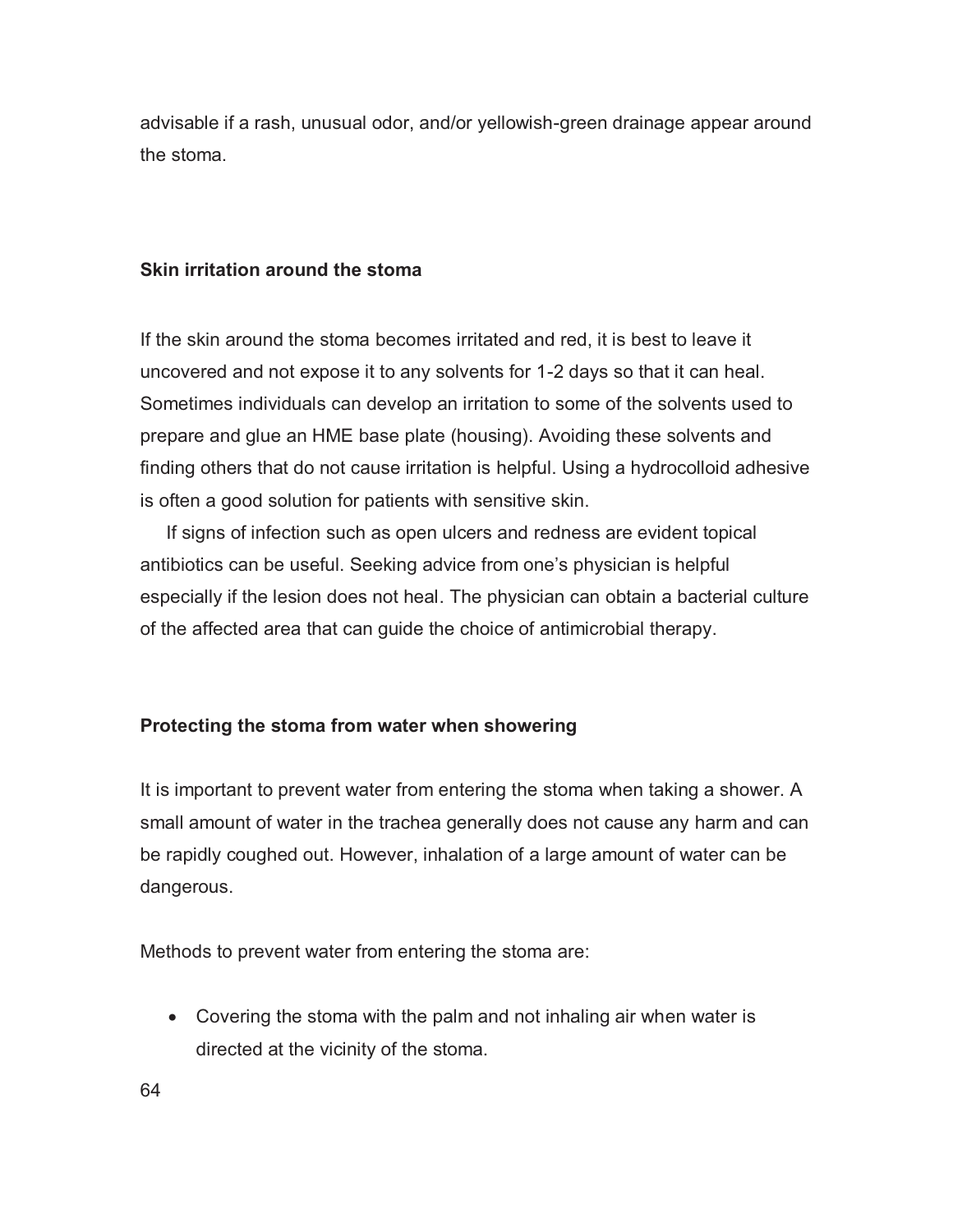- Wearing a bib with the plastic side out.
- Using a commercial device that covers the stoma.
- Wearing one's stoma cover, the base plate, or HME housing while showering may be sufficient especially if water flow is directed away from the stoma. Pausing air inhalation for a few seconds while washing the area close to the stoma is also helpful. Taking a shower at the end of the day just before removing the HME and its housing is a way to use the housing for water protection. This simple method can make taking a shower easier.
- When washing the hair, lower the chin below the stoma by bending over.

## **Water and pneumonia**

Laryngectomees are at risk of inhaling (aspirating) water that may not be free of bacteria. Tap water contains bacteria; the number of bacteria varies depending on the cleaning efficacy of the water treatment facilities and their source (e.g., well, lake river etc.). Pool water contains chloride that reduces, but never sterilizes the water. Sea water contains numerous bacteria; their nature and concentrations varies.

 When unclean water gets into the lungs it can sometimes cause pneumonia. Developing aspiration pneumonia depends on how much water is inhaled and how much is coughed out, as well as on the individuals' immune system.

## **Preventing aspiration into the stoma**

65 One of the major causes of respiratory emergency in a neck breather is the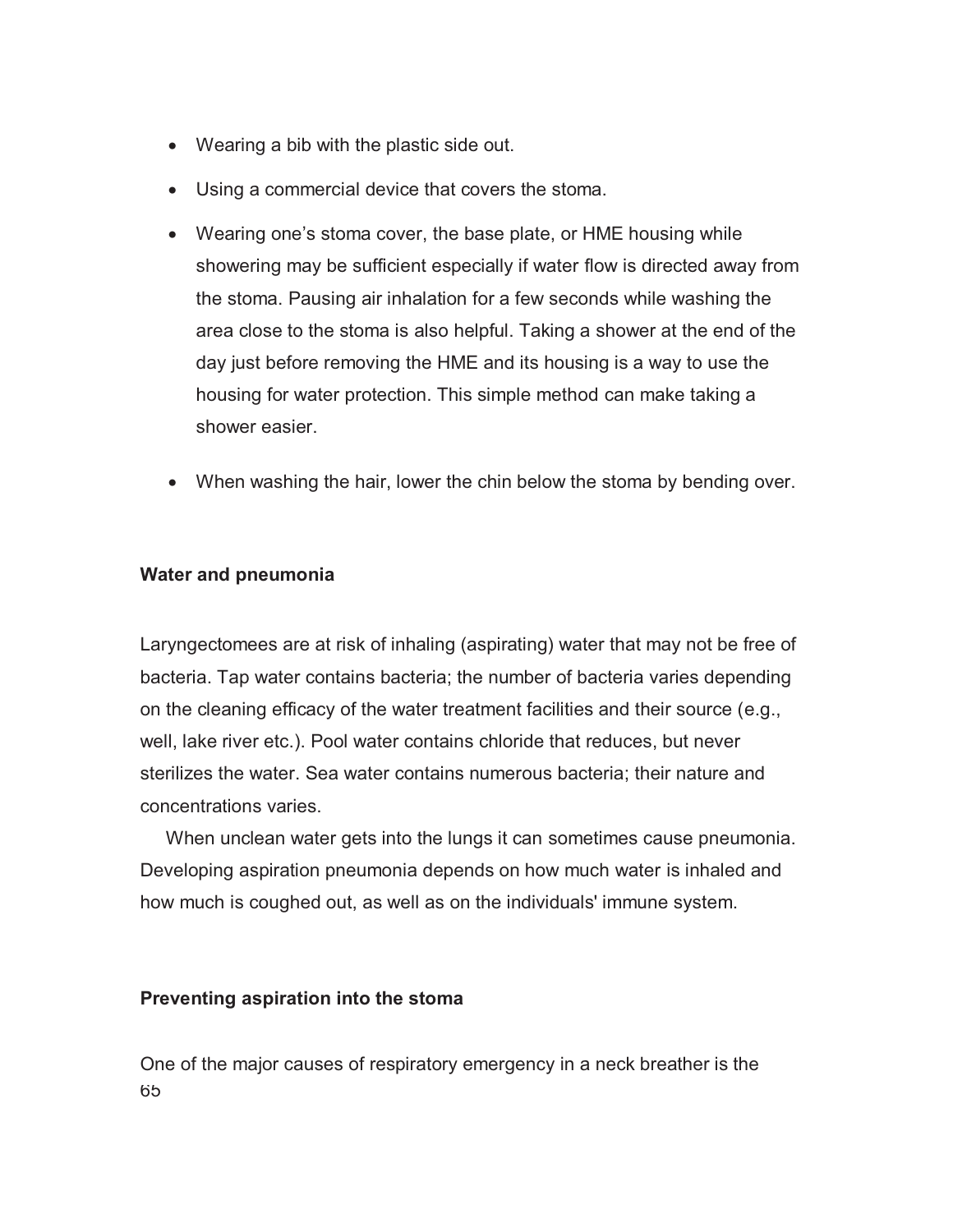aspiration of thin paper tissue or paper towels into the trachea. This can be very dangerous and can cause asphyxiation. It usually happens after covering the stoma with a paper towel when coughing out sputum. Following the cough there is a very deep inspiration of air that can suck the paper back into the trachea. The way to prevent this is to use a cloth towel or a strong paper towel that does not break easily, even when moist. Thin tissues should be avoided.

 Another way to prevent aspiration of paper tissues is to hold one's breath until one has completely finished wiping off the sputum and removed the paper tissue or paper towel from the stoma area.

 Aspiration of other foreign material should also be prevented by covering the stoma at all times by an HME, foam cover, or stoma cover.

Aspiration of water into the stoma while taking a shower can be prevented by wearing a device that covers the stoma (see above). One can keep the HME on while showering and/or avoid breathing in when water is directed at the stoma's site.

 Taking a bath in a tub can be done safely as long as the water level does not reach the stoma. The areas above the stoma should be washed with a soapy washcloth. It is important to prevent soapy water from entering the stoma.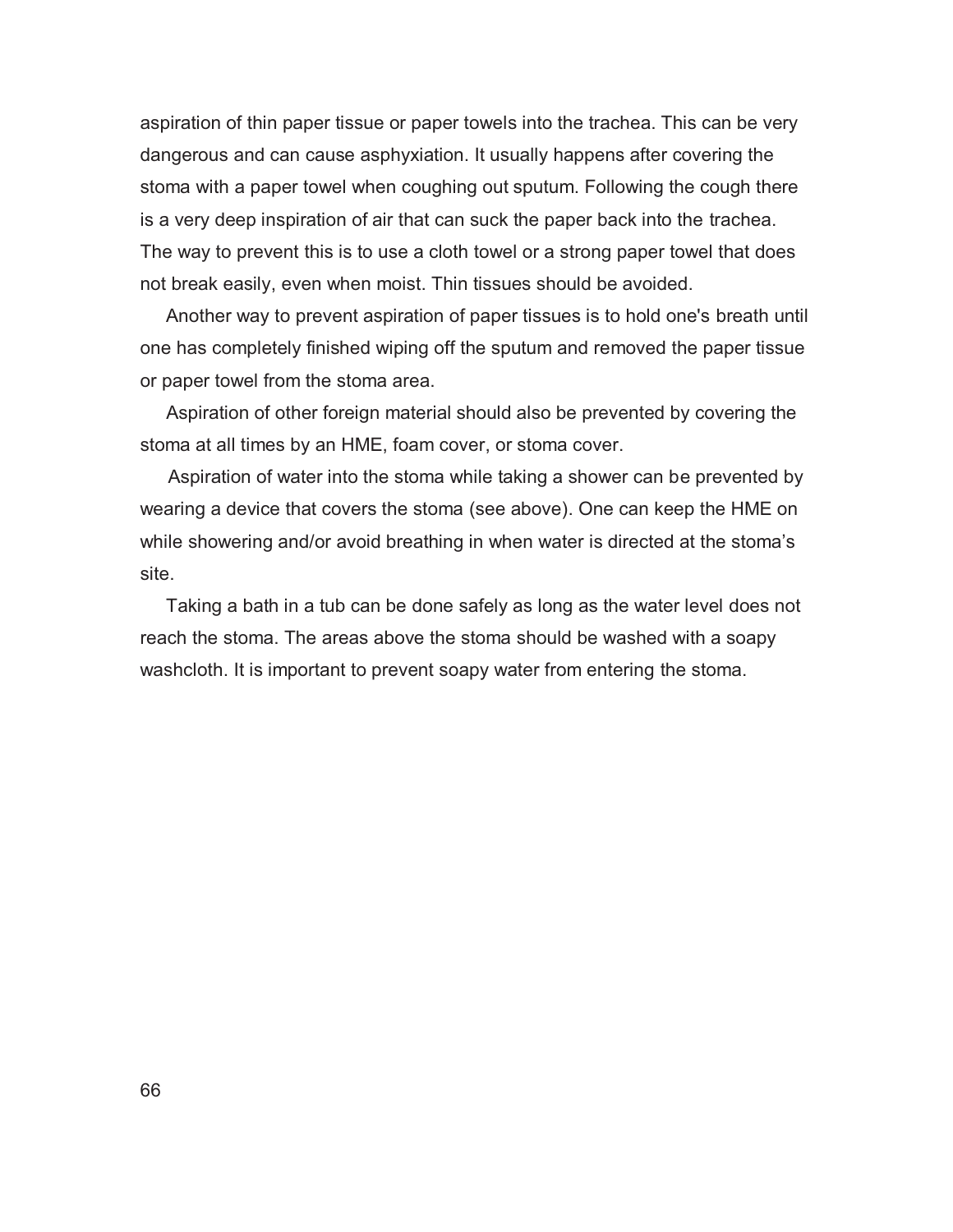## **CHAPTER 9. HEAT MOISTURE EXCHANGER (HME) CARE**

Heat and moisture exchanger (HME) serve as stoma covers and create a tight seal around the stoma. In addition to filtering dust and other large airborne particles, HMEs preserve some of the moisture and heat inside the respiratory tract and prevent their loss, and adds resistance to the airflow. HME assist in restoring the temperature, moisture and cleanliness of the inhaled air to the same condition as before laryngectomy.

#### **HME advantages**

It is very important that laryngectoees wear an HME. In the United States, the HMEs are available through Atos Medical and InHealth Technologies (Figure 8). The HME can be attached by using an intraluminal device inserted into the trachea or stoma, that includes laryngectomy or tracheostomy tubes, Barton Mayo Button<sup>™</sup> and/or Lary Button<sup>™</sup>. The can also be inserted into a housing or a base plate attached to the skin around the stoma.

HME cassettes are designed to be removed and replaced on a daily basis. The foam media in the cassettes are treated with agents that have antimicrobial properties and help to retain moisture in the lungs. They should not be washed and reused because these agents lose their effectiveness over time or when rinsed by water or other cleaning agents.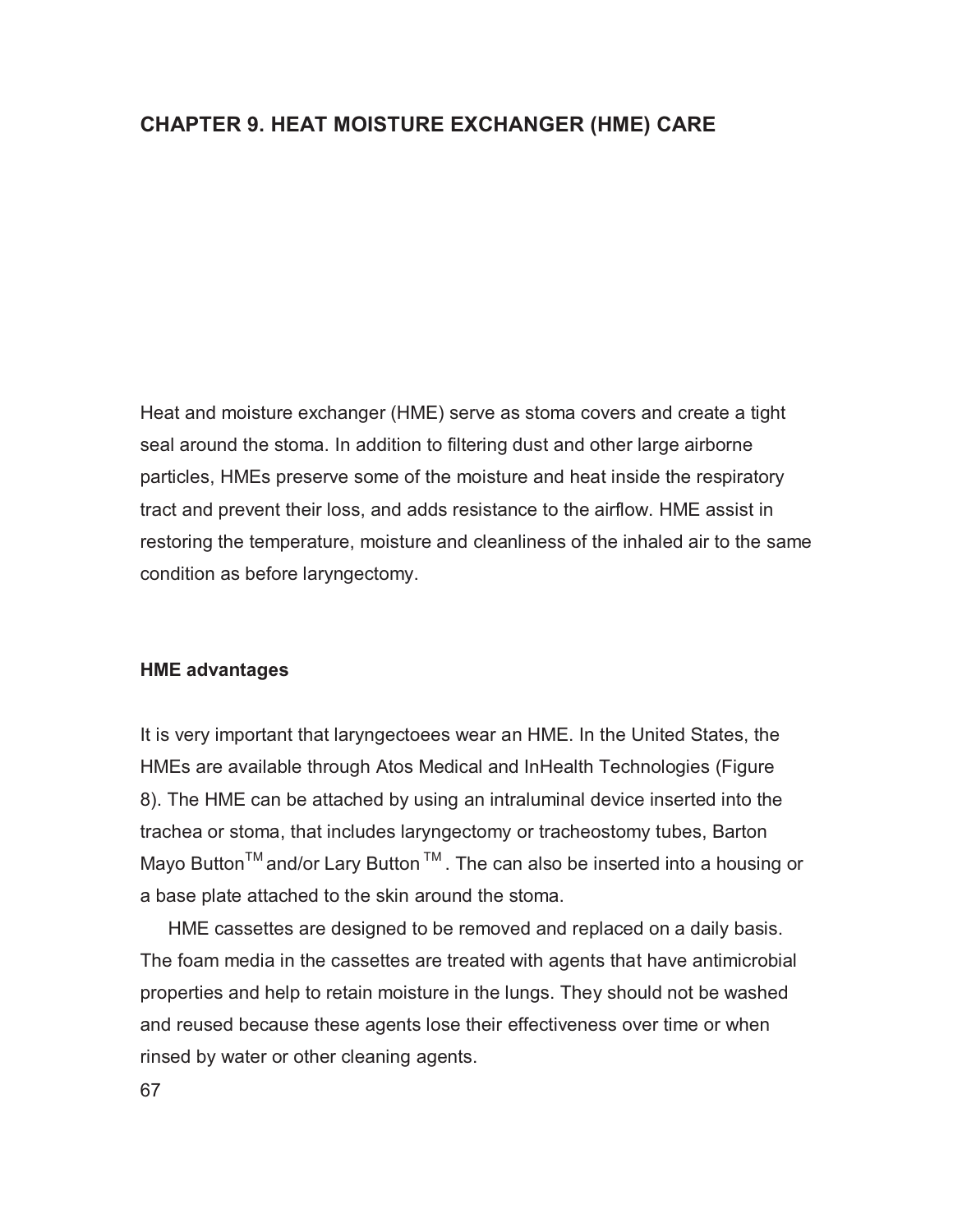The HME captures the warm, moistened, and humidified air upon exhalation. It can be impregnated with chlorhexidine (anti-bacterial agent), sodium chloride (NaCl), calcium chloride salts (traps moisture), activated charcoal (absorbs volatile fumes), and is disposable after 24 hours of use.

 The HME advantages also include: increasing the moisture within the lungs (subsequently leading to less mucus production), decreasing the viscosity of the airway secretions, decreasing risk of mucus plugs, and re-instating the normal airway resistance to the inhaled air which preserves the lung capacity.

 In addition, a special HME-combined with an electrostatic filter also reduces the inhalation (and exhalation/transfer) of bacteria, viruses, dust and pollen. Inhaling less pollen can reduce the airway irritation during high allergens season. Wearing an HME with filter may reduce the risk of getting or transferring viral and bacterial infection, especially in crowded or closed places. A new HME filter designed to filter potential respiratory pathogens is available (Provox Micron  $TM$ , Atos Medical).

It is important to realize that simple stoma covers, such as a laryngofoam  $M$ filter, ascot, bandana, etc., do not provide the same benefits to a laryngectomee as an HM filter.



# **Figure 8: Voice prosthesis (below) and HMEs (above) produced by Atos (Provox) and InHealth**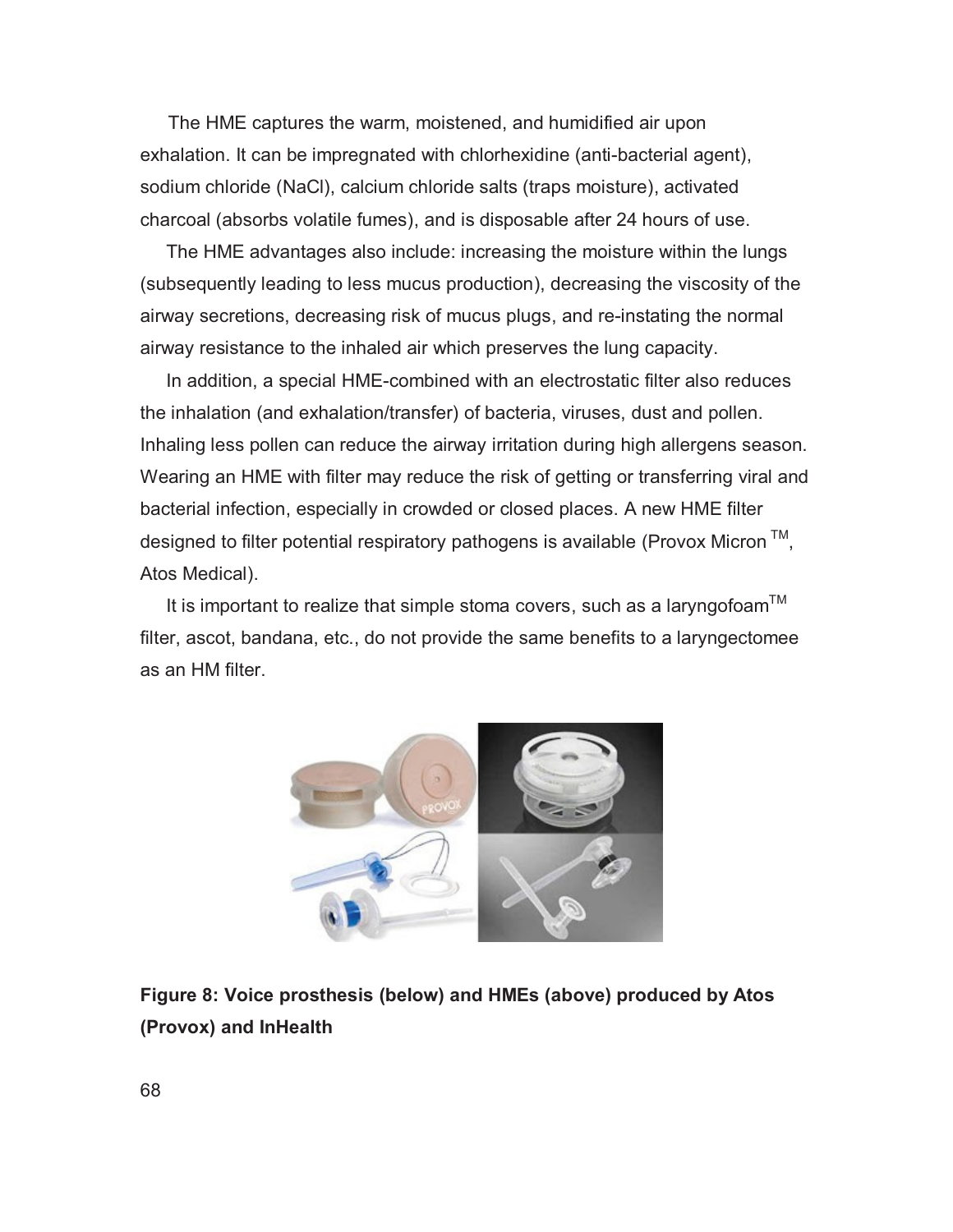#### **The effect of an HME on breathing as a laryngectomee**

Laryngectomy compromises the respiratory system by allowing the inhaled air to bypass the nose and upper airways which normally provide humidification, filtration and warmth. It also reduces the resistance and the effort needed for inhalation by removing air resistance and shortening the distance the air travels to the lung. This means that laryngectomees do not have to work as hard to get air past the upper part of the system (nose, nasal passages, and throat), and their lungs do not have to inflate as much as they did before unless the person works to retain their capacity through exercise and other methods. An HME increases the resistance to inhaled air and therefore increases inhalation efforts, thus preserving previous lung capacity.

#### **Placing an HME base plate (housing)**

The key to prolonging the use of am HME's base plate (housing) is not only properly gluing it in place, but also removing the old adhesives and glue from the skin, cleaning the area around the stoma and applying new layers of adhesive and glue. Careful preparation of the skin is very important (Figure 9).

 In some individuals the shape of the neck around the stoma makes it difficult to fit a housing or a base plate. There are several types of housing; a speech and language pathologist (SLP) can assist in selecting the best one. Finding the best HME housing may take trial and error. Over time, as the post surgical swelling subsides and the area around the stoma reshapes itself, the type and size of the housing may change.

 Below are the suggested instructions on how to place the housing for the HME. Throughout the process it is important to wait patiently and allow the liquid film-forming skin protecting dressing (i.e., Skin Prep<sup>TM</sup> Smith & Nephew, Inc.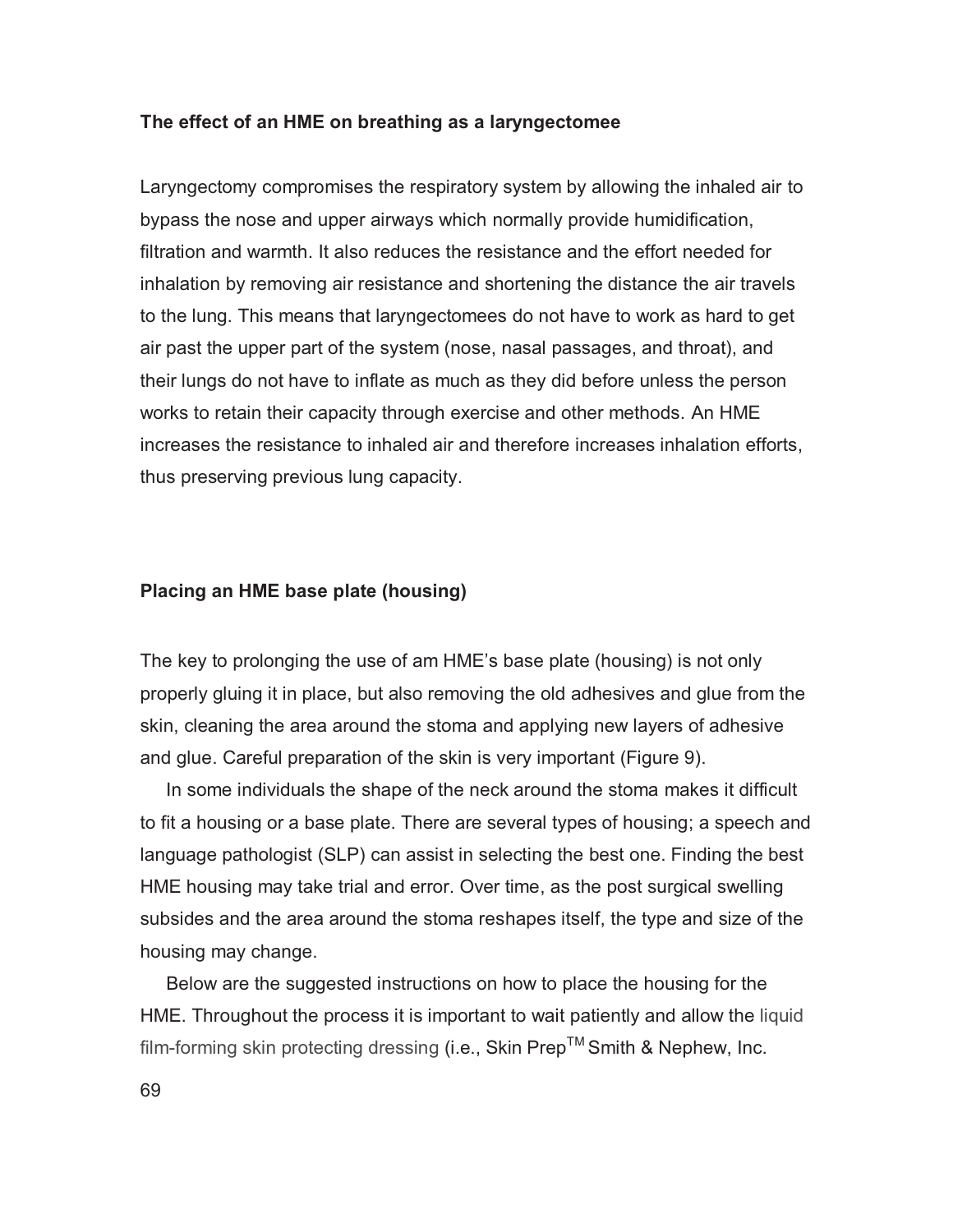Largo, Fl 33773) and silicone skin adhesive to dry before applying the next item or placing the housing. This takes time, but it is important to follow these instructions:

- 1. Clean the old glue with an adhesive removal wipe (e.g., Remove  $TM$ , Smith & Nephew, Inc. Largo, Fl 33773).
- 2. Wipe off the Remove  $TM$  with an alcohol wipe. (if you do not do this, the Remove  $TM$  will interfere with the new adhesive).
- 3. Wipe the skin with a wet towel.
- 4. Wipe the skin with the wet towel with soap.
- 5. Wash away the soap with a wet towel and thoroughly dry.
- 6. Apply Skin Prep<sup>TM</sup> and let it dry for 2-3 minutes.
- 7. For extra adhesion apply silicone skin adhesive or Skin-Tac  $\textsuperscript{TM}$  wipe (Torbot, Cranston, Rhode Island, 20910) and let it dry for 3-4 minutes. (This is especially important for users of automatic speaking valve)
- 8. Attach the base plate (housing) for the HME at the best location to allow air flow and good attachment.
- 9. When using hands free HME wait for 5-30 minutes before speaking to allow the adhesive to "set".

Some SLPs recommend warming the housing prior to placement by rubbing it in the hands, holding it under the armpit for a few minutes, or by blowing warm air on it with a hair drier. Be careful that the adhesive does not become too hot. Warming the adhesive is especially important when you use a hydrocolloid adhesive since the warmth activates the glue.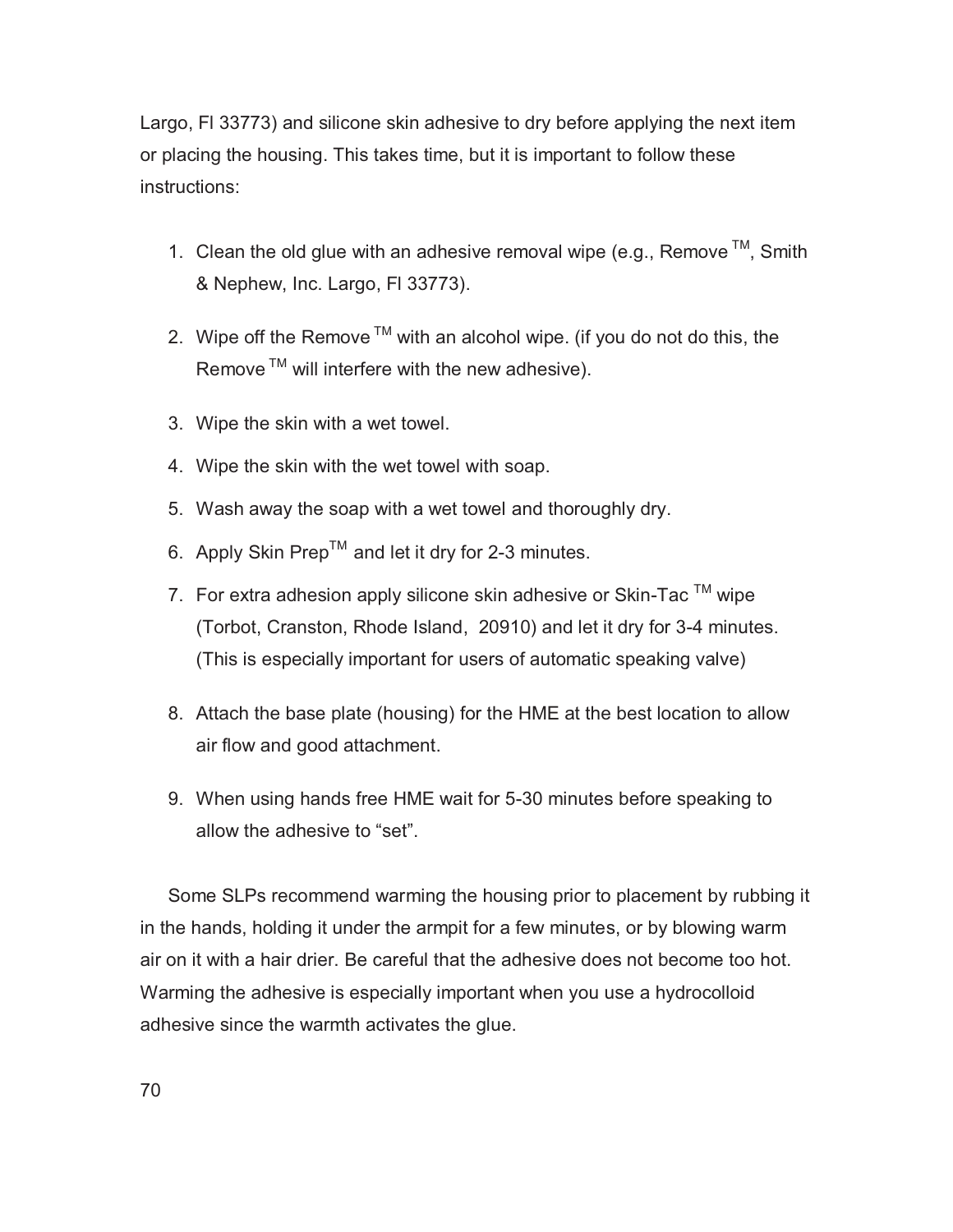A video made by Steve Staton demonstrates the placement of the housing at http://www.youtube.com/watch?v=5Wo1z5\_n1j8



**Figure 9: Placement of HME and its housing on a stoma** 

## **Using hands free HME**

The hands free HME allows speaking without the need to manually press on the HME to close it off, thus blocking exhalation through the stoma and directing air to the voice prosthesis. This device frees one's hand and eases vocational and recreational possibilities. Note that when using a hands free HME more pressure is generated when air is exhaled thus potentially leading to a break in the HME housing's seal. Reducing the exhalation pressure when speaking, speaking slower and softly (almost whispering), and taking a breath after 5-7 words can prevent a break in the seal. Supporting it with a finger before needing to speak loud can also help. It is also important to quickly remove the device before coughing.

71 The air filter (also called cassette in Provox FreeHands HME) in the hands free device has to be changed on a regular basis (every 24 hours or sooner if it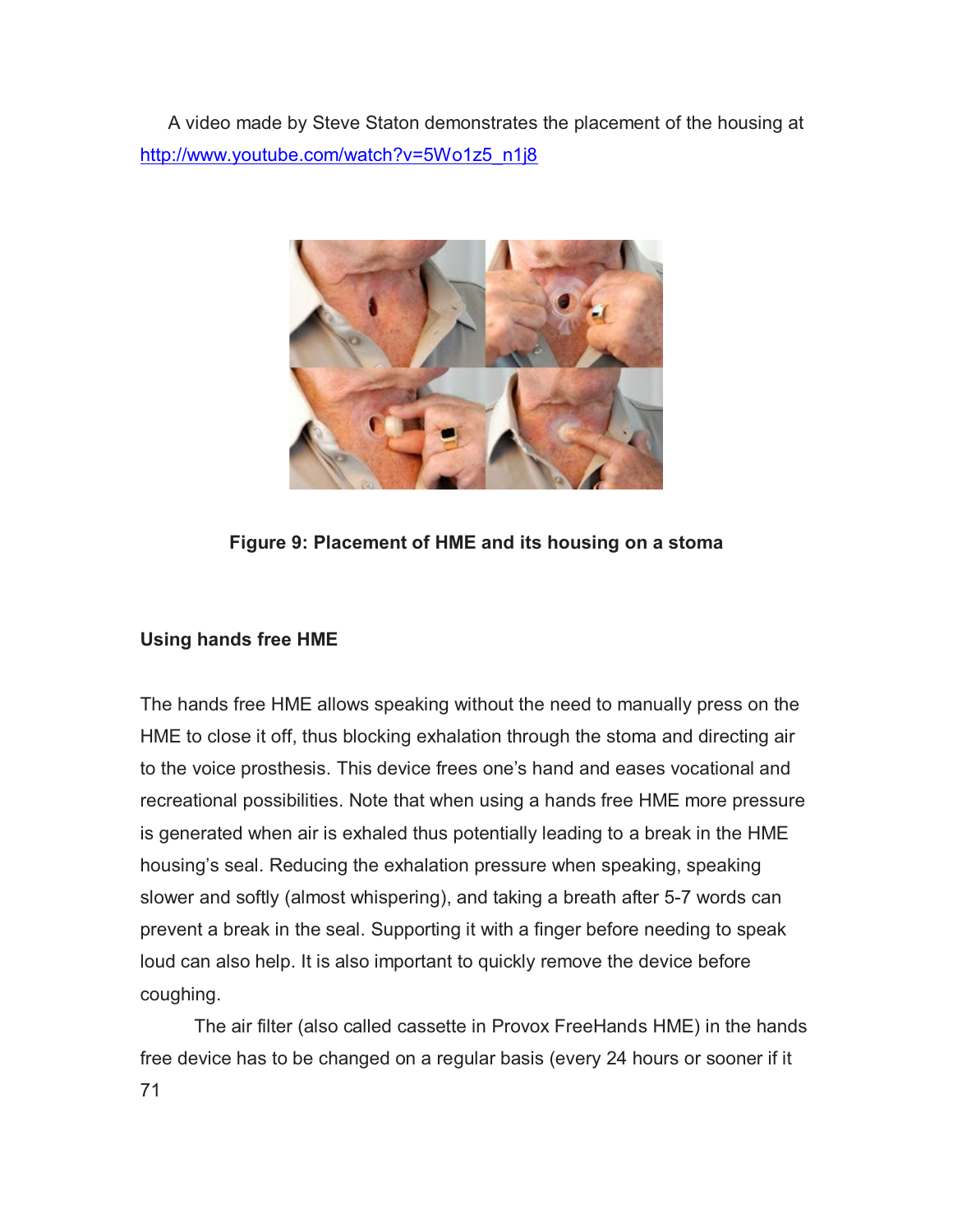becomes dirty or covered with mucus). However, the HME device can be used for a long period of time (six months to a year) with proper use and cleaning. The hands free device requires initial adjustments to fit the laryngectomee's breathing and speaking abilities. Detailed instructions on how to use and care for the devices are provided by their manufacturers.

 The key to speaking with a hands free HME is to learn how to speak without breaking the seal. Using diaphragmatic breathing allows for more air to be exhaled, thus reducing speaking efforts and increasing the number of words that can be articulated with each breath. This method prevents buildup of air pressure in the trachea which can break the housing's seal. It may take time and patience to learn how to speak in such a way, and guidance by a skilled SLP can be helpful.

 It is very important to place the HME housing according to the steps outlined in the section on HME care (See **Placing an HME Housing** above) including cleaning the area around the stoma with Remove<sup>IM</sup>, alcohol, water and soap, placing Skin Prep<sup>TM</sup> and finally glue (Skin Tag<sup>TM</sup>). Following these instructions can prolong the life of the housing and reduce the likelihood of an air leak through the seal.

 Air inhalation is slightly more difficult when using a free hands HME as compared to a regular HME. It is possible to allow for greater amounts of air intake by rotating the valve counter-clockwise in both Atos FreeHands™ and InHealth HandsFree $<sup>TM</sup>$  devices.</sup>

 Despite the challenge of keeping the seal, many laryngectomees value the ability to speak in a more natural way and the freedom of using both hands. Some learn that it is possible to keep the seal much longer when they use a voice amplifier thus requiring less effort and generating less air pressure. (See **Increasing the voice using a voice amplifier** in Chapter 6)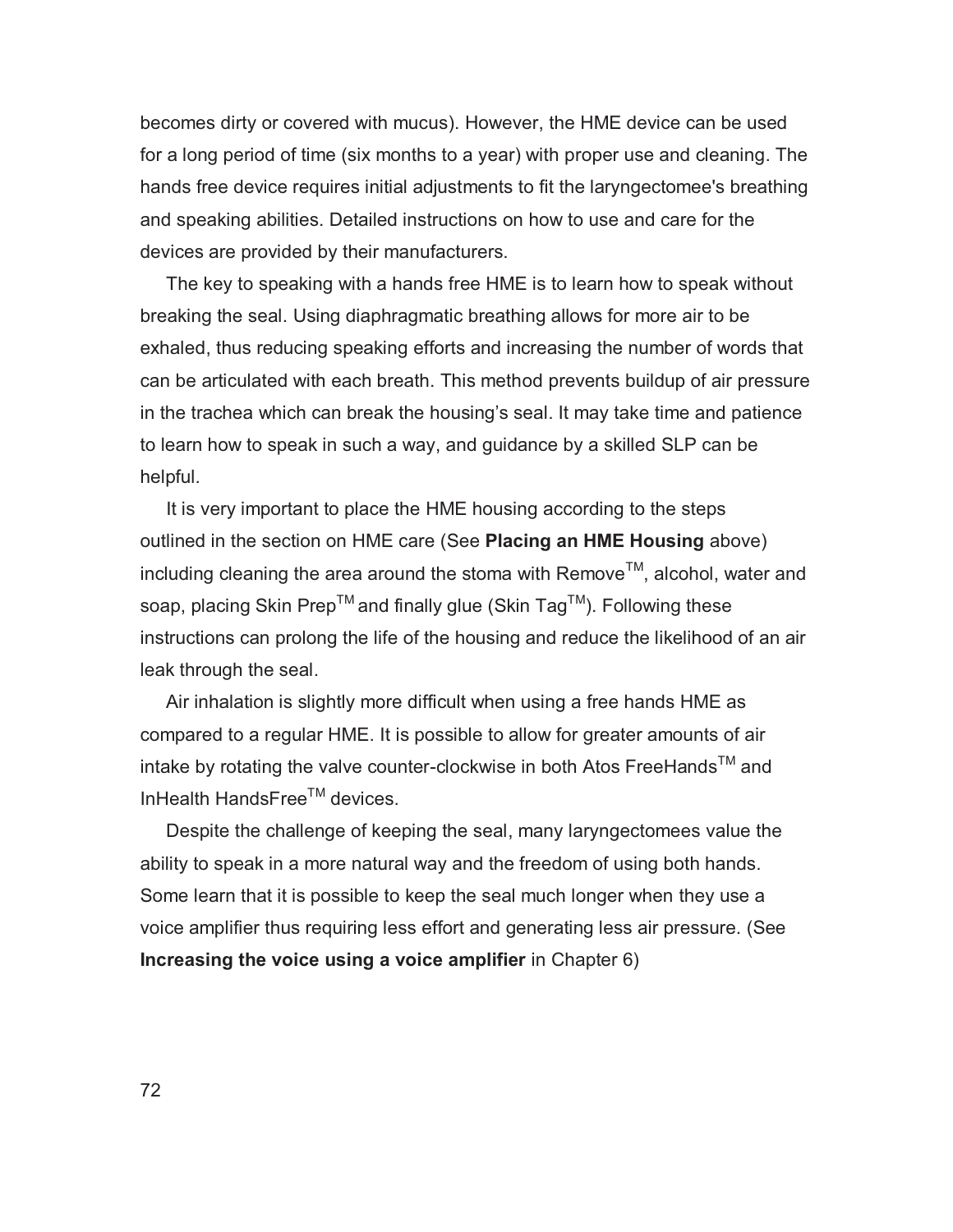## **Wearing the HME overnight**

Some HMEs are approved for wear 24/7 ( i.e., Atos Medical). If the seal lasts, one can keep it overnight. If it does not last, it is possible to use an improvised base plate for the night period. An Atos Xtra BasePlate<sup>TM</sup> can be trimmed down by removing the outer soft part and leaving the inner rigid part. The plate is "sticky" and thus can cover the stoma without glue, even enabling one to speak. It is also possible to use the HME inserted in a LaryTube overnight.

# **Covering (hiding) the HME**

Following laryngectomy, individuals breathe through a tracheostomy site that opens through a stoma on their neck. Most place an HME or a foam filter over the stoma to filter the inhaled air and maintain warmth and humidity in the upper airway. The covered stoma site is prominent and laryngectomees face a choice whether to cover the HME or filter with a garment, an ascot, or jewelry or to leave it uncovered.

The pros and cones of each choice:

 Breathing may be easier without an additional cover which can interfere with air flow. Leaving the area exposed allows for easier access to the stoma for purpose of cleaning and maintenance and enables a rapid removal of the HME in case one needs to cough or sneeze. The urge to cough or sneeze is often very sudden and if the HME is not taken out quickly it can become clogged with mucus.

73 Exposing the site provides an unspoken explanation for the weak and rusty voice of many laryngectomees and encourages others to listen to them more attentively. It also makes it easier for health care providers to recognize the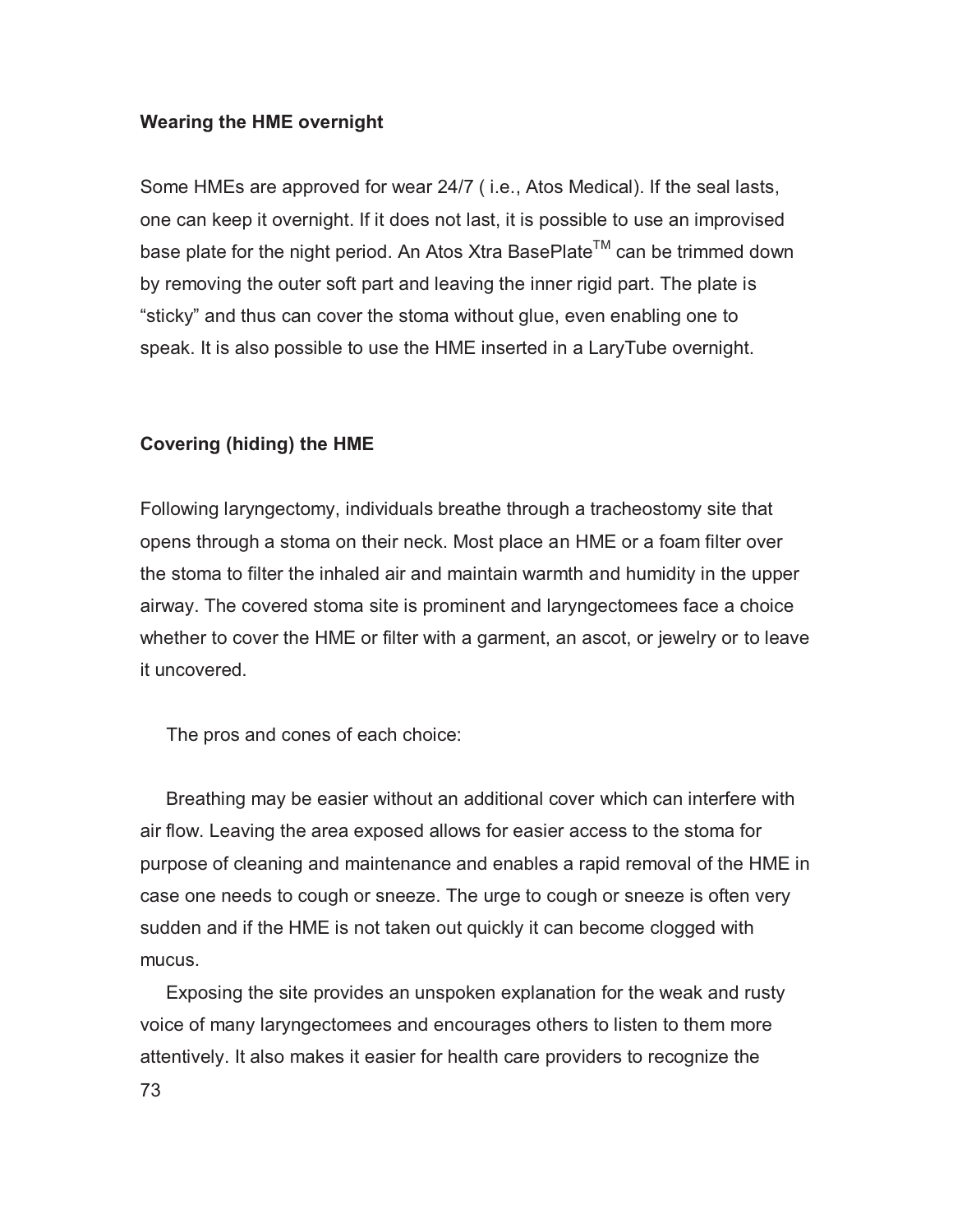laryngectomees' unique anatomy in case emergency respiratory ventilation is needed. If this condition is not rapidly recognized ventilation may be administered through the mouth or nose rather than through the stoma. (See **Ensuring adequate urgent care of neck breathers including laryngectomees** in Chapter 17)

 Openly displaying the covered stoma site also reveals the person's medical history and the fact that he/she are cancer survivors who go on with their lives despite their handicap, cancer being the leading indication for a laryngectomy. Although there are many cancer survivors in the community, their identity is hidden from outward appearances.

 Those who cover their stoma site with a stoma cover or cloth often do it because they do not want others to be distracted or offended by the site. They also do not want to expose anything that is disfiguring and want to be inconspicuous and appear as normal as possible. Covering the site is often more common among females who may be more concerned with their physical appearance. Some individuals feel that being a laryngectomee is only a small part of who they are as a person; they do not want to "advertise" it.

 There are advantages and repercussions to each approach and the final selection is up to the individual.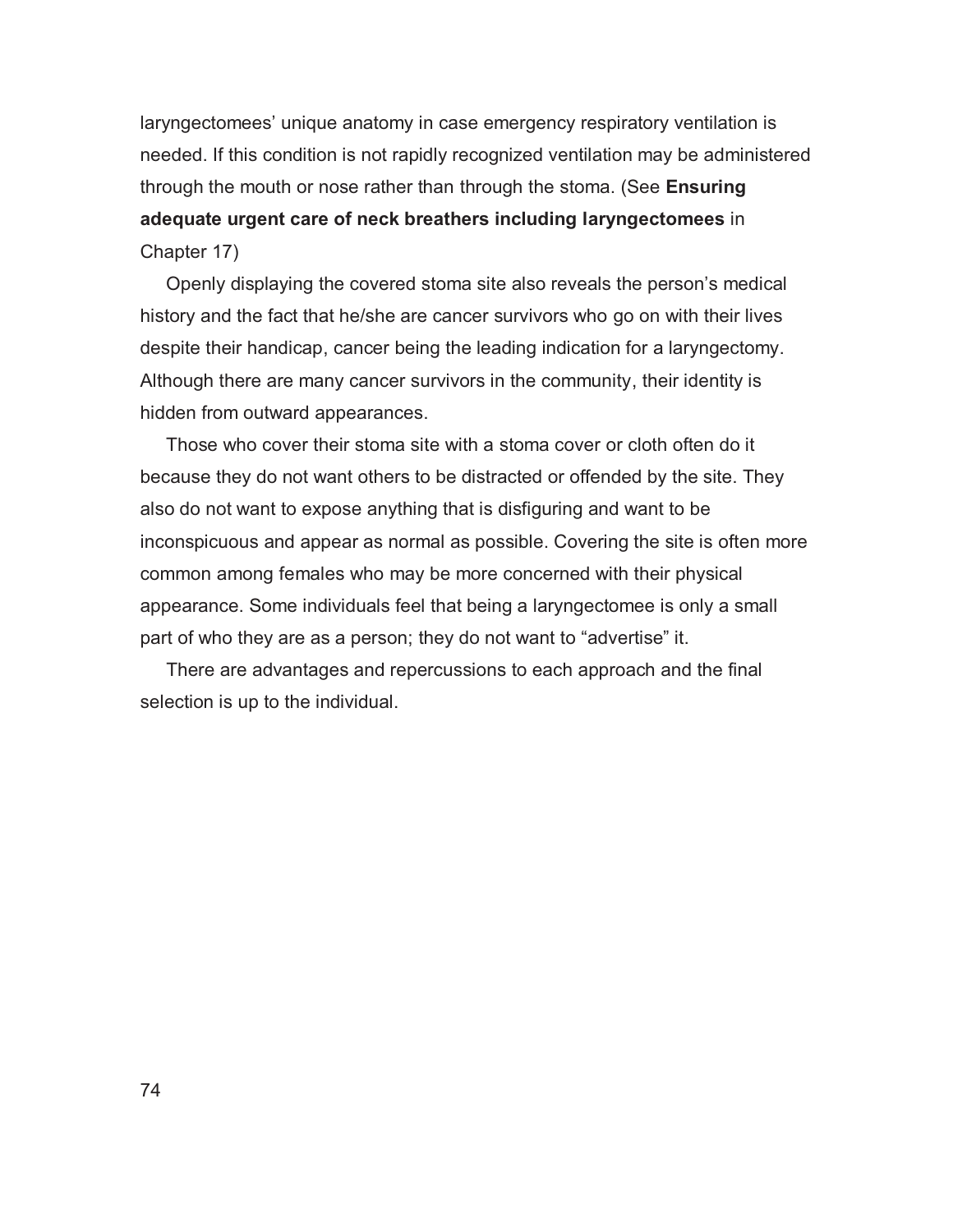# **CHAPTER 10. TRACHEOESOPHAGEAL VOICE PROSTHESIS USE AND CARE**

A voice prosthesis is inserted through a previously created tracheoesophageal puncture (TEP) connecting the trachea and esophagus in those wishing to speak through tracheoesophageal speech. It enables the individual to exhale pulmonary air from the trachea into the esophagus through a silicone prosthesis that connects the two; the vibrations are generated by the lower pharynx.

## **Types of voice prosthesis**

There are two types of voice prosthesis: an indwelling one that is installed and changed by a speech and language pathologist (SLP) or otolaryngologist and a patient-changed one.

 The indwelling prosthesis generally lasts a longer time than the patient managed device. However, prosthesis eventually leak mostly because yeast and other microorganisms grow into the silicone leading to incomplete closure of the valve flap. When the valve flap does not close tight anymore, fluids can pass through the voice prosthesis (see below in **Causes of voice prosthesis leak section).**

An indwelling prosthesis can function well for weeks to months. However, some SLPs believe that it should be changed even when it does not leak after six months because, if left for a longer time, it can lead to dilatation of the puncture.

 The patient managed voice prosthesis allows a greater degree of independence. It can be changed by the laryngectomee on a regular basis,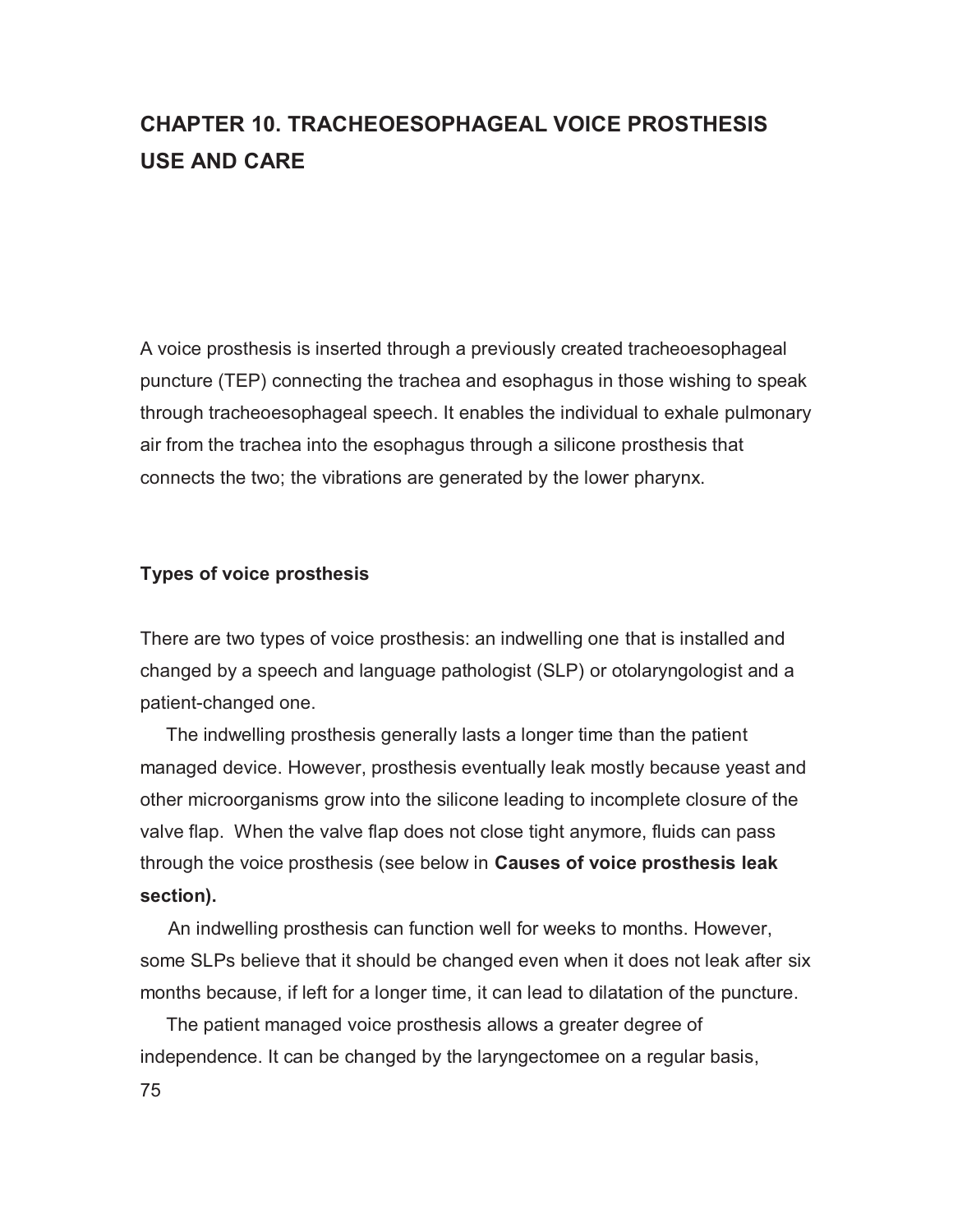(every one to two weeks). Some individuals change the prosthesis only after it starts leaking. The old prosthesis can be cleaned and reused several times.

A number of factors determine an individual's ability to use a patient managed prosthesis:

- The location of the puncture should be easily accessible; the site of the puncture may, however, migrate over time, making it less accessible.
- The laryngectomee should have adequate eyesight and good dexterity, enabling him/her to perform the procedure, and capable of following all the steps involved.

An indwelling voice prosthesis does not need to be replaced as frequently as a patient managed one.

 Two videos made by Steve Staton explain how to change a patientchanged prosthesis:

http://www.youtube.com/watch?v=nF7cs4Q29WA&feature=channel\_page http://www.youtube.com/watch?v=UkeOQf\_ZpUg&feature=relmfu

 The main difference between the clinician-changed and patient-changed voice prosthesis is the size of the flanges. The larger size flanges on the clinicianchanged devices make it harder to accidentally dislodge it. Another difference is that the insertion strap should not be removed from the patientchangeable prosthesis because it helps to anchor the prosthesis. There is generally no difference in voice quality between a clinician-changed and a patient-changed device.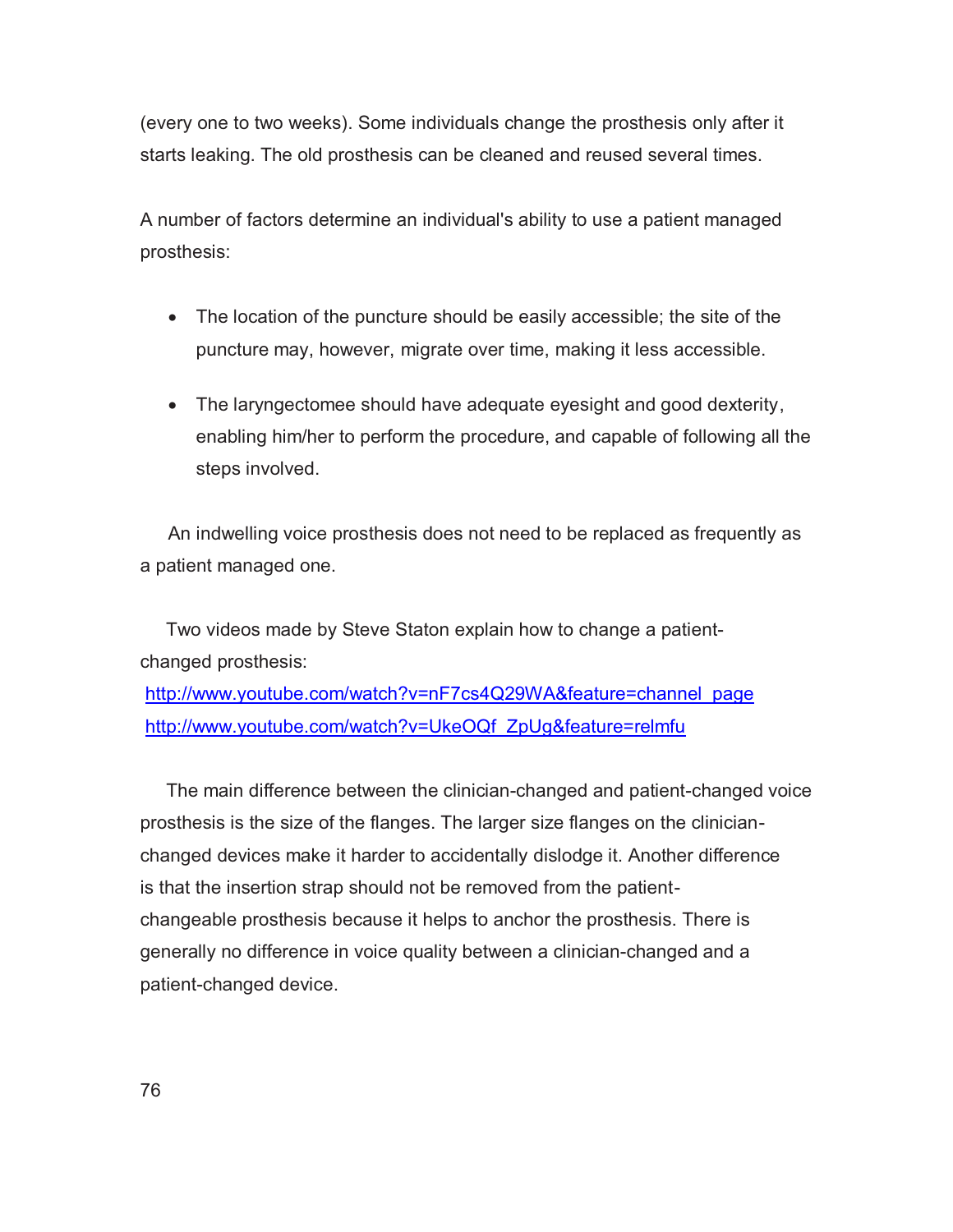#### **What to do if the prosthesis leaks or is dislodged**

If the prosthesis leaks or has become dislodged or has been removed accidentally, a patient-changed prosthesis can be inserted by those who carry an extra device. Alternatively, a red rubber catheter can be inserted into the TEP which can close within a few hours, to prevent closure. Inserting a catheter or a new prosthesis can prevent the need for a new TEP. Leakage of the prosthesis from the center (lumen) can be temporarily handled by inserting a plug (specific to the type and width of the prosthesis) until it can be changed.

 It is advisable that individuals using a voice prosthesis carry a prosthesis plug and a catheter.

## **Causes of voice prosthesis leak**

There are two patterns of voice prosthesis leak - leak through the prosthesis and leak around it.

 Leakage **through the voice prosthesis** is predominantly due to situations in which the valve can no longer close tightly. This may be due the following: colonization of the valve by fungus; the flap valve may get stuck in the open position; a piece of food, mucus or hair (in those with a fee flap) stuck on the valve; or the device coming in contact with the posterior esophageal wall. Inevitably, all prostheses will fail by leaking through, whether from Candida colonization or simple mechanical failure.

 If there is continuing leakage through the prosthesis from the time it is inserted, the problem is generally due to the fact that the flap valve remains open because of negative pressure generated by swallowing. This can be corrected by using a prosthesis that has a greater resistance. The trade-off is that having such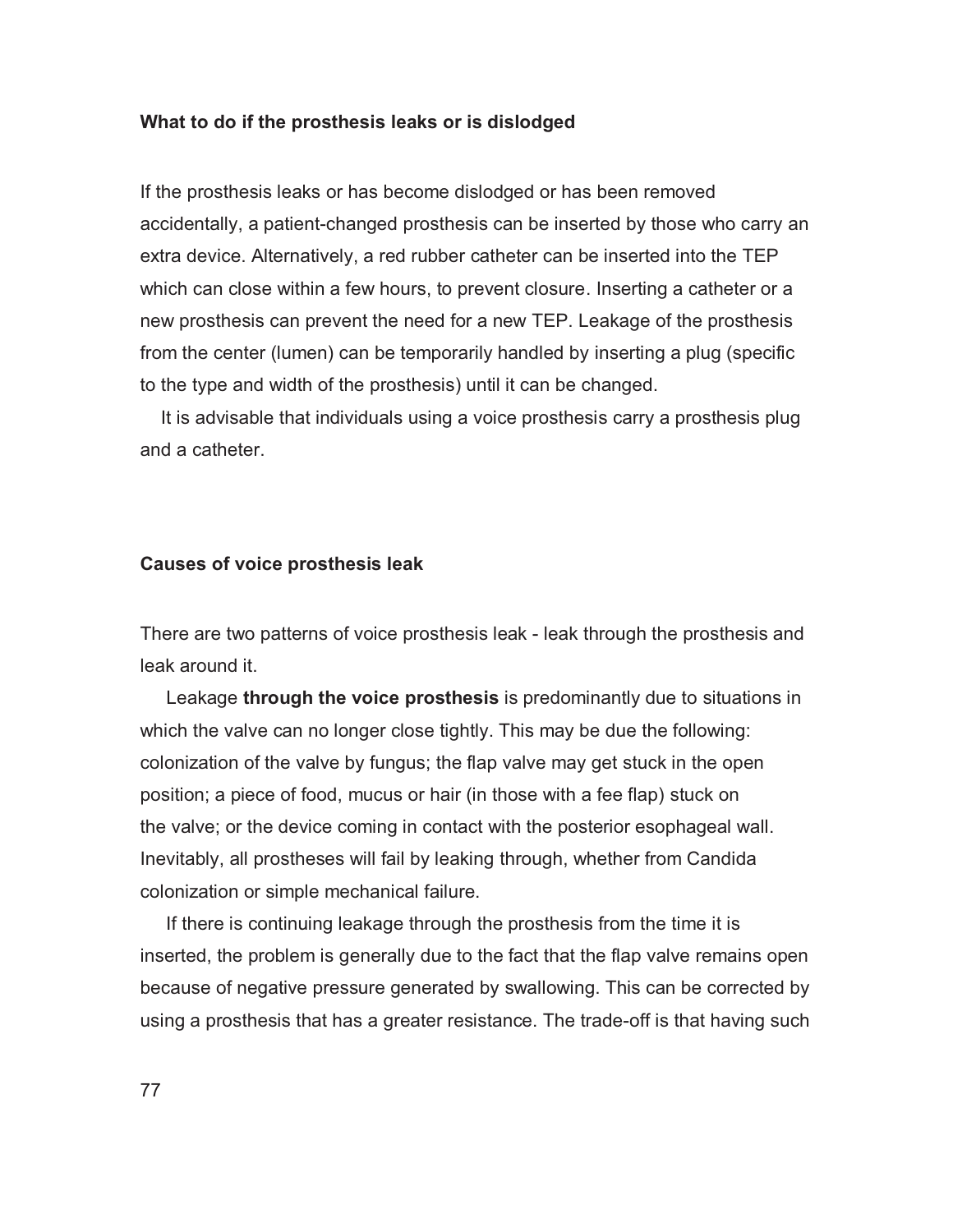a voice prosthesis may require more effort when speaking. It is, nevertheless, important to prevent chronic leakage into the lungs.

 Leakage **around the voice prosthesis** is less common and is mainly due to trachea-esophageal puncture tract dilation or inability to grip the prosthesis. It has been linked to shorter prosthesis life time. It may occur when the puncture that houses the prosthesis widens. During insertion of the voice prosthesis, some dilation of the puncture takes place, but if the tissue is healthy and elastic, it should shrink back after a short time. The inability to contract may be associated with gastroesophageal reflux, poor nutrition, alcoholism, hypothyroidism, improper puncture placement, local granulation tissue, incorrectly fitted prosthesis, TEP tract trauma, recurrent or persistent local or distant cancer and radiation necrosis.

 Leakage around the prosthesis can also occur if the prosthesis is too long for the user's tract. Whenever this occurs, the voice prosthesis moves back and forth in the tract (pistoning), thereby dilating the tract. The tract should be measured and a prosthesis of more appropriate length should be inserted. In this circumstance, leakage should resolve within 48 hours. If the tissue around the prosthesis does not heal around the shaft within this time period, comprehensive medical evaluation is warranted to determine the cause of the problem.

 Another cause of leakage around the prosthesis is the presence of narrowing (stricture) of the esophagus. The narrowing of the esophagus forces the laryngectomee to swallow harder using greater force, so that the food/liquid goes through the stricture. The excess swallowing pressure pushes the food/liquid around the prosthesis.

 Several procedures have been used to treat persistent leakage around the prosthesis. These include temporary removal of the prosthesis and replacement with a smaller-diameter catheter to encourage spontaneous shrinkage; a pursestring suture around the puncture; injection of gel, collagen or micronized AlloDerm® ( LifeCell, Branchburg, N.J. 08876); cautery with silver nitrate or electocautery; autologous fat transplantation; and inserting a larger prosthesis to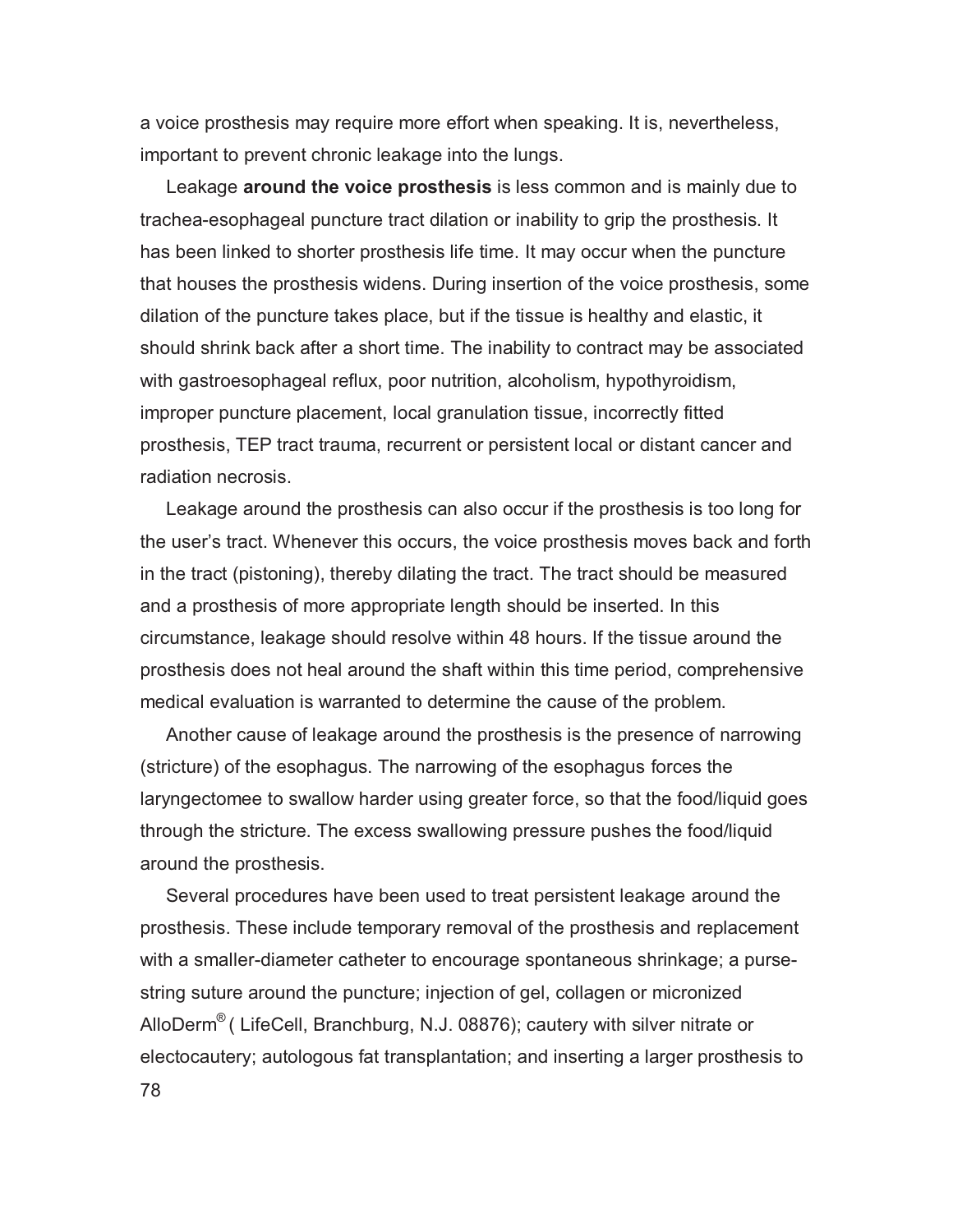stop the leak. Treatment of reflux (the most common cause of leakage) can allow the esophageal tissue to heal.

 Increasing the diameter of the prosthesis is generally not recommended. Generally a larger diameter voice prosthesis is heavier than a smaller one, and the weakened tissue is often not able to support a bigger device, making the problem even worse. However, some believe that using a larger diameter prosthesis reduces the speaking pressure (larger diameter allows better airflow) which allows greater tissue healing to occur while when the underlying cause (most often reflux) is treated.

 The use of prosthesis with a larger esophageal and/or tracheal flange may be helpful, as the flange acts as a washer to seal the prosthesis against the walls of the esophagus and/or trachea, thus preventing leakage.

 Both types of leakage can cause excessive, strenuous, coughing which may lead to the development of abdominal wall and inguinal hernias. The leaked fluid can enter the lungs and causing aspiration pneumonia. Any leakage can be confirmed by direct visualization of the prosthesis while drinking colored liquid. If leakage occurs and cannot be corrected after brushing and flushing the voice prosthesis, it should be changed as soon as possible.

 With the passage of time, a voice prosthesis generally tends to last longer before it begins to leak. This is because the swelling and increased mucus production are reduced as the airway adapts to the new condition. Improvement is also due to better prosthesis management by laryngectomees as they familiarize themselves with their device.

 Patients with a TEP need to be followed by a SLP because of normal changes in the tracheo-esophageal tract. Re-sizing of the tract may be needed as it can change in length and diameter with time. The length and diameter of the prosthesis puncture generally change over time as the swelling generated by creation of the fistula, surgery, and radiation gradually decreases. This requires repeated measurements of the length and diameter of the puncture tract by the SLP who can select a properly sized prosthesis.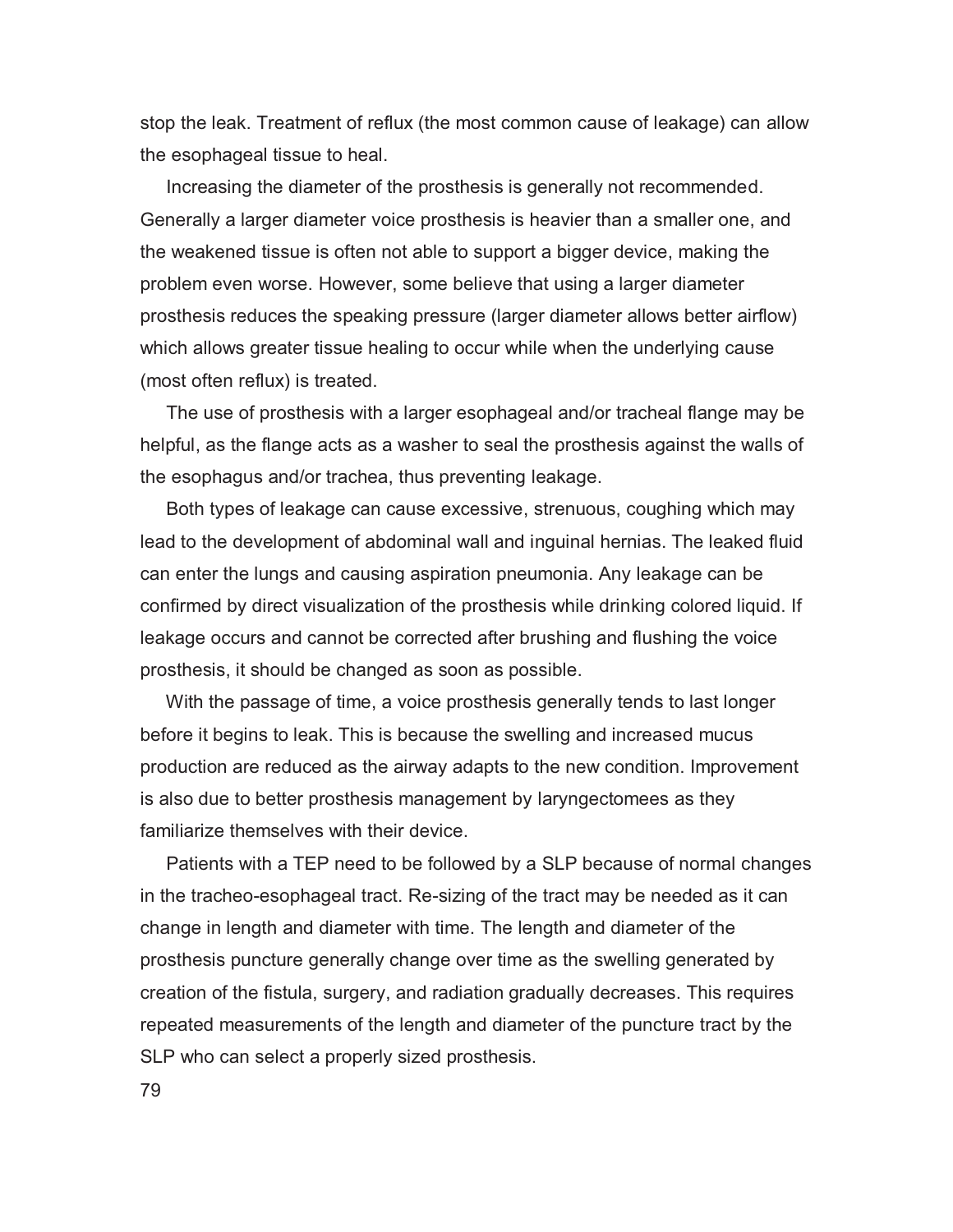One of the advantages of having a voice prosthesis is that it can assist in dislodging food stuck in a narrow throat. When food get stuck above the prosthesis, trying to speak or blowing air through the voice prosthesis can sometimes force the stuck food upward and relieve the obstruction. (See in **How to remove (or swallow) food that is stuck in the throat or esophagus**  In Chapter 11)

 The prosthesis may have to be changed if there is an alteration in the quality of the voice, especially when the voice becomes weaker or one needs more respiratory effort to speak. This may be due to yeast growth which interferes with the opening of the valve.

#### **Preventing the voice prosthesis from leaking**

It is advisable to clean the voice prosthesis' inner lumen at least twice a day and after each meal.

Proper cleaning may prevent and/or stop leakage through the voice prosthesis:

- 1. Before using the brush provided by the manufacturer, dip it in a cup of hot water and leave it there for a few seconds.
- 2. Insert the brush into the prosthesis (not too deep) and twist it around a few times to clean the inside of the device.
- 3. Take the brush out and rinse it with hot water and repeat the process 2-3 times until no material is brought out by the brush. Because the brush is dipped in hot water one should be careful not to insert it beyond the voice prosthesis inner valve to avoid traumatizing the esophagus with excessive heat.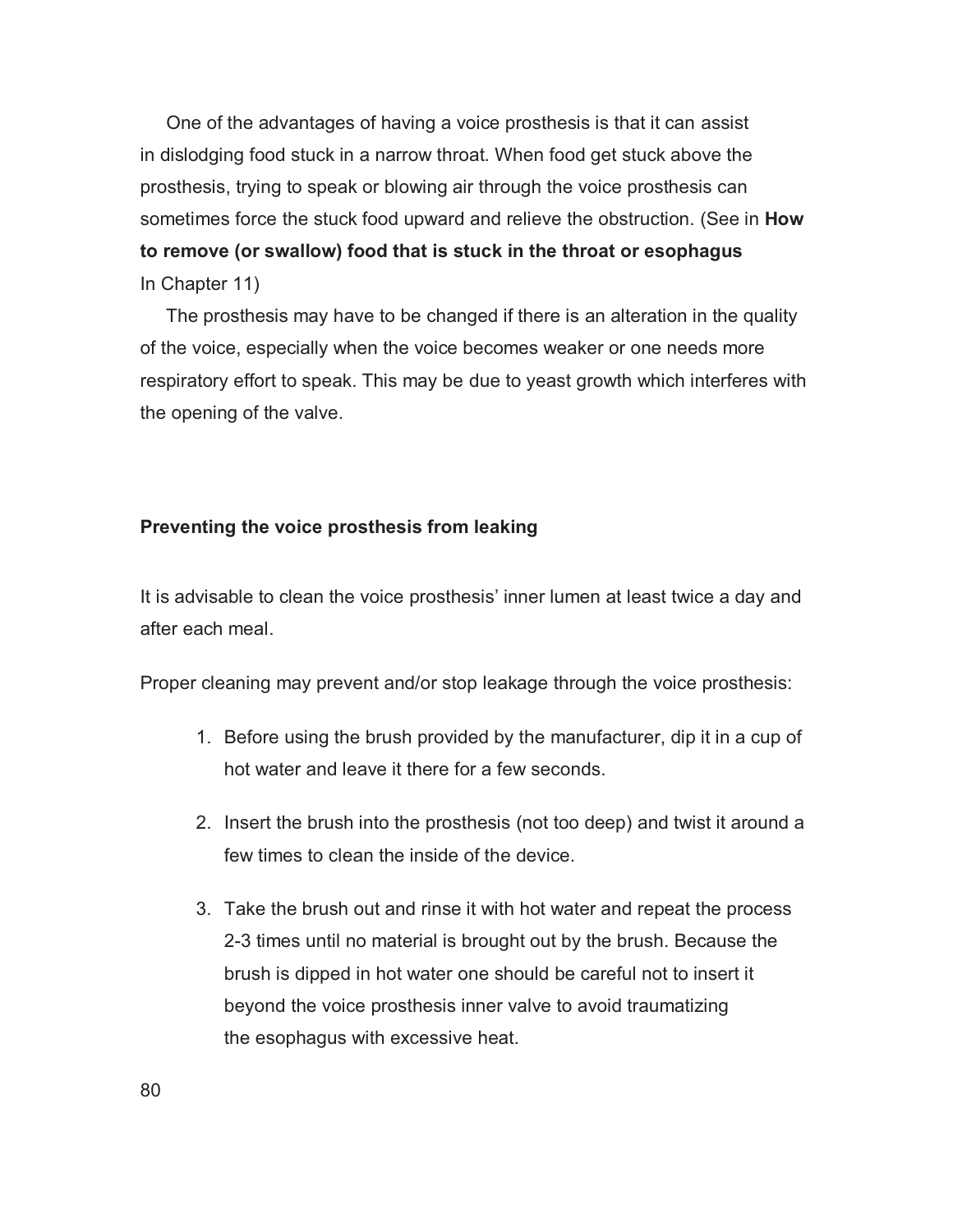4. Flush the voice prosthesis twice using the bulb provided by the manufacturer using warm (not hot!) potable water. To avoid damage to the esophagus sip the water first to make sure that the water temperature is not too high.

Warm water works better than room temperature water in cleansing the prosthesis probably because it dissolves the dry secretions and mucus and perhaps even flushes away (or even kills) some of the yeast colonies that had formed on the prosthesis.

## **What to do if the indwelling voice prosthesis leaks**

A leak can take place when a piece of dry mucus, a food particle, or hair (in those with a free flap) prevents a complete closure of the prosthesis's valve. Cleaning the prosthesis by brushing and flushing it with warm water (see the previous section) can remove these obstructions and stop the leakage.

If the leakage through the voice prosthesis happens within three days after its insertion it may be due to a defective prosthesis or one that was not placed correctly. It takes some time for the yeast to grow. If the prosthesis leaks when new, it is due to another cause. In addition to brushing and flushing with warm water, cautiously rotating the prosthesis a couple of times to dislodge any debris may help. If the leak persists the voice prosthesis should be replaced.

The easiest way of temporarily stopping the leak until the voice prosthesis can be changed is to use a plug. A plug is specific for the type and width of each voice prosthesis. It is a good idea to obtain a plug from the prosthesis' manufacturer and have it handy. Sealing the prosthesis will prevent speaking, but it allows eating and drinking without leakage. The plug can be removed after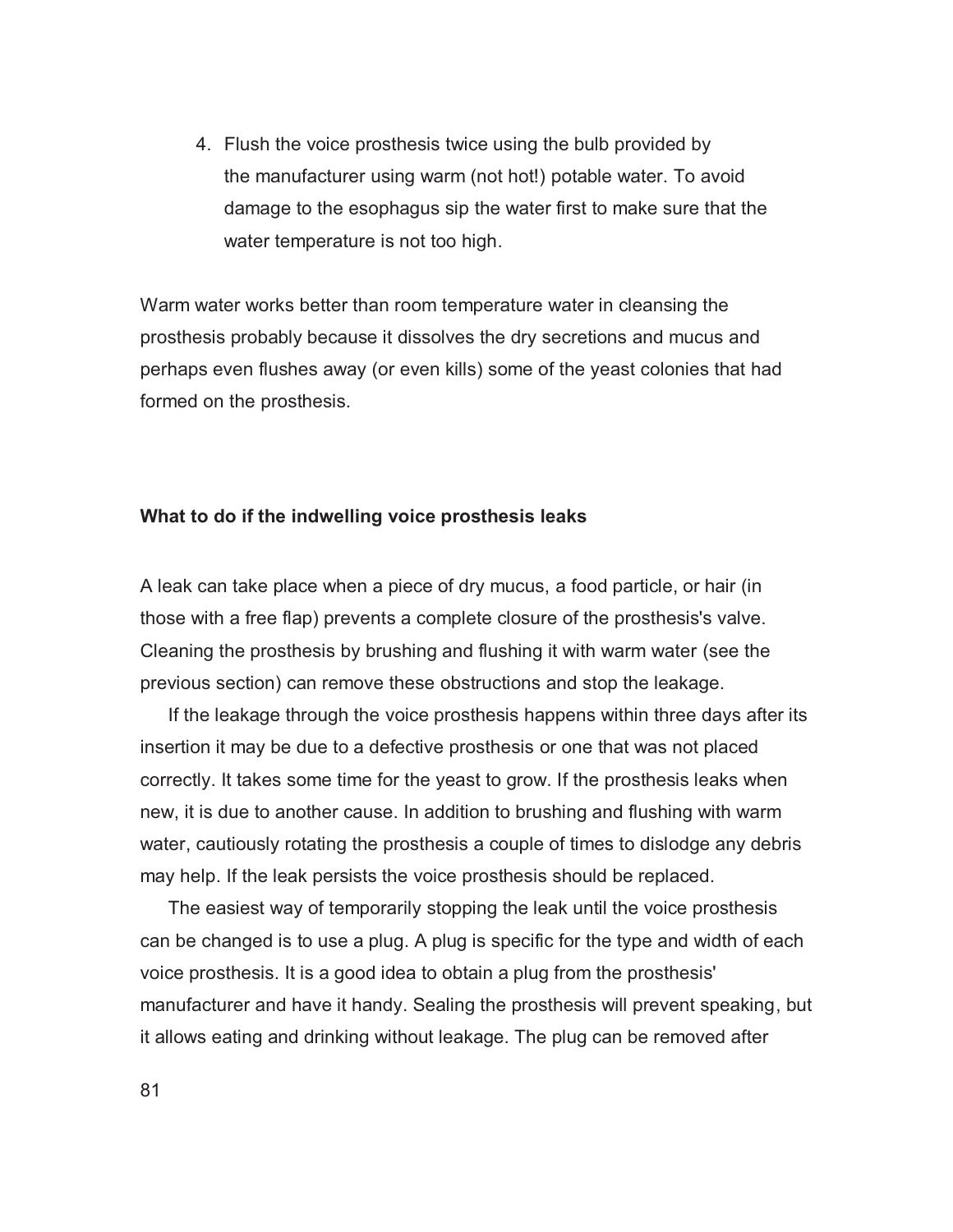eating and drinking and reinserted as needed. This is a temporary solution until the voice prosthesis is replaced.

It is important to stay well hydrated despite the leakage. Avoiding fluid losses in hot weather through perspiration by staying in an air-conditioned environment and ingesting liquids in a way that is less likely to leak are helpful. Drinks that contain caffeine increase urination and should be avoided. Viscous fluids tend not to leak and consuming them can provide essential liquids despite the leak. Many food items that contain large amount of liquids are more viscous ( e.g., jelly, soup, oat meal, toast dipped in milk, yogurt ) and are therefore less likely to leak through the prosthesis. On the other hand coffee and carbonated drinks are more likely to leak. Fruits and vegetables contain large amount of water (e.g., watermelon, apples, etc). The way to find out what works is to cautiously try any of these.

Another method to reduce the leak until the prosthesis can be changed that may work for some individuals is to try and swallow the liquid as if it is a food item. Such maneuver is less likely to lead to fluid leakage through the voice prosthesis.

These measures can be used to keep well-hydrated and nourished until the voice prosthesis can be changed.

#### **Cleaning the voice prosthesis**

It is recommended that the voice prosthesis be cleaned at least twice a day, (morning and evening), and preferably after eating (see the section above: **Voice prosthesis leakage prevention)** because this is the time when food and mucus can become trapped there. Cleaning is especially helpful after eating sticky food or whenever one's voice is weak.

Initially, the mucus around the prosthesis should be cleaned using tweezers, preferably with rounded tips. Following that the manufacturer-provided brush

82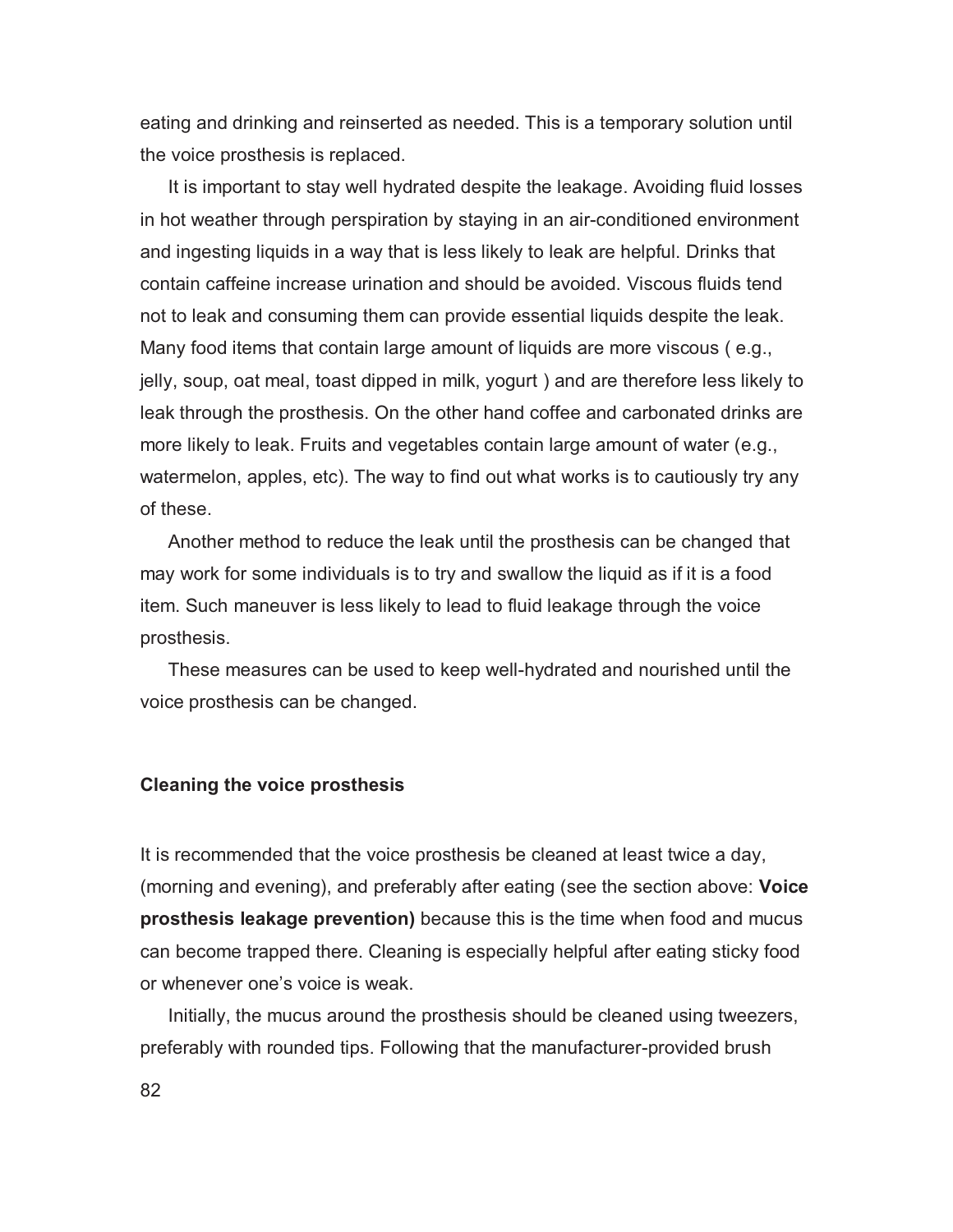should be inserted into the prosthesis and twisted back and forth. The brush should be thoroughly washed with warm water after each cleaning. The prosthesis is then flushed twice with warm (not hot) water using the manufacturer's provided bulb.

The flushing bulb should be introduced into the prosthesis opening while applying slight pressure to completely seal off the opening. The angle that one should place the tip of the bulb varies between individuals. (The SLP can provide instructions how to choose the best angle.) Flushing the prosthesis should be done gently because using too much pressure can lead to splashing of water into the trachea. If flushing with water is problematic, the flush can also be used with air.

The manufacturers of each voice prosthesis brush and flushing bulb provide directions on how to clean them and when they should be discarded. The brush should be replaced when its threads become bent or worn out.

The prosthesis brush and flushing bulb should be cleaned with hot water, when possible and soap and dried with a towel after every use. One way to keep them clean is to place them on a clean towel and expose them to sunlight for a few hours, on a daily basis. This takes advantage of the antibacterial power of the sun's ultraviolet light to reduce the number of bacteria and fungi.

Placing 2-3 cc of sterile saline in the trachea at least twice a day (and more if the air is dry), wearing an HME 24/7 and using a humidifier can keep the mucus moist and reduce the clogging of the voice prosthesis.

#### **Preventing yeast growth in the voice prosthesis**

Overgrowth of yeast is one cause of a voice prosthesis leaking and thus failing. Nevertheless, it takes some time for yeast to grow in a newly installed voice prosthesis and form colonies that prevent its valve's from closing completely.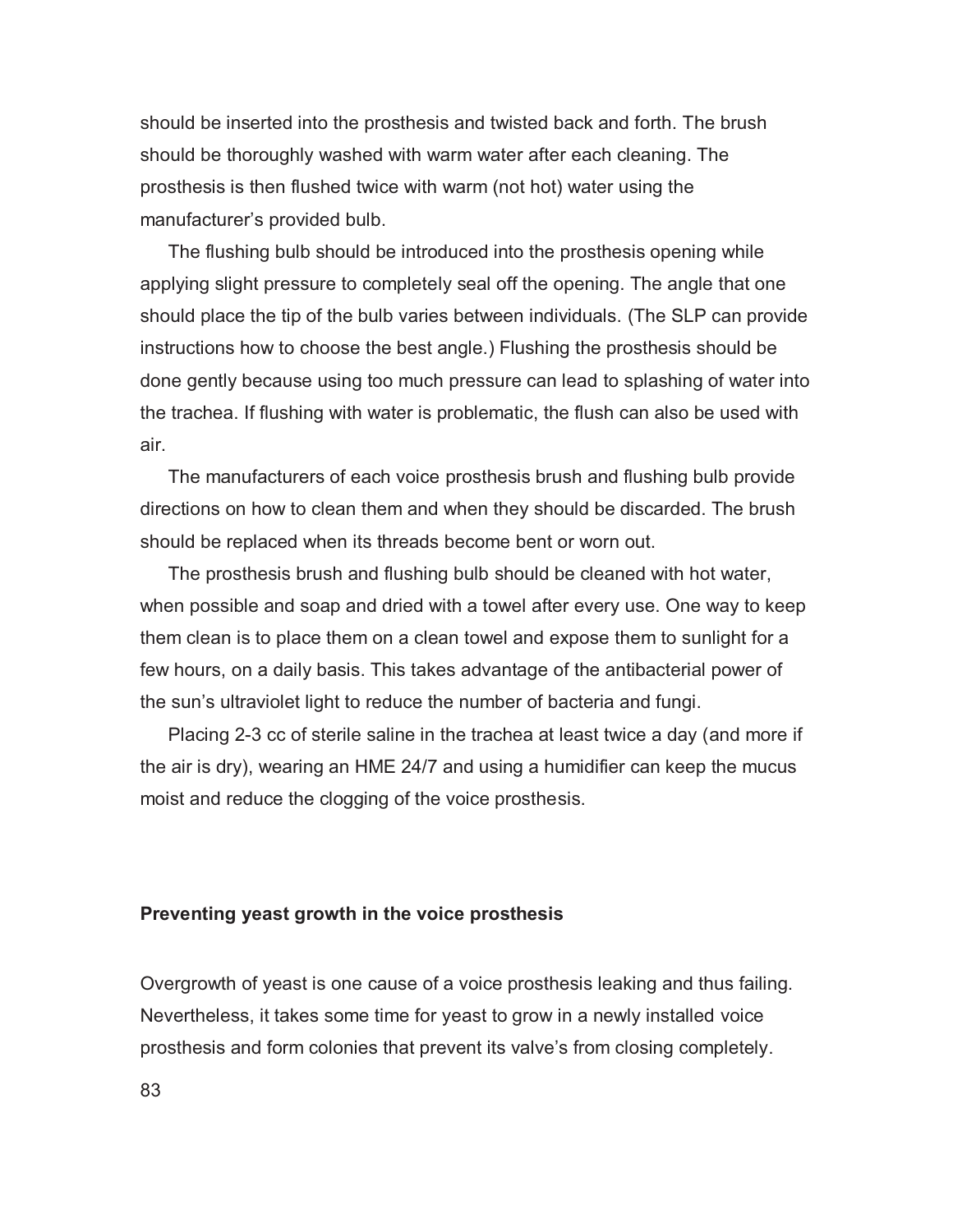Accordingly, failures immediately after voice prosthesis installation are unlikely due to yeast growth.

 The presence of yeast should be established by the person who changes the failing voice prosthesis. This can be done by observing the typical yeast (Candida) colonies that prevent the valve from closing and, if possible, by sending a specimen from the voice prosthesis for fungal culture.

 Mycostatin (an antifungal agent) is often used to prevent voice prosthesis failure due to yeast. It is available with a prescription in the form of a suspension or tablets. The tablets can be crushed and dissolved in water.

 Automatically administering anti-fungal therapy just because one assumes that yeast is the cause of voice prosthesis failure may be inappropriate. It is expensive, may lead to the yeast developing resistance to the agent, and may cause unnecessary side effects.

 There are, however, exceptions to this rule. These include the administration of preventive anti-fungal agents to diabetics; those receiving antibiotics; chemotherapy or steroids; and those where colonization with yeast is evident (coated tongue etc.).

There are several methods that help prevent yeast from growing on the voice prosthesis:

- Reduce the consumption of sugars in food and drinks. If you consume them, brush your teeth well after consuming sugary foods and/or drinks.
- Brush your teeth well after every meal and especially before going to sleep.
- Diabetics should maintain adequate blood sugar levels.
- Take antibiotics only if they are needed.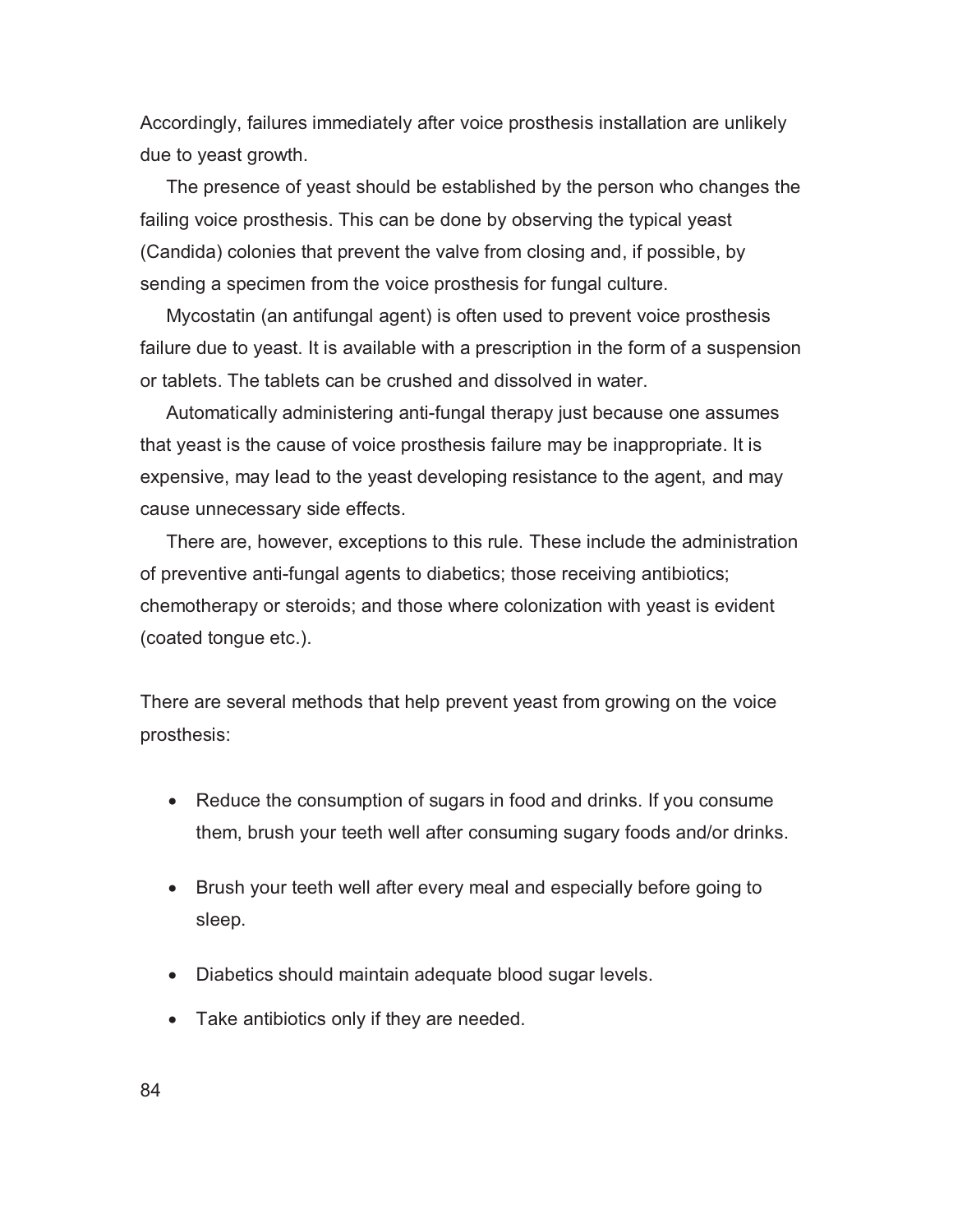- After using an oral suspension of an antifungal agent, wait for 30 minutes to let it work and then brush your teeth. This is because some of these suspensions contain sugar.
- Dip the voice prosthesis brush in a small amount of mycostatin suspension and brush the inner voice prosthesis before going to sleep. (A homemade suspension can be made by dissolving a quarter of a mycostatin tablet in 3-5 cc water). This would leave some of the suspension inside the voice prosthesis. The unused suspension should be discarded. Do not to place too much mycostatin in the prosthesis to prevent dripping into the trachea. Speaking a few words after placing the suspension will push it towards the inner part of the voice prosthesis.
- Consume probiotics by eating active-culture yogurt and/or a probiotic preparation
- Gently brush the tongue if it is coated with yeast (white plaques)
- Replace the toothbrush after overcoming a yeast problem to prevent re colonizing with yeasts
- Keep the prosthesis brush clean

# **The use of Lactobacillus acidophilus to prevent yeast overgrowth**

A probiotic that is often used to prevent yeast overgrowth is a preparation containing the viable bacteria *Lactobacillus acidophilus*. There is no FDA approved indication to use *L. acidophilus* to prevent yeast growth. This means that there were no controlled studies to ensure its safety and efficacy. *L. acidophilus* preparations are sold as a nutritional supplement and not as a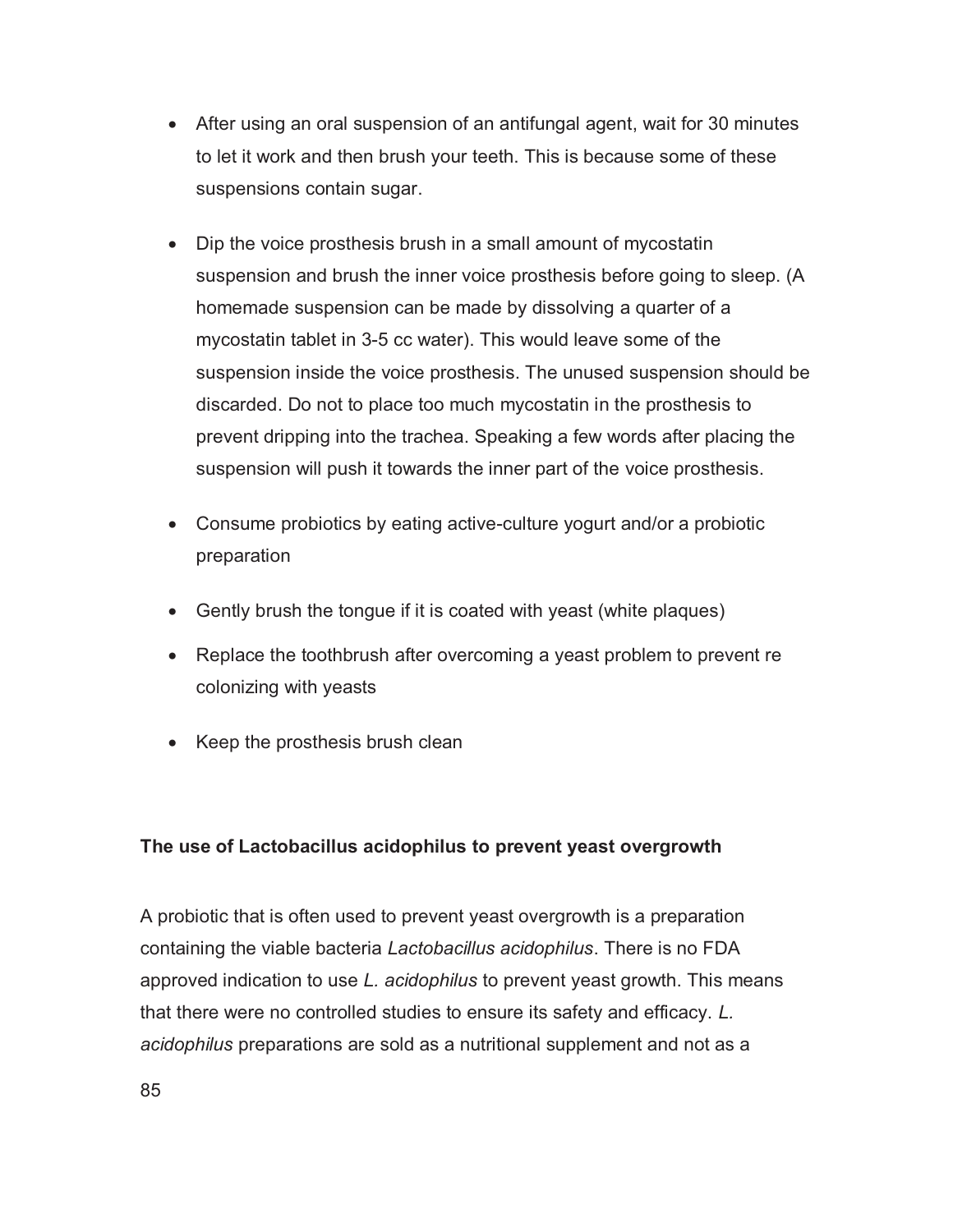medication. The recommended dosage of *L. acidophilus* is between 1 and 10 billion bacteria. Typically, *L. acidophilus* tablets contain somewhere within this recommended amount of bacteria. Dosage suggestions vary by tablet, but generally it is advised to take between one and three *L. acidophilus* tablets daily.

 Although generally believed to be safe with few side effects, oral preparations of *L. acidophilus* should be avoided in people with intestinal damage, a weakened immune system, or with overgrowth of intestinal bacteria. In these individuals this bacterium can cause serious and sometimes life threatening complications. This is why individuals should consult their physician whenever this live bacteria is ingested. It is especially important in those with the above conditions.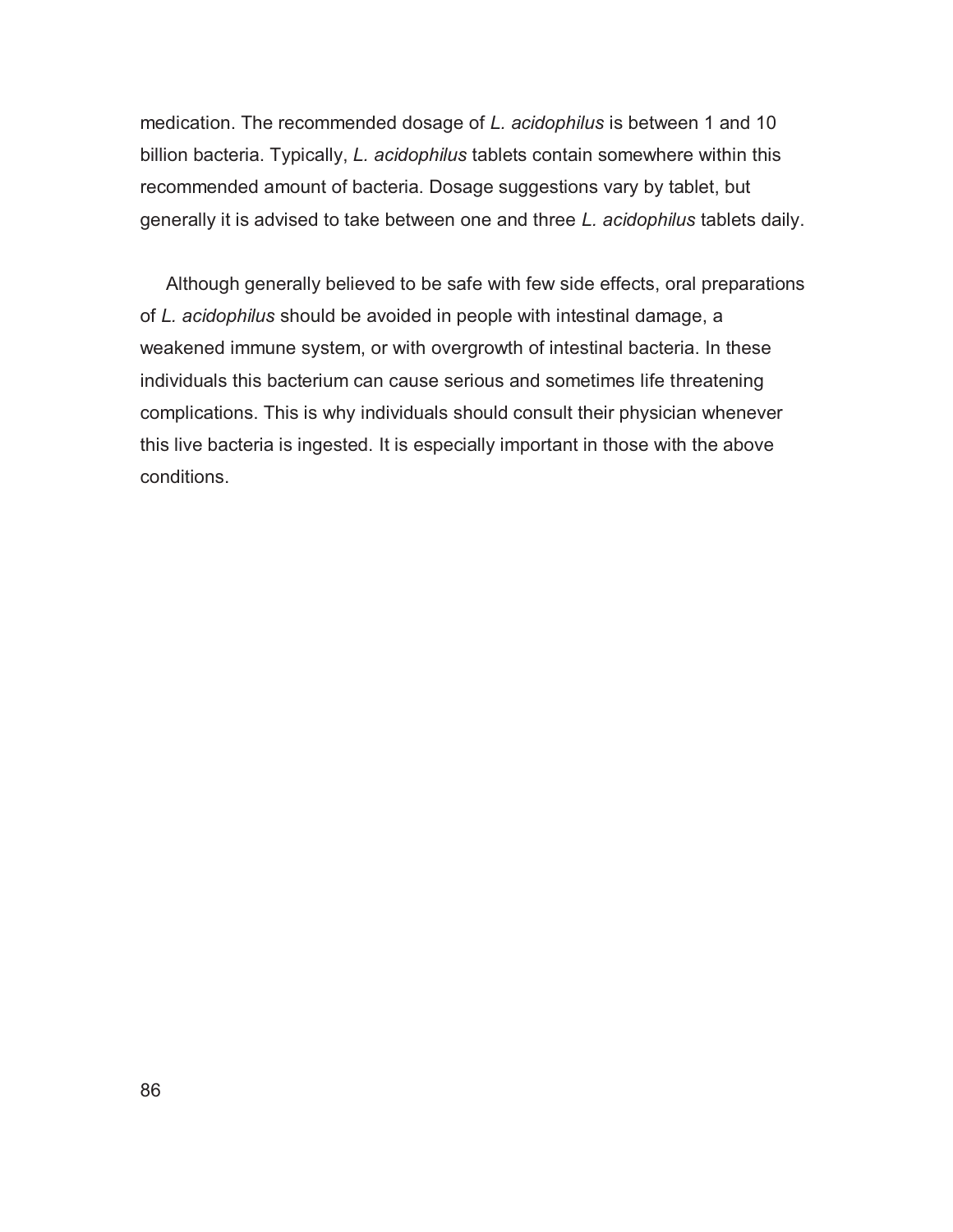# **CHAPTER 11. EATING, SWALLOWING, AND SMELLING**

Eating, swallowing, and smelling are not the same after laryngectomy. This is because radiation and surgery create permanent lifelong changes. Radiation therapy can cause fibrosis of the muscles of mastication which can lead to the inability to open one's mouth (trismus or lockjaw) making eating more difficult. Eating and swallowing difficulties can also be generated by a decrease in saliva production and a narrowing of the esophagus, plus a lack of peristalsis in those with flap reconstruction. Smelling is also affected because inhaled air bypasses the nose.

This chapter describes the manifestations and treatment of the eating and smelling challenges faced by laryngectomees. These include swallowing problem, food reflux, esophageal strictures, and smelling difficulties.

### **Maintaining adequate nutrition as a laryngectomee**

Eating may be a lifelong challenge for laryngectomees. This is because of swallowing difficulties, decreased production of saliva (which lubricates food and eases mastication), and an alteration in one's ability to smell.

The need to consume large quantities of fluid while eating can make it difficult to ingest large meals. This is because when liquids fill the stomach there is little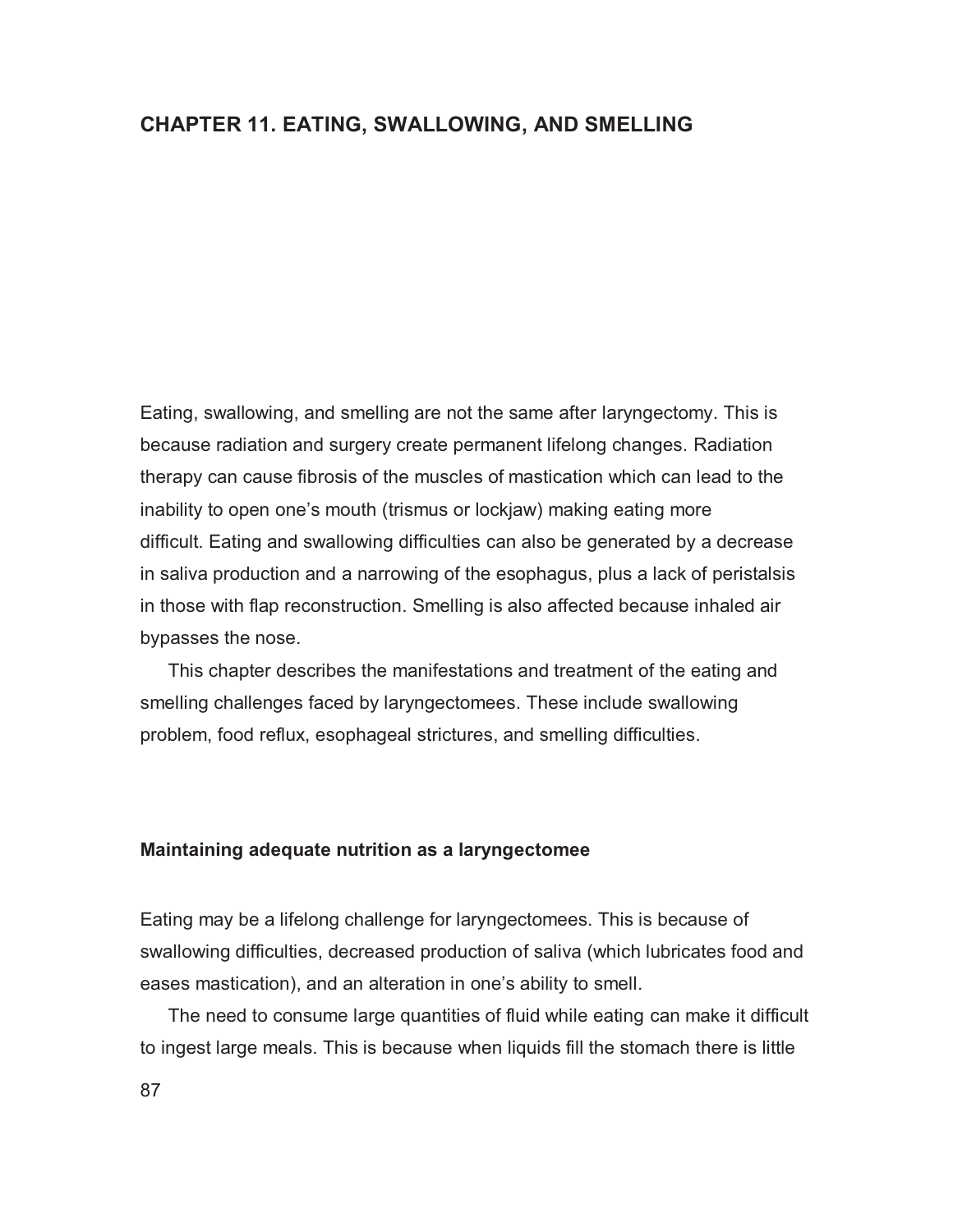room left for food. Because liquids are absorbed within a relatively short period of time, laryngectomees end up having multiple small meals rather than fewer large ones. The consumption of large quantities of liquid makes them urinate very frequently throughout the day and night. This can interfere with one's sleep pattern and can cause tiredness and irritability. Those who suffer from heart problems (e.g. congestive heart failure) may experience problems due to overloading their bodies with excess fluid.

Consuming food that stays longer in the stomach (e.g., proteins such as white cheese, meat, nuts) can reduce the number of daily meals, thus reducing the need to drink liquids.

It is important to learn how to eat without ingesting excessive amounts of liquids. For example, relieving swallowing difficulties can reduce the need to consume fluids, while consuming fewer liquids prior to bedtime can improve sleeping pattern.

Nutrition can be improved by:

- Ingesting adequate, but not too much liquid
- Drinking less liquid in the evening
- Consuming "healthy" food
- Consuming a low carbohydrate and high protein diet (high sugar enhances yeast colonization)
- Requesting dietitian assistance

It is essential to make sure a laryngectomee follows an adequate and balanced nutrition plan that contains the correct ingredients, despite difficulties with their eating. A low carbohydrate and high protein diet that includes vitamins

88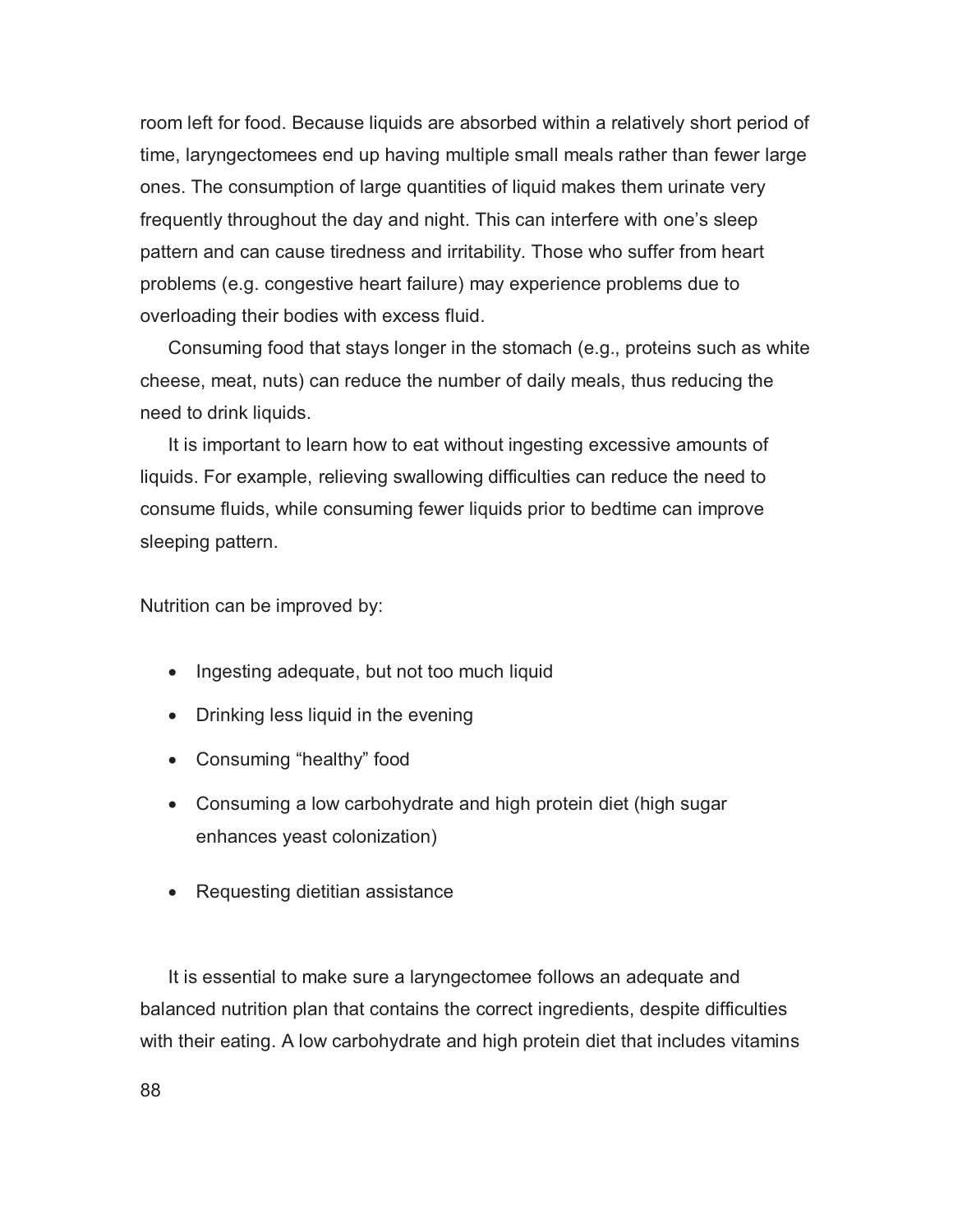and minerals supplements is important. The assistance of nutritionists, speech and language pathologists (SLPs), and physicians in ensuring that one maintains adequate weight is very helpful.

# **How to remove (or swallow) food that is stuck in the throat or esophagus**

Some laryngectomees experience recurrent episodes of food becoming stuck in the back of their throat or esophagus and prevents them from swallowing.

Clearing the stuck food can be accomplished using these methods:

- 1. First do not panic. Remember that you cannot suffocate because, as a laryngectomee, your esophagus is completely separate from your trachea.
- 2. Try to drink some liquid (preferably warm) and attempt to force the food down by increasing the pressure in your mouth. If this does not work -
- 3. If you speak through a TEP, try to speak. This way the air you blow through the voice prosthesis may push the food above the TEP into the back of your throat, relieving the obstruction. Try this first standing up and if it does not work bend over a sink and try to speak. If this does not work –
- 4. Bend forward (over a sink or hold a tissue or cup over the mouth), lowering your mouth below the chest and applying pressure over your abdomen with your hand. This forces the contents of the stomach upward and may clear the obstruction.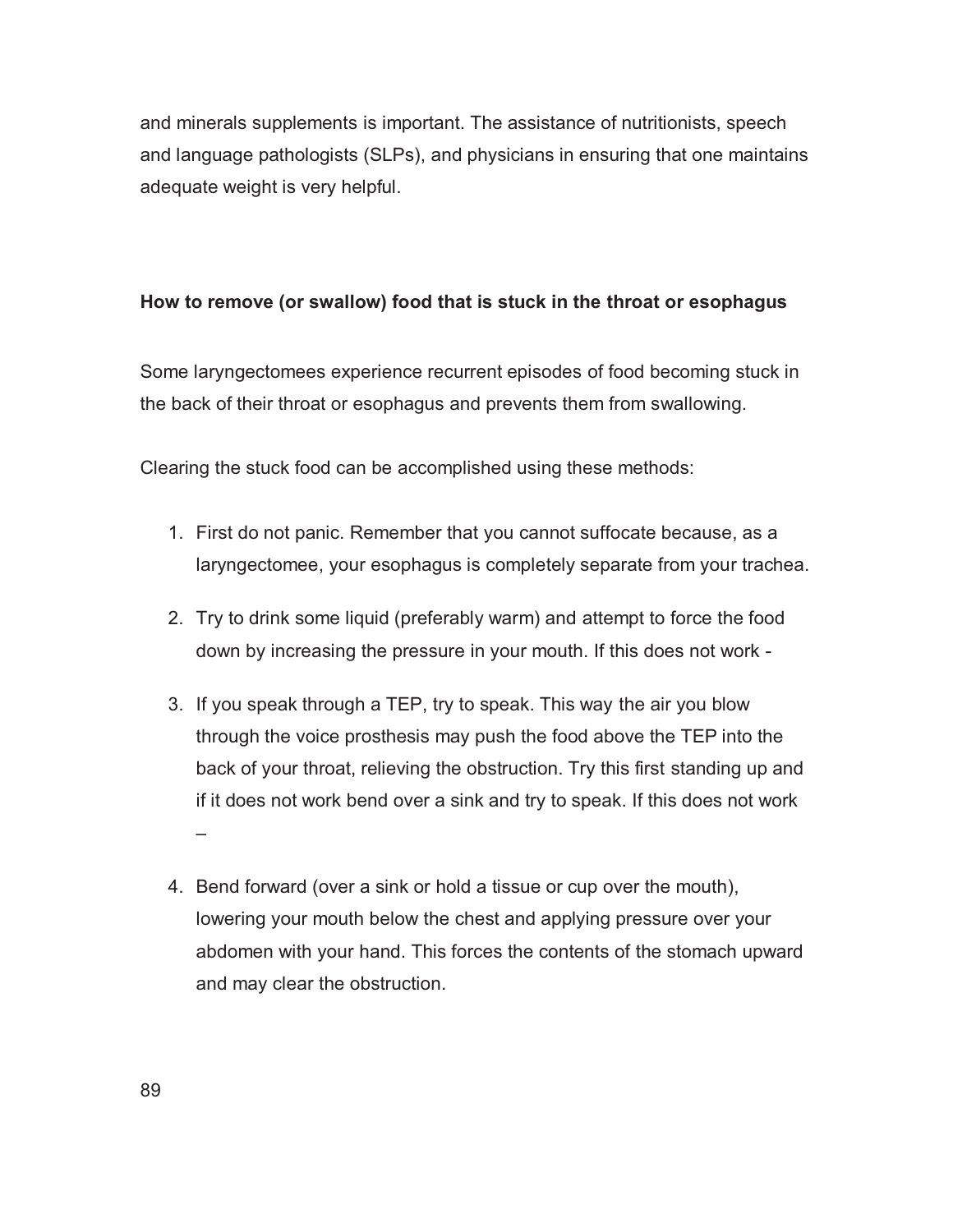These methods work for most people. However, everyone is different and one needs to experiment and find the methods that best work for them. Swallowing does, however, get better in many laryngectomees over time.

Some laryngectomees report success in removing the obstruction by gently massaging their throat, walking for a few minutes, jumping up on their feet, sitting and standing several times, hitting their chest or the back, using a suction machine with the catheter paced in the back of their throat, or just waiting for a while until the food is able to descend into the stomach by itself.

If nothing works and the food is still stuck in the back of the throat it may be necessary to be seen by an otolaryngologist or go to an emergency room to have the obstruction removed.

#### **Food reflux**

Most laryngectomees are prone or develop gastroesophageal reflux disease, or GERD.

There are two muscular bands or sphincters in the esophagus that prevent reflux. One is located where the esophagus enters the stomach and the other is behind the larynx at the beginning of the esophagus in the neck. The lower esophageal sphincter often becomes compromised when there is a hiatus hernia which in more than three quarters people over seventy. During a laryngectomy, the sphincter in the upper esophageal sphincter (the cricopharyngeus) which normally prevents food from returning to the mouth is removed. This leaves the upper part of the esophagus flaccid and always open which may result in the reflux of stomach contents up into the throat and mouth. Therefore, regurgitation of stomach acid and food, especially in the first hour or so after eating, can occur when bending forward or lying down. This can also occur after forceful exhalation of air when those who use a TEP try to speak.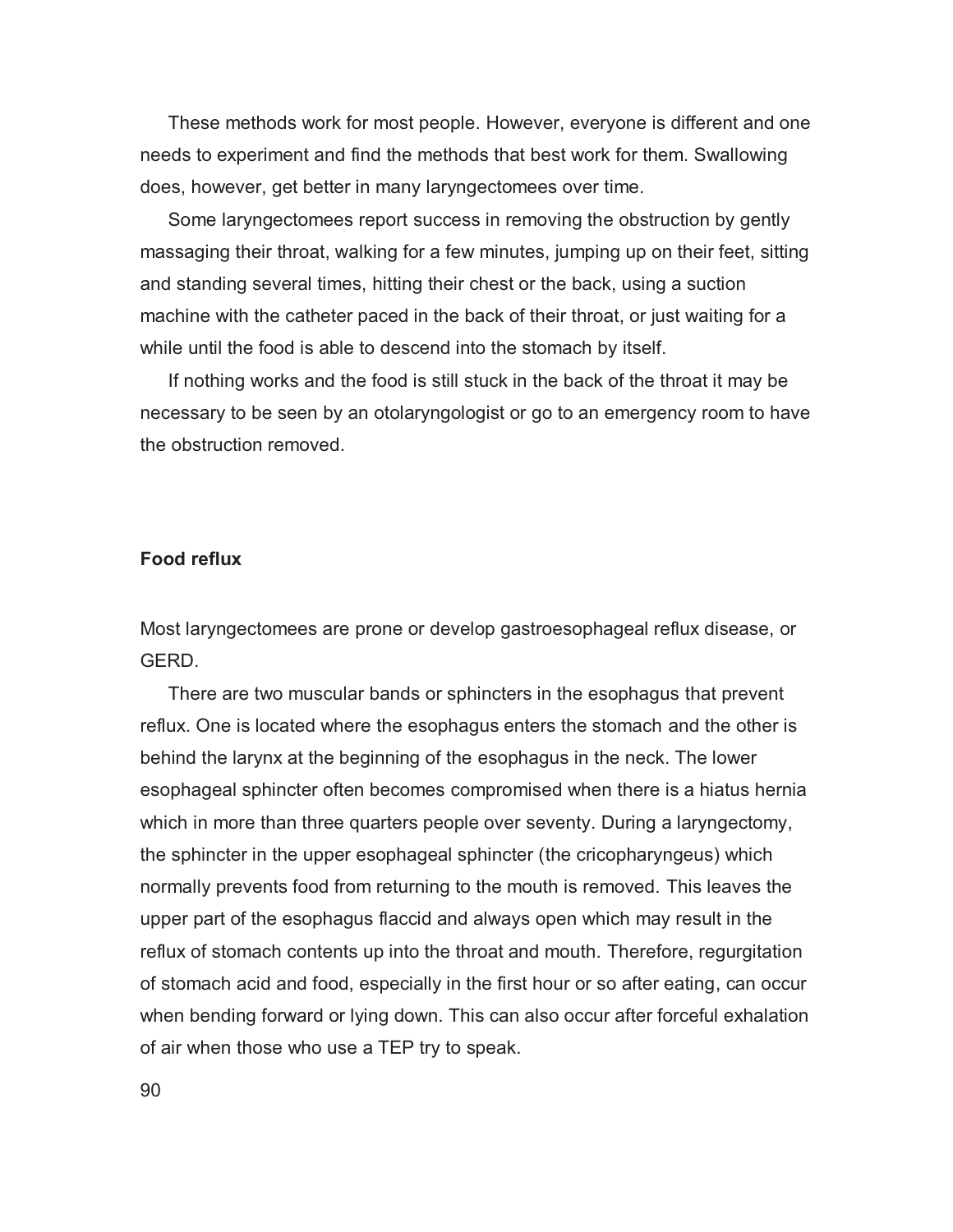Taking medications that reduce stomach acidity such as antacids and proton pump inhibitors (PPI), can alleviate some of the side effects of reflux, such as throat irritation, damage to the gums and bad taste. Not lying down after eating or drinking also helps prevent reflux. Eating small amounts of food multiple times causes less food reflux than eating large meals.

**Symptoms and treatment of stomach acid reflux.** Acid reflux occurs when the acid that is normally in the stomach backs up into the esophagus. This condition is also called "gastroesophageal reflux disease," or GERD.

The symptoms of acid reflux include:

- Burning in the chest (heartburn)
- Burning or acid taste in the throat
- Stomach or chest pain
- Difficulty in swallowing
- Raspy voice or a sore throat
- Unexplained cough (not in laryngectomees unless their voice prosthesis leaks)
- In laryngectomees: granulation tissue forms around the voice prosthesis, short voice prosthesis device life, voice problems

Measures to reduce and prevent acid reflux include:

- Losing weight (in those who are overweight)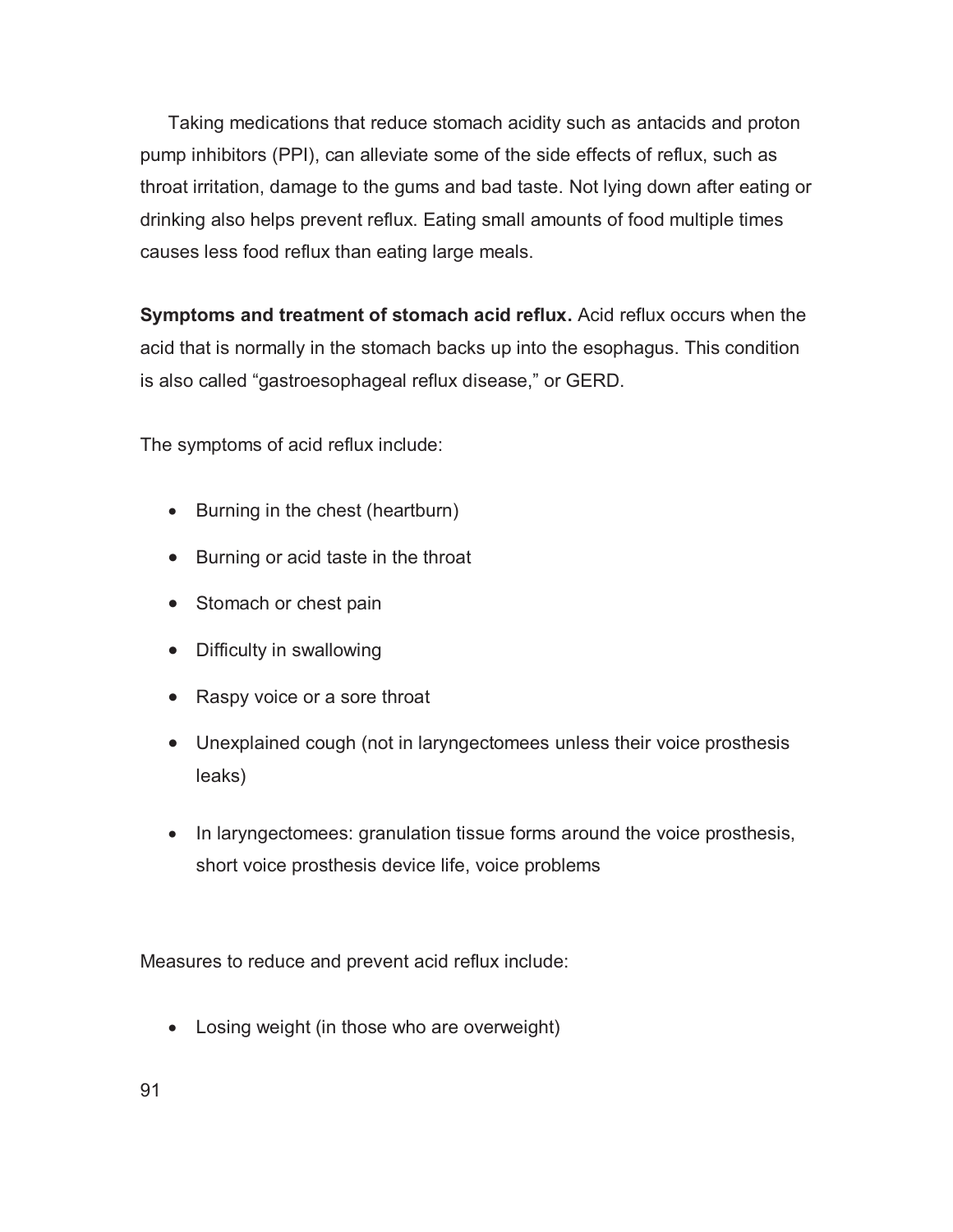- Reducing stress and practicing relaxation techniques
- Avoiding foods that worsen symptoms (e.g., coffee, chocolate, alcohol, peppermint, and fatty foods)
- Stopping smoking and passive exposure to smoke
- Eating small amounts of food several times a day, rather than large meals
- $\bullet$ Sitting upright when eating and staying upright thirty to sixty minutes later
- Avoiding lying down for three hours after a meal
- Elevating the head of the bed by 6-8 inches (by putting blocks of wood under two legs of the bed or a wedge under the mattress) or by using pillows to elevate the upper portion of the body by at least about 45 degrees
- Taking a medication that reduces the production of stomach acids, as prescribed by one's physician
- When bending down, bend the knees rather than bend the upper body

**Medications for the treatment of acid reflux.** There are three major types of medication that can help reduce acid reflux symptoms: antacids, histamine H2 receptor antagonists (also known as H2 blockers), and proton pump inhibitors. These drug classes work in different ways by reducing or blocking stomach acid.

Liquid antacids are generally more active than tablets, and more active if taken after a meal or before going to bed, but they work only for a short time. H2 blockers ( e.g., Pepcid, Tagamet, Zantac ) work by reducing the amount of acid produced by the stomach. They last longer than antacids and can relieve mild symptoms. Most H2 blockers can be bought without a prescription.

92 Proton pump inhibitors (e.g., Prilosec, Nexium, Prevacid, Aciphex) are the most effective medicines in treating GERD and stopping the production of stomach acid. Some of these medicines are sold without a prescription. They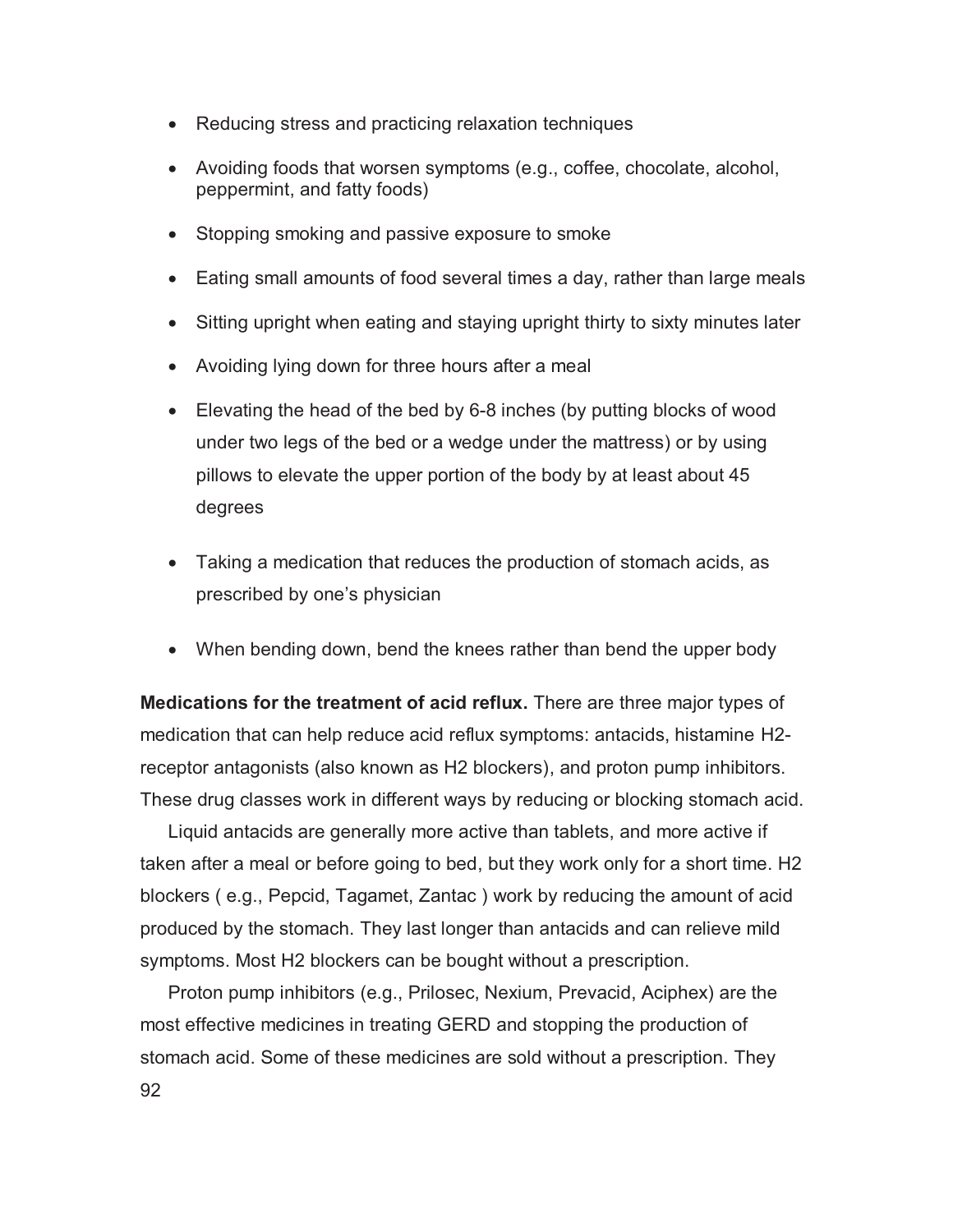may reduce the absorption of calcium. Monitoring the serum calcium levels is important; individuals with low calcium levels may need to take calcium supplements.

It is advisable to see a physician if the GERD symptoms are severe or last a long time and are difficult to control.

#### **Speaking when eating and after laryngectomy**

Laryngectomees who speak through a tracheoesophageal voice prosthesis have difficulties in speaking when they swallow. This is especially challenging during the time it takes the food or liquids to pass by the esophageal TEP site. Speaking during that time is either impossible or sounds "bubbly." This is because the air introduced into the esophagus through the voice prosthesis has to travel through the food or liquids. Unfortunately it takes the food much longer to go through the esophagus, in someone who has had a flap to replace the pharynx. This is because the flap has no peristalsis (contraction and relaxation), the food goes down mainly due to gravity.

It is therefore important to eat slowly, mix the food with liquids while chewing and allow the food to pass through the TEP area before trying to speak. Over time, laryngectomees can learn how much time is needed for food to pass through the esophagus to allow speech. It is helpful to drink before attempting to speak after eating.

There are eating and swallowing exercises that a SLP can teach a laryngectomee that may assist them in relearning how to swallow without difficulties.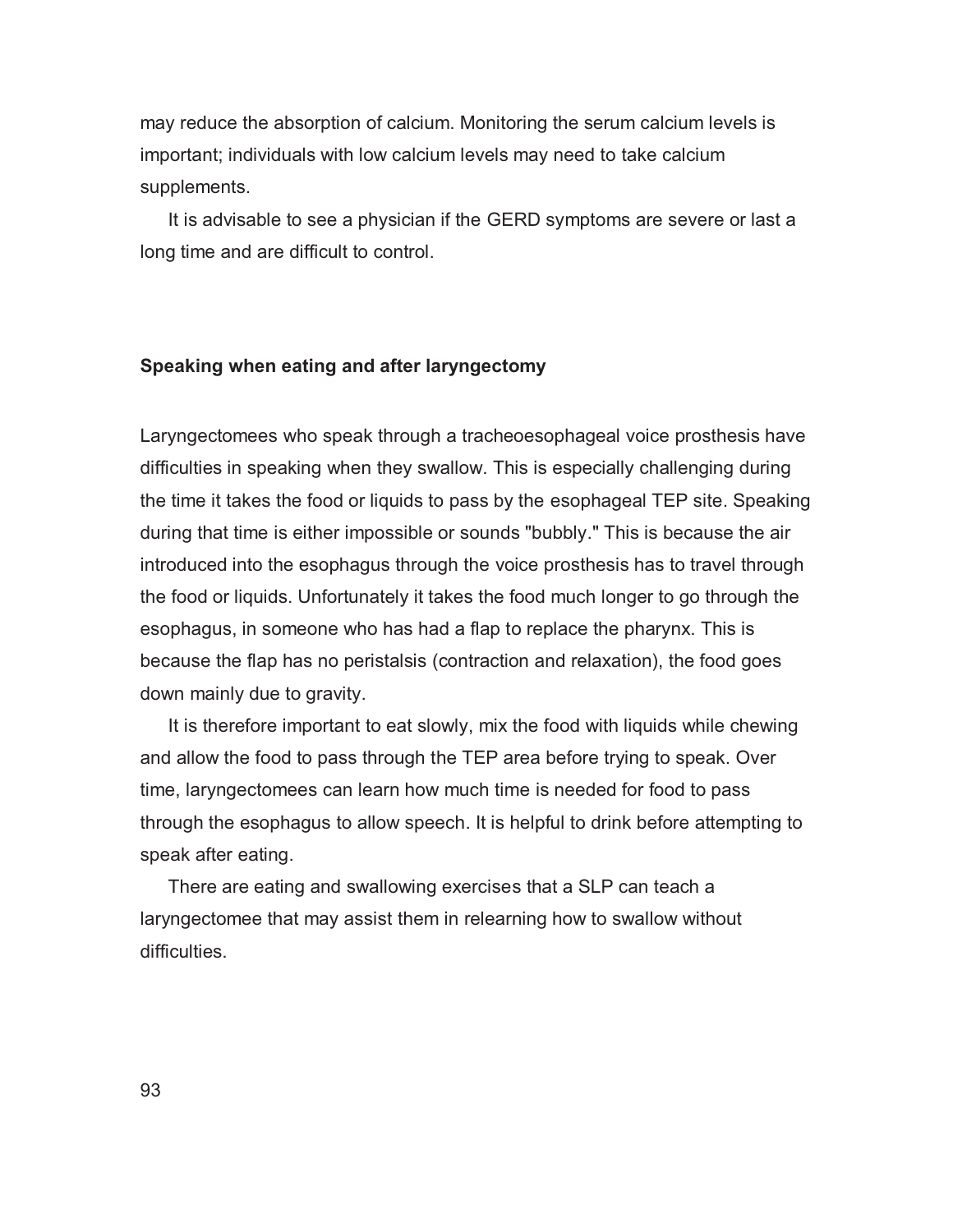## **Swallowing difficulties**

Most laryngectomees experience problems with swallowing (dysphagia) immediately after their surgery. Because swallowing involves the coordination between more than twenty muscles and several nerves, damage to any part of the system by surgery or radiation can produce swallowing difficulties. The majority of laryngectomees relearn how to swallow with minimal problems. Some may only need to make minor adjustments in eating such as taking smaller bites, chewing more thoroughly, and drinking more liquids while eating. Some experience significant swallowing difficulties and require assistance in learning how to improve their ability to swallow by working with a SLP who specializes in swallowing disorders.

 Swallowing functions change after a laryngectomy and can be further complicated by radiation and chemotherapy. The incidence of swallowing difficulty and food obstruction can be as high as fifty percent of patients, and if not addressed, can lead to malnutrition. Most difficulties with swallowing are noticed after discharge from the hospital. They can occur when attempting to eat too fast and not chewing well. They can also happen after trauma to the upper esophagus by ingesting a sharp piece of food or drinking very hot liquid. These can cause swelling which may last a day or two. (I describe my personal experiences with eating in my book "My Voice" in Chapter 20 entitled Eating.)

Swallowing problems (or dysphagia) are common after total laryngectomy. The problems may be temporary or long term. Risks of swallowing problems include poor nutritional status, limitations in social situations and diminished quality of life.

Patients experience difficulties in swallowing as a result of:

- -Abnormal function of the pharyngeal muscles (dysmotility)
- 94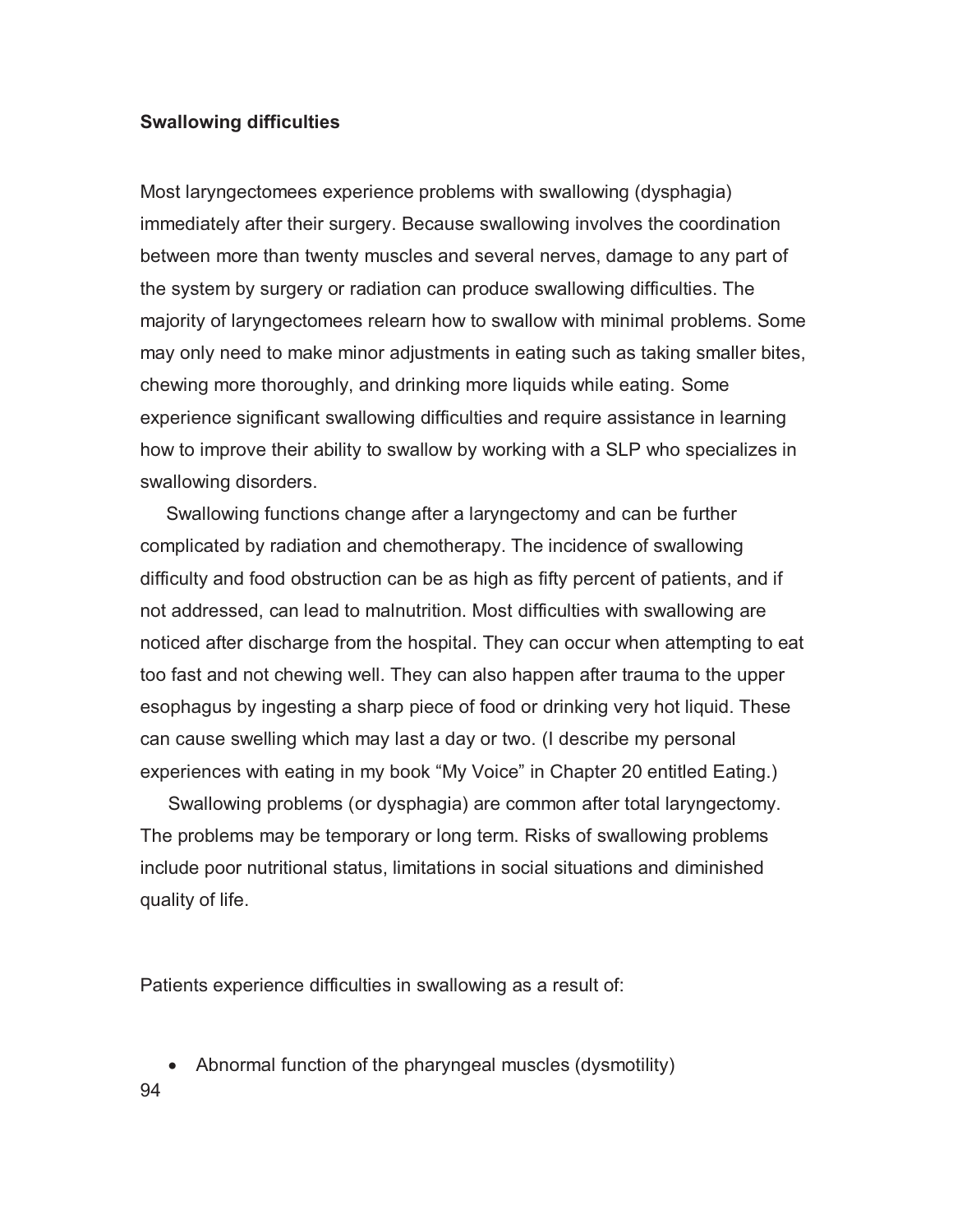- Cricopharyngeal dysfunction of the the cricoid cartilage and the pharynx
- Reduced strength of the movements of the base of the tongue
- Development of a fold of mucous membrane or scar tissue at the tongue base called "pseudoepiglottis". Food can collect between the pseudoepiglottis and the tongue base
- Difficulty with tongue movements, chewing, and food propulsion in the pharynx because of removal of the hyoid bone and other structural changes
- A stricture within the pharynx or esophagus may decrease food passage leading to its collection
- Development of a pouch (diverticulum) in the pharyngoesophageal wall that can collect fluid and food resulting in the complaint of food "sticking" in the upper esophagus

 Laryngectomees are usually not allowed to swallow food immediately after surgery and must be fed through a feeding tube for two to three weeks. The tube is inserted into the stomach through the nose, mouth or the tracheo-esophageal puncture and liquid nourishment is supplied through the tube. This practice, however, is slowly changing; there is increasing evidence that in standard surgeries, oral intake can start with clear liquids as soon as 24 hours after surgery. This may also help with swallowing as the muscles involved with continue to be used.

95 Following an episode of food obstruction in the upper esophagus swallowing may be difficult for a day or two. This is probably because of the local swelling in the back of the throat; normally, this will disappear with time.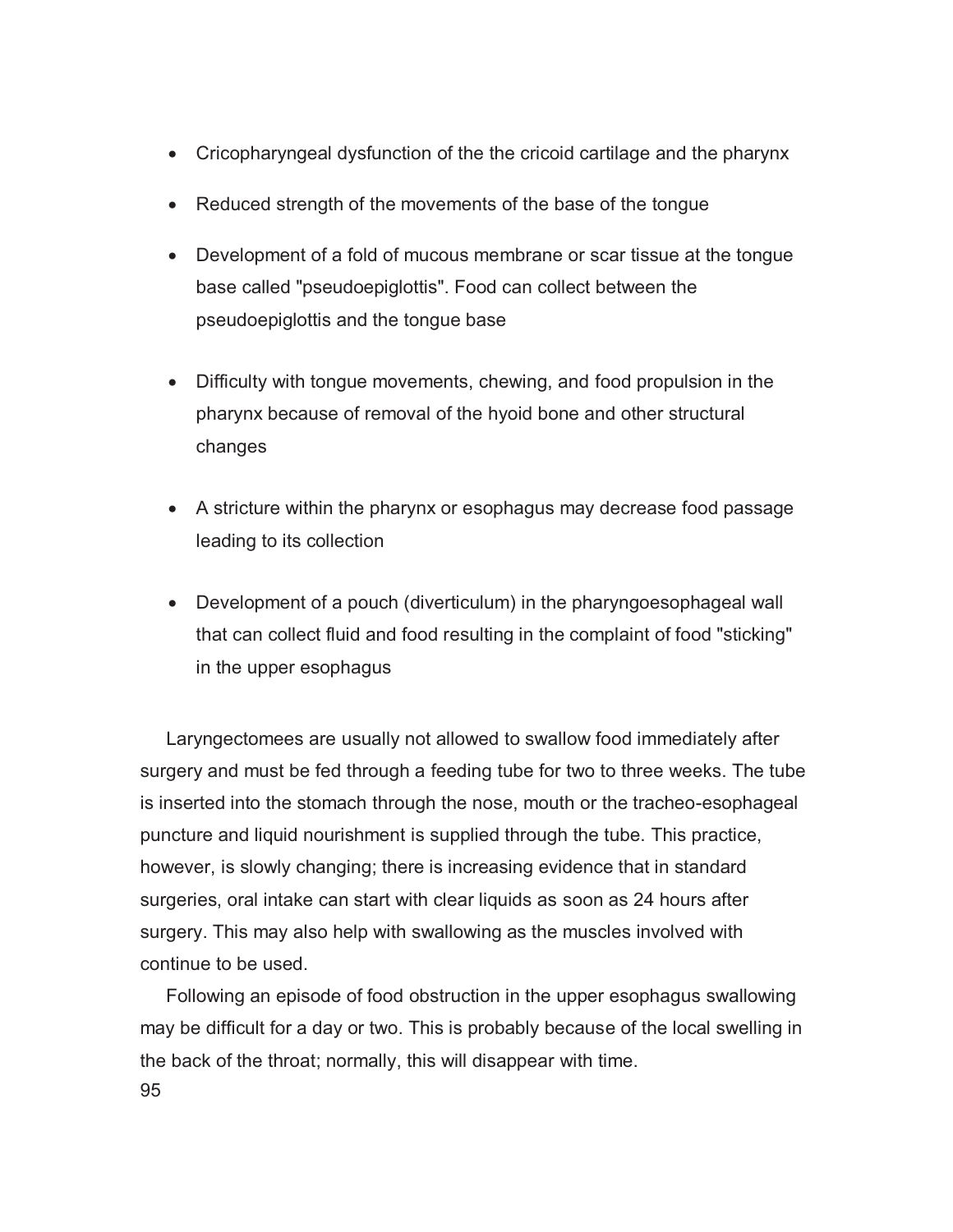Ways to avoid such episodes:

- Eating slowly and patiently
- Taking small bites of food and chewing very well
- Swallowing a small amount of food at a time and always mixing it with liquid in the mouth before swallowing. Warm liquid makes it easier to swallow.
- Flushing the food with more liquids as needed (Warm liquids may work better for some individuals in flushing down the food).
- Avoiding food that is sticky or hard to chew. One needs to find out for him/her self what food is easier to ingest. Some foods are easy to swallow (e.g. toasted or dry bread, yogurt, and bananas) and others tend to be sticky (e.g., unpeeled apples, lettuce and other leafy vegetables, and steak).

Swallowing problems may improve over time. However, dilatation of the esophagus may be needed if the narrowing is permanent. The extent of the narrowing can be evaluated by a swallow test. Dilatation is usually done by an otolaryngologist or a gastroenterologist (see below in **Dilation of the esophagus** section.)

# **Tests used for the evaluation of swallowing difficulty**

96 There are five major tests that can be used for the evaluation of swallowing difficulties: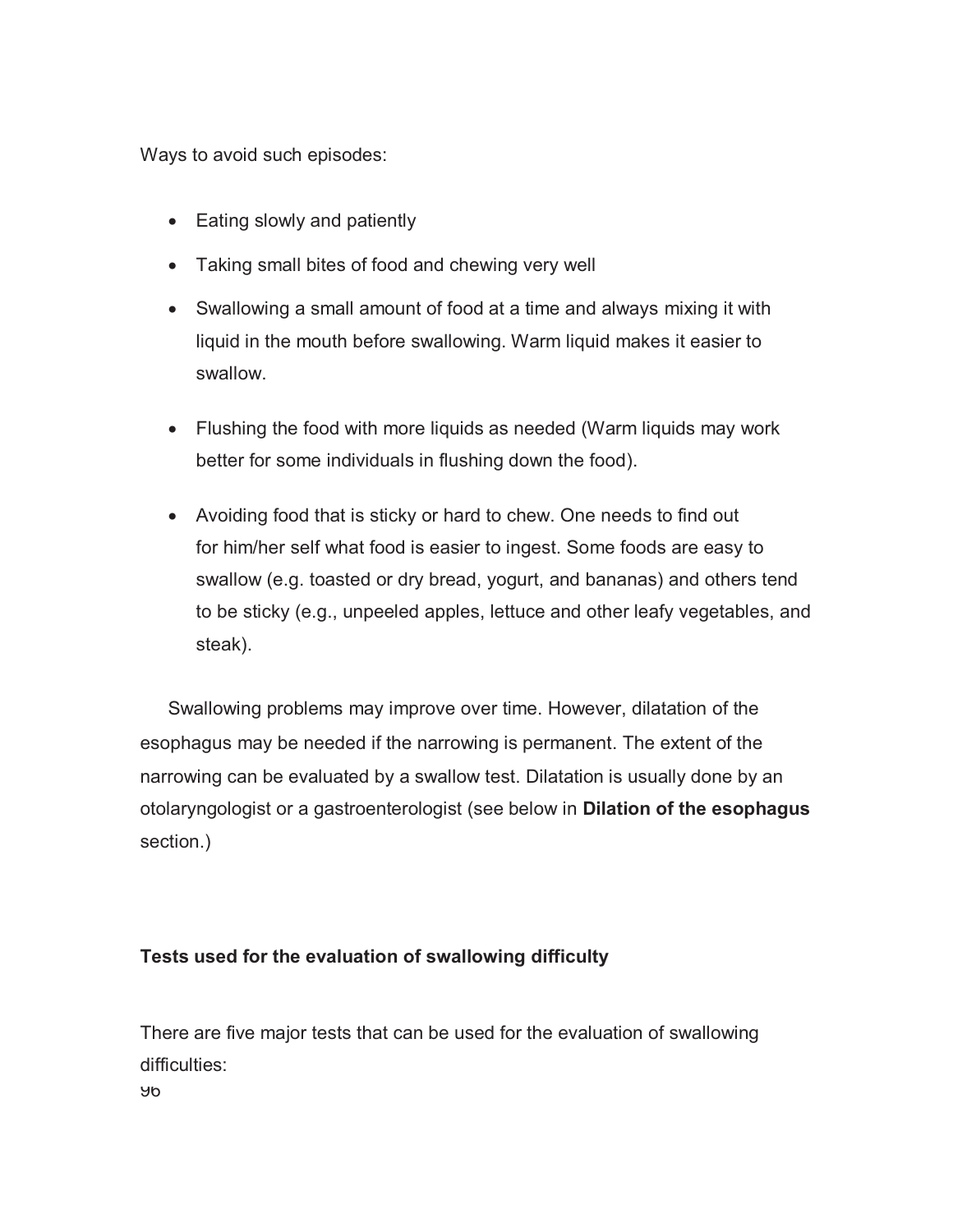- Barium swallow radiography
- Videofluoroscopy (motion X-ray study)
- Upper endoscopic evaluation of swallowing
- Fiberoptic nasopharyngeal laryngoscopy
- Esophageal manometry (measures esophagus muscle contractions)

The specific test is chosen according to the clinical condition.

**Videofluoroscopy** which is usually the first test done to most patients, records swallowing during fluoroscopy. It allows accurate visualization and study of the sequence of events which make up a swallow; it is limited to the cervical esophagus. The video, taken from both the front and the side, can be viewed at much slower speeds to enable accurate study. This helps identify abnormal movement of food, such as aspiration, pooling, movement of anatomic structures, muscle activities, and exact oral and pharyngeal transit times. The effects of various barium consistencies and positions can be tested. Thick or solid food boluses can be used for patients who complain of solid food dysphagia.

# **Narrowing of the esophagus and swallowing problems**

A stricture of the esophagus is a narrowing along the pharyngo-esophagus that blocks or inhibits the ease of food passage, resulting in the esophagus having an hour-glass configuration.

97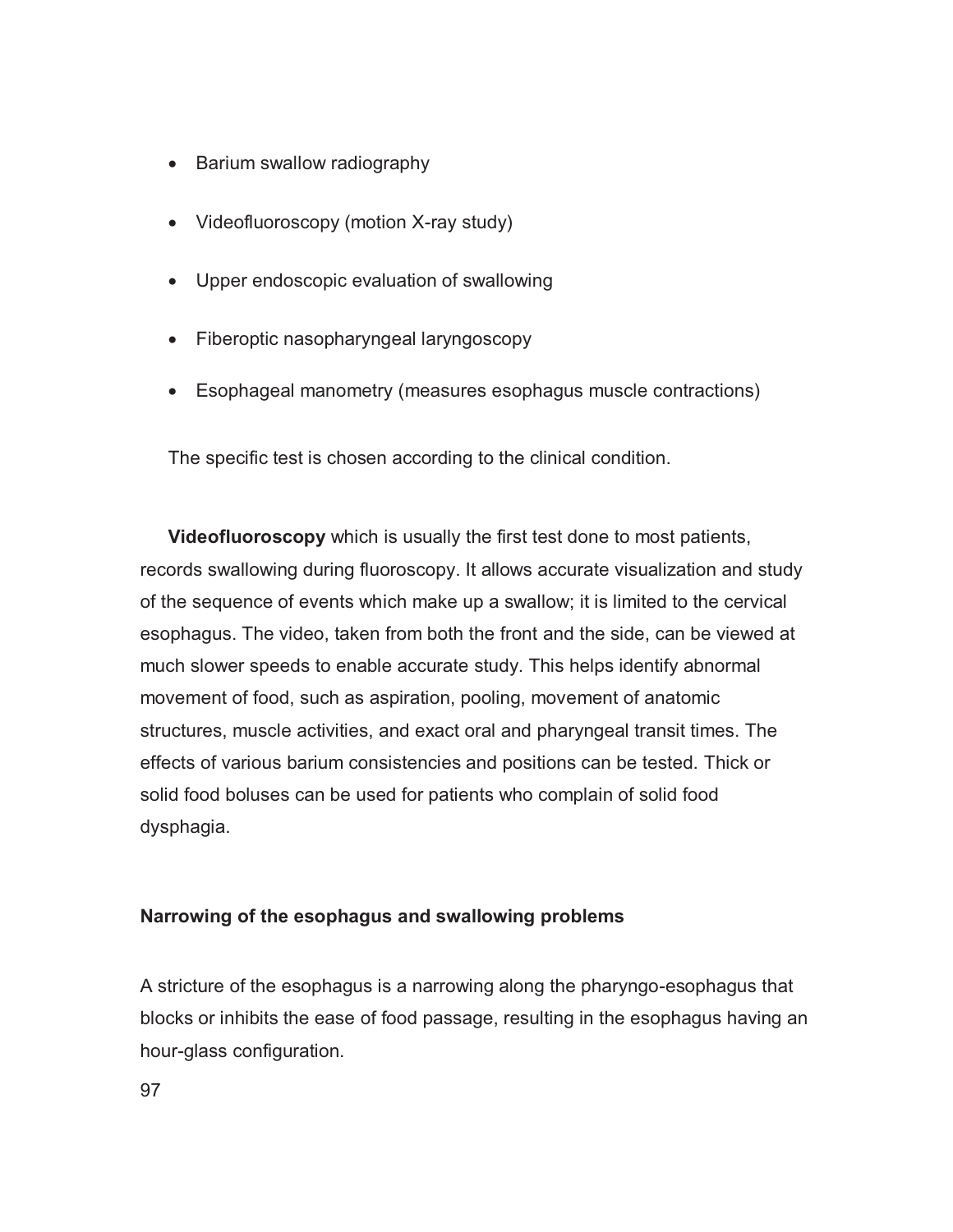Strictures after laryngectomy can be due to the effects of radiation and the tightness of the surgical closure and can also develop gradually as scarring forms.

Interventions that can help the patient include:

- Dietary or postural changes
- Myotomy (cutting the muscle)
- Dilatation (see below)

The free flap that is sometimes used to replace the larynx has no peristalsis, making swallowing even more difficult. After surgery in such cases the food descends to the stomach mostly by gravity. The time for the food to reach the stomach varies between individuals and ranges from 5 to 10 seconds.

Chewing the food well and mixing it with liquid in the mouth prior to swallowing is helpful, as is swallowing only small amounts of food each time, and waiting for it to go down. Drinking liquids between solid foods is helpful in flushing down the food. Eating takes longer; one must learn to be patient and take all the time needed to finish the meal.

The swelling immediately after surgery tends to decrease over time which reduces the narrowing of the esophagus and ultimately makes swallowing easier. This is good to remember because there is always hope that swallowing will improve within the first few months after surgery. However, if this does not occur dilatation of the esophagus is one therapeutic option.

#### **Dilatation of the esophagus**

Narrowing of the esophagus is a very common consequence of laryngectomy; dilatation of the narrow esophagus is often needed to reopen it. The procedure

98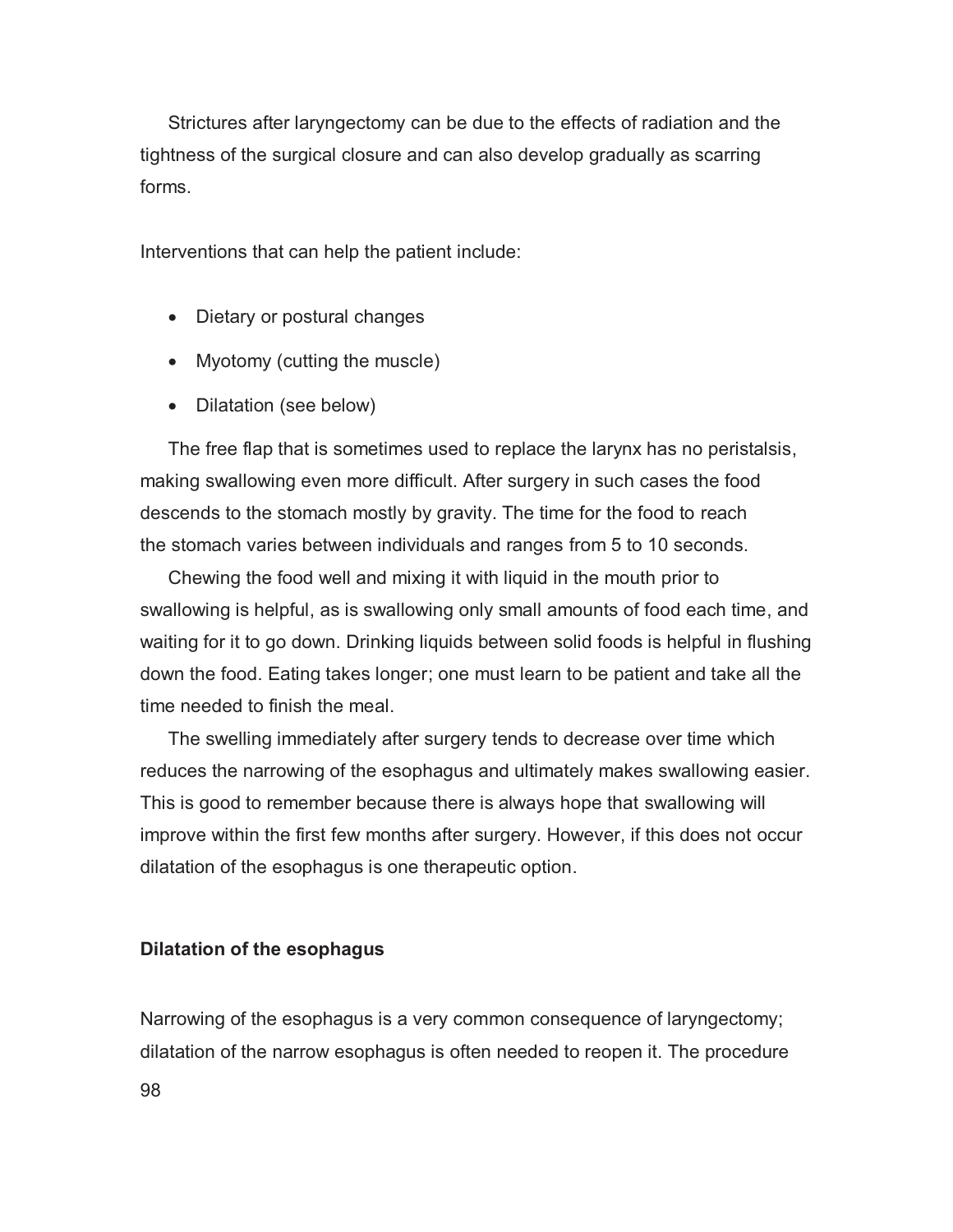usually needs to be repeated and the frequency of this procedure varies among individuals. In some people this is a lifelong requirement and in others the esophagus may stay open after a few dilatations. The procedure requires sedation or anesthesia because it is painful. A series of dilators with greater diameter are introduced into the esophagus to dilate it slowly. While the process breaks down the fibrosis, the condition may return after a while.

Sometimes a balloon rather than a long dilator is used to dilate a local stricture. Another method that may help is the use of topical and injectable steroids in the esophagus. Although dilation is done by an otolaryngologist or a gastroenterologist, in some cases it can be accomplished by the patient at home. In difficult cases, surgery may be needed to remove the stricture or replace the narrow section with a graft.

Because dilation breaks down fibrosis, the pain generated by the procedure may last for a while. Taking pain medication can ease the discomfort. (See **Pain management** chapter 12)

#### **Use of Botox®**

.

Botox**®** is a pharmaceutical preparation of toxin A which is produced by *Clostridium botulinum*, an anaerobic bacteria that causes botulism, a muscle paralysis illness. The botulinum toxin causes partial paralysis of muscles by acting on their presynaptic cholinergic nerve fibers through the prevention of the release of acetylcholine at the neuromuscular junction. In small quantities it can be used to temporarily paralyze muscles for three to four months. It is used to control muscle spasms, excessive blinking, and for cosmetic treatment of wrinkles. Infrequent side effects are generalized muscle weakness and rarely even death. Botox**®** injection has become the treatment of choice for selected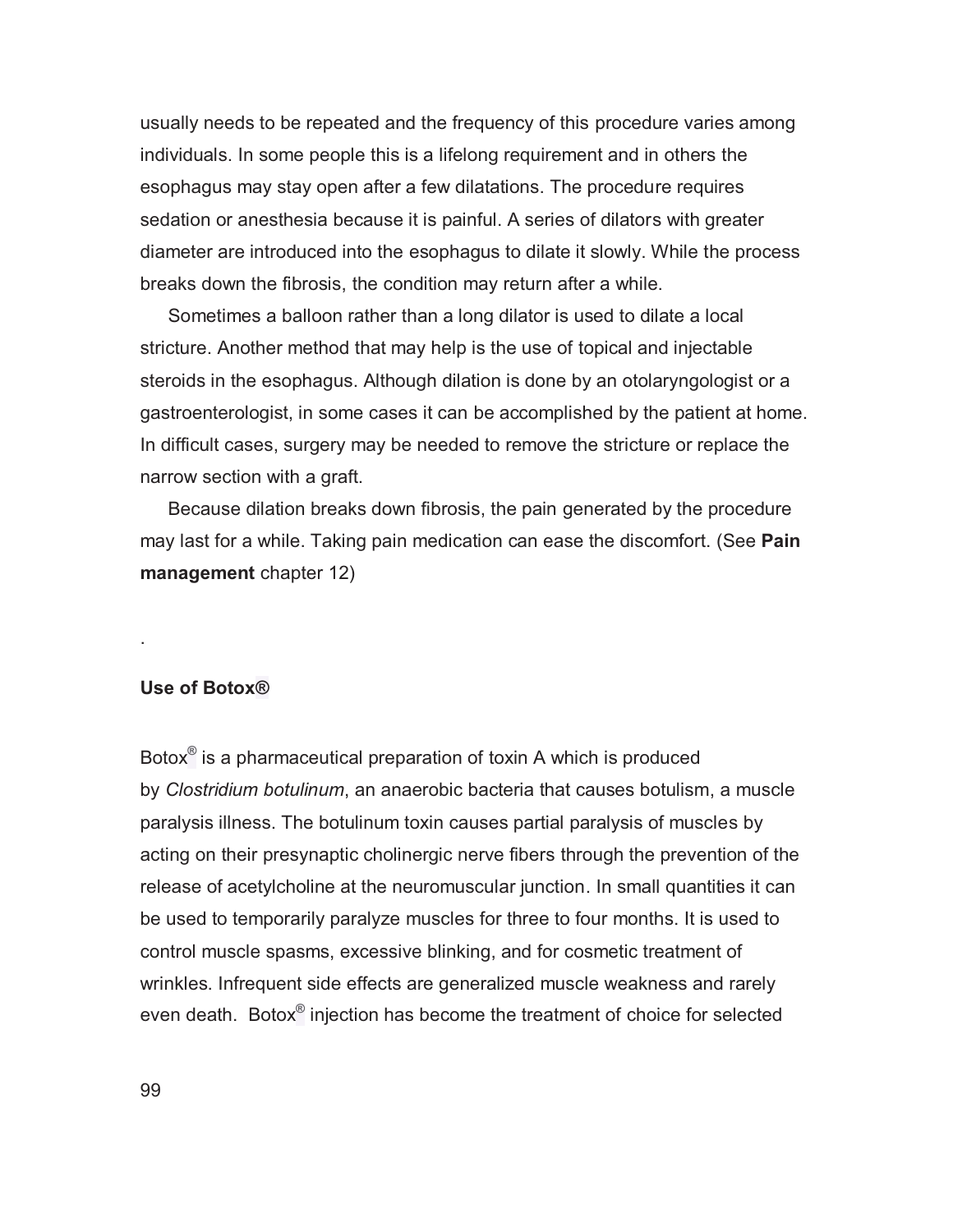individuals to improve swallowing and tracheo-esophageal speech after laryngectomy.

For laryngectomees, injections of Botox**®** has been used to reduce the hypertonicity and spasm of the vibrating segment, resulting in an esophageal or trachea-esophageal voice that requires less effort to produce. However, it is only effective for overactive muscles and may require the injection of relatively large doses into the spastic muscles. It can also be used to relax muscle tightness in the lower jaw when one experiences difficulties in swallowing. It cannot help conditions that are not due to muscle spasms such as esophageal diverticula, strictures due to fibrosis after radiation, and scars and narrowing after surgery.

A constrictor muscle hypertonicity or pharyngoesophageal spasm (PES) is a common cause for tracheo-esophageal speech failure following laryngectomy. Constrictor muscle hypertonicity can increase peak intra-esophageal pressure during speaking, thus interfering with fluent speech. It may also disturb swallowing by interfering with the pharyngeal transit of food and liquids.

Botox**®** injection can be carried out by otolaryngologists in the clinic. The injection can be done percutaneously or through an esophago-gastroduodenoscope. The percutaneous injection into the pharyngeal constrictor muscles along one side of the newly formed pharynx (neopharynx) is done just above and to the side of the stoma.

 An injection through an esophago-gastro-duodenoscope can be performed whenever a percutaneous injection is not feasible. This method is used in patients with severe post-radiation fibrosis, disruption of the cervical anatomy, and anxiety or inability to withstand a percutaneous injection. This method allows direct visualization and greater precision. The injection into the PES segment is often done by a gastroenterologist and is followed by gentle expansion by balloon massage to facilitate uniform distribution of the Botox**®**.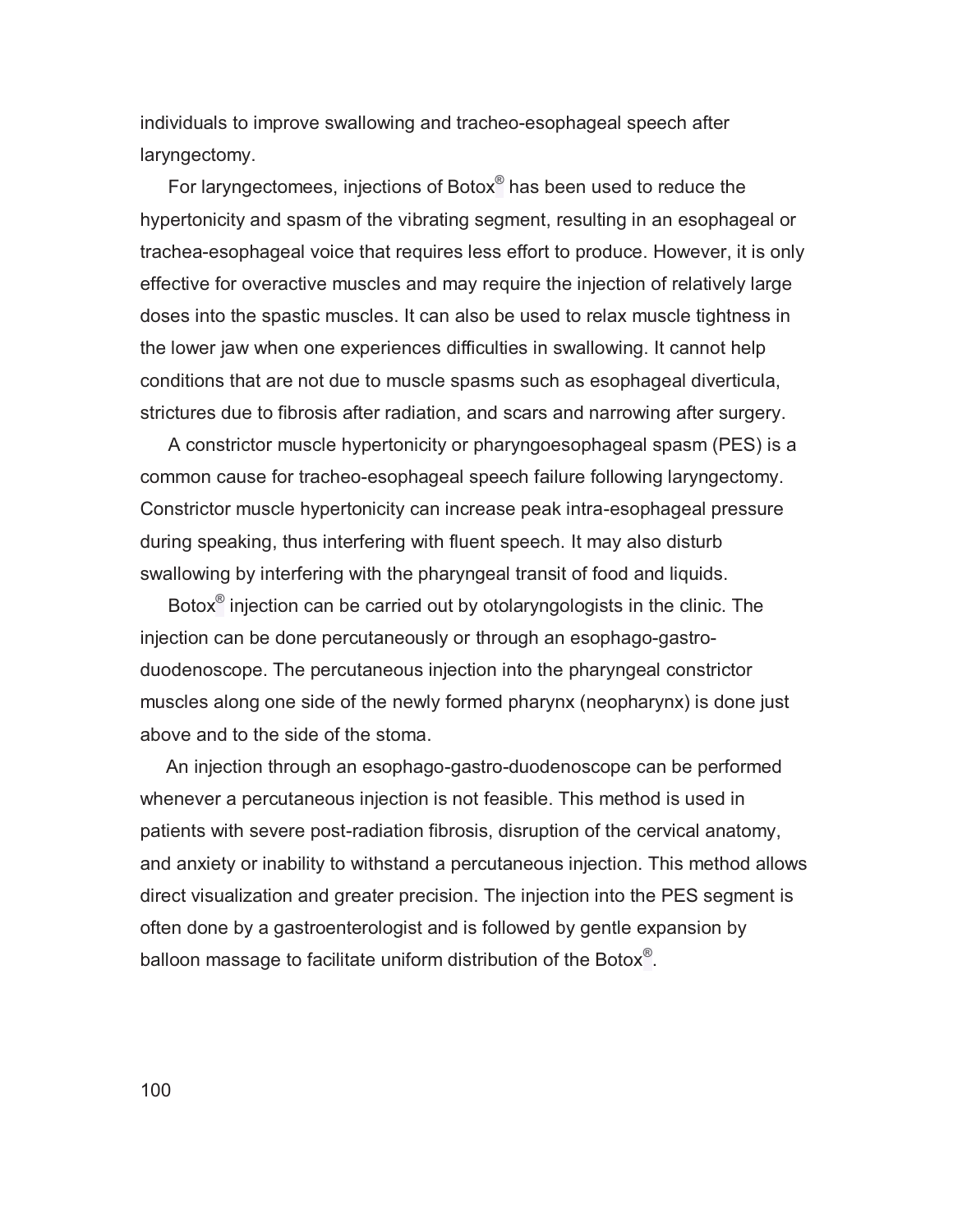#### **Pharyngo-cutaneous fistula**

A pharyngo-cutaneous fistula is an abnormal connection between the pharyngeal mucosa to the skin. Typically a salivary leak develops from the pharyngeal area to the skin, indicating a breakdown of the pharyngeal surgical suture line. It is the most common complication after laryngectomy and usually occurs seven to ten days after the operation. Previous radiation is a risk factor. Oral feeding is withheld until the fistula heals by itself or is surgically repaired.

The closure of the fistula can be evaluated by a "dye test" (such as ingestion of methylene blue which appears in the skin if the fistula is unobstructed) and/or by radiograhic contrast studies.

## **Smelling after laryngectomy**

Laryngectomees may experience difficulties with their sense of smell. This is despite the fact that regular laryngectomy surgery does not involve nerves related to the sense of smell and the sense of smell, or olfaction, remains intact. What has changed, however, is the pathway of airflow during respiration. Before a laryngectomy, air flows into the lungs through the nose and mouth. This movement of air through the nose allows for scents and aromas to be detected as they come in contact with the nerve endings in the nose responsible for the sense of smell.

After a laryngectomy, however, there is no longer an active air flow through the nose. This can be perceived as a loss of smell. The "polite yawn technique" can help laryngectomees regain their capacity to smell. This method is known as the "polite yawn technique" because the movements involved are similar to those used when one attempt to yawn with a closed mouth. Swift, downward movement of the lower jaw and tongue, while keeping the lips closed, will create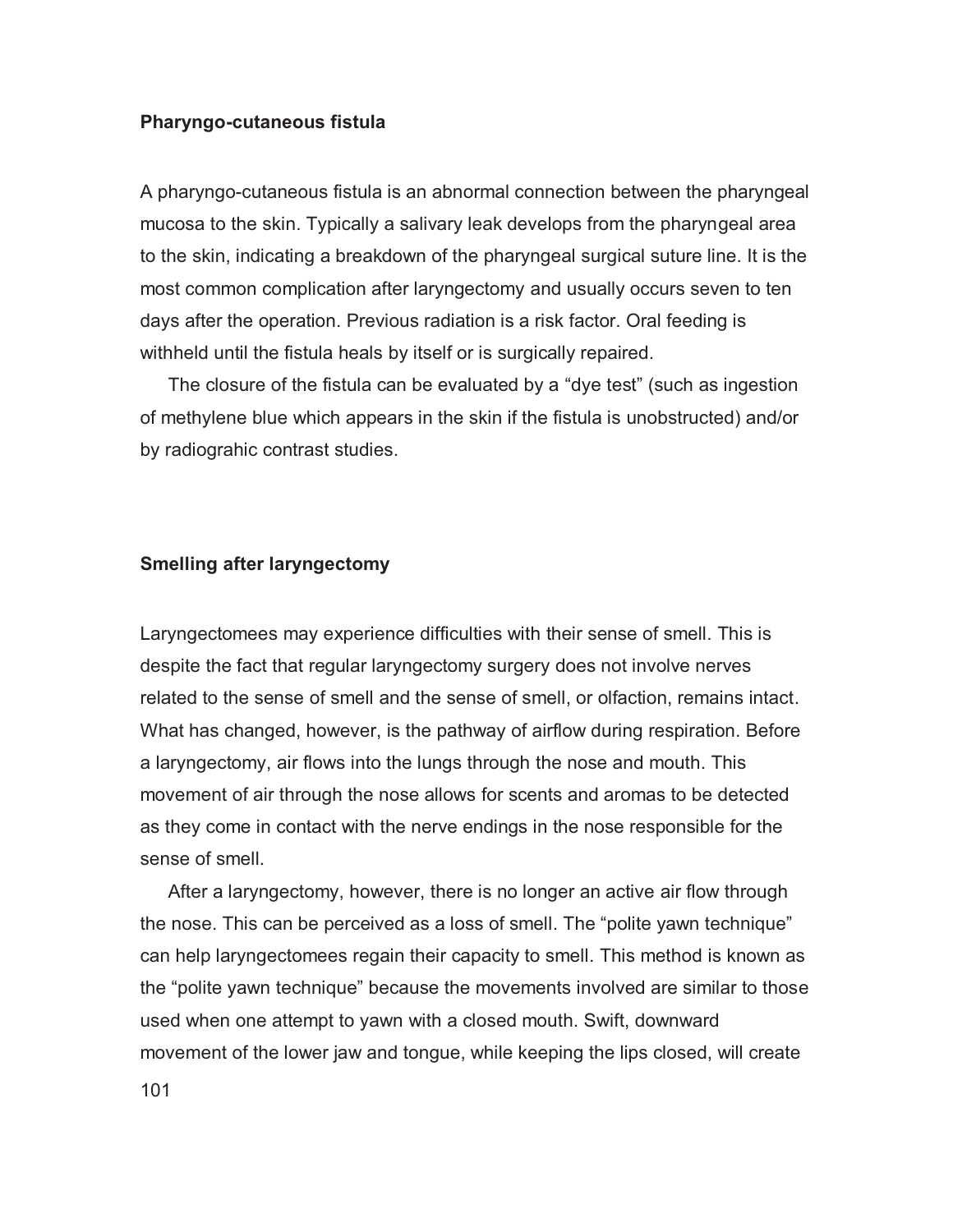a subtle vacuum, drawing air into the nasal passages and enabling the detection of any scent through the new airflow. With practice, it is possible to achieve the same vacuum using more subtle (but effective) tongue movements.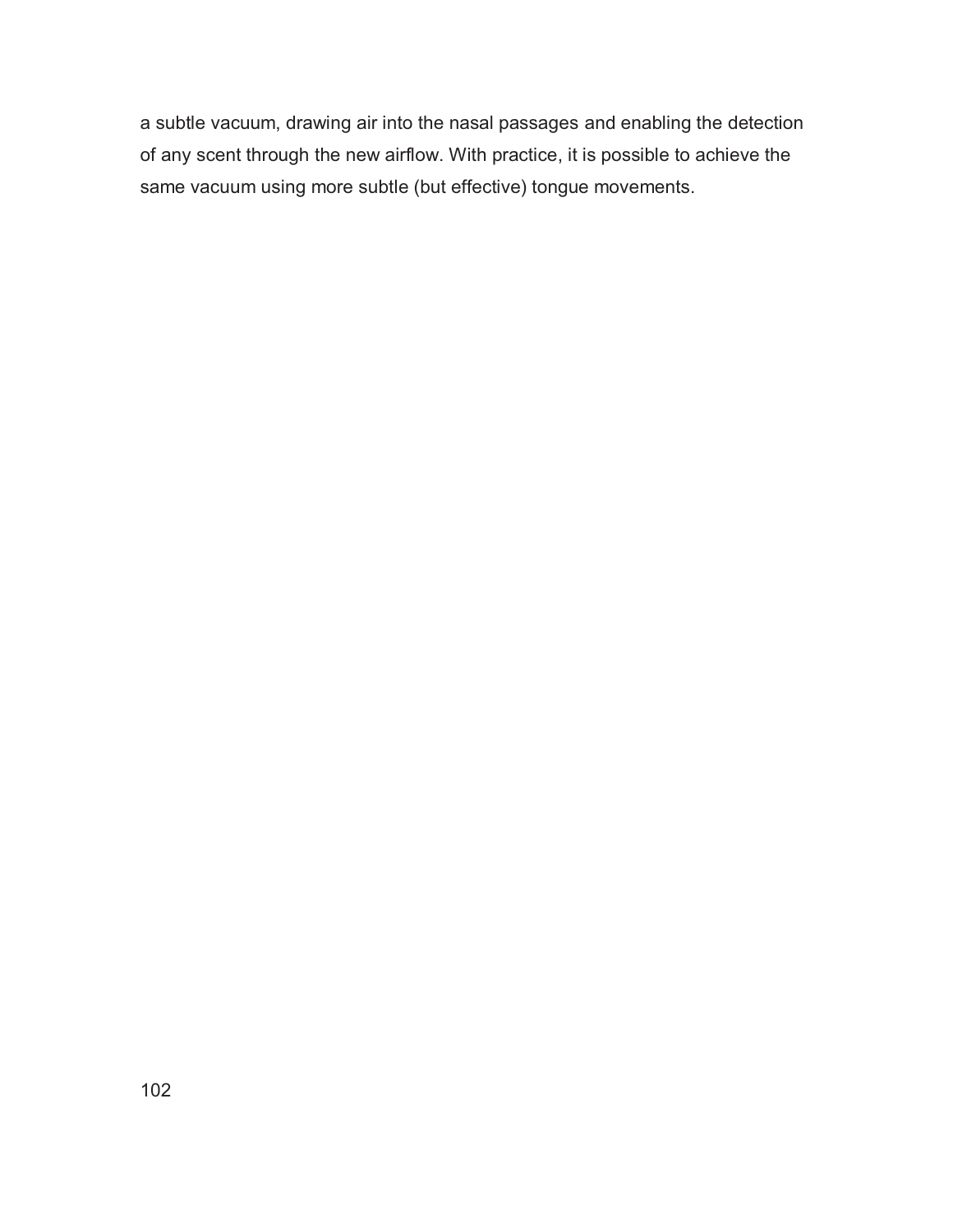# **CHAPTER 12: MEDICAL ISSUES AFTER RADIATION AND SURGERY: PAIN MANAGEMENT, CANCER SPREAD, HYPOTHYROIDISM, AND PREVENTION OF MEDICAL ERRORS**

This section describes a variety of medical issues affecting laryngectomees. **hypertension** is discussed in Chapter 3 and **Lymphedema** in Chapter 5.

#### **Pain management**

Many cancer patients and survivors complain of pain. Pain can be one of the important signs of cancer and may even lead to its diagnosis. Thus, it should not be ignored and should be a sign to seek medical care. The pain associated with cancer can vary in intensity and quality. It can be constant, intermittent, mild, moderate or severe. It can also be aching, dull, or sharp.

The pain can be caused by a tumor pressing or growing into and destroying nearby tissues. As the tumor increases in size, it may cause pain by putting pressure on nerves, bones or other structures. Cancer of the head and neck can also erode the mucosa and expose it to saliva and mouth bacteria. Cancer that has spread or recurred is even more likely to cause pain.

103 Pain can result also from treatments for cancer. Chemotherapy, radiation and surgery are all potential sources of pain. Chemotherapy can cause diarrhea, mouth sores, and nerve damage. Radiation of the head and neck may cause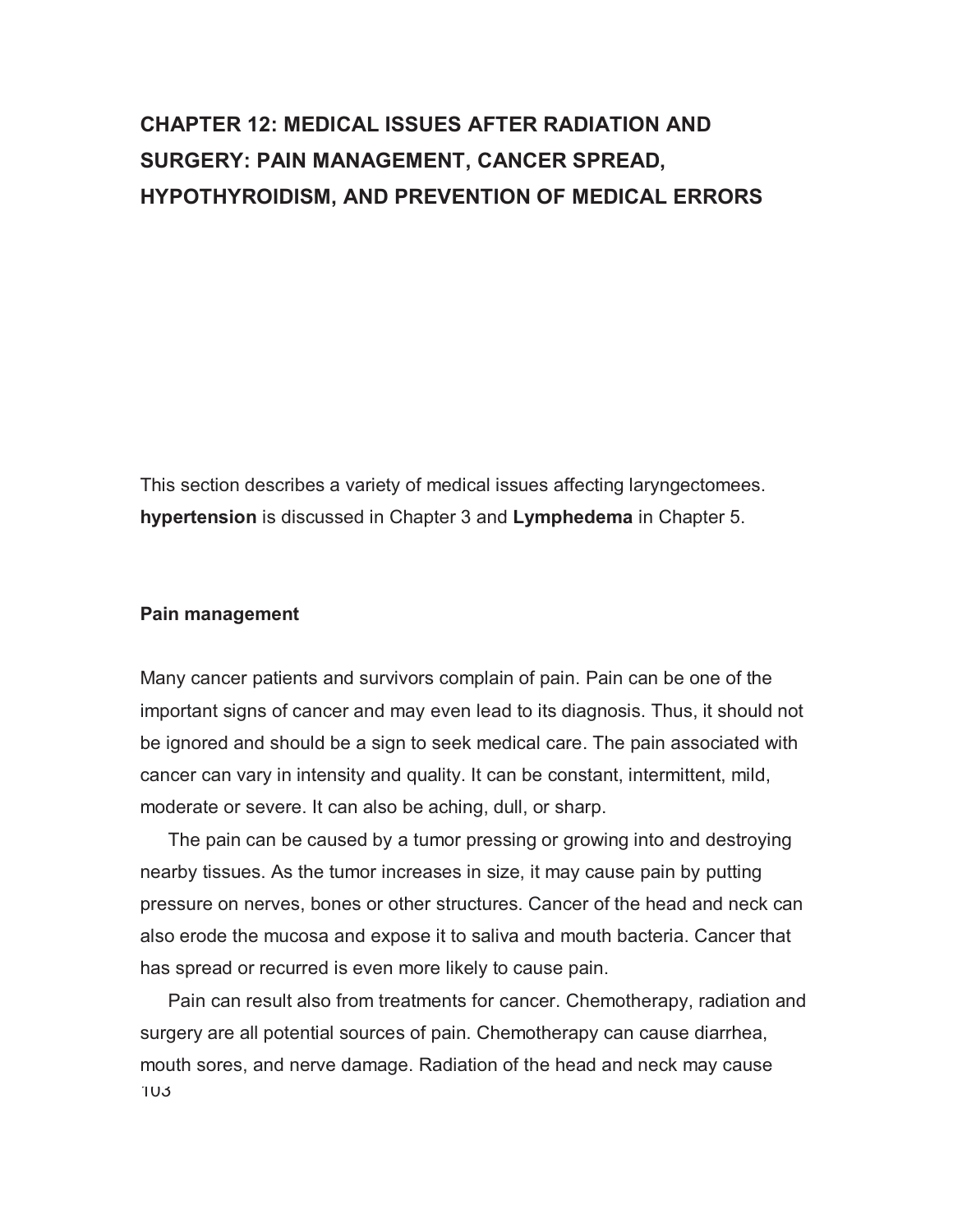painful and burning sensations to the skin and mouth, muscle stiffness and nerve damage. Surgery also can be painful, may leave deformities and/or scars that take time to improve.

Cancer pain can be treated by various methods. Eliminating the source of the pain through radiation, chemotherapy, or surgery is best, if possible. However, if not possible, other treatments include oral medication, nerve blocks, acupuncture, acupressure, massage, physical therapy, meditation, relaxation, and even humor. Specialists in pain management can offer these treatments.

Pain medication can be administered as a tablet, dissolvable tablet, intravenously, intramuscularly, rectally or through a skin patch. Medication includes: analgesics (e.g., aspirin, acetaminophen), nonsteroidal antiinflammatory drugs (e.g., ibuprofen), weak (e.g., codeine) and strong (e.g., morphine, oxycodone, hydromorphone, fentanyl, methadone) opioids.

Sometimes patients do not receive adequate treatment for cancer pain. The reasons for this include doctors' reluctance to inquire about pain or offer treatments, patients' reluctance to speak about their pain, fear of addiction to medication, and fear of side effects.

Treating pain can both increase patients' well-being, as well as ease the hardship imposed on their caregivers. Patients should be encouraged to talk to their health care providers about their pain and seek treatment. Evaluation by a pain management specialist can be very helpful; all major cancer centers have pain management programs.

#### **Symptoms and signs of recurrent or new head and neck cancer**

104 Most individuals with head and neck cancer receive medical and surgical treatment that removes and eradicates the cancer. However, there is always the possibility that the cancer may recur; vigilance is needed to detect recurrence or possibly new primary tumors. It is therefore very important to be aware of the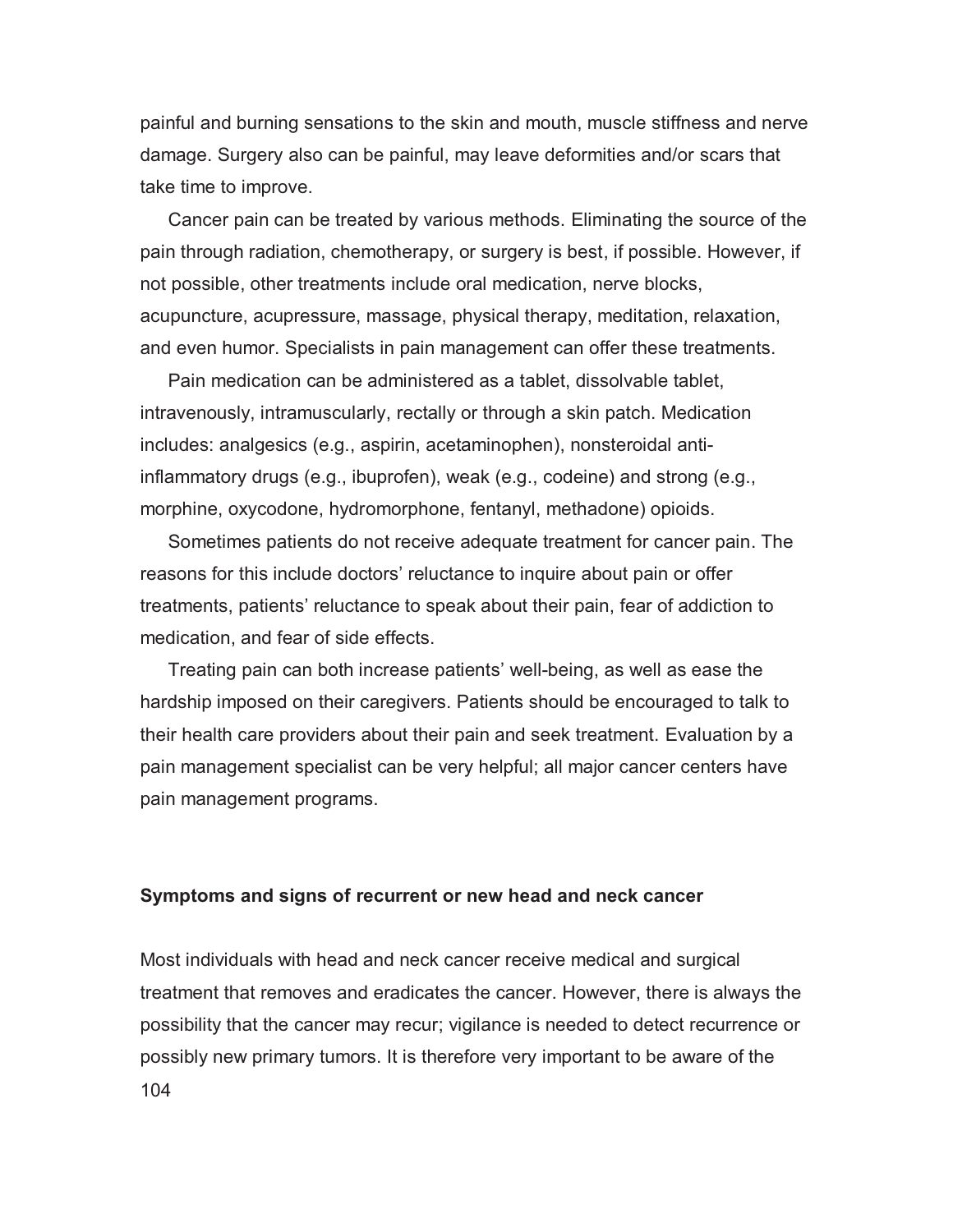signs of laryngeal and other types of head and neck cancer so that they can be detected at an early stage.

Signs and symptoms of head and neck cancer include:

- Bloody sputum
- Bleeding from the nose, throat, mouth
- Lumps on or outside the neck
- Lumps or white, red or dark patches inside the mouth
- Abnormal-sounding or difficult breathing
- Chronic cough
- Changes in voice (including hoarseness)
- Neck pain or swelling
- Difficulty in chewing, swallowing or moving the tongue
- Thickening of the cheek(s)
- Pain around the teeth, or loosening of the teeth
- A sore in the mouth that doesn't heal or increases in size
- Numbness of the tongue or elsewhere in the mouth
- Persistent mouth, throat or ear pain
- Bad breath
- Weight loss

 Individuals with these symptoms should be examined by their otolaryngologists as soon as possible.

105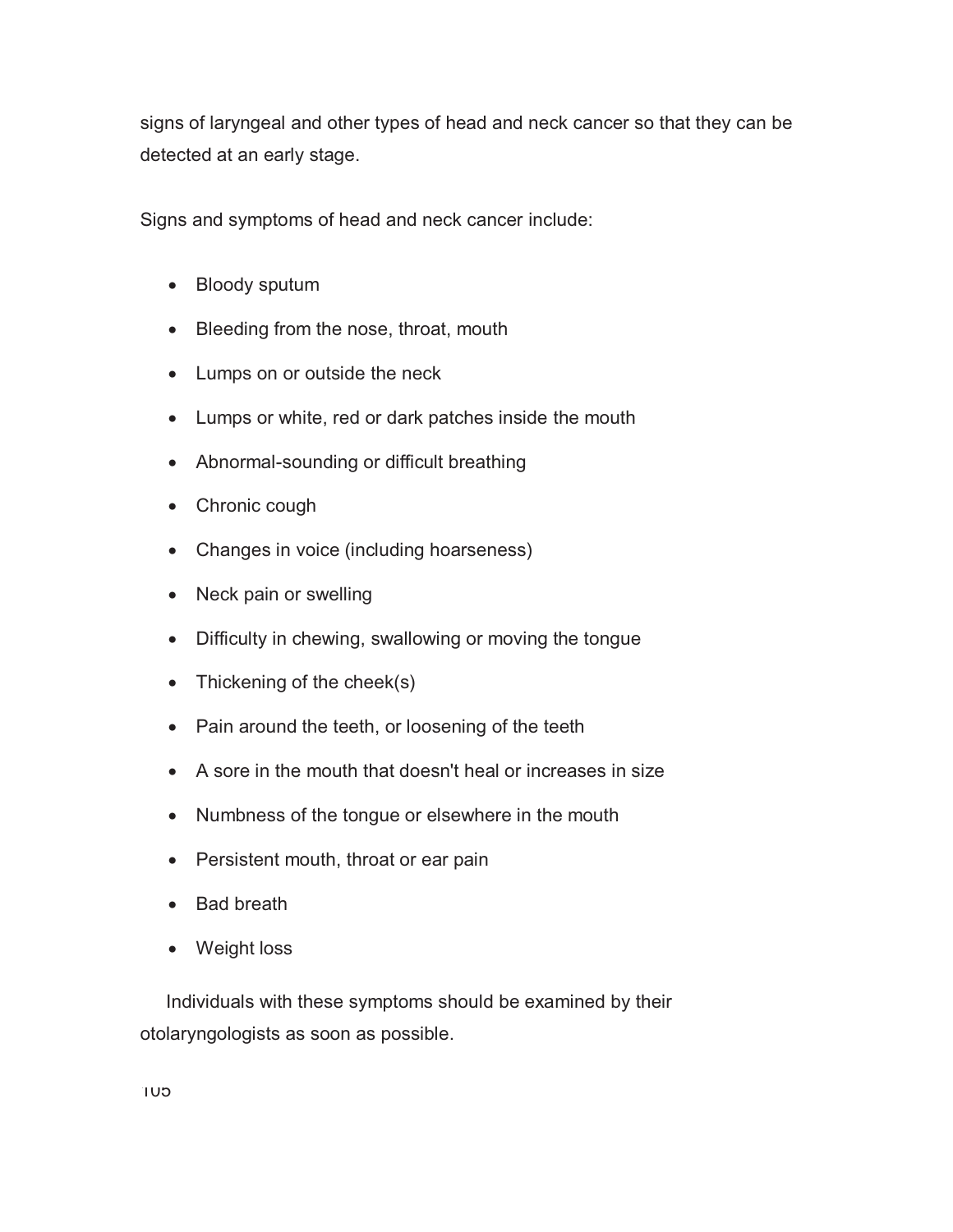#### **Head and neck cancer spread**

Laryngeal cancer like other head and neck cancers, can spread to the lungs and the liver. The risk of spread is higher in cases larger tumors and in tumors that had been recognized late. The greater risk of spread is in the first five years and especially in the first two years after the cancer appears. If the local lymph glands do not reveal cancer the risk is lower.

 Individuals who had cancer at one time may be more likely to develop another type of malignancy not related to their head and neck cancer. As people age, they often develop other medical problems that require care, for example, hypertension and diabetes. It is therefore imperative to receive adequate nutrition, take care of one's dental (See **Dental issues** in Chapter 14), physical and mental health, be under good medical care and be examined on a regular basis (See **Follow-up by family physician, internist and medical specialists** in Chapter 13). Of course, head and neck cancer survivors, like everyone else, need to watch for all types of cancers. These are relatively easy to diagnose by regular examination and include breast, cervix, prostate, colon, and skin cancer.

## **Low thyroid hormone (hypothyroidism) and its treatment**

Most laryngectomees develop low levels of the thyroid hormone (hypothyroidism). This is due to the effects of radiation and the removal of part or all of the thyroid gland during laryngectomy surgery.

 The symptoms of hypothyroidism vary; some individuals have no symptoms while others have dramatic or, rarely, life-threatening symptoms. The symptoms of hypothyroidism are nonspecific and mimic many normal changes of aging.

106 **General symptoms** — The thyroid hormone stimulates the body's metabolism. Most symptoms of hypothyroidism are due to the slowing of metabolic processes.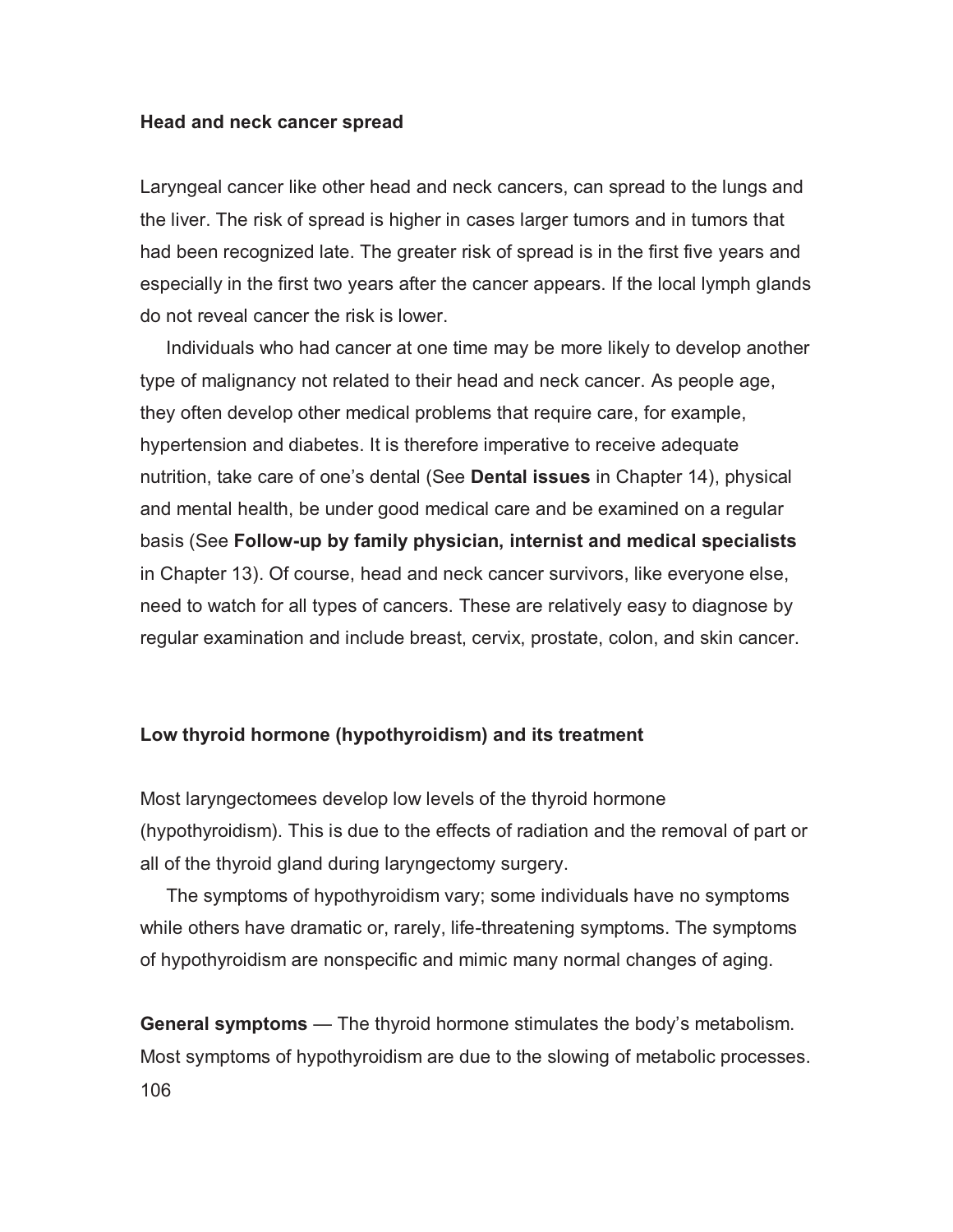Systemic symptoms include fatigue, sluggishness, weight gain, and intolerance to cold temperatures.

**Skin** — Decreased sweating, dry and thick skin, coarse or thin hair, disappearance of eyebrows, and brittle nails.

**Eyes** — Mild swelling around the eyes

**Cardiovascular system** — Slowing of the heart rate and weakening of the contractions, decreasing its overall function. These can cause fatigue and shortness of breath with exercise. Hypothyroidism can also cause mild hypertension and raise cholesterol levels.

**Respiratory system** — Respiratory muscles can weaken, and lung function can decrease. Symptoms include fatigue, shortness of breath with exercise, and decreased ability to exercise. Hypothyroidism may lead to swelling of the tongue, hoarse voice, and sleep apnea (not in laryngectomees).

**Gastrointestinal system** — Slowing of the digestive tract actions, causing constipation

**Reproductive system** — Menstrual cycle irregularities, ranging from absent or infrequent periods to very frequent and heavy periods

 Thyroid deficiency can be corrected by taking synthetic thyroid hormone (Thyroxine). This medicine should be taken on an empty stomach with a full glass of water thirty minutes before eating, preferably before breakfast or at a similar time of day. This is because food containing high fat (e.g., eggs, bacon, toast, hash brown potatoes, and milk) can decrease thyroxine absorption by forty percent.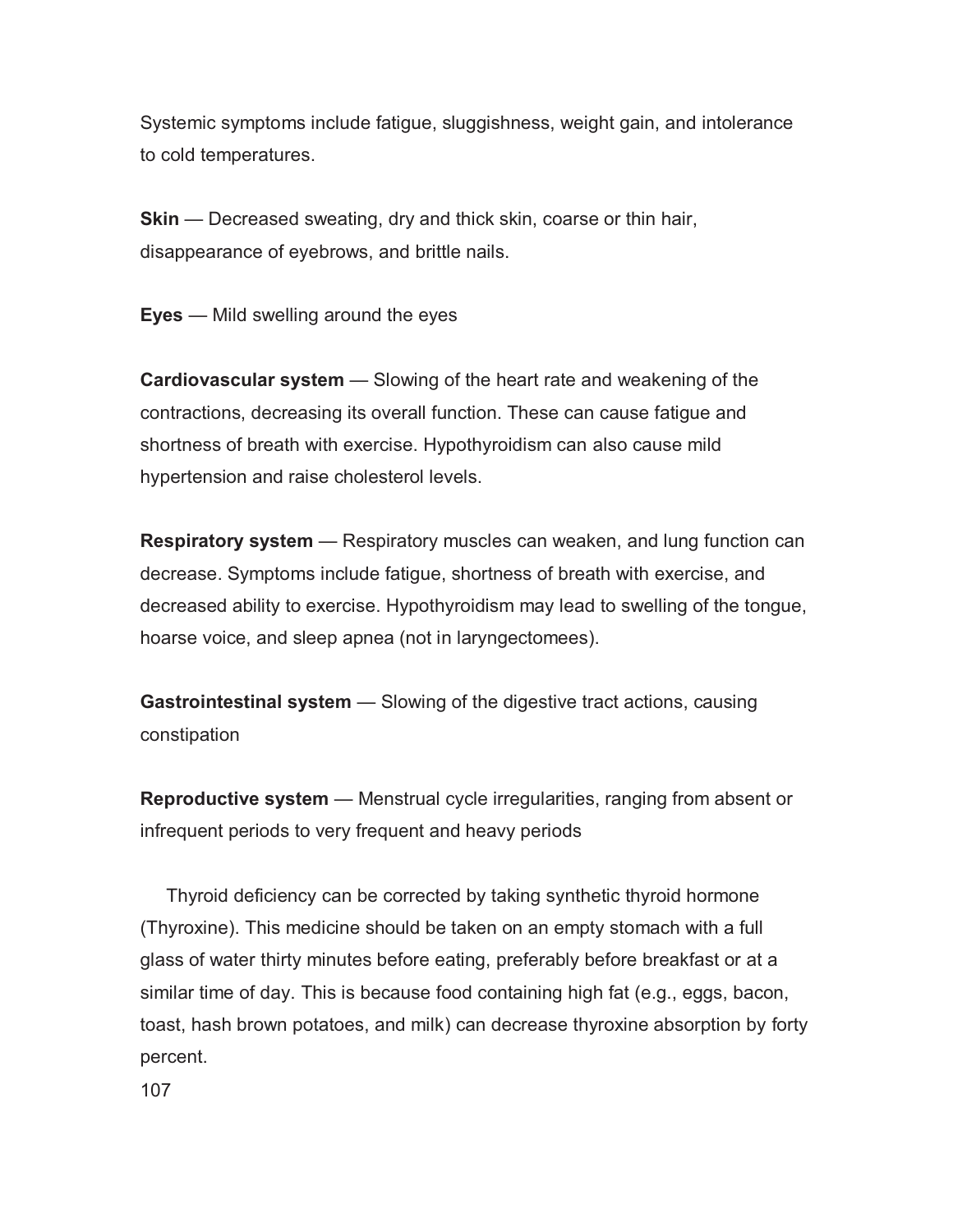Several formulations of synthetic thyroxine are available, but there has been considerable controversy if they are similar in efficacy. In 2004 the FDA approved a generic substitute for branded levothyroxine products. The American Thyroid Association, Endocrine Society, and the American Association of Clinical Endocrinologists objected to this decision, recommending that patients remain on the same brand. If patients must switch brands or use a generic substitute, serum thyroid stimulating hormone (TSH) should be checked six weeks later. Because there may be subtle differences between synthetic thyroxine formulations, it is better to stay with one formulation when possible. If the preparation must be changed, follow-up monitoring of TSA serum levels should be done to determine if dose adjustments are necessary.

 After starting therapy, the patient should be reevaluated and serum TSH should be measured in three to six weeks, and the dose adjusted if needed. Symptoms of hypothyroidism generally begin to resolve after two to three weeks of replacement therapy and may take at least six weeks to dissipate.

 A thyroxine dose can be increased in three weeks in those who continue to have symptoms and who have a high serum TSH concentration. It takes about six weeks before a steady hormone state is achieved after therapy is initiated or the dose is changed.

 This process of increasing the dose of hormone every three to six weeks is continued, based upon periodic measurements of TSH until it returns to normal (from 0.5 to 5.0 mU/L). Once this is achieved, periodic monitoring is needed.

 After identification of the proper maintenance dose, the patient should be examined and serum TSH measured once a year (or more often if there is an abnormal result or a change in the patient's condition). Dose adjustment may be needed as patients age or have a weight change.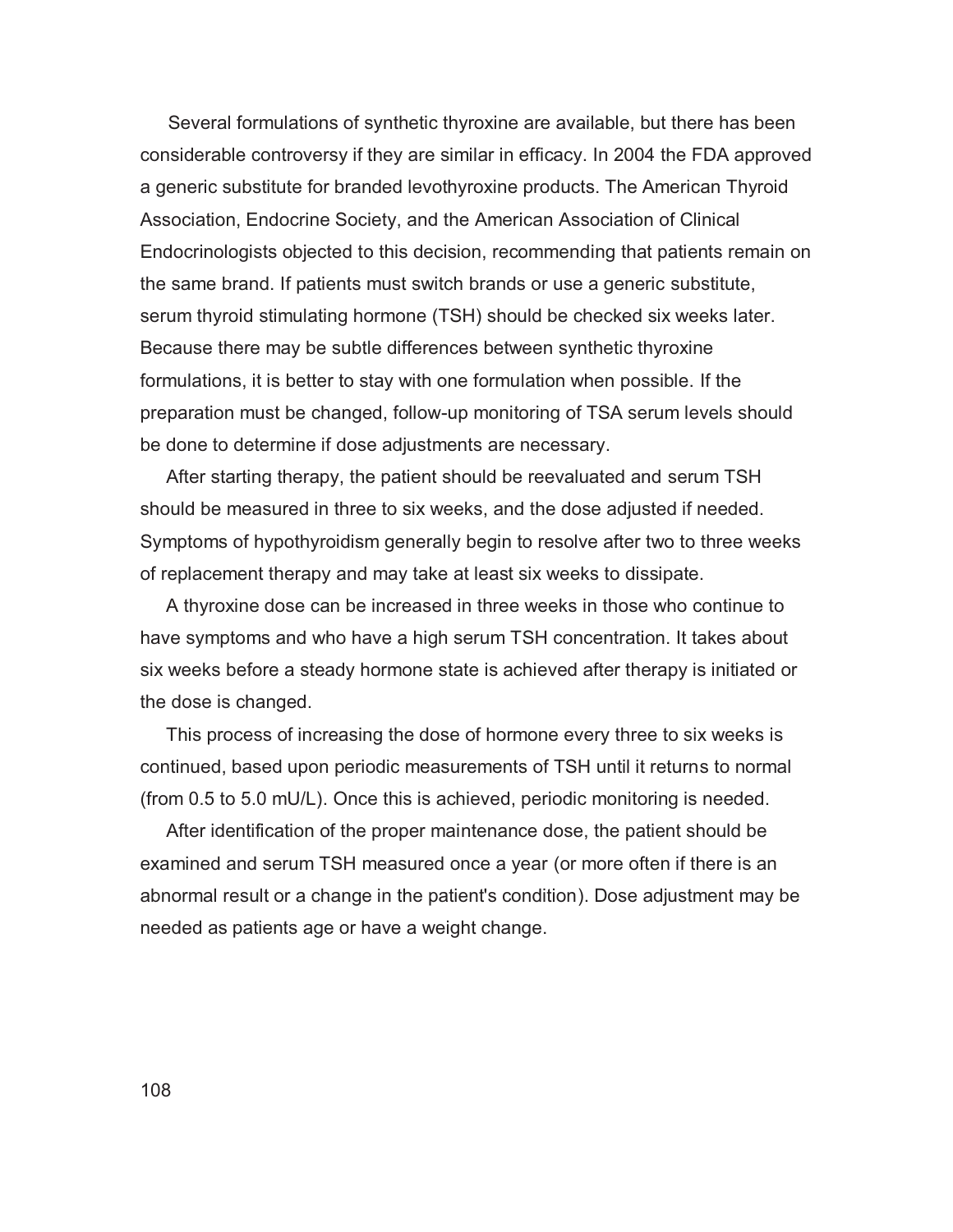## **Preventing medical and surgical errors**

Medical and surgical mistakes are very common. They increase malpractice lawsuits, the cost of medical care, patients' hospital stays, and morbidity and mortality.

 A manuscript describing my personal experiences facing medical and surgical errors in my care was published in Disabled-World.com at

http://www.disabled-world.com/disability/publications/neck-cancer-patient.php

 The best way of preventing errors is for the patient to be his or her own advocate or have a family member or friend serve as one's advocate.

Medical errors can be reduced by:

- Being informed and not hesitating to challenge and ask for explanations
- Becoming an "expert" in one's medical issues
- Having a family or friends remain in the hospital
- Getting a second opinion
- Educating medical providers about one's condition and needs (prior to and after surgery)

 The occurrence of errors weakens patients trust in their health care providers. Admission and acceptance of responsibility by medical providers can bridge the gap between them and the patient and can reestablish lost confidence. When such a dialogue is established, more details about the circumstances leading to the mistake can be learned thus helping to prevent similar errors. Open discussion can assure patients that their providers are taking the mater seriously and that steps will be taken to make their hospital stays safer.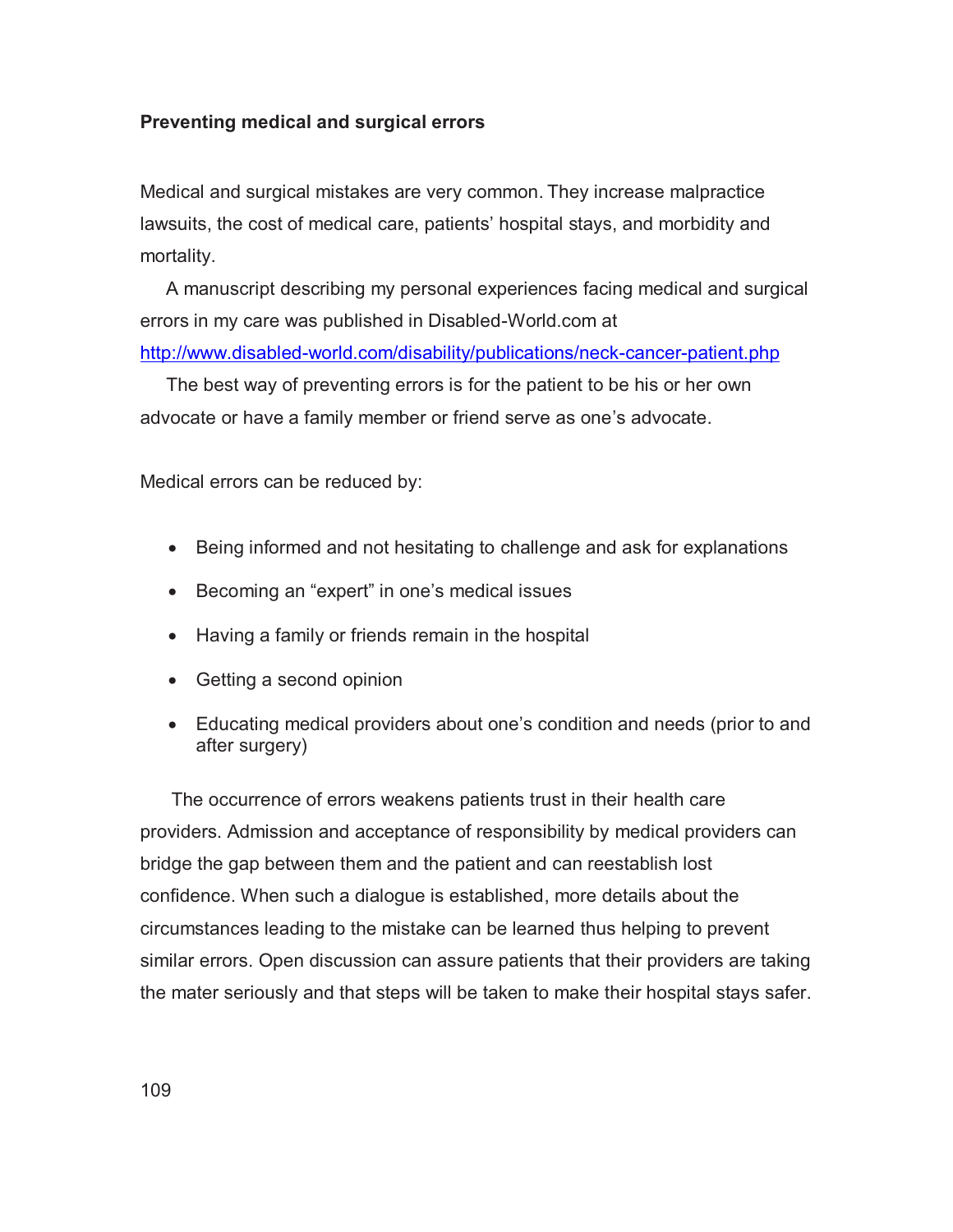Not discussing mistakes with the patient and family increases their anxiety, frustration and anger, thus interfering with their recovery. And of course, such anger may also lead to malpractice suits.

 Greater vigilance by the medical community can reduce errors. Obviously medical errors should be prevented as much as humanly possible; ignoring them can only lead to their repetition. Institutional policies should support and encourage healthcare professionals to disclose adverse events. Increased openness and honesty following adverse events can improve provider-patient relationships. There are important preventive steps that can be implemented by every institution and medical office. Educating the patient and their caregivers about the patient's condition and treatment plan is of utmost importance. Medical professionals can safeguard and prevent mistakes when they see deviations from the planned therapy.

These steps by the medical establishment can prevent medical errors:

- Implement better and uniform medical training
- Adhere to well established standards of care
- Perform regular records review to detect and correct medical errors
- Employ only well educated and trained medical staff
- Counsel, reprimand, and educate staff members who make errors and dismiss those who continue to err
- Develop and meticulously follow algorithms (specific sets of instructions for procedures), establish protocols and bedside checklists for all interventions
- Increase supervision and communication among health care providers
- Investigate all errors and take action to prevent them

110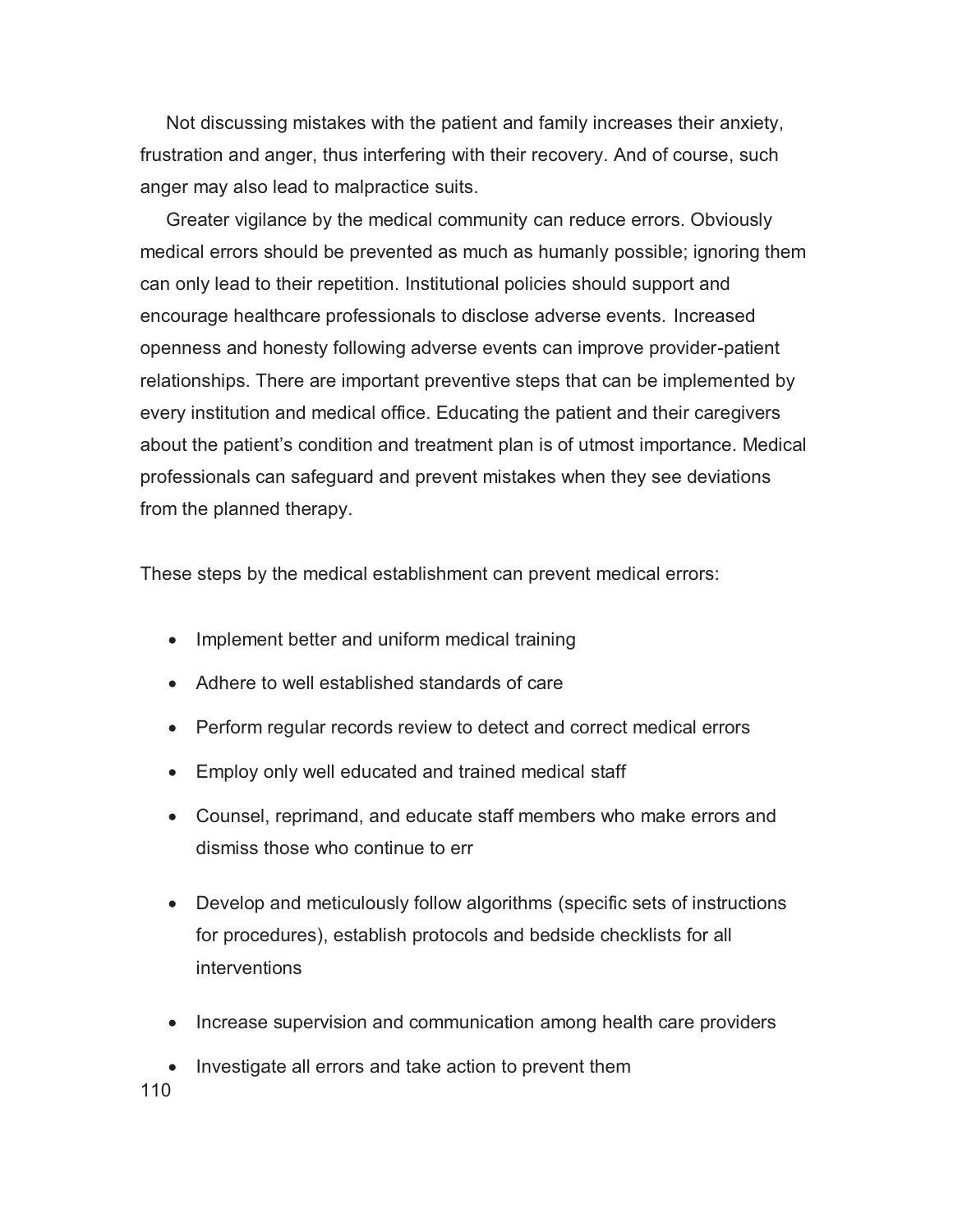- Educate and inform the patient and his/her caregivers about the patient's condition and treatment plans
- Have a family member and or friend serve as a patient advocate to ensure the appropriateness of the management
- Respond to patients' and family complaints, admit responsibility when appropriate, discuss these with the family and staff and take action to prevent the error(s)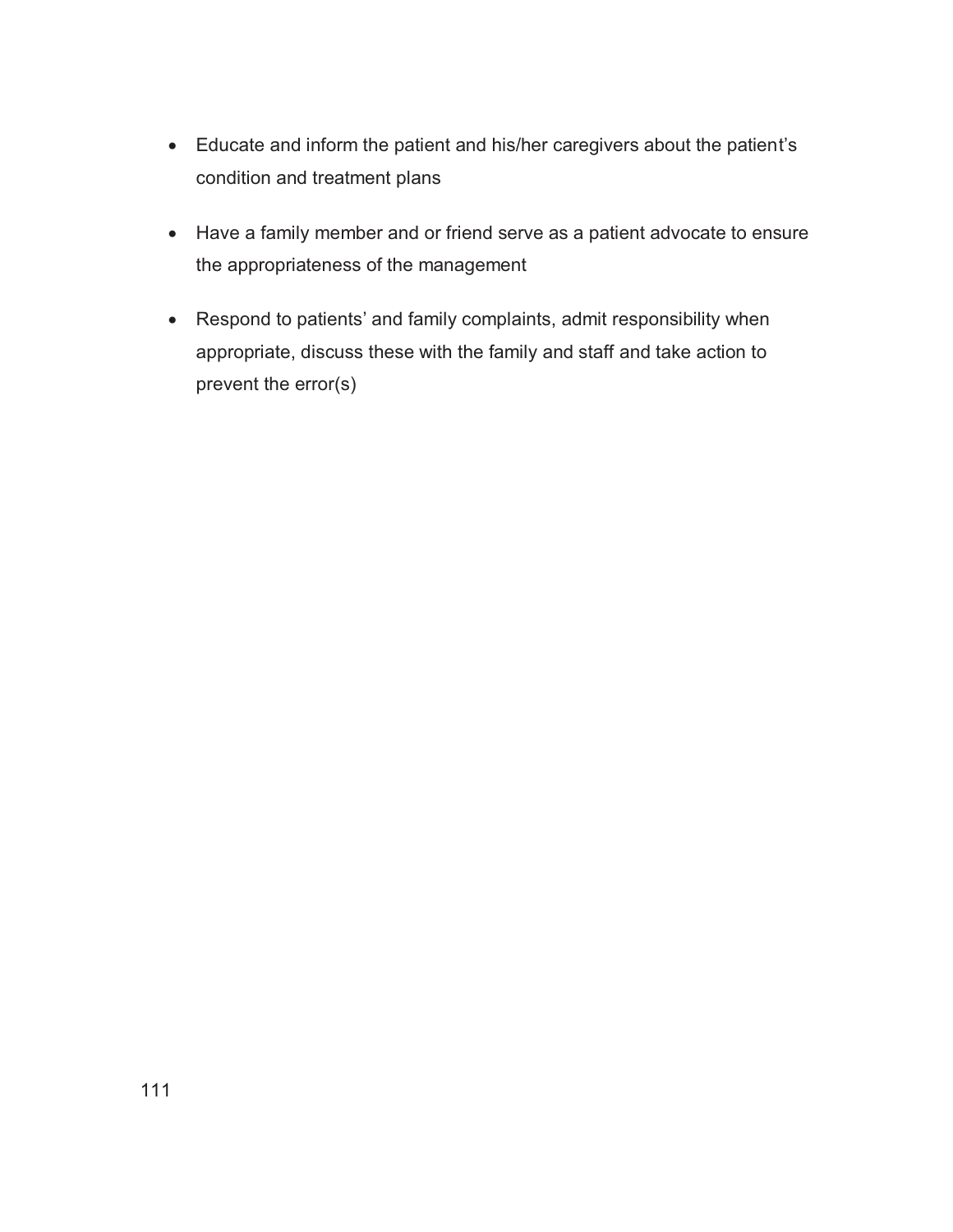## **CHAPTER 13: PREVENTIVE CARE: FOLLOW-UP, AVOIDING SMOKING, AND VACCINATION**

Preventive medical and dental care is essential for patients with cancer. Many individuals with cancer neglect to attend to other important medical problems and focus exclusively on their cancer. Neglecting other medical issues can lead to serious consequences that may influence well-being and longevity.

The most important preventive measures for laryngectomees and head and neck cancer patients include:

- Proper dental care
- Routine examinations by family physician
- Routine follow-up by an otolaryngologist
- Appropriate vaccinations
- Stop smoking
- Using proper techniques (e.g., using sterile water for stoma irrigation) Maintaining adequate nutrition

Routine dental follow-up and dental preventive care are discussed in Chapter 14.

112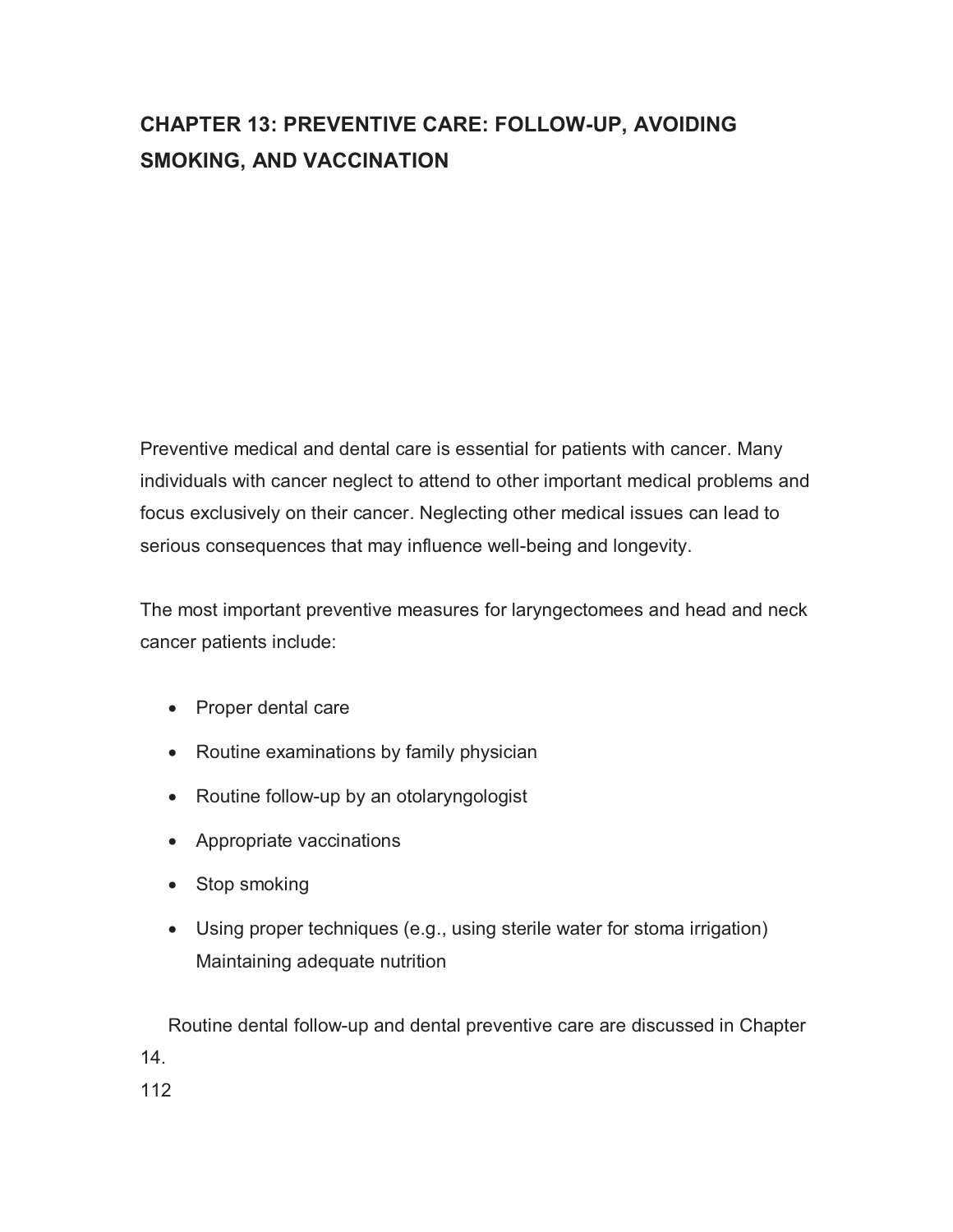Using proper techniques for stoma care is presented in Chapter 8. Adequate nutrition is discussed in Chapter 11.

#### **Follow-up by family physician, internist and medical specialists**

Continual medical follow-up by specialists, including the otolaryngologist, radiation oncologist (for those who got radiation treatment), and oncologist (those who received chemotherapy), is crucial. As time passes from the initial diagnosis, treatment and surgery, follow-up occurs with less frequency. Most otolaryngologists recommend monthly follow-up examination in the first year after diagnosis and or surgery and less often afterwards, depending on the patient's condition. Patients should be encouraged to contact their physician whenever new symptoms arise.

Regular checkups ensure that any changes in health are noted and that whenever a new problem emerges it is addressed and treated. The clinician will perform a careful examination to detect cancer recurrence. Checkups include a general examination of the entire body and specific examination of the neck, throat and stoma. Examination of the upper airway is performed using an endoscope or indirect visualization with a small, long-handled mirror to check for abnormal areas. Radiological and other studies may also be performed as needed.

It is very important to be followed by an internist or family physician, as well as dentist, to address other medical and dental issues.

### **Influenza vaccination**

It is important for laryngectomees to be vaccinated for influenza regardless of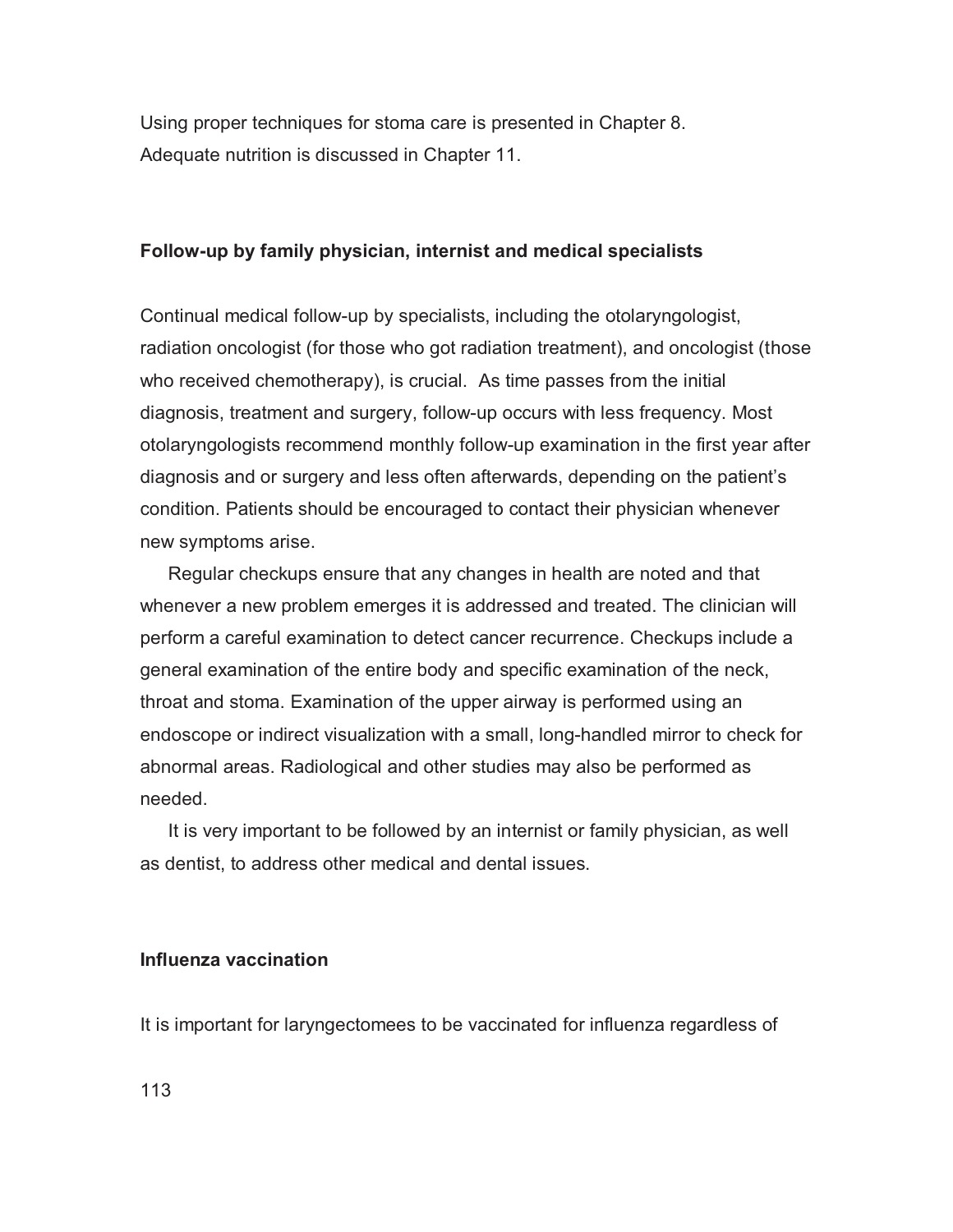age. Influenza can be more difficult to manage and vaccination is an important preventive tool.

There are two types of influenza vaccine: an injection one that is adequate for all ages and an inhalation one (live virus) only given to individuals younger than fifty years who are not immune-compromised.

Available vaccines include:

- 1. The "flu shot" an inactivated vaccine (containing killed virus) given by a needle, usually in the arm. The flu shot is approved for persons older than six months, including healthy individuals and those with chronic medical conditions.
- 2. The nasal-spray flu vaccine a vaccine made with live, weakened flu viruses that do not cause the flu (sometimes called LAIV for "live attenuated influenza vaccine" or FluMist®). LAIV (FluMist®) is approved for use in healthy individuals ages 2-49 years (with the exception of pregnant women).

 A new vaccine for influenza is prepared for every new season. While the exact strains that cause influenza are unpredictable, it is likely that strains that caused the illness at other parts of the world will also cause illness in the U.S. It is best to consult one's physician prior to vaccination to ensure that there is no reason why one should not be vaccinated (such as egg allergy).

 The best way to diagnose Influenza is a rapid test of nasal secretions by one of the diagnostic kits. Because laryngectomees have no connection between the nose and the lungs, it is advisable to test nasal secretions in addition to tracheal sputum (using a kit that was approved for sputum testing).

 Information about these tests can be found in the Center of Disease Control website (http://www.cdc.gov/flu/professionals/diagnosis/rapidlab.htm).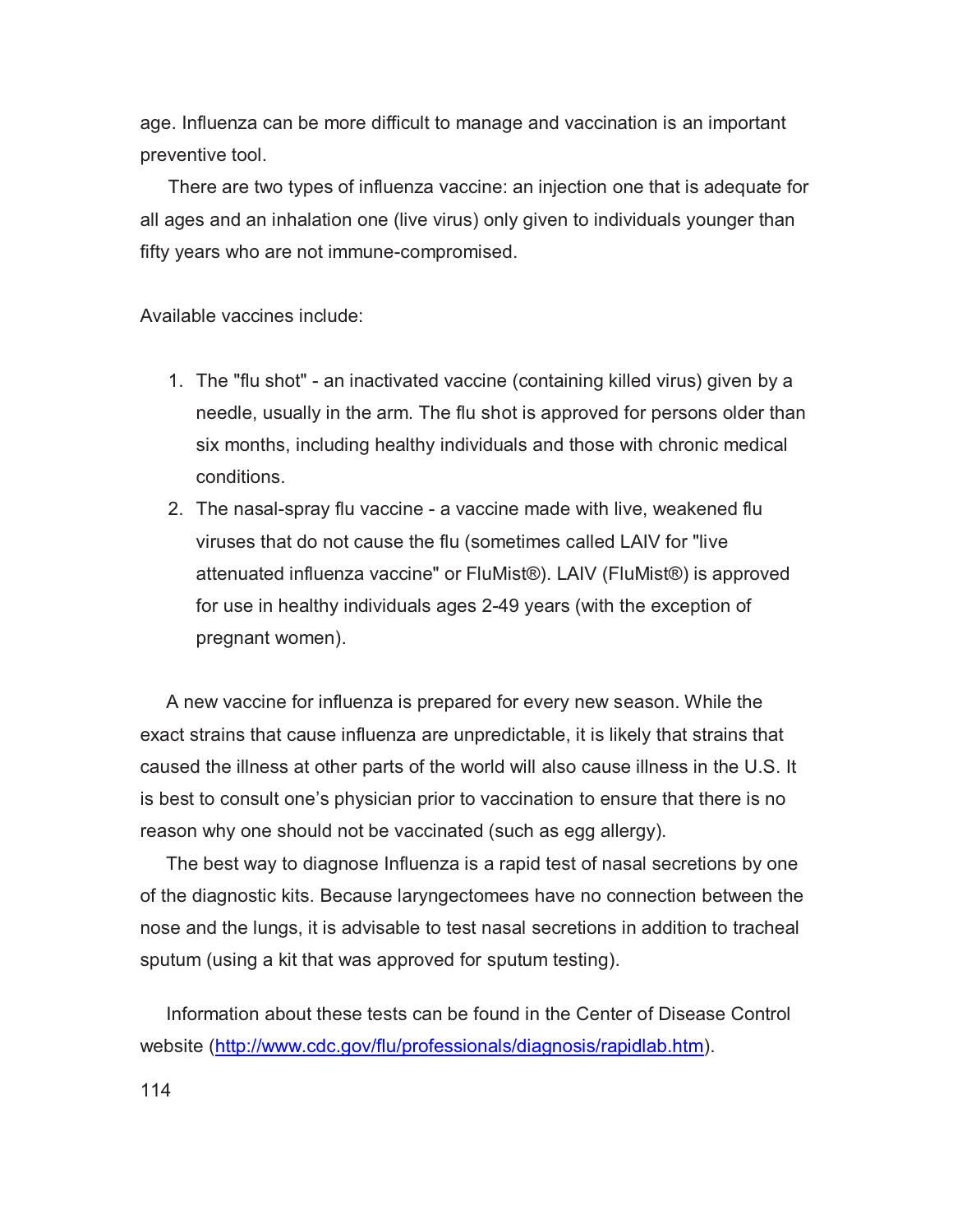One "advantage" of being a laryngecomee is that one generally gets fewer infections caused by respiratory tract viruses. This is because "cold" viruses generally first infect the nose and throat; from there they travel to the rest of the body, including the lungs. Because laryngectomees do not breathe through their noses, cold viruses are less likely to infect them.

 It is still important for laryngectomees to receive yearly immunization for influenza viruses, to wear a Heat and Moisture Exchanger (HME) device to filter the air that gets into the lungs, and to wash their hands well before touching the stoma or the HME or before eating. The Atos (Provox) Micron HME with electrostatic filter is designed to filtrate potential pathogens and to reduce susceptibility to respiratory infections.

 The influenza virus is capable of spreading by touching objects. Laryngectomees who use a voice prosthesis and need to press their HME to speak may be at increased risk of introducing the virus directly to their lungs. Washing hands or using a skin cleanser can prevent the spread of the virus.

#### **Vaccination against the pneumococcal bacteria**

It is advisable that laryngectomees and other neck breathers get vaccinated against the pneumococcus bacterium which is one of the major causes of pneumonia. In the United States there are two types of vaccines against the pneumococcal bacteria: the pneumococcal conjugate vaccine (Prevnar 13 or PCV13) and the pneumococcal polysaccharaide vaccine - a 23-valent pneumococcal polysaccharide vaccine (Pneumovax or PPV23).

 One should consult their physician about receiving the pneumococcal vaccination.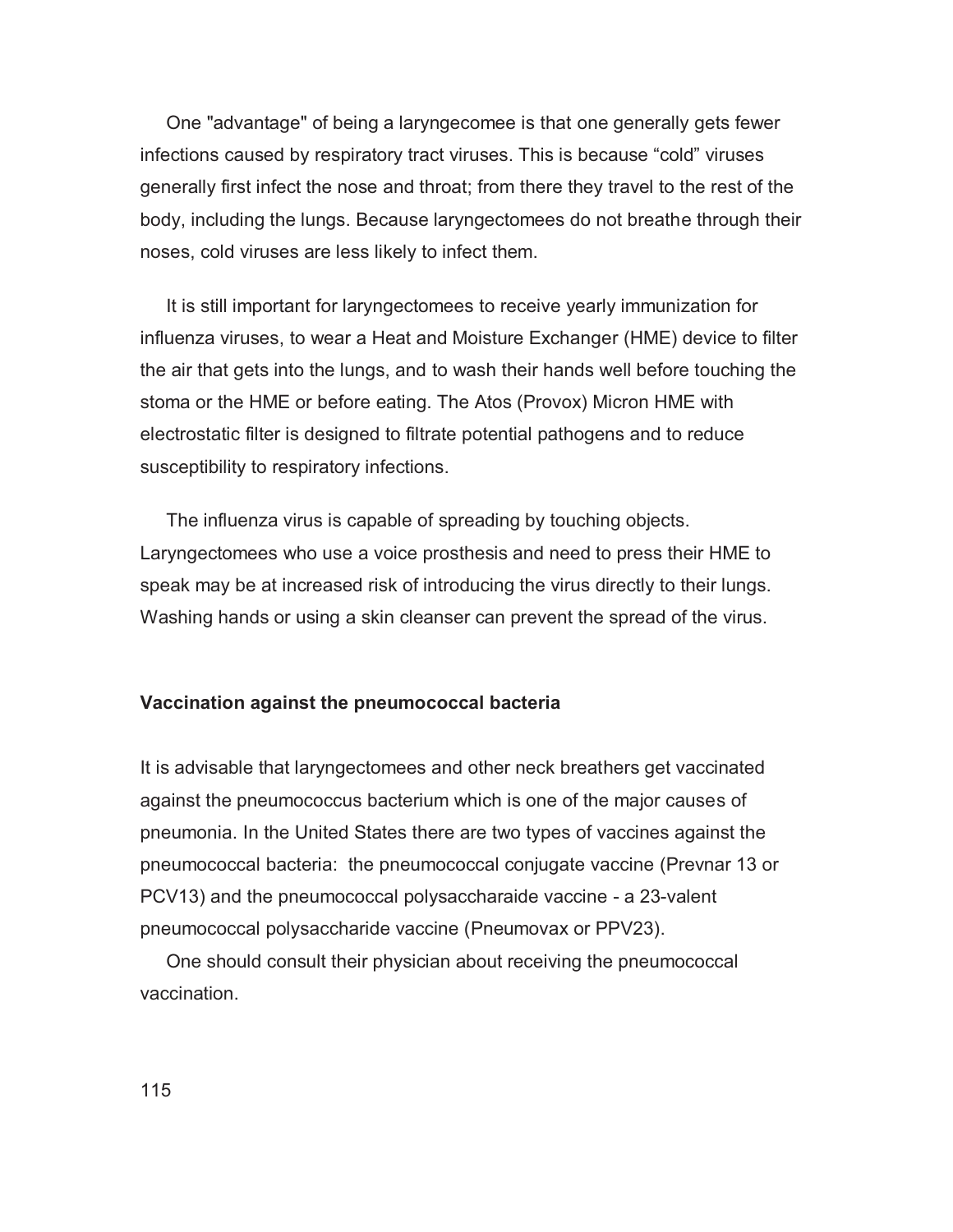The Center for Disease Control publishes the current guidelines at: http://www.cdc.gov/vaccines/

### **Avoiding smoking and alcohol**

Individuals with head and neck cancer should receive counseling about the importance of smoking cessation. In addition to smoking being a major risk factor for head and neck cancer, the risk of cancer is further enhanced by alcohol consumption. Smoking can also influence cancer prognosis. Patients with laryngeal cancer who continue to smoke and drink are less likely to be cured and are more likely to develop a second tumor. When smoking is continued both during and after radiation therapy, it can increase the severity and duration of mucosal reactions, worsen the dry mouth (xerostomia), and compromise the patient outcome.

 Smoking tobacco and drinking alcohol also decrease the effectiveness of treatment for laryngeal cancer. Patients who continue to smoke while receiving radiation therapy have a lower long-term survival rate than those who do not smoke.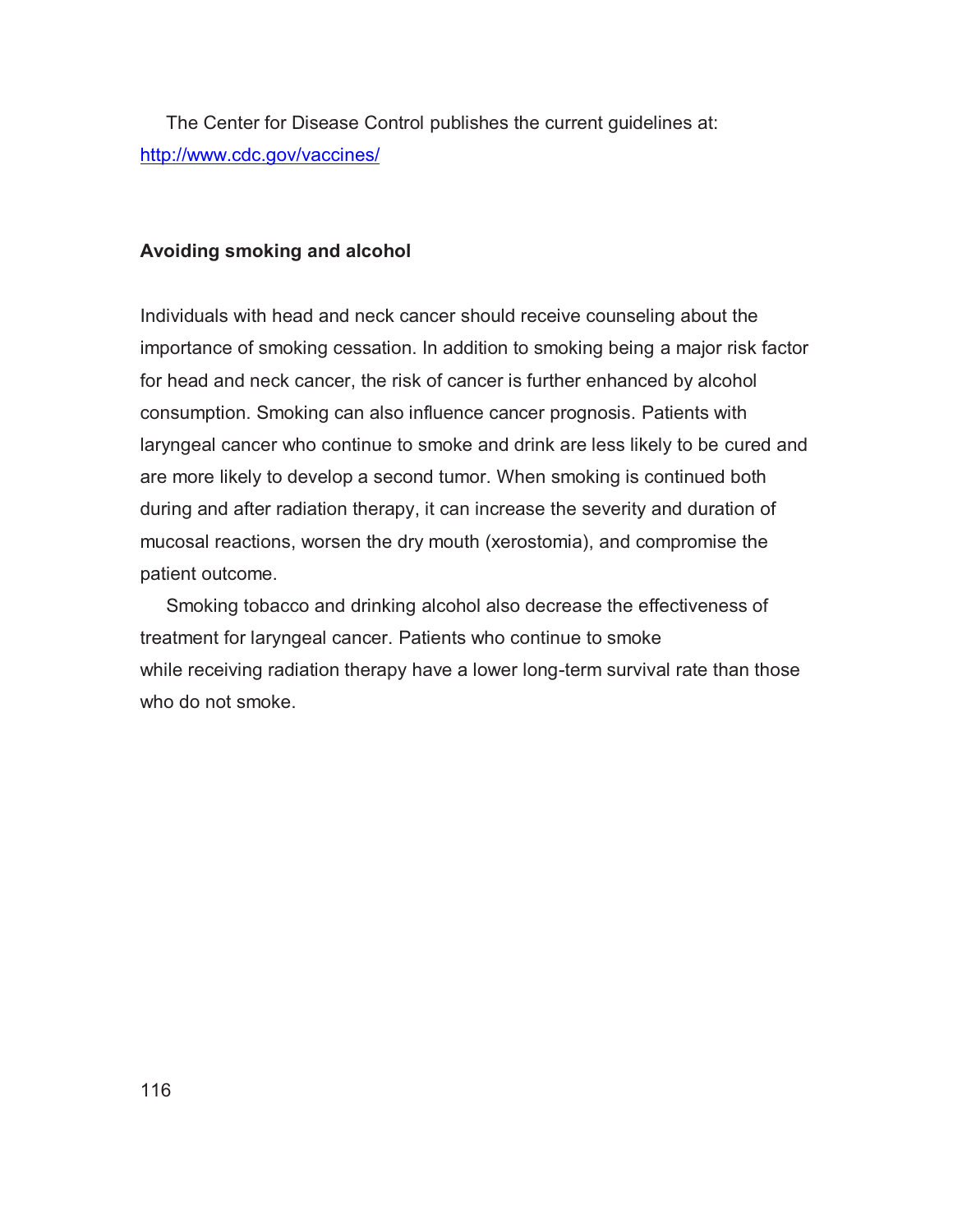## **CHAPTER 14: DENTAL ISSUES AND HYPERBARIC OXYGEN THERAPY**

Dental issues can be challenging for laryngectomees, mainly because of the long term effects of radiation therapy. Maintenance of good dental hygiene can prevent many problems.

## **Dental Issues**

Dental problems are common after exposure of the head and neck to radiation therapy.

Radiation affects include:

- Reduced blood supply to the maxillary and mandibular bones
- Reduced production and changes in the chemical composition of saliva
- Changes in the bacteria that colonize the mouth

Because of these changes dental caries, soreness, and gingival and periodontal inflammation can be particularly problematic. These can be lessened

117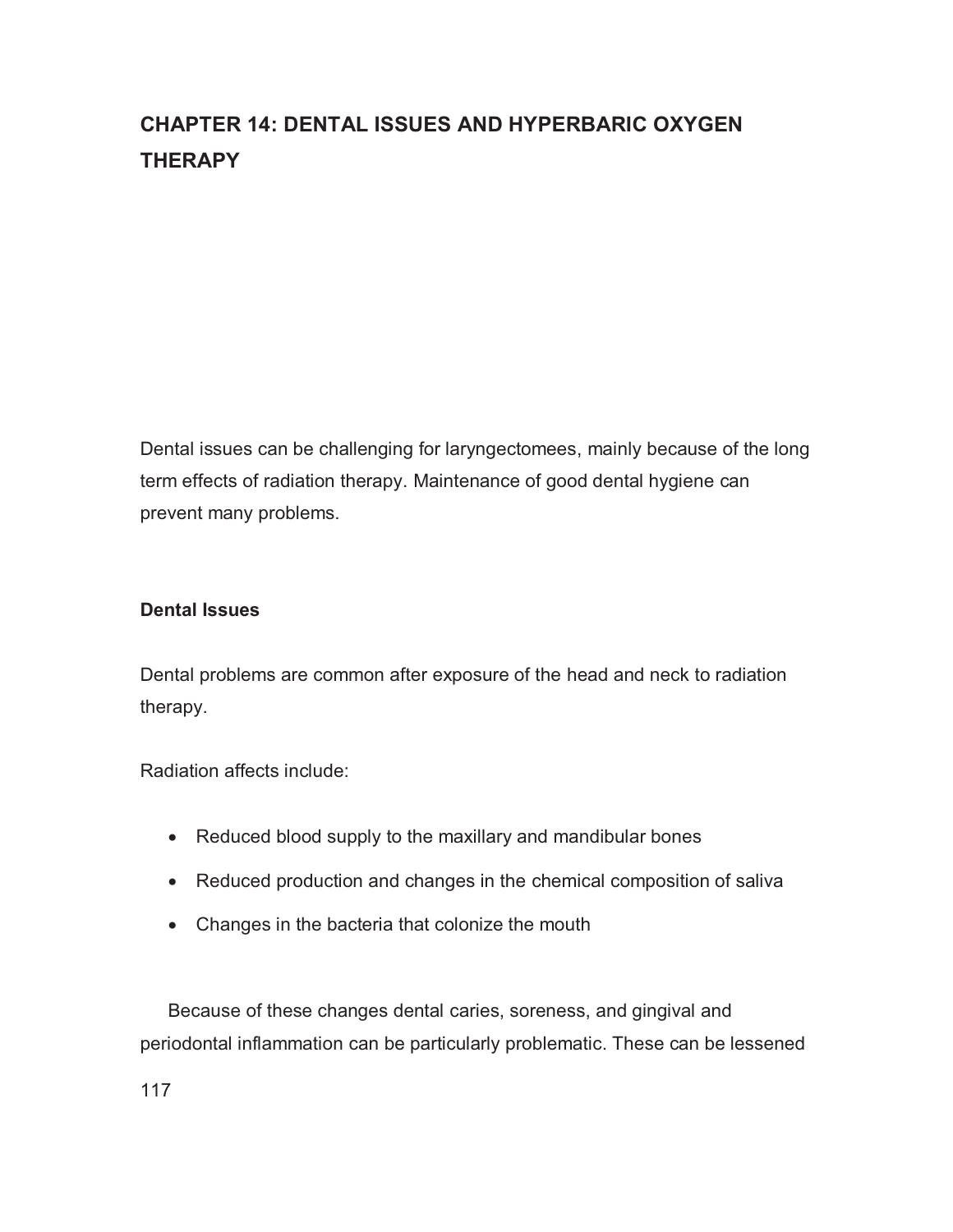by good mouth and teeth care, i.e., by cleaning, flushing, and using fluorinated toothpaste after each meal when possible. Using a special fluorinated preparation with which to gargle or apply on the gum helps in preventing dental carries. Keeping well hydrated and using saliva substitute when needed are also important.

 It is advisable that patients receiving radiation therapy to the head and neck visit their dentist for a thorough oral examination several weeks prior to initiation of the treatment and be examined on a regular annual or semiannual basis throughout life. Getting regular dental cleaning is also important.

 Because radiation treatment alters the blood supply to the maxillary and mandibular bones patients may be at risk of developing bone necrosis (**osteoradionecrosis**) at those sites. Tooth extraction and dental disease in irradiated areas can lead to the development of osteoradionecrosis. Patients should inform their dentist about their radiation treatment prior to these procedures. Osteoradionecrosis may be prevented by administration of a series of hyperbaric oxygen therapy (see below) before and after extraction or dental surgery. This is recommended if the involved tooth is in an area that had been exposed to a high dose of radiation. Consulting the radiation oncologist who delivered the radiation treatment can be helpful in determining if this is necessary.

**Dental prophylaxis** can reduce the risk of dental problems leading to bone necrosis. Special fluoride treatments may help to prevent dental problems, along with brushing, flossing, and having one's teeth cleaned regularly.

A home care dental lifelong routine is recommended:

- Flossing each tooth and brushing with toothpaste after each meal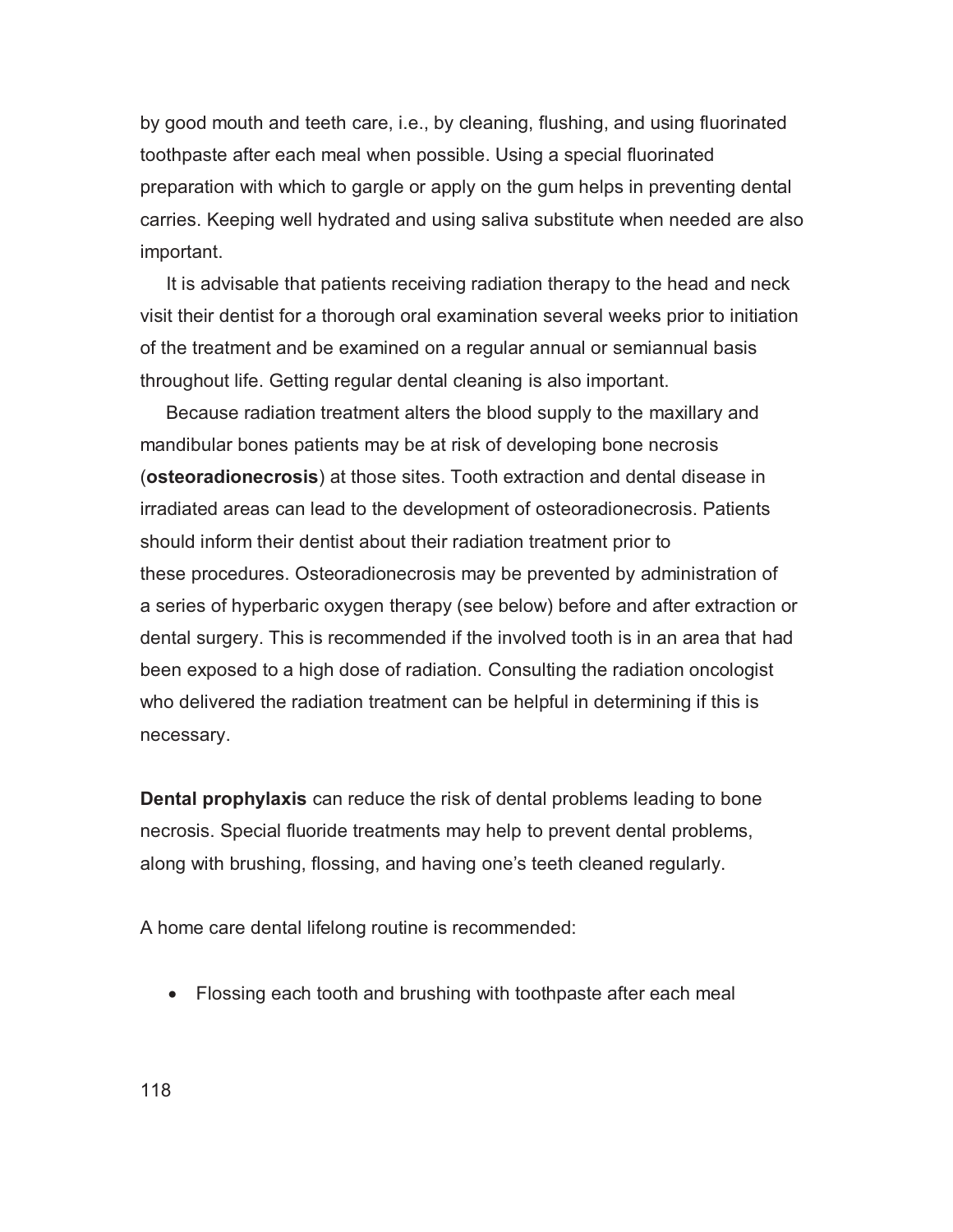- Brushing the tongue with a tongue brush or a soft bristled toothbrush once a day
- Rinsing with a baking soda rinse daily. Baking soda helps neutralize the mouth. The rinse is made of one teaspoon of baking soda added to 12 oz. of water. The baking soda rinse can be used throughout the day.
- Using fluoride in fluoride carriers once a day. These are commercially available and are also custom made by dentists. They are applied over the teeth for ten minutes. One should not rinse, drink, or eat for thirty minutes after fluoride application.

**Stomach acid reflux** is also very common after head and neck surgery, especially in individuals who have had partial or complete laryngectomy (see chapter 11). This can also cause dental erosion (especially of the lower jaw) and, ultimately teeth loss.

These ill effects can be reduced by:

- Taking acid reducing medication
- Eating small amounts of food and liquid each time
- Not lying down right after eating
- When lying down, elevate the upper part of body with a pillow to 45 degrees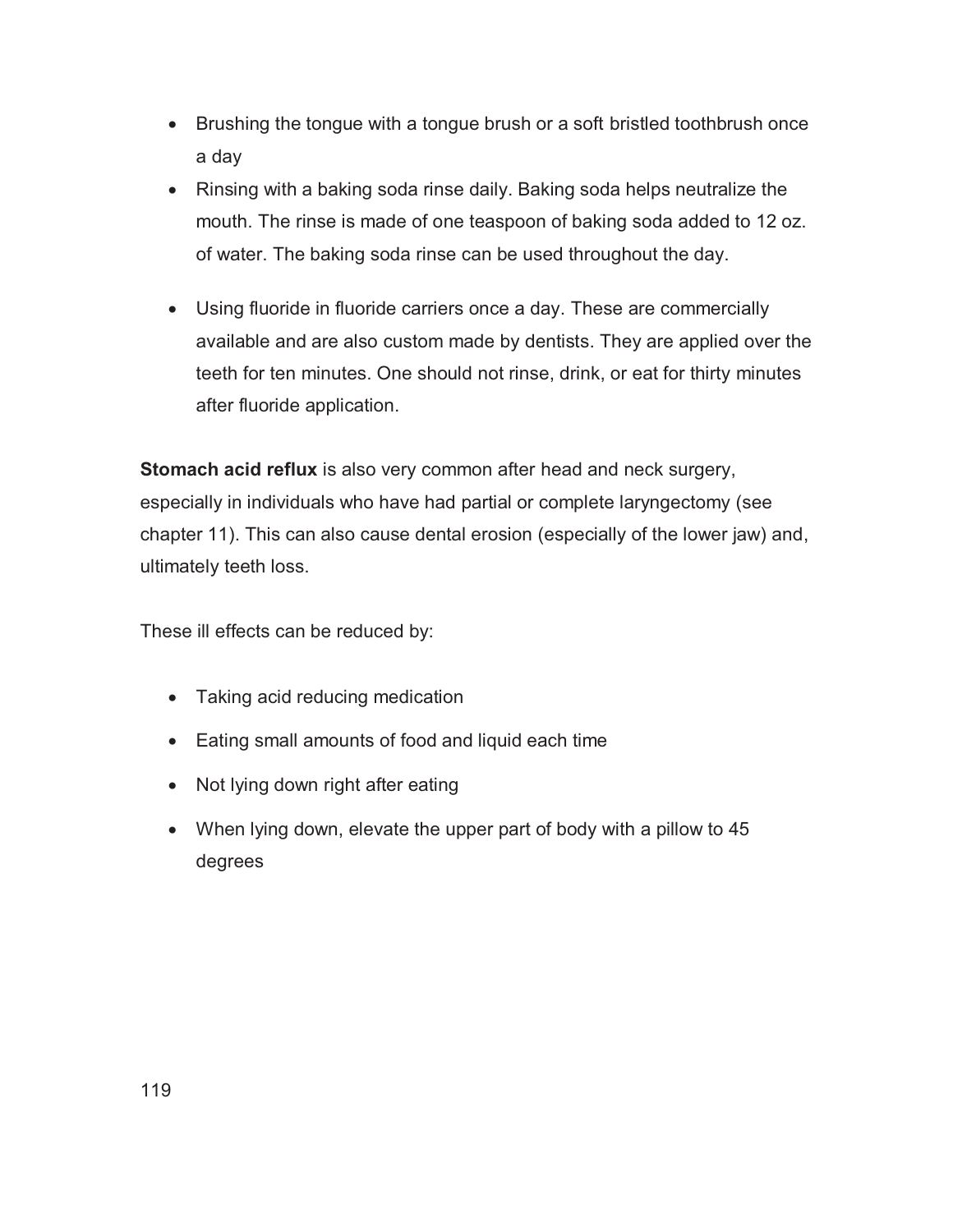### **Hyperbaric oxygen therapy**

Hyperbaric oxygen (HBO) therapy involves breathing pure oxygen in a pressurized room. HBO therapy is a well-established treatment for decompression sickness (a hazard of scuba diving) and can be used to prevent osteoradionecrosis.

HBO is used to treat a wide range of medical conditions including bubbles of air in the blood vessels (arterial gas embolism), decompression sickness, carbon monoxide poisoning, a wound that won't heal, a crush injury, gangrene, skin or bone infection causing tissue death (such a osteoradionecrosis), radiation injuries, burns, skin grafts or skin flaps at risk of tissue death, and severe anemia.

In an HBO therapy chamber, the air pressure is raised up to three times higher than normal air pressure. Under these conditions, the lungs can gather much more oxygen than is possible when breathing pure oxygen at normal air pressure.

The blood carries this oxygen throughout the body, stimulating the release of chemicals called "growth factors" and stem cells that promote healing. When tissue is injured, it requires even more oxygen to survive. HBO therapy increases the amount of oxygen in the blood and can temporarily restore normal levels of blood gases and tissue function. These promote healing and the ability of the tissues to fight infection.

HBO therapy is generally safe and complications are rare. These can include: temporary nearsightedness (myopia), middle ear and inner ear injuries (including leaking fluid and eardrum rupture due to increased air pressure), organ damage caused by air pressure changes (barotrauma), and seizures as a result of oxygen toxicity.

120 Pure oxygen can cause a fire if there is a source of ignition, such as a spark or flame. It is therefore forbidden to take items that could ignite a fire (e.g., lighters or battery powered devices) into the HBO therapy room.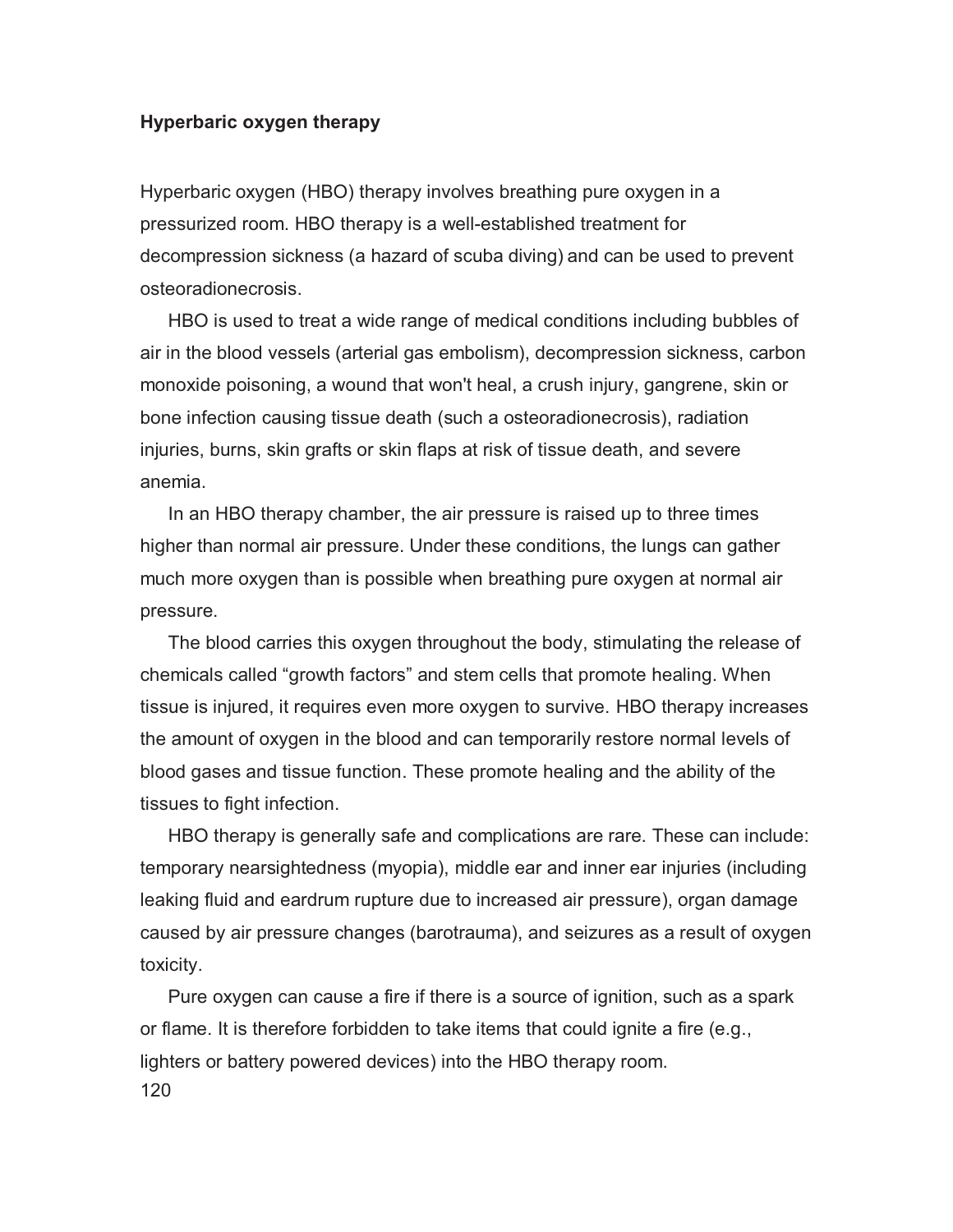HBO therapy can be performed as an outpatient procedure and does not require hospitalization. Hospitalized patients may need to be transported to and from the HBO therapy site if it is an outside facility.

Treatment can be performed in one of two settings:

- **A unit designed for one person** in an individual (monoplace) unit, while the patient lies down on a padded table that slides into a clear plastic tube.
- **A chamber designed to accommodate several people** in a multiperson HBO room where the patient may sit or lie down. A hood or mask delivers the oxygen.

During HBO therapy the increased air pressure creates a temporary feeling of fullness in the ears - similar to being in an airplane or at high altitude - that can be relieved by yawning.

A therapy session may last from one to two hours. Members of the health care team monitor the patient throughout the session. Following therapy, the patient may feel lightheaded for a few minutes.

To be effective, HBO therapy requires more than one session. The number of sessions required depends on the medical condition. Some conditions, such as carbon monoxide poisoning, can be treated in as few as three visits. Others, such as osteoradionecrosis or non-healing wounds, and may require 25 to 30 treatments.

HBO therapy alone can often effectively treat decompression sickness, arterial gas embolism and severe carbon monoxide poisoning. To effectively treat other conditions, HBO is used as part of a comprehensive treatment plan and is administered in conjunction with additional therapies and medications that fit one's individual needs.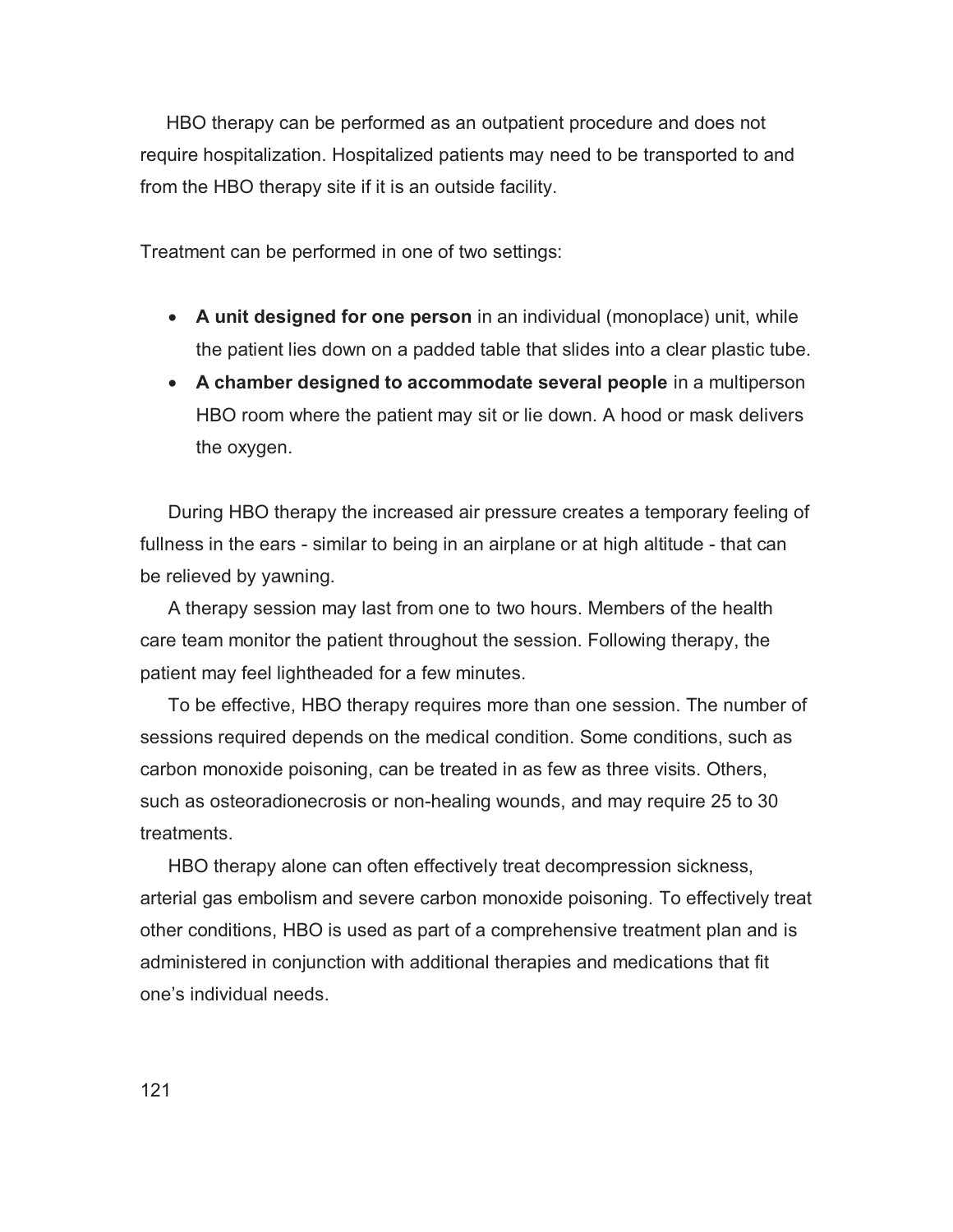## **CHAPTER 15: PSYCHOLOGICAL ISSUES: DEPRESSION, SUICIDE, UNCERTAINTY, SHARING THE DIAGNOSIS, THE CARE GIVER, AND SOURCE OF SUPPORT**

Head and neck cancer survivors, including laryngectomees face many psychological, social and personal challenges. This is mainly because head and neck cancer and its treatment affect some of the most basic human functions - breathing, eating, communication, and social interaction. Understanding and treating these issues are no less important than dealing with medical concerns.

Individuals diagnosed with cancer experience numerous feelings and emotions which can change from day to day, hour to hour, or even minute to minute and can generate a heavy psychological burden.

Some of these feelings include:

- Denial
- Anger
- Fear
- Stress
- Anxiety
- Depression

122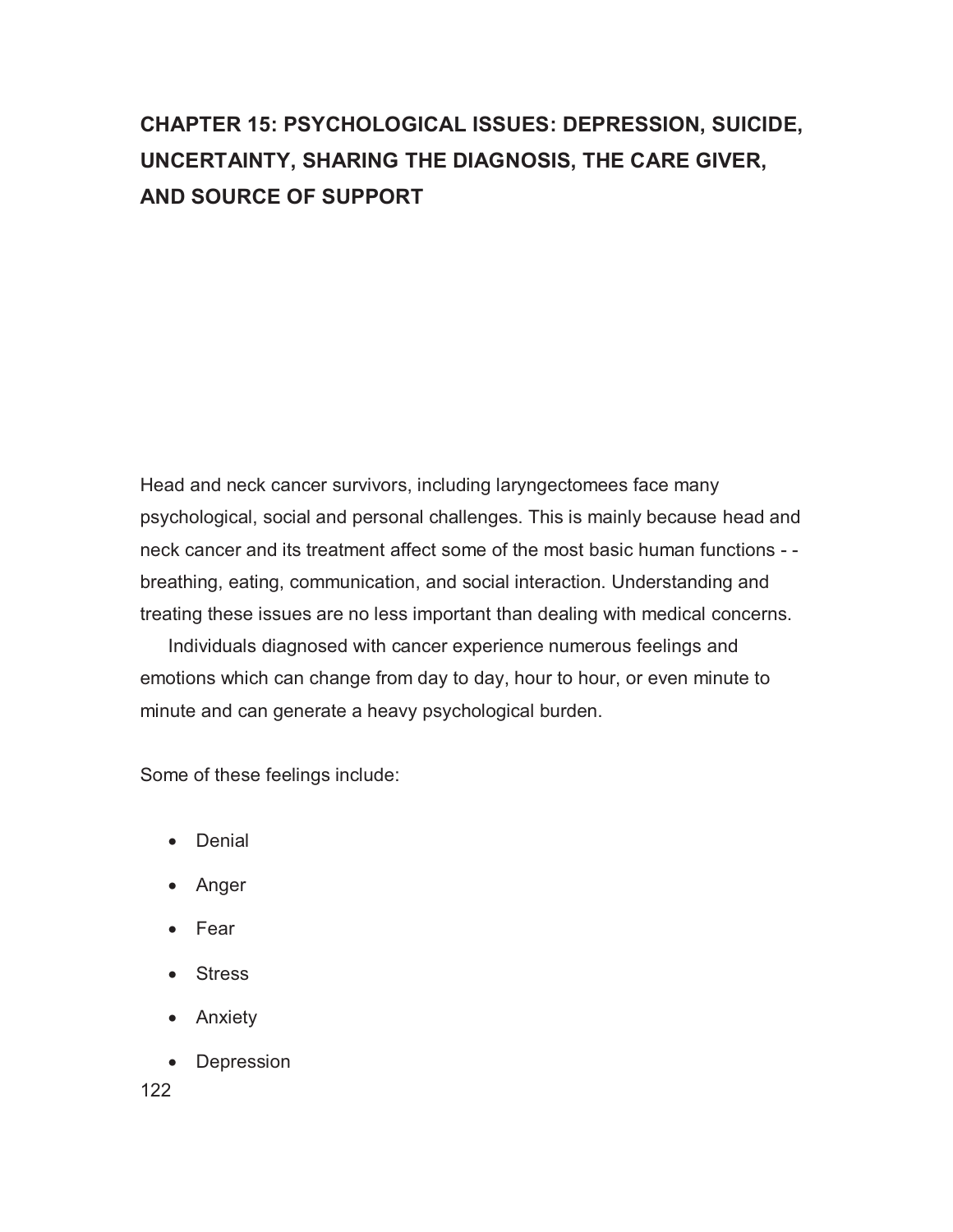- Sadness
- Guilt
- Loneliness

Some of the psychological and social challenges faced by laryngectomees include:

- Depression
- Anxiety and fear of recurrence
- Social isolation
- Substance abuse
- Body image
- Sexuality
- Return to work
- Interaction with spouse, family, friends, co-workers
- Economic impact

## **Coping with depression**

Many people with cancer feel sad or depressed. This is a normal response to any serious illness. Depression is one of the most difficult issues faced by a patient diagnosed with cancer. Yet, the social stigma associated with admitting depression makes it difficult to reach out and seek therapy.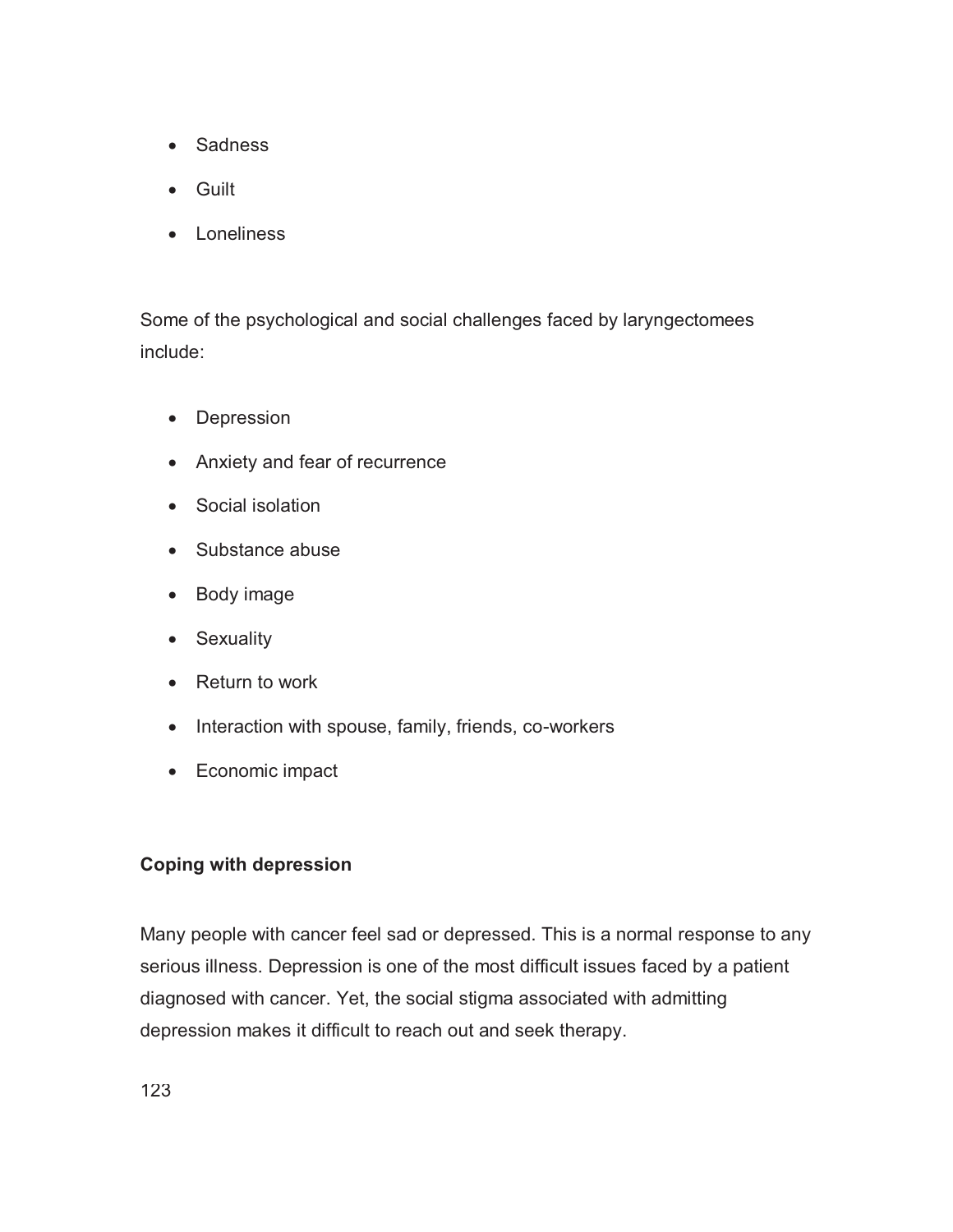Some of the signs of depression include:

- A feeling of helplessness and hopelessness, or that life has no meaning
- No interest in being with family or friends
- No interest in hobbies and activities one used to enjoy
- A loss of appetite, or no interest in food
- Crying for long periods of time, or many times each day
- Sleep problems, either sleeping too much or too little
- Changes in energy level
- Thoughts of suicide, including making plans or taking action to kill oneself, as well as frequently thinking about death and dying

The challenges of life as a laryngectomee in the shadow of cancer mean that it is even more difficult to deal with depression. Being unable to speak, or even having difficulty with speaking, make it harder to express emotions and can lead to isolation. Surgical and medical care is often not sufficient to address such issues; more emphasis should be given to mental well-being after laryngectomy.

 Coping with and overcoming depression are very important, not only for the well -being of the patient, but also may facilitate recovery, increase one's chance for longer survival and ultimate cure. There is growing scientific evidence of a connection between mind and body. Although many of these connections are not yet understood, it is well recognized that individuals who are motivated to get better and exhibit a positive attitude recover faster from serious illnesses, live longer, and sometimes survive immense odds. Indeed, it has been shown that this effect may be mediated by alterations in the cellular immune responses and a decrease in natural killer cell activity.

There are, of course, many reasons to feel depressed after learning one's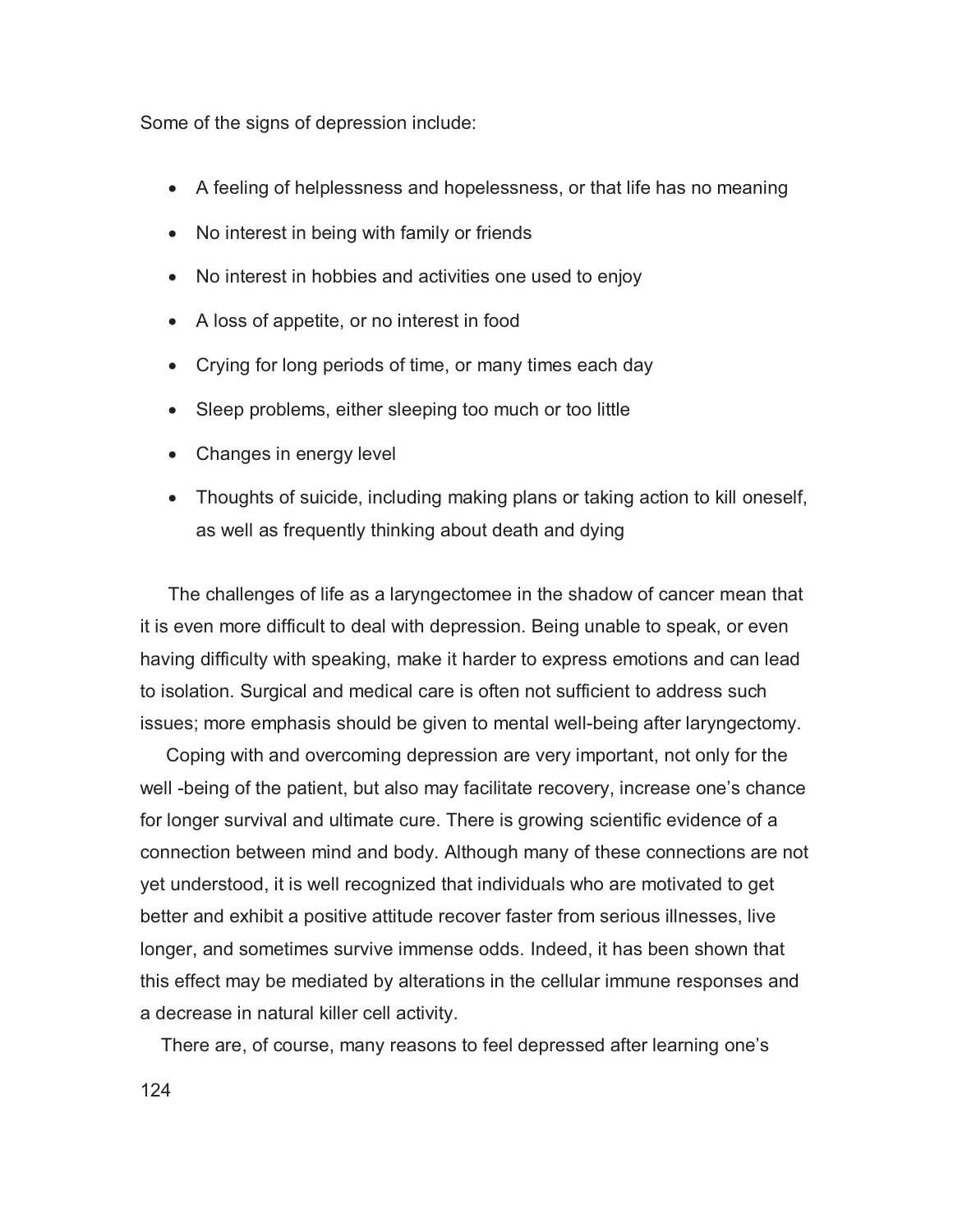cancer diagnosis and living with it. It is a devastating illness for patients and their families, even more so because medicine has not yet found a cure for most types of cancer. By the time the disease has been discovered, it is too late for prevention and, if the cancer has been discovered at an advanced stage, the risk of dissemination is high and the chance of ultimate cure significantly decreased.

 Many emotions run through the patient's mind after learning the bad news. "Why me?" and "Can it be true?" Depression is part of the normal mechanism of coping with adversity. Most people go through several stages in coping with a difficult new situation such as becoming a laryngectomee. At first one undergoes denial and isolation, than anger, followed by depression, and finally, there is acceptance.

 Some people get "stuck" at a certain stage such as depression or anger. It is important to move on and get to the final stage of acceptance and hope. This is why professional help as well as understanding and assistance by family and friends are very important.

Patients have to face their ultimate mortality, sometimes for the first time in their life. They are forced to deal with the illness and its immediate and long term consequences. Paradoxically, feeling depressed after learning about the diagnosis allows the patient to accept the new reality. Not caring any more makes it easier to live with an uncertain future. Yet, while thinking that "I do not care anymore" may make it temporary easier, such a coping mechanism may interfere with seeking appropriate care and can lead to a rapid decline in one's quality of life.

#### **Overcoming depression**

Hopefully a patient can find the strength to fight depression. Immediately after a laryngectomy individuals may be overwhelmed by new daily tasks and realities.

125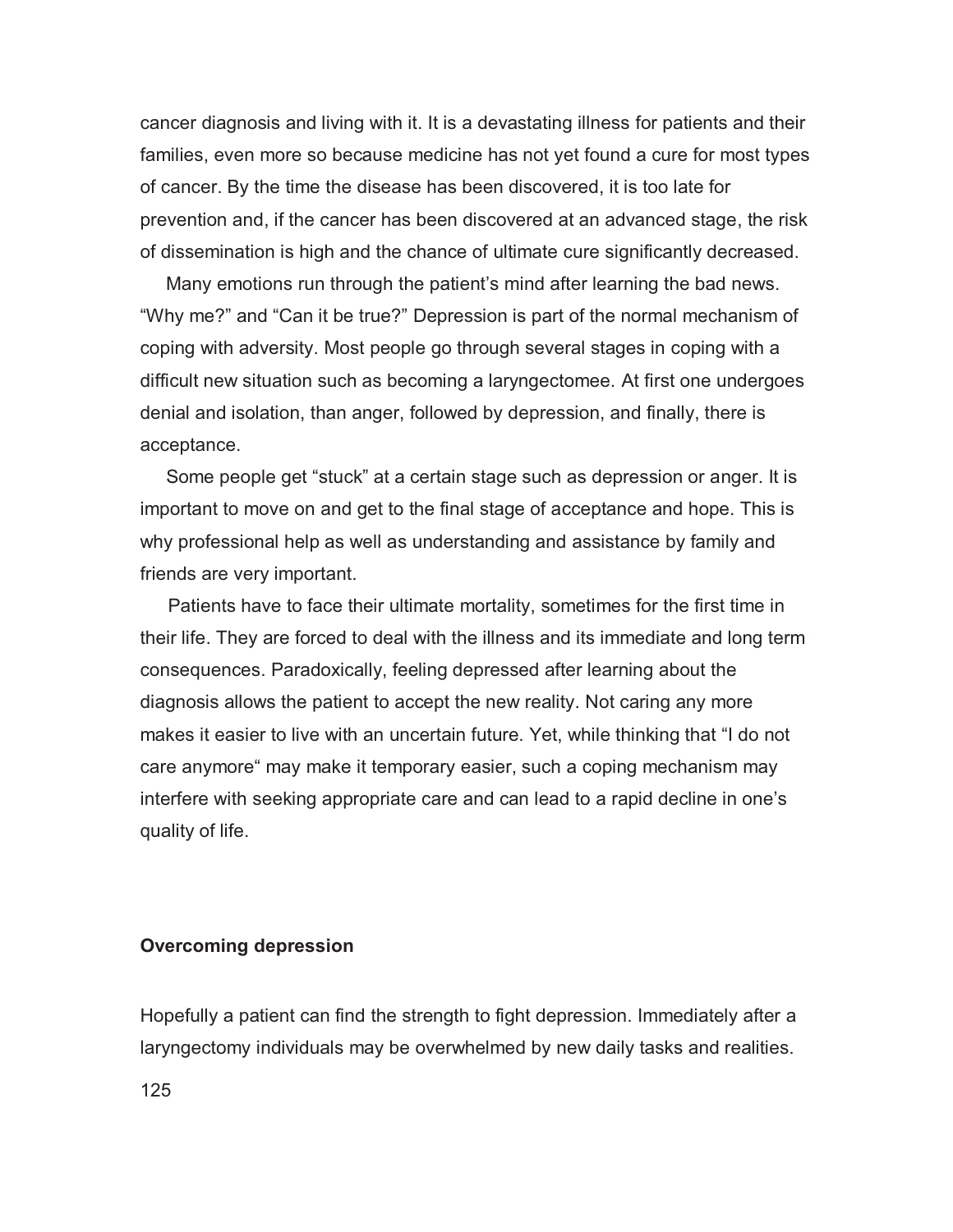They often experience a mourning period for their many losses, which include their voice and their prim state of health. They also have to accept many permanent deficits including not being able to speak "normally". Some may feel that they have a choice between succumbing to a creeping depression or becoming proactive and returning to life. A desire to get better and overcome a handicap can be the driving force to reversing the downhill trend. Depression may recur; requiring a continuous struggle to overcome it.

Some of the ways laryngectomees and head and neck cancer patients can cope with depression include:

- Avoid substance abuse
- Seek help
- Exclude medical causes (e.g., hypothyroidism)
- Determine to become proactive
- Minimize stress
- Set an example for others
- Return to previous activities
- Consider antidepressant medication
- Seek support from family, friends, professional, colleagues, fellow laryngectomees, and support groups

These are some of the ways of renewing one's spirit:

- Develop leisure activities
- Build personal relationships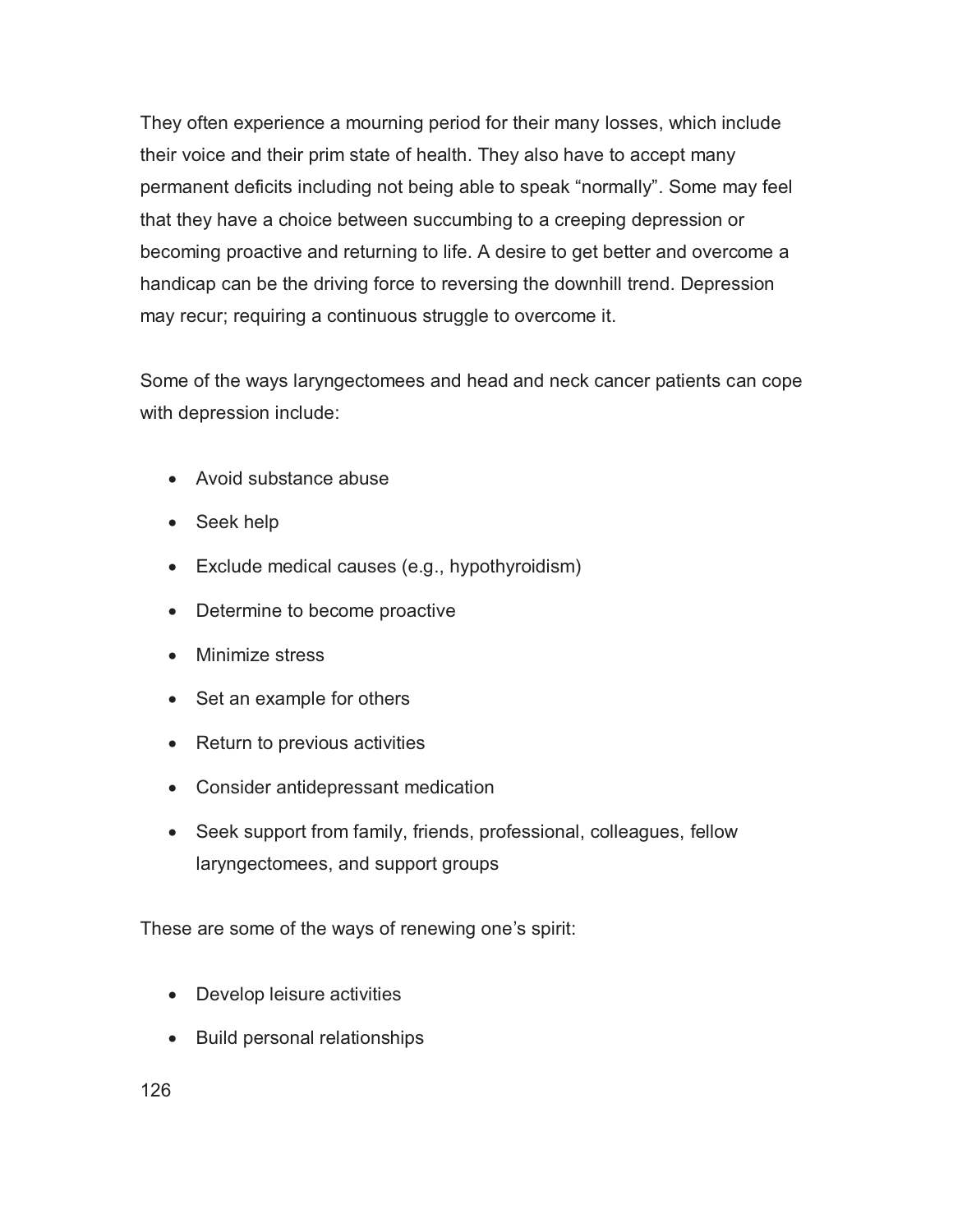- Keep physically fit and active
- Social reintegration with family and friends
- Volunteer
- Find purposeful projects
- -Rest

 Support by family members and friends is very important. The continuous involvement and contribution to others' lives can be invigorating. One can draw strength from enjoying, interacting and impacting the lives of their children and grandchildren. Setting an example to one's children and grandchildren not to give up in the face of adversity can be the driving force to be proactive and resist depression.

 Getting involved in activities one liked before the surgery can provide a continuous purpose for life. Participating in the activities of a local laryngectomee club can be a new source of support, advice and friendship.

 Seeking the help of a mental health professional such as a social worker, psychologist or psychiatrist can also be helpful. Having a caring and competent physician and a speech and language pathologist who can provide continuous follow-up is very important. Their involvement can help patients deal with emerging medical and speech problems and can contribute to their sense of well being.

### **Suicide among head and neck cancer patients**

The suicide rate in cancer patients is twice of that of the general population according to recent studies. These studies clearly point to the urgent need to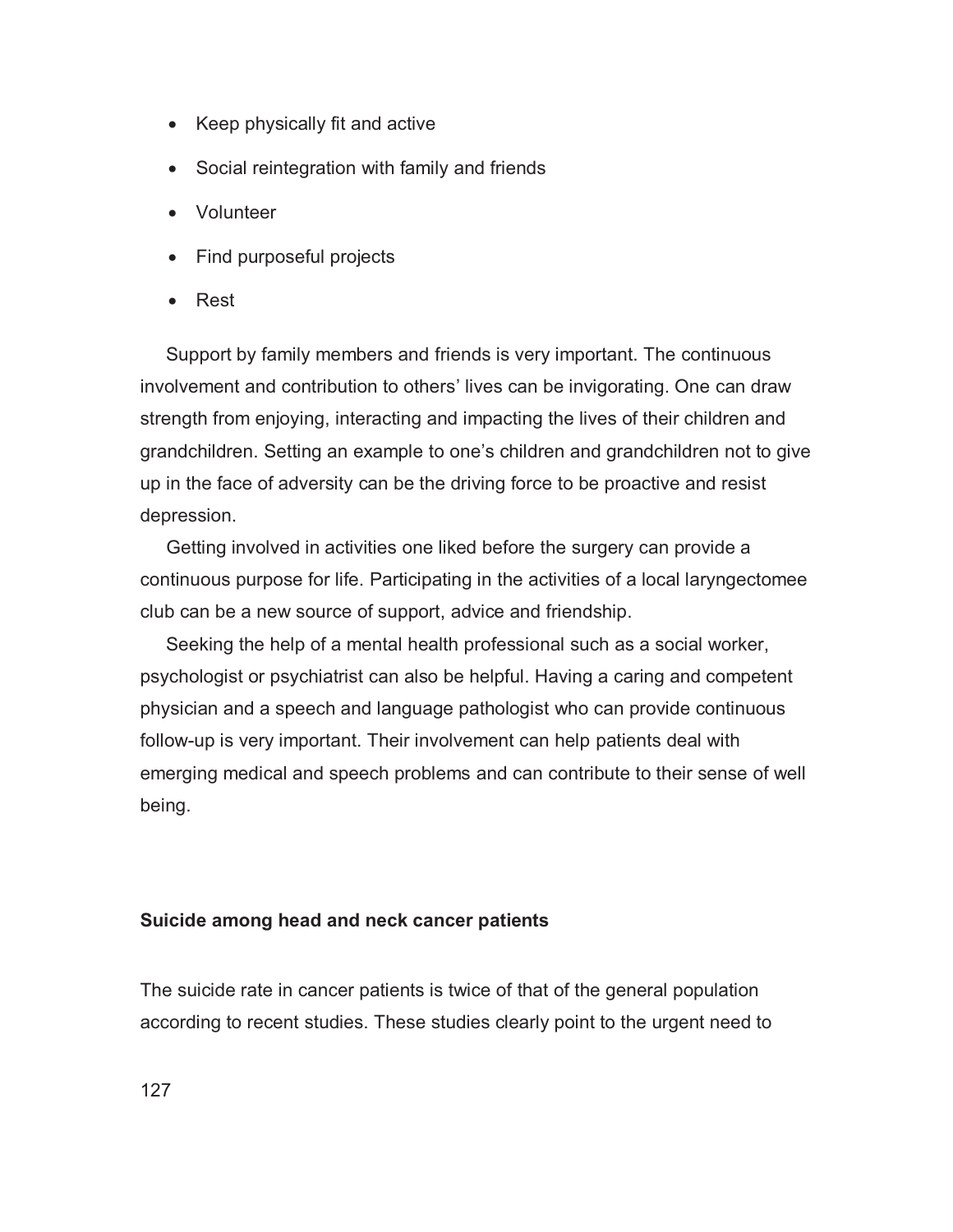recognize and treat psychiatric problems like depression and suicidal ideation in patients.

 Most studies have found high incidence of depressive mood disorders associated with suicide among cancer patients. In addition to major and minor depressive disorders, there is also a high rate of less severe depression in elderly cancer patients which is sometimes not recognized and often undertreated. Many studies have shown that in about half of all suicides among people with cancer, major depression was present. Other important contributory factors include anxiety, affective disorder, pain, lack of social support systems, and demoralization.

The relative increase in suicide risk is highest in the first five years after cancer diagnosis and declines gradually after that. However, the risk remains elevated for fifteen years after a cancer diagnosis. Higher suicide rates among patients with cancer are associated with being male, white, or unmarried. Among men, higher suicide rates are noted with increasing age at diagnosis. Suicide rates are also higher among patients with advanced disease at diagnosis.

Suicide rates varied by type of cancer: The highest rates are among patients with cancers of the lung and bronchus, stomach, and head and neck, including the oral cavity, pharynx, and larynx. A high prevalence of depression or distress is found among patients with these types of cancers. The high rate of depression in head and neck cancer may be explained by the devastating influence of the illness on one's quality of life. This is because it affects appearance and essential functions such as speaking, swallowing, and breathing.

Screening cancer patients for depression, hopelessness, distress, severe pain, coping problems, and suicidal ideation is a useful way to identify those at risk. Counseling and referral to mental health specialists when appropriate may prevent suicide in at-risk cancer patients. This approach also involves speaking with patients at heightened risk for suicide (and their families) about reducing their access to the most common methods used to commit suicide.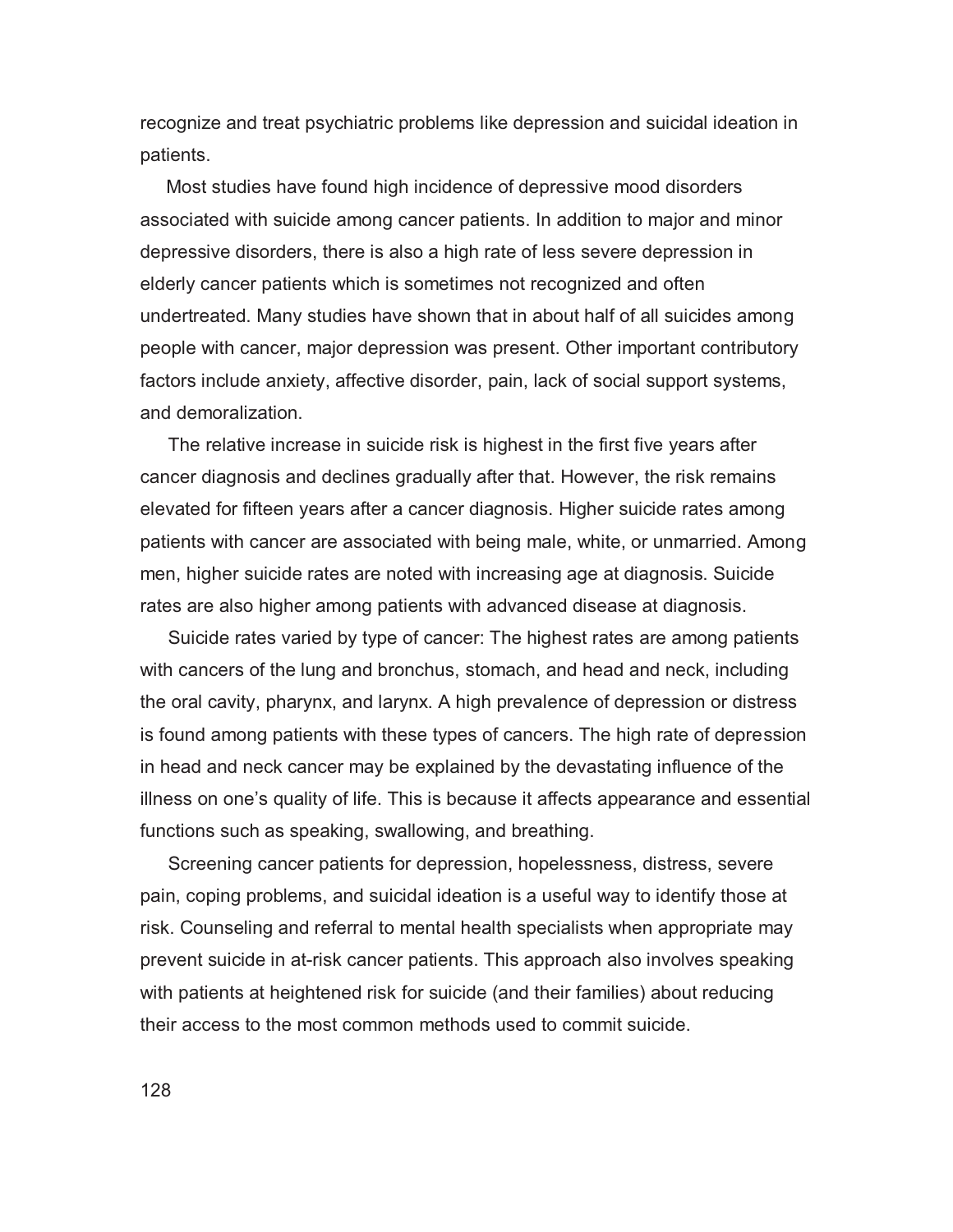### **Coping with uncertain future**

Once one has been diagnosed with cancer and even after successful treatment, it is difficult and close to impossible to completely free oneself from the fear that it may return. Some people are better than others in living with this uncertainty; those who adjust well end up being happier and are more able to go on with their lives than those who do not.

 What makes predicting the future difficult is that the scans used to detect cancer (positron emission tomography or PET, computed tomography or CT, and magnetic resonance imaging or MRI) generally only detect cancer that is larger than one inch; physicians may miss a small lesion located at a site that is difficult to visualize.

 Patients have therefore to accept the reality that the cancer may return and that physical examination and vigilance are the best ways of monitoring their condition.

 What often helps with coping with a new symptom (unless it is urgent) is to wait a few days before seeking medical assistance. In general the majority of new symptoms will go away within a short period. Over time, most people learn not to panic and to use past experience, common sense and their knowledge to rationalize and understand their symptoms.

 Hopefully, over time, one gets better in coping with an uncertain future and learns to accept it and live with it, striking a balance between fear and acceptance.

Some suggestions of ways one can cope with the uncertain future include:

- Separating oneself from the illness
- Focusing on interests other than cancer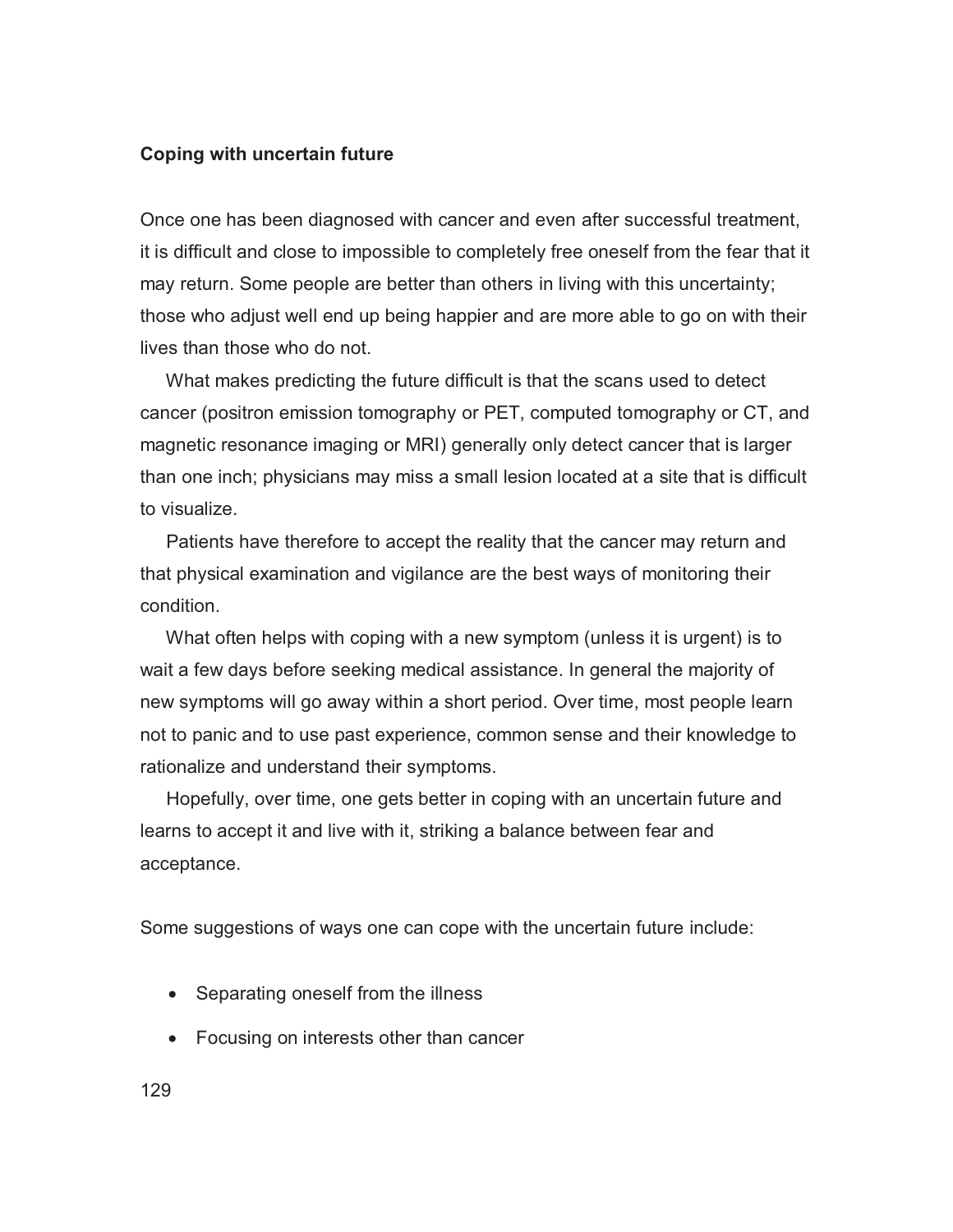- Developing a life style that avoids stress and promotes inner peace
- Continuing with regular medical check-ups

### **Sharing the diagnosis with others**

After being diagnosed with cancer one has to decide whether to share the information with others or keep it private. Individuals may choose to keep the information private out of fear of stigmatization, rejection or discrimination. Some do not want to show vulnerability and weakness or feel that they are pitied by others. Acknowledged or not, sick people – especially those with a potentially terminal illness – are less able to be competitive in society and are often intentionally or unintentionally discriminated against. Some may fear that otherwise compassionate friends and acquaintances may distance themselves in order to be protected from a perceived inevitable loss - - or simply because they do not know what to say or how to behave.

Keeping the diagnosis private can create emotional isolation and burdens as one faces the new reality without support. Some may share the diagnosis only with a limited number of people to spare others from the emotional trauma. Of course asking people to keep this often devastating information private deprives them from receiving their own emotional support and assistance.

Sharing the information with family and friends may be difficult and is best presented in a way that suits the individual's coping abilities. It is best to communicate one on one and to allow each person to ask questions and express their feeling, fears and concerns. Delivering the news in an optimistic fashion, highlighting the potential for recovery, can make it easier. Telling young children can be challenging and is best done according to their abilities to digest the information.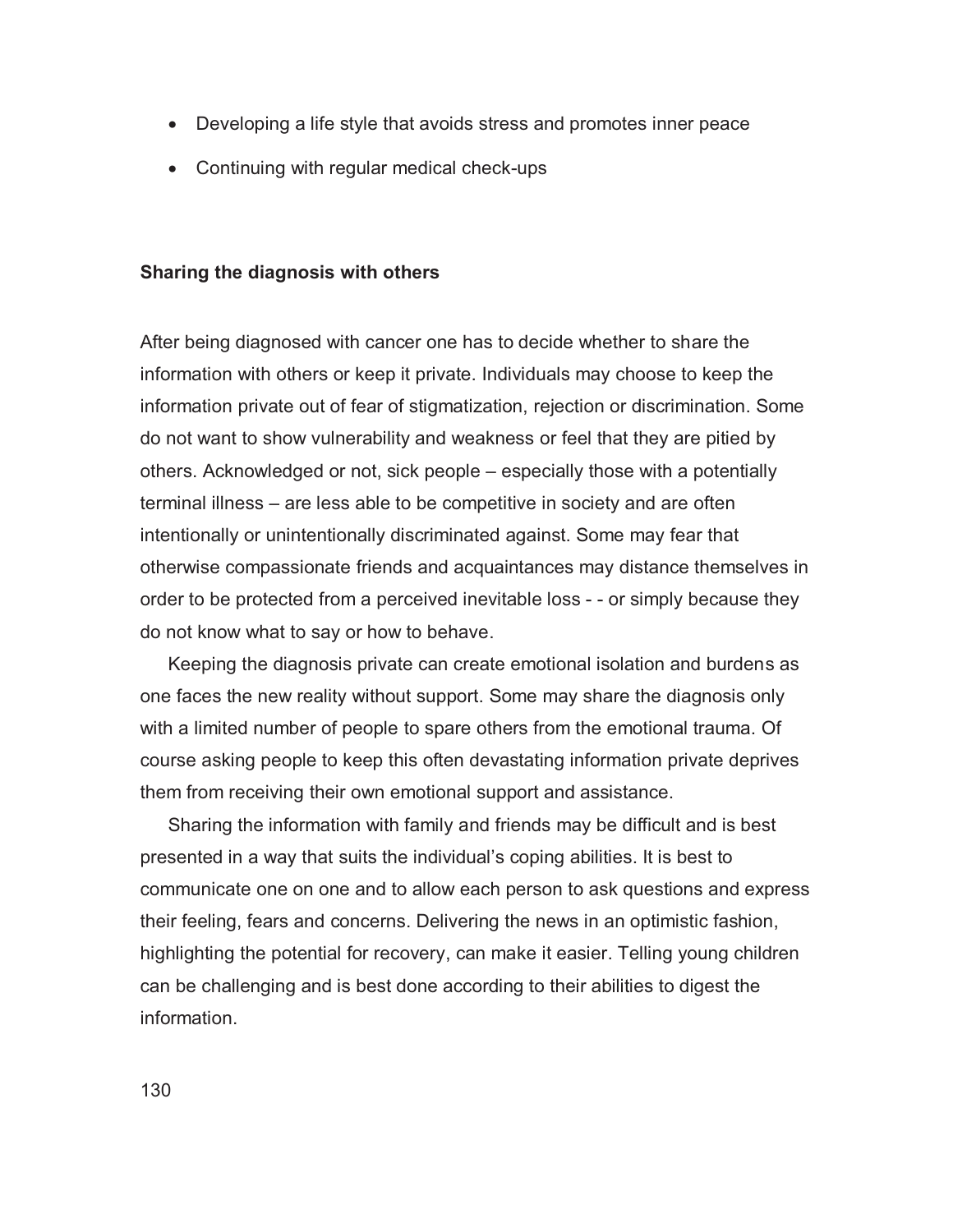Following surgery and especially after a laryngecomy, it is no longer possible to hide the diagnosis. Most people do not regret sharing their diagnosis with others. They generally discover that their friends do not abandon them and they receive support and encouragement which helps them through difficult times. By "getting out of the closet" and sharing their diagnosis, survivors are making a statement that they do not feel ashamed or weak because of their illness.

Laryngectomees are a small group among cancer survivors. Yet they are in a unique position because they bear their diagnoses on their neck and through their voice. They cannot hide the fact that they breathe through their stomas and speak with weak and sometimes mechanical voices. Yet their survivorship is a testament that a productive and meaningful life is possible even after being diagnosed with cancer.

#### **Caring for a loved one with cancer**

Being a caregiver for a loved one with a serious illness such as head and neck cancer is very difficult and can be physically and emotionally taxing. It can be extremely hard to watch the person suffer, especially if there is little that they can do to reverse the illness. Caregivers should, however, realize the importance of what they are doing even when they get no or little appreciation.

Caregivers often fear the potential death of their loved one and life without them. This can be very anxiety provoking and depressing. Some cope by refusing to accept the diagnosis of cancer and believe that their loved ones illness is less serious in nature.

Caregivers often sacrifice their own well being and needs to accommodate those of the person they care for. They often have to calm their loved one's fears and support them despite often being the target of vented anger, frustration and anxieties. These frustrations may be exaggerated in those with head and neck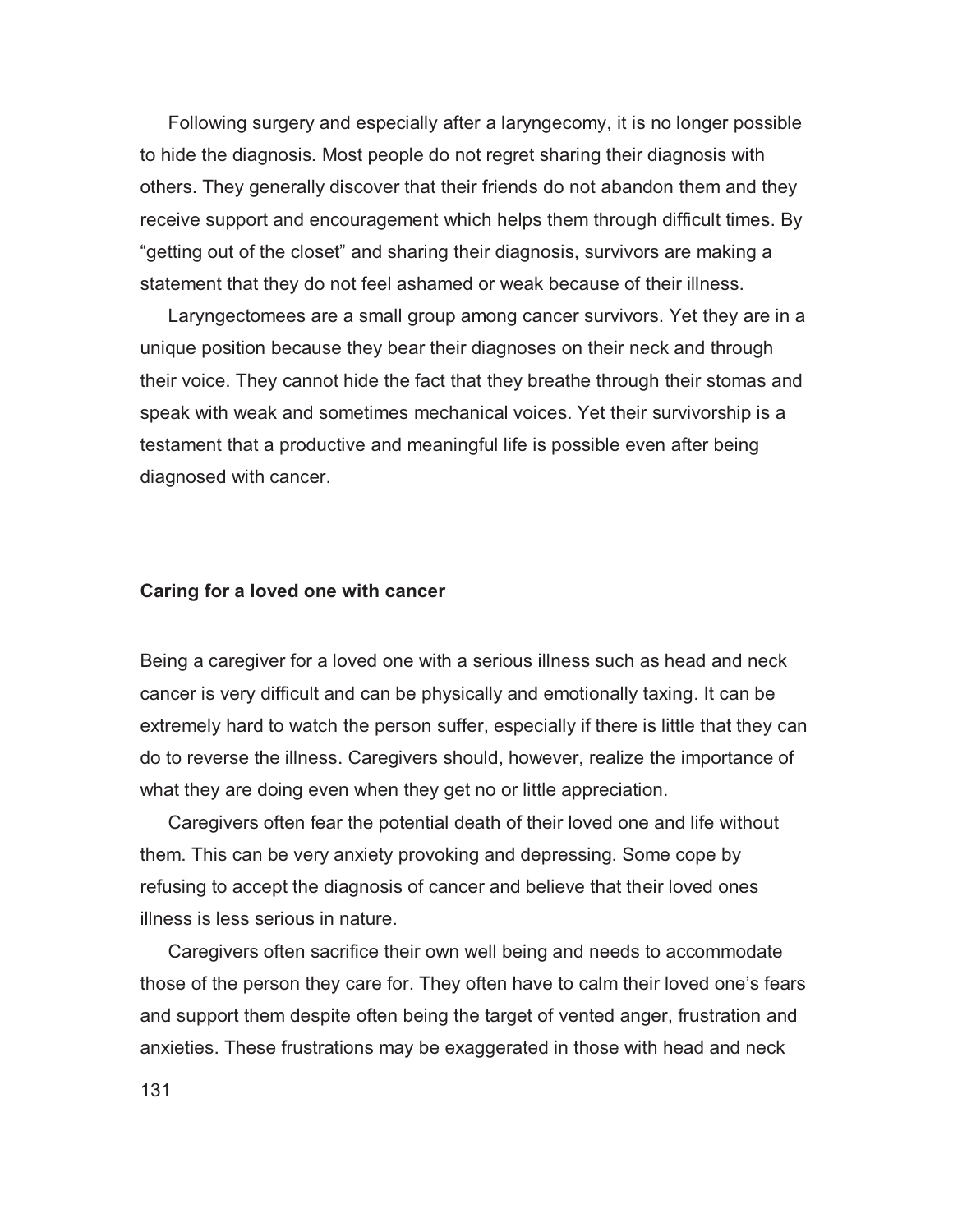cancer who often have difficulty expressing themselves verbally. Caregivers frequently suppress their own feelings and hide their own emotions to prevent upsetting the sick person. This is very taxing and difficult.

It is useful for the patient and their caregivers to openly and honestly talk to each other share their feelings, worries, and aspirations. This may be more challenging to those with difficulty speaking. Jointly meeting health care providers allows for better communication and facilitates shared decision making.

Unfortunately, the well-being of caregivers is frequently ignored, as all the attention is focused on the sick individual. It is essential, however, that the needs of the caregiver are not ignored. Receiving physical and emotional support through friends, family, support groups, and mental health professionals can be very helpful to the caregiver. Professional counseling can be on an individual basis or joint with other family members and/or the patient. Caregivers should find time for themselves to "recharge" their own batteries. Having time dedicated to their own needs can help caregivers continue to be a source of support and strength to their loved ones. There are organizations available to aid with respite care.

### **Sources of social and emotional support**

Learning that one has laryngeal or any head and neck cancer can change the individual's life and the lives of those close to them. These changes can be difficult to handle. Seeking help to better cope with the psychological and social impact of the diagnosis is very important.

The emotional burden includes concerns about treatment and its side effects, hospital stays, and the economical impact of the illness including how to deal with medical bills. Additional worries are directed to caring for one's family, keeping one's work, and continuing one's daily activities.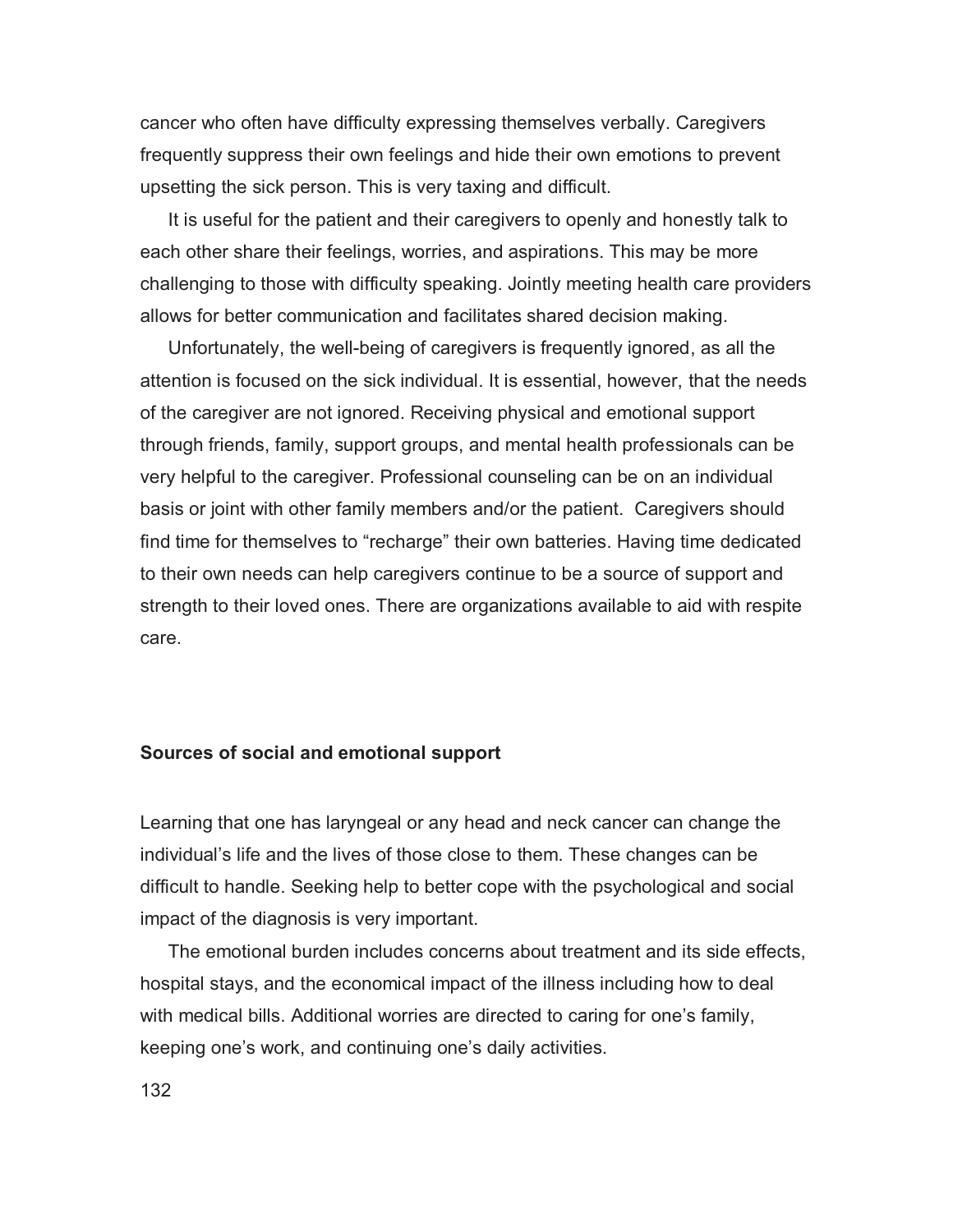Reaching out to other laryngectomees and head and neck cancer support groups can be helpful. Hospital and home visits by fellow survivors can provide support and advice and can facilitate recovery. Fellow laryngetomees and head and neck cancer survivors frequently can provide guidance and set an example for successful recovery the ability to return to a full and rewarding life.

Sources for support include:

- Members of the health care team (physicians, nurses, and speech and language pathologists) can answer and clarify questions about treatment, work, or other activities.
- Social workers, counselors, or members of the clergy can be helpful if one wishes to share one's feelings or concerns. Social workers can suggest resources for financial aid, transportation, home care, and emotional support.
- Support groups for laryngectomees and other individuals with head and neck cancer, can share with patients and their family members what they have learned about coping with cancer. Groups may offer support in person, over the telephone, or on the Internet. Members of the health care team may be able to help in finding support groups.

The International Association of Laryngectomees website provides a list of the local laryngectomee clubs in the US and internationally at http://www.theial.com/ial/

A complete list of potential resources and support groups can be found at the Addendum.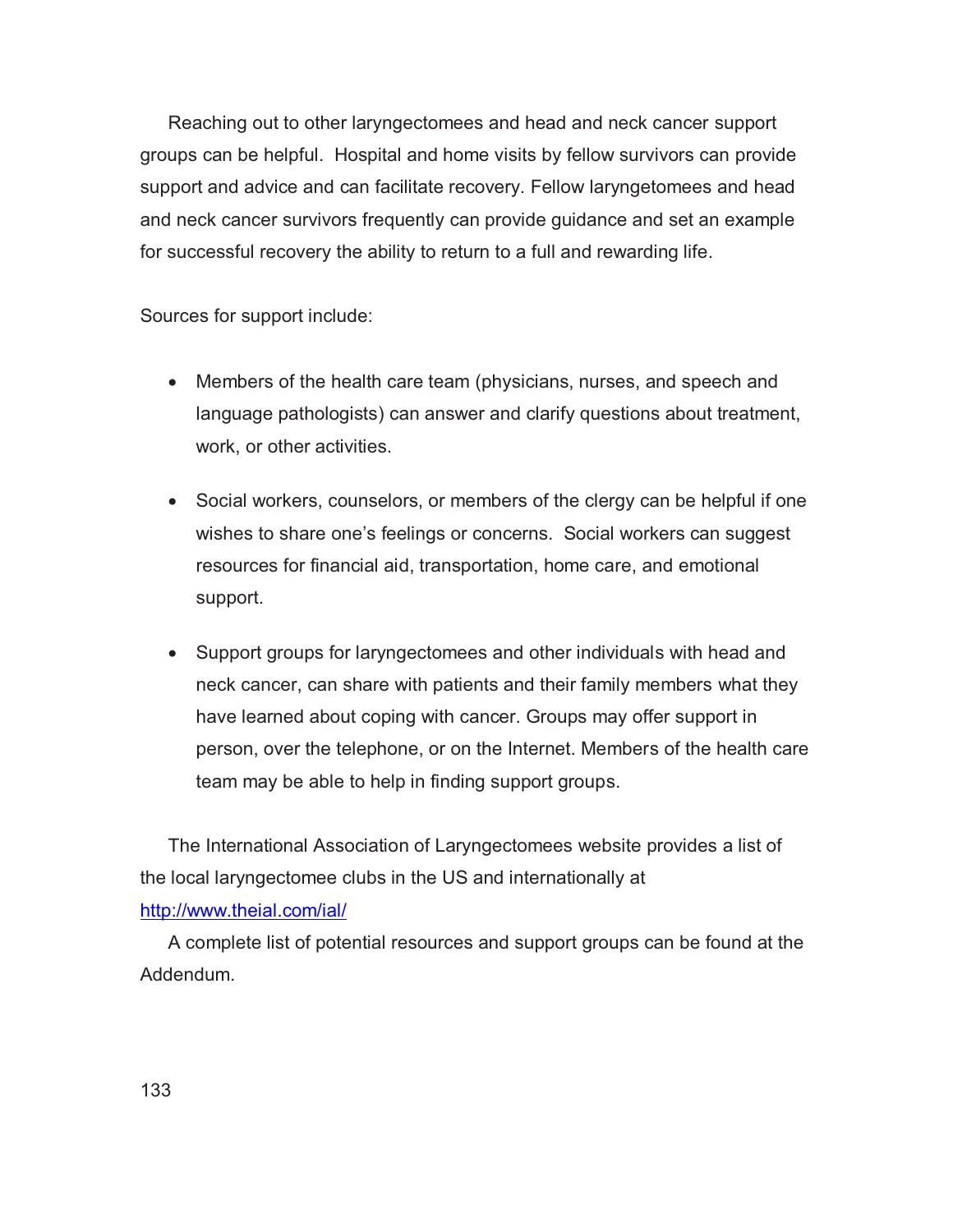## **Some "benefits" being a laryngectomee**

There are also few "benefits" being a laryngectomee, including:

- No more snoring
- Excuse for not wearing a tie
- Not smelling offensive or irritating odors
- Experiencing fewer colds
- Low risk of aspiration into the lungs
- Easier to intubate through the stoma in an emergency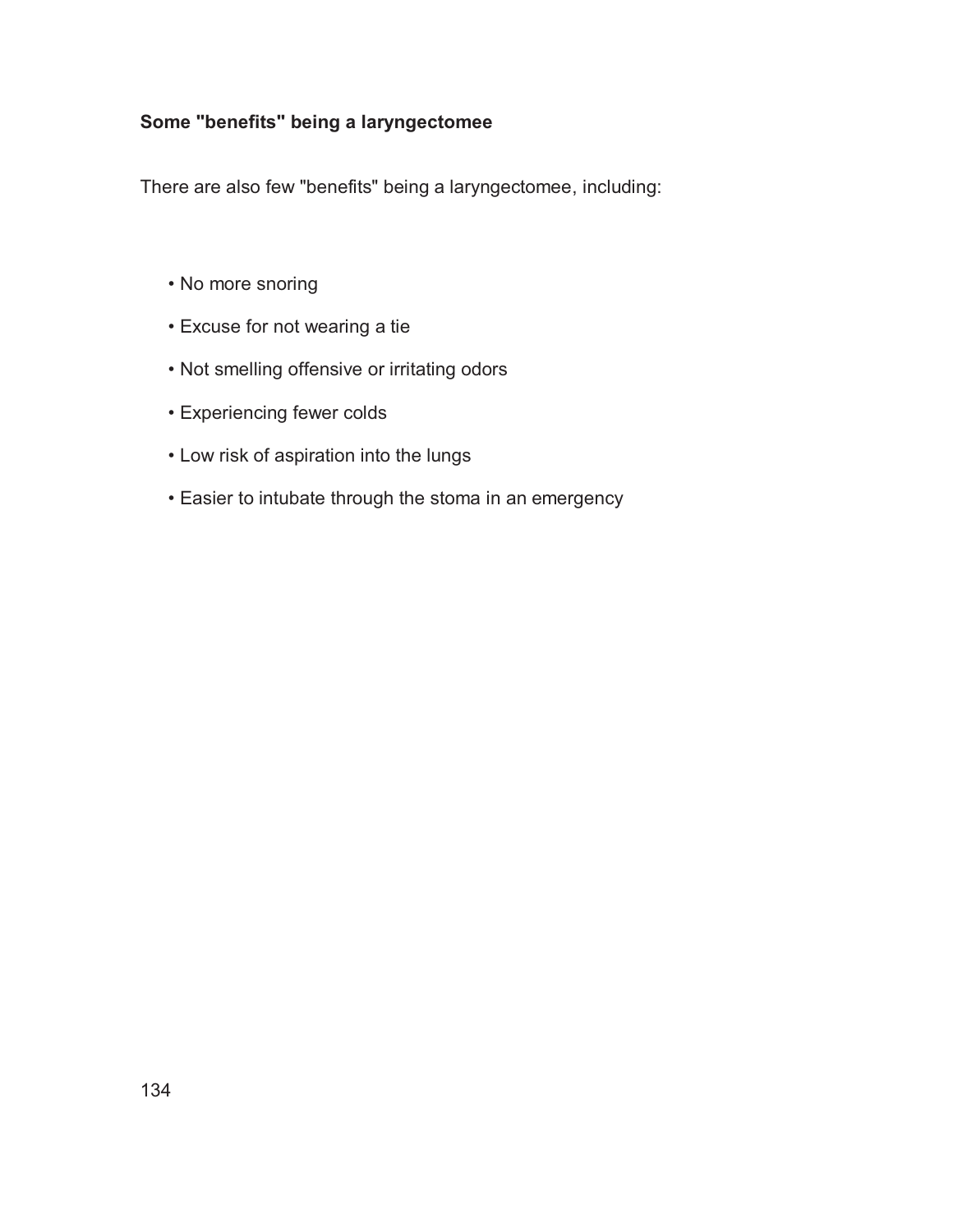## **CHAPTER 16: USE OF CT, MRI AND PET SCANS IN THE DIAGNOSIS AND FOLLOW-UP OF CANCER**

Computed Tomography (CT), Magnetic resonance imaging (MRI), and Positron Emission Tomography (PET) scans are non-invasive medical imaging procedures that enable the visualization of internal body structures. They are also used to detect cancer and follow up its progression and response to therapy.

MRI can be used for cancer diagnosis, staging, and treatment planning. The main component of most MRI systems is a large tube-shaped or cylindrical magnet. Using non-ionizing radiofrequency waves, powerful magnets, and a computer, this technology produces detailed, cross-sectional pictures of the inside of the body. In some cases, contrast dyes are used to illuminate certain structures in the body. These dyes may be injected directly into the bloodstream with a needle and syringe or they may be swallowed, depending on the area of the body being studied. With MRI, it is possible to distinguish between normal and diseased tissue and precisely pinpoint tumors within the body. It is also useful in detecting metastases.

Additionally, the MRI provides greater contrast between the different soft tissues of the body than a CT scan. Thus, it is especially useful for imaging the brain, spine, connective tissue, muscles, and the inside of bones. To perform the scan the patient lies within a large device that creates magnetic field that aligns the magnetization of atomic nuclei in the body.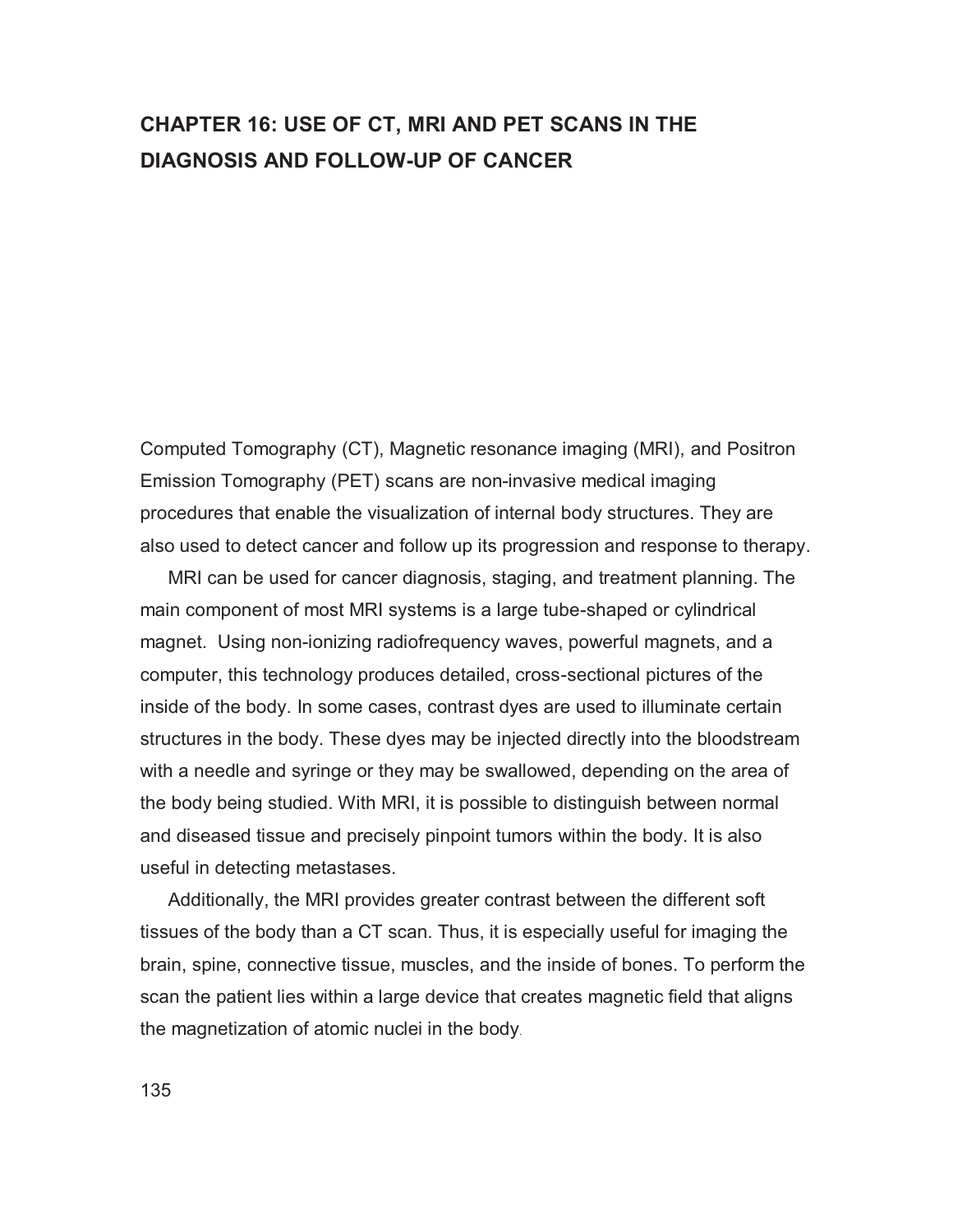**MRI** tests are painless. Some patients report feelings of mild to severe anxiety and/or restlessness during the test. A mild sedative can be given before the test to those who are claustrophobic or find it difficult to lie still for long periods of time. MRI machines produce loud banging, thumping, and humming sounds. Wearing earplugs can reduce the effect of noise.

**CT** is a medical imaging procedure that utilizes computer-processed X-rays to generate tomographic images or 'cuts' of specific areas of the patient's body. These cross-sectional images are used for diagnostic and therapeutic purposes in many medical disciplines. Digital geometry computerized processing is utilized to generate a three-dimensional image of the inside of a body site or organ from a large number of two-dimensional X-ray images taken around a single axis of rotation. Contrast dyes can be used to illuminate certain structures in the body.

**PET** scan is a nuclear medicine imaging test that creates a three-dimensional image or picture of the functional metabolic processes in the body. It uses a radioactive substance called a "tracer" that is administered through a vein to look for disease in the body. The tracer travels through the blood and collects in organs and tissues with high metabolic activity. A single PET scan can accurately image the cellular function of the entire human body.

Since a PET scan detects increased metabolic activity of any cause, such as cancer, infection, or inflammation, it is not specific enough and therefore cannot differentiate between them. This can lead to equivocal interpretation of the results and may create uncertainty that can lead to further tests which may not be needed. In additional to the financial burden this can cause, it may generate anxiety and frustration.

It is also important to realize that these tests are not perfect and can miss a small tumor (less than one inch). A thorough physical examination should also accompany any scanning.

136 PET and CT scans are often done in the same session and are performed by the same machine. While the PET scan demonstrates the biological function of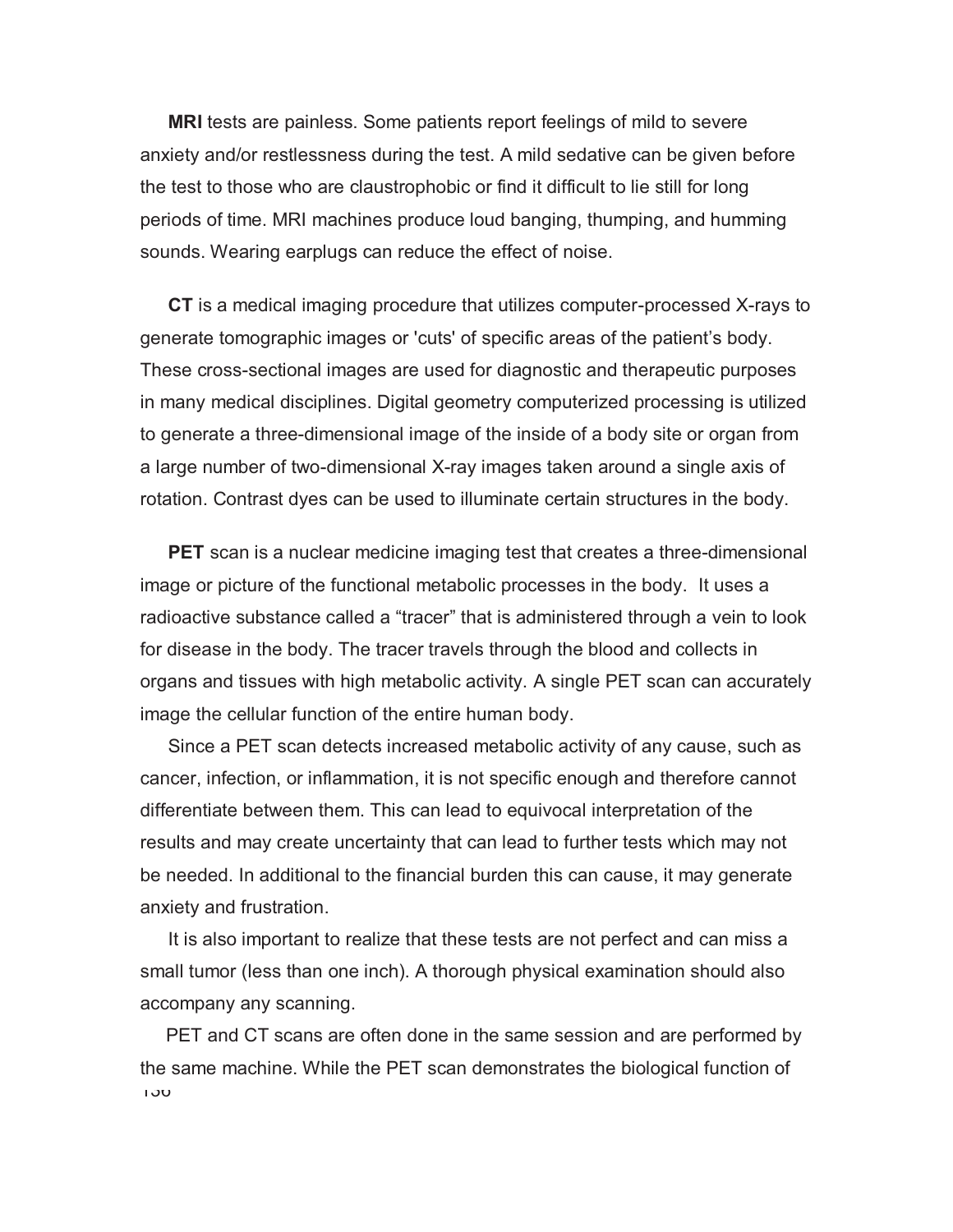the body, the CT scan provides information with respect to the location of any increased metabolic activity. By combining these two scanning technologies, a physician more accurately diagnose and identify existing cancer.

The general recommendation is to perform fewer PET/CT scans the longer the elapsed time from the surgery that removed the cancer. Generally, PET/CT is performed every three to six months during the first year, then every six months during the second and then yearly throughout life. These recommendation, however, are not based on studies and are merely the opinion or consensus among the specialists. More scans are performed if there are concerns or suspicious findings. However, when scheduling a PET and/or CT scan, any potential benefit gained by the information should be weighed against any potential deleterious effects of exposure to ionizing radiation and or X rays.

 Sometimes physicians do not need a PET scan and only request a CT dedicated to the area in question. Such a CT is more precise compared to a combined PET/CT, the former can also include the injection of contrast material to assist in the diagnosis of the problem.

 On occasion CT is not helpful, especially in those who had extensive dental work, including filings, crowns or implants, that can interfere with the interpretation of data. Not performing a CT spares the patient from receiving a substantial amount of radiation. Instead, an MRI of the area can be done.

When viewing the scans, the radiologists compare the new scan(s) with the old one(s) to determine if there have been any changes. This can be useful in determining if there is new pathology.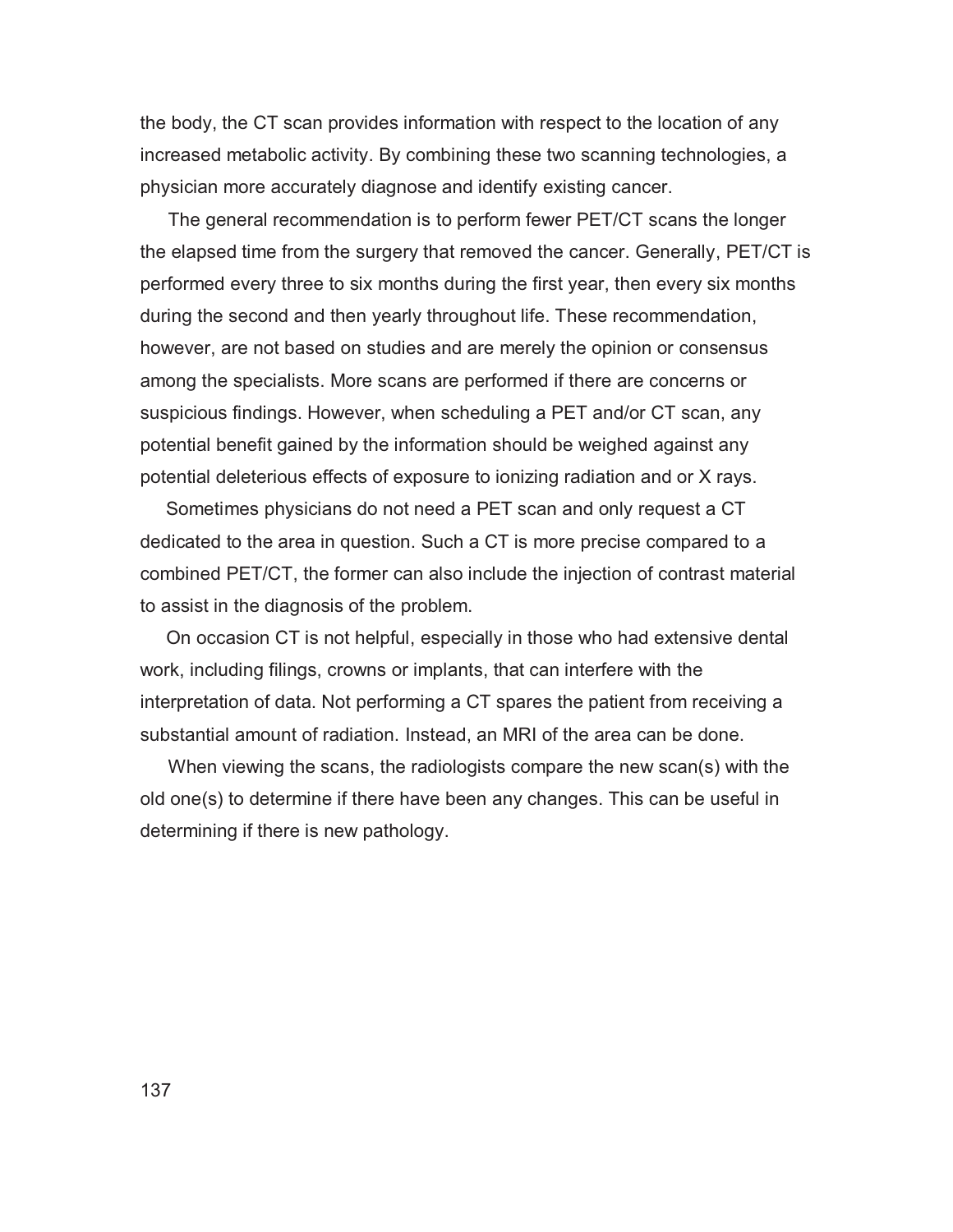## **CHAPTER 17: URGENT CARE, CARDIOPULMONARY RESUSITATION (CPR), AND CARE OF LARYNGECTOMEES DURING ANESTHESIA**

#### **Rescue breathing for laryngectomees and other neck breathers**

Laryngectomees and other neck breathers are at great risk of receiving inadequate acute care when they experience breathing difficulties or when they need cardiopulmonary resuscitation (CPR). Emergency departments (EDs) and emergency medical response services (EMS) personnel often do not recognize a patient who is a neck breather, do not know how to administer oxygen in the proper way, and may erroneously give mouth-to-mouth breathing when mouth-tostoma breathing is indicated. This can lead to devastating consequences, depriving sick people from the oxygen needed to survive.

Many medical personnel are not familiar with the care of laryngectomees because a laryngectomy is a relatively rare procedure. Currently laryngeal cancers are detected and treated early. A total laryngectomy is generally indicated only for large tumors or for tumors that recur after previous treatment. There are currently only about 60,000 individuals who have undergone this procedure in the United States. As a result, acute care health providers have less contact than ever with laryngectomees.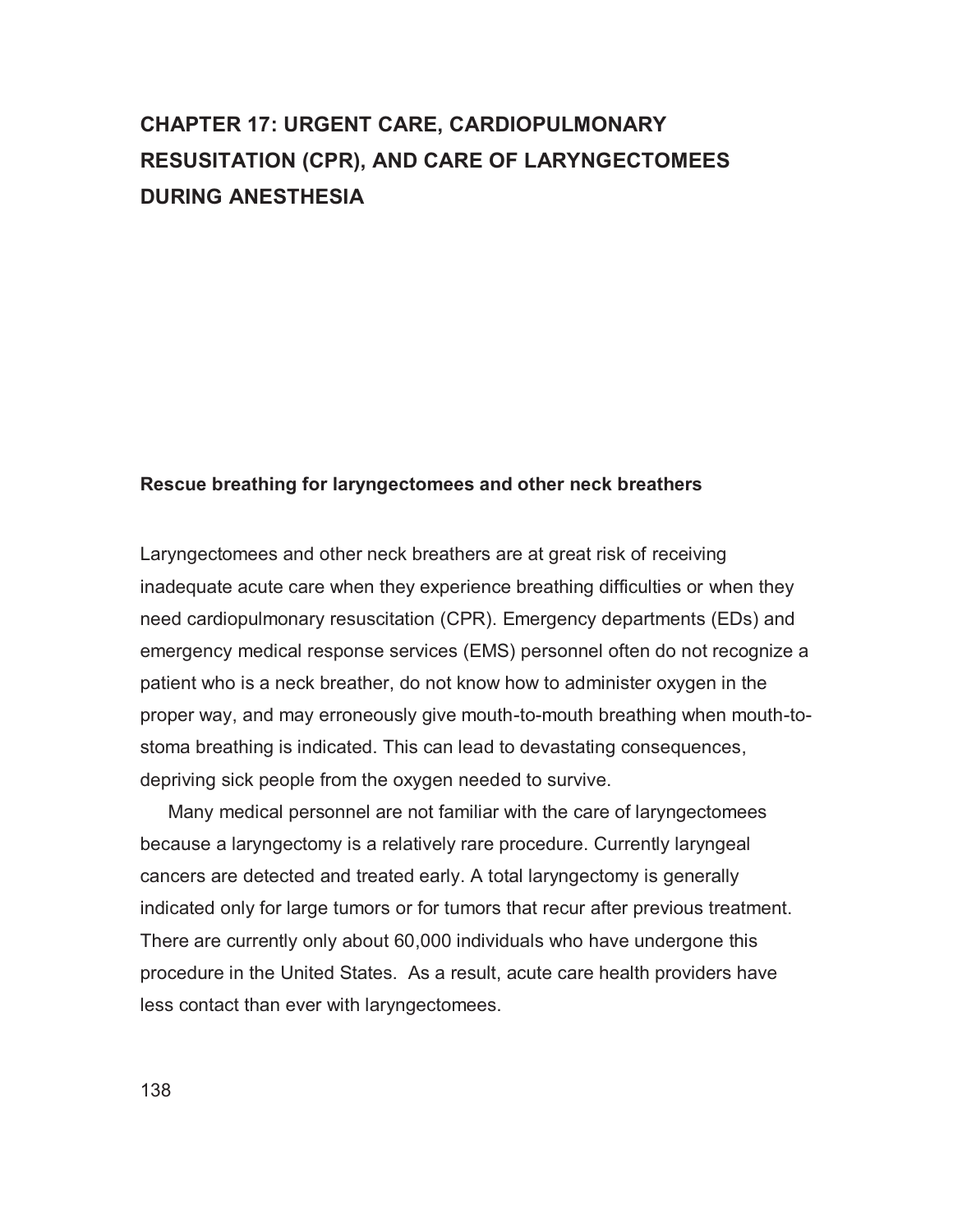This section describes the special needs of laryngectomees and other neck breathers, explains the anatomical changes after laryngectomy, outlines how laryngectomees speak and how to recognize them, explains how to distinguish between total and partial neck breathers, and describes the procedures and equipment used in rescue breathing for total and partial neck breathers.

**Causes of sudden respiratory distress in laryngectomees.** The most common indication for a laryngectomy is cancer of the head and neck. Many laryngectomees also suffer from other medical problems resulting from their malignancy and its treatment which often includes radiation, surgery and chemotherapy. Laryngectomees also have difficulties in speaking and must therefore use various methods to communicate.

 The most common cause of sudden breathing difficulty in laryngectomees is airway blockage due to aspiration of a foreign body or a mucus plug. Laryngectomees may also suffer from other medical conditions including heart, lung and vascular problems that are often age related.

**Total laryngectomy.** The anatomy of laryngectomees is different from the anatomy of those who have not undergone this procedure. After a total laryngectomy, the patient breathes through a stoma (an opening in the neck for the trachea). There is no longer a connection between the trachea and the mouth and nose. Laryngectomees may be difficult to recognize because many cover their stomas, with foam covers, ascots, or other garments. Many also apply a Heat and Moisture Exchanger (HME) or a Hands Free device over their stoma. (see Figure 1)

139 **Communication methods used by laryngectomees.** Laryngectomees use a variety of methods of communication (See Chapter 6), including writing, silent articulation, sign language and three speech methods. These methods are esophageal speech, voice prosthesis via a tracheo-esophageal puncture (TEP),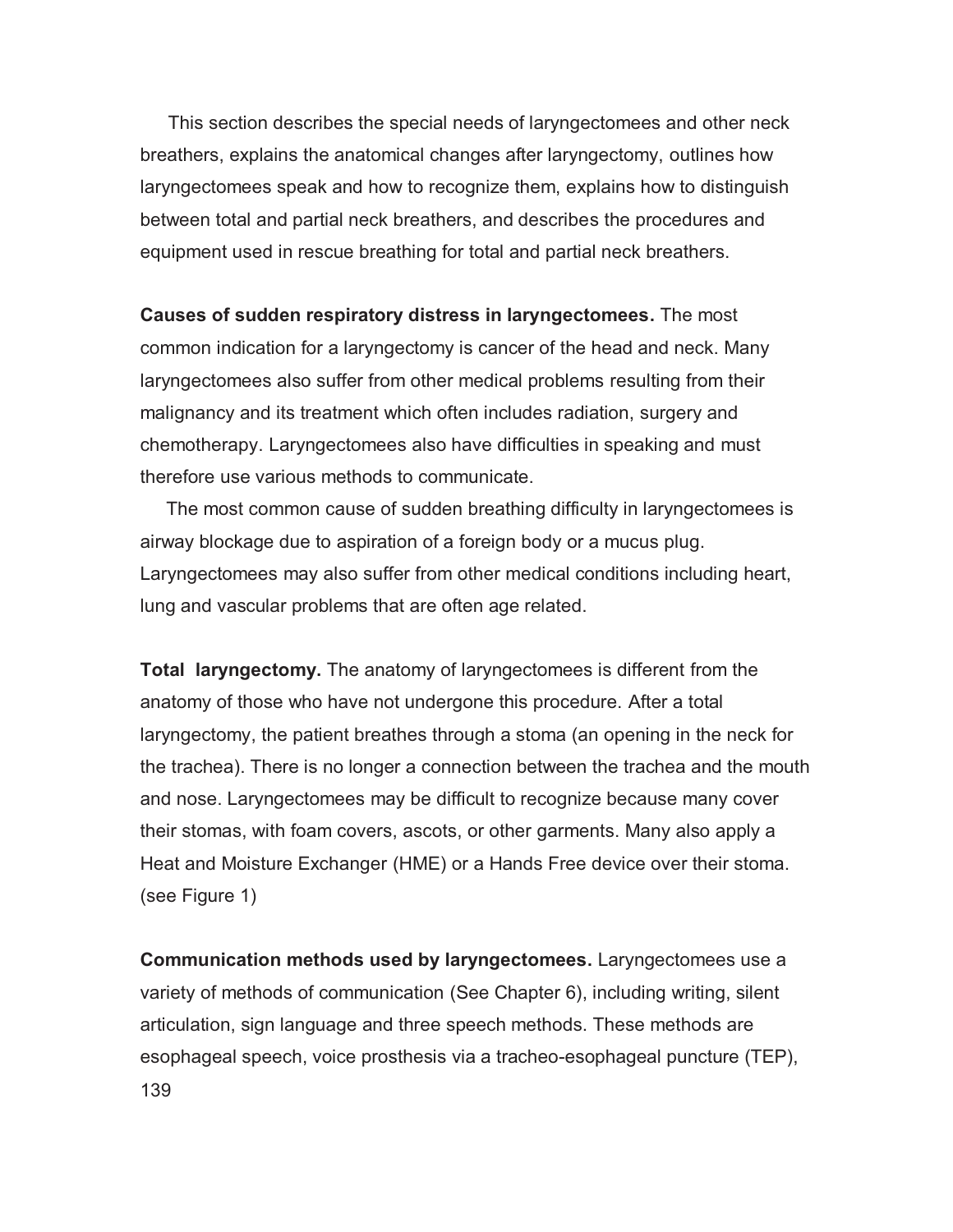and electronic larynx (artificial larynx device) speech. Each of these methods substitutes the vibration generated by the vocal cords with another source while the actual formation of words is performed by the tongue and lips.

**Differentiation between partial neck breathers and total neck breathers.** It is important for medical personnel to differentiate partial neck breathers from total neck breathers (laryngectomees) because the management of each group is different. The trachea is not connected to the upper airway in neck breathers and all breathing is done through the tracheostomy site. In contrast, although a tracheostomy site is present in partial neck breathers, there is still a connection between the trachea and the upper airway (Figure 10). Although partial neck breathers breathe mainly through their stomas, they are also able to breathe through their mouth and nose. The extent of breathing through the upper airway in these individuals varies.

 Many partial neck breathers breathe through a tracheostomy tube, which may be protruding from the stoma and is often strapped to the neck. Failure to recognize a partial neck breather may lead to inappropriate treatment.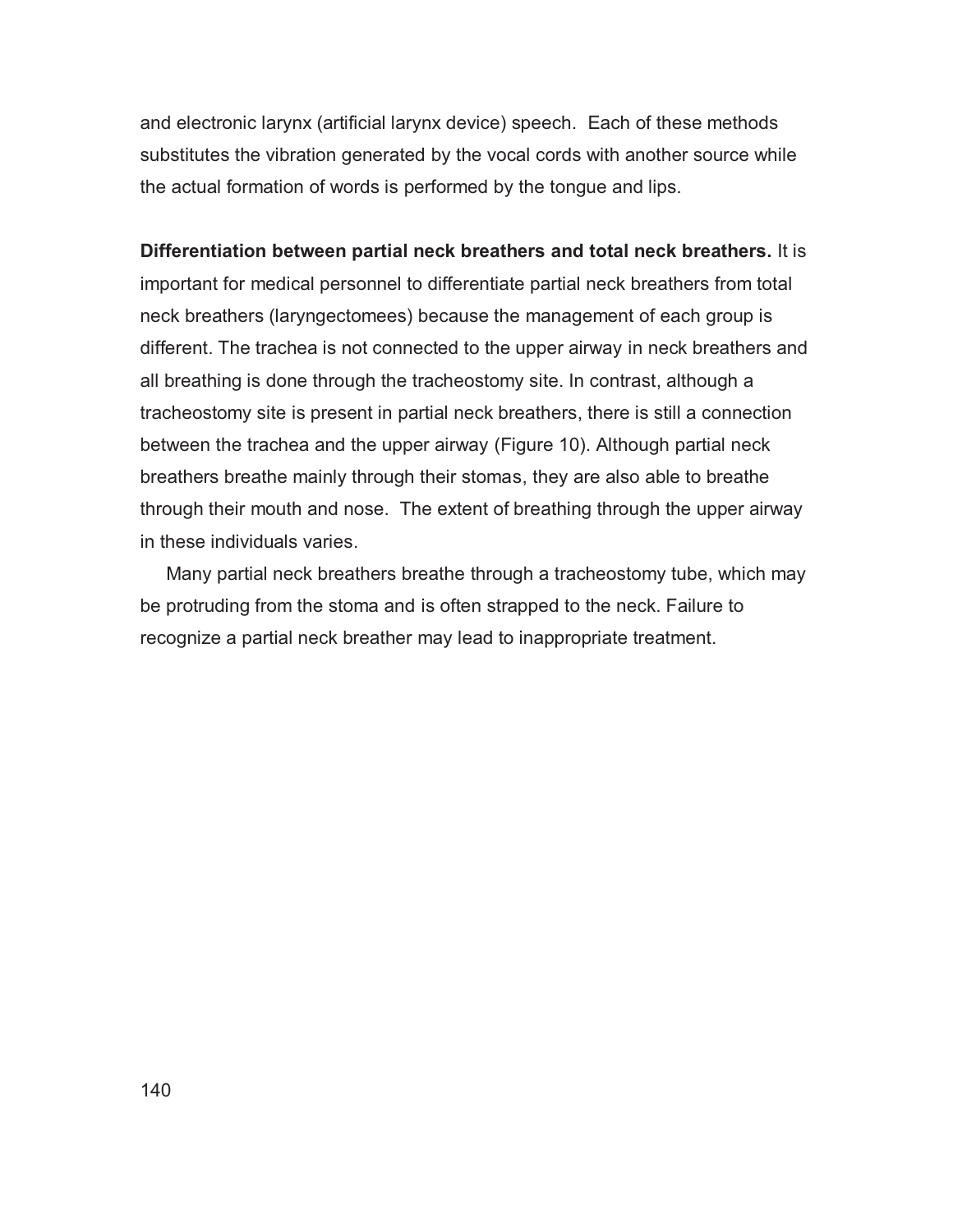# Partial Neck Breather (Ventilate through stoma and occlude nose and mouth)



**Figure 10: Anatomy of partial neck breather** 

**Preparing for rescue breathing.** The steps to rescue a neck breather are:

- 1. Determine the patient's unresponsiveness
- 2. Activate the emergency medical services
- 3. Position the person by raising their shoulders
- 4. Expose the neck and remove anything covering the stoma such as filter or cloth, that may prevent access to the airway

141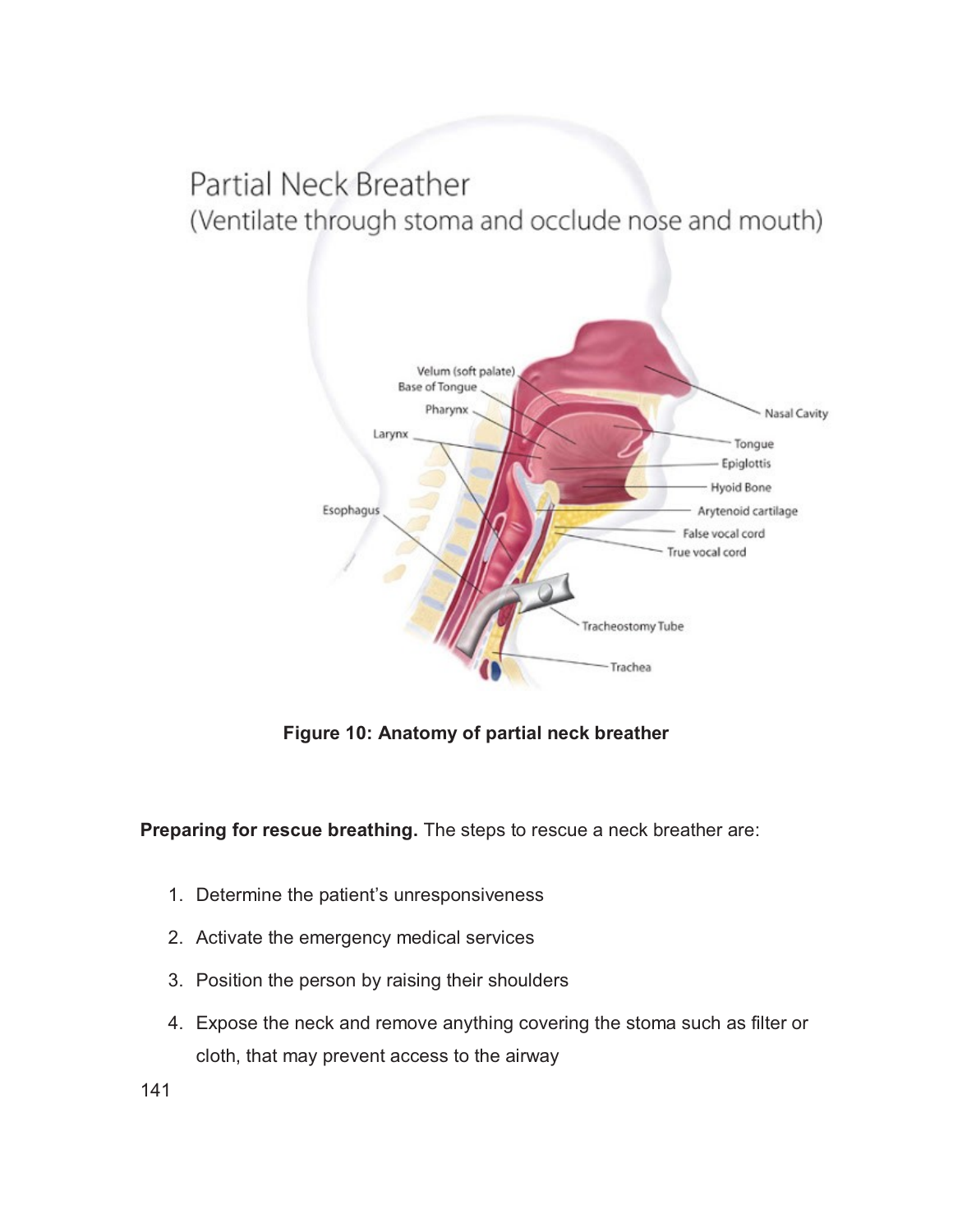- 5. Secure the airway in the stoma and remove anything blocking the airway such as the filter or HME
- 6. Clear any mucus from the stoma

It is not necessary to remove the stoma's housing unless it blocks the airway. Laryngectomy tubes or stoma buttons may be carefully removed. The voice prosthesis should not be removed, unless it is blocking the airway, since it generally does not interfere with breathing or suctioning. If the prosthesis is dislodged it should be removed and replaced with a catheter to prevent aspiration and fistula closure. If present, the tracheal tube may need to be suctioned after insertion of 2-5 cc of sterile saline or be entirely removed (both outer and inner parts) to clear any mucus plugs. The stoma should be wiped and suctioned. The next step is to listen for breathing sounds over the stoma. If the tracheostomy tube is blocked the chest may fail to rise.

If a tracheostomy tube is used for resuscitation it should be shorter than the regular one so that it can fit the length of the trachea. Care should be used in inserting the tube so that it does not dislodge the voice prosthesis. This may require the use of a tube with a smaller diameter.

If the patient is breathing normally he/she should be treated like any unconscious patient. If prolonged administration of oxygen is requires, it should be humidified.

It may be difficult to detect a carotid artery pulse in the neck of some laryngectomees because of post radiation fibrosis. Some patients may not have a radial artery pulse in one of their arms if tissue from that arm was used for a free flap to reconstruct the upper airway.

142 **Ventilation of total neck breathers.** CPR for neck breathers is generally similar to the one performed on normal individuals with one major exception. Neck breathers are administered ventilation and oxygen through their stoma. This can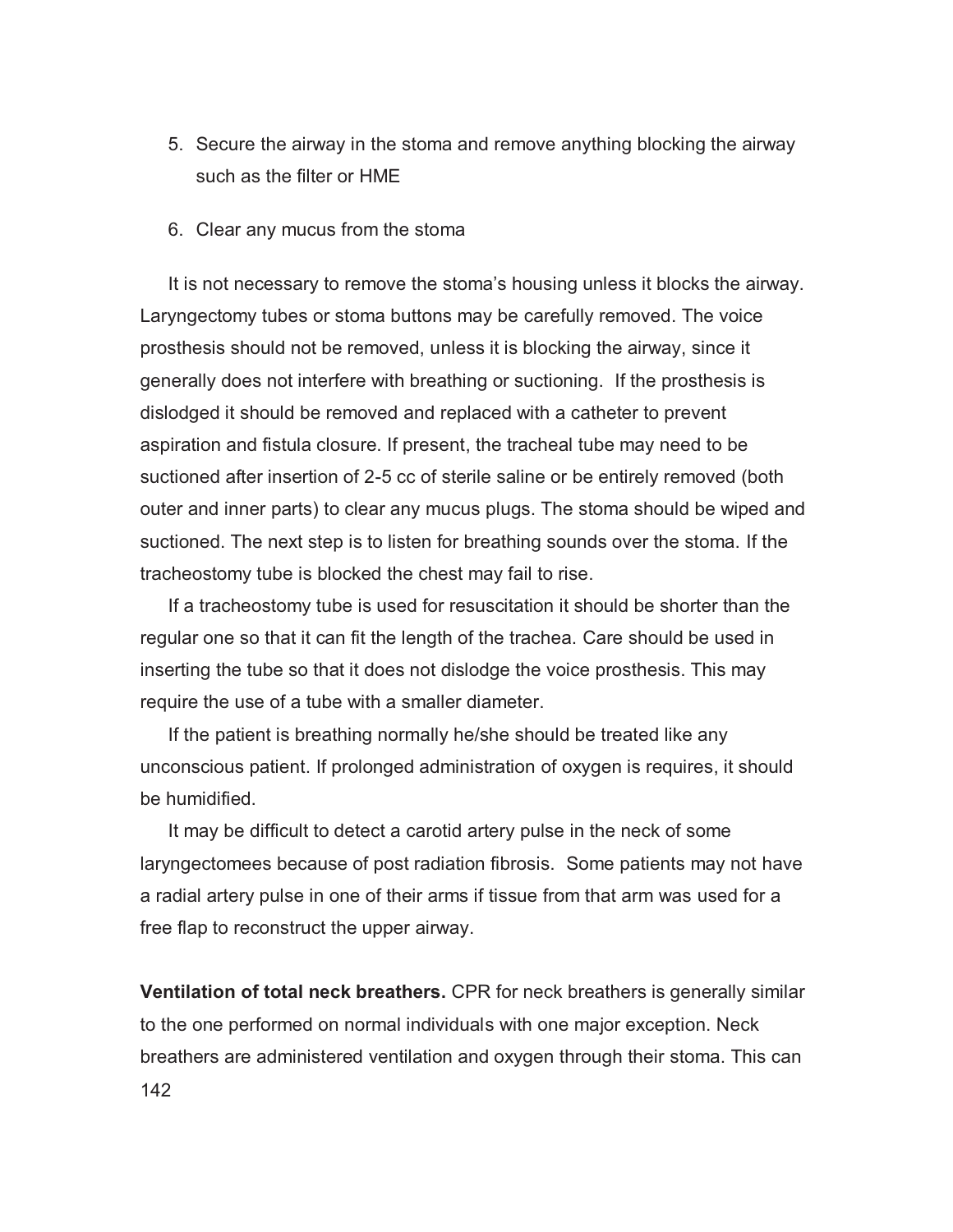be done by a mouth-to-stoma ventilation or by using an oxygen mask (infant/toddler mask or an adult mask turned  $90^0$ ) (Figures 11 and 12). It is useless to try to perform mouth-to-mouth ventilation.



**Figure 11: Oxygen mask**



**Figure 12: Infant mask used in rescue breathing**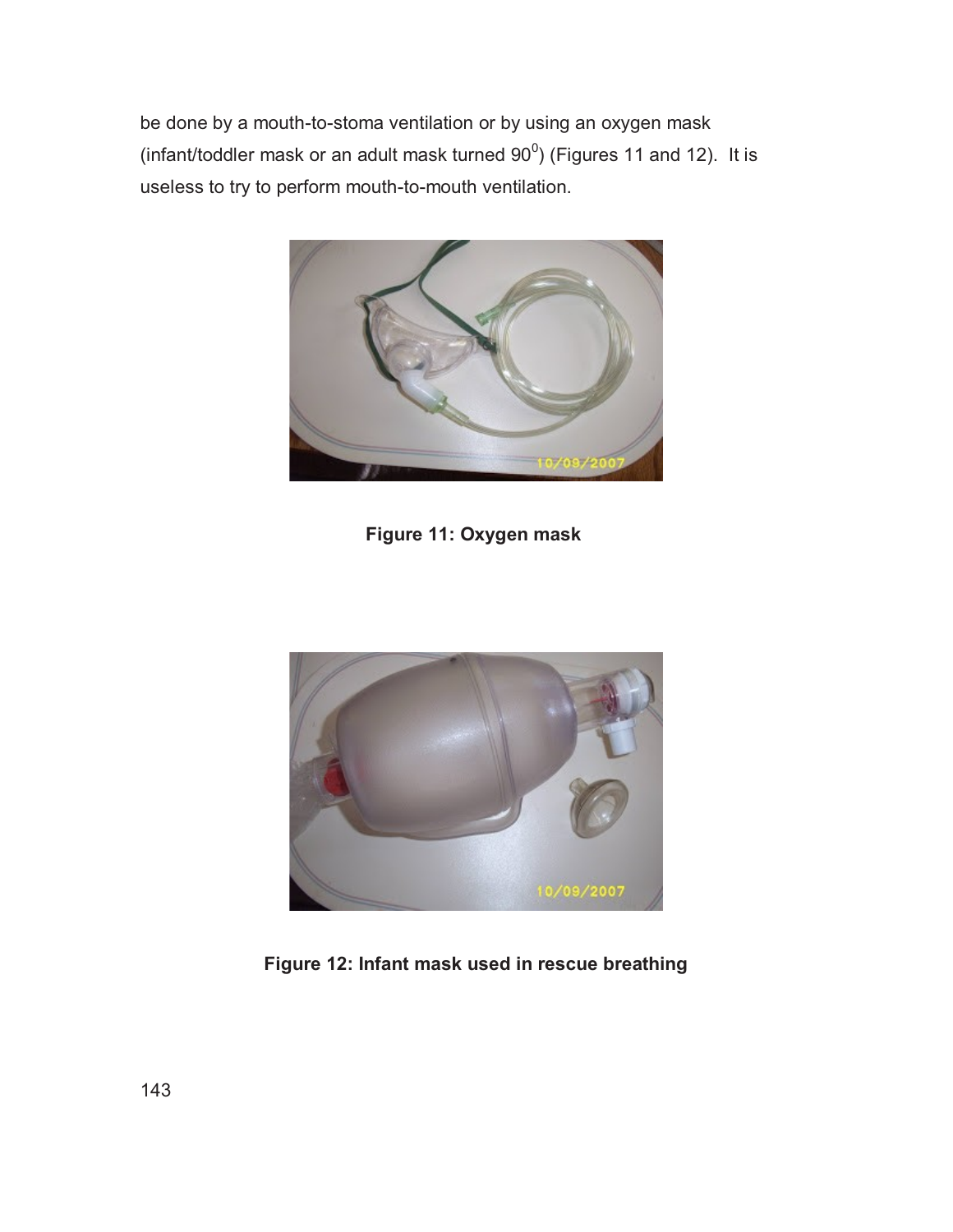**Ventilation of partial neck breathers.** Although partial neck breathers inhale and exhale mainly through their stomas, they still have a connection between their lungs and their noses and mouths. Therefore, air can escape from their mouths and/or noses, thus reducing the efficacy of ventilation. Even though partial neck breathers also receive ventilation through their stomas, their mouths should be kept closed and their noses sealed to prevent air from escaping. This can be done by holding the patient's mouth and nose tightly closed.

**In conclusion:** Emergency department and EMS personnel should be vigilant in recognizing those who do not breathe through the mouth and nose. The knowledge of health care providers in communities may vary. Many health care providers are not familiar with the care of neck breathers although this is taught at CPR courses. It is essential that medical personnel learn to identify neck breathers and differentiate partial neck breathers from total neck breathers. Proper administration of oxygen and ventilation through the stoma and specific details of CPR to neck breathers should be practiced periodically. The medical and EMS community should maintain their knowledge about the proper treatment of neck breathers so that effective care of these individuals is provided in urgent circumstances.

 Respiratory problems unique to neck breathers include mucus plugs, and foreign body aspiration. Although partial neck breathers inhale and exhale mainly through their stomas they still have a connection between their lungs, their noses, and their mouths. In contrast, there is no such connection in total neck breathers. Both partial and total neck breathers should be ventilated through their tracheostomy sites. However, the mouth needs to be closed and the nose sealed in partial neck breathers to prevent the escape of air. An infant or toddler bag valve mask should be used in ventilating through the stoma.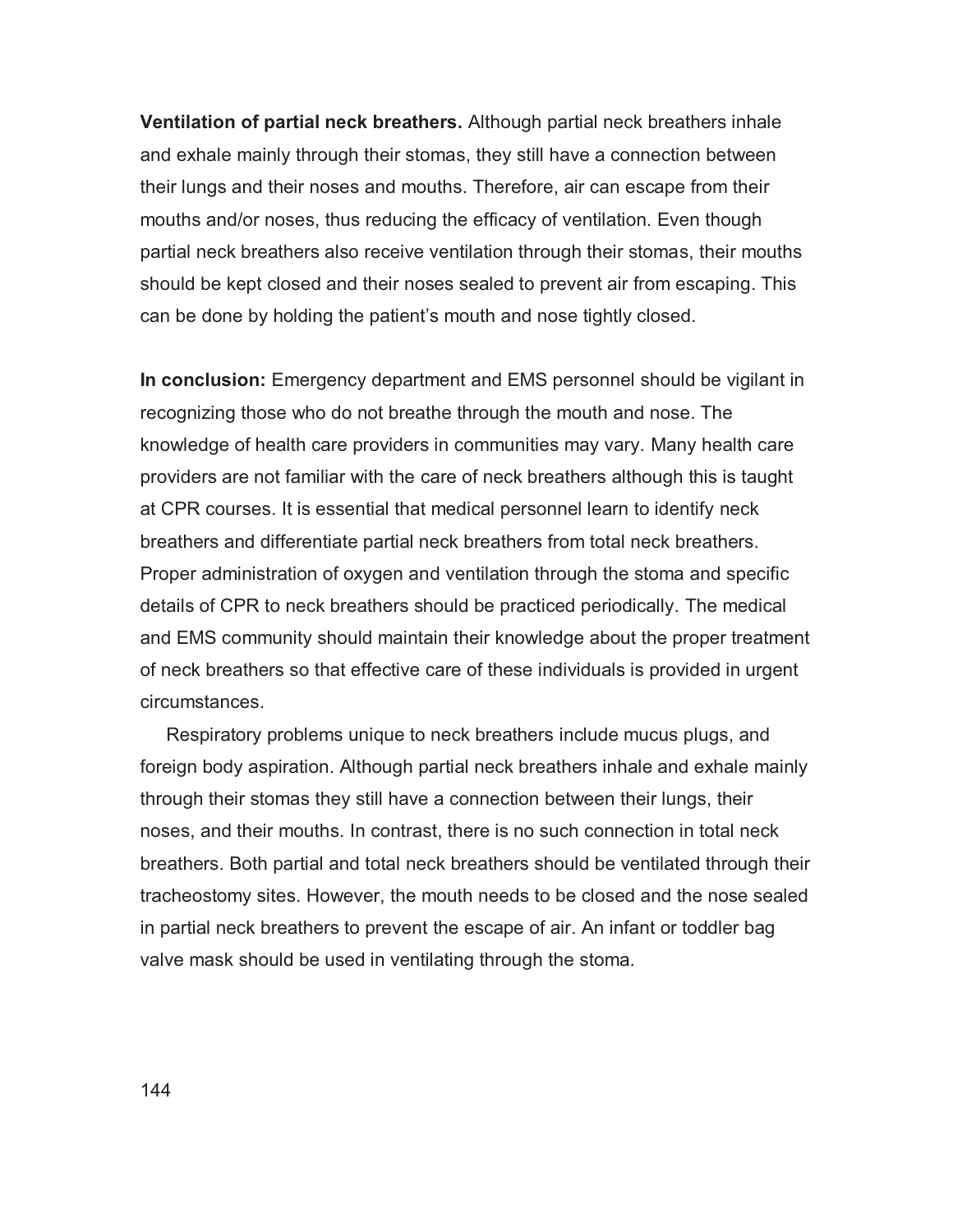# **Ensuring adequate urgent care of neck breathers including laryngectomees**

Neck breathers are at a high risk of receiving inadequate therapy when seeking urgent medical care because of shortness of breath.

Neck breathers can prevent a mishap by:

- 1. Wearing a bracelet that identifies them as neck breathers
- 2. Carrying a list describing their medical conditions, their medication, the names of their doctors, and their contact information
- 3. Placing a sticker on the inside of their car windows identifying them as laryngectomees. The card contains information about caring for them in an emergency
- 4. Placing a note on their front door identifying them as neck breathers
- 5. Using an electrolarynx can be helpful and allow communication even in an emergency. Those who use a TEP for speech may not be able to speak because their HME may need to be removed.
- 6. Informing the local 911 emergency services, EMSs and police department that they are neck breathers and may not be able to speak during an emergency
- 7. Ensuring that the medical personnel of their local ED can recognize and treat neck breathers

 It is up to laryngectomees to be vigilant and increase the awareness of the medical personnel and EMSs in their area. This can be an ongoing task, since knowledge by health providers may vary and change over time.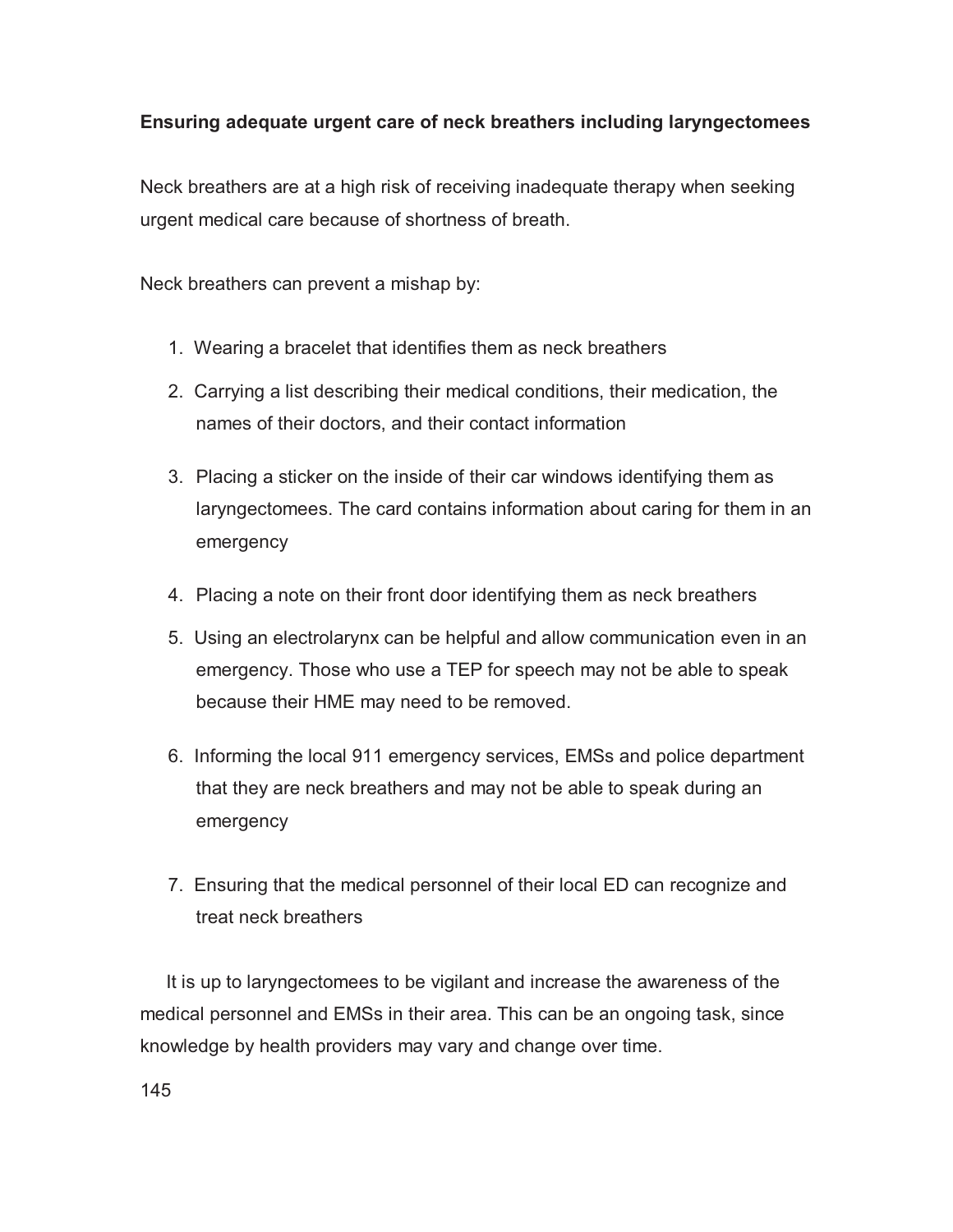A video that explains the methods needed to administer urgent respiratory care to neck breathers can be viewed at: http://www.youtube.com/watch?v=YEn8cgl77Q

 Neck breathers can share this presentation with their emergency care givers (Closest ED and EMT).

#### **Undergoing a procedure or surgery as a laryngectomee**

Undergoing a procedure, (e.g., a colonoscopy) by sedation or surgery by either local or general anesthesia is challenging for laryngectomees.

Unfortunately, most medical personnel who care for laryngectomees before, during, and after surgery are not familiar with their unique anatomy, how they speak, and how to manage their airways during and after the procedure or operation. These include nurses, medical technicians, surgeons and even anesthetists.

It is therefore advisable that laryngectomees explain their unique needs and anatomy beforehand to those who will be treating them. Using explanatory illustrations or pictures is helpful. Those with voice prostheses should allow the anesthetist to view their stoma in order to understand its function and be warned not to remove it. It is helpful to provide the anesthetist the video that illustrates how to ventilate neck breather (contact Dr I Brook at <ib6@georgetown.edu>), or provide them with the link to it on YouTube at:

#### http://www.youtube.com/watch?v=YE-n8cgl77Q

Medical personnel should understand that an individual with a total laryngectomy has no connection between the oropharynx and the trachea and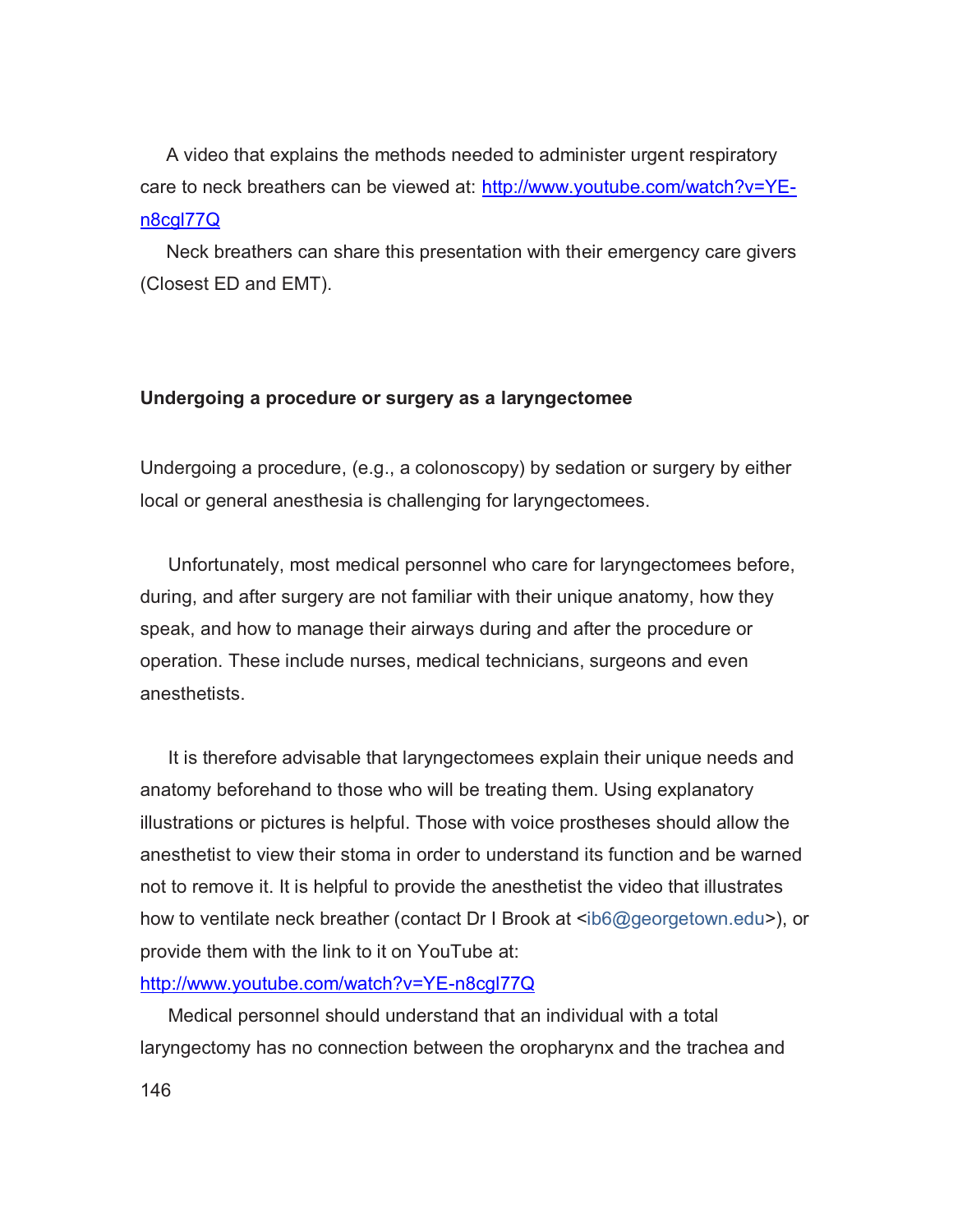therefore ventilation and airway suctioning must be done through the stoma, and not through the nose or mouth.

Undergoing a procedure with sedation or surgery under local anesthesia is challenging for a laryngectomee because speaking with an electrolarynx or voice prosthesis is generally not possible. This is because the stoma is covered by an oxygen mask and the patient's hands are typically bound. However, individuals who use esophageal speech can communicate throughout the procedure or surgery done under local anesthesia.

It is important to discuss one's special requirements with the medical team prior to surgery. This may require repeating it several times, first to surgeons, than to the anesthetist in the pre surgical evaluation, and lastly on the day of surgery to the anesthesia team that is actually going to be in the operating room. Whenever undergoing a medical procedures or surgery under local anesthesia one could coordinate with the anesthetist how to notify him/her of pain, or the need to be suctioned. Hand signals, head nodding, lip reading or sounds produced by rudimentary esophageal speech can be helpful.

Using these suggestions may help laryngectomees get adequate care.

#### **Cardio-Pulmonary Resuscitation (CPR) new guidelines**

The new American Heart Association CPR 2010 guidelines require only cardiac compressions; mouth to mouth breathing is no longer necessary. The main purpose of the new guidelines is to encourage more people to deliver CPR. Many individuals avoid mouth to mouth resuscitation because they feel inhibited to breathing into someone's mouth or nose. The impetus for the new guidelines is that it is better to use the chest compressions method only, rather than doing nothing.

 $147$ An official video that demonstrates the Hands-Only CPR is available at: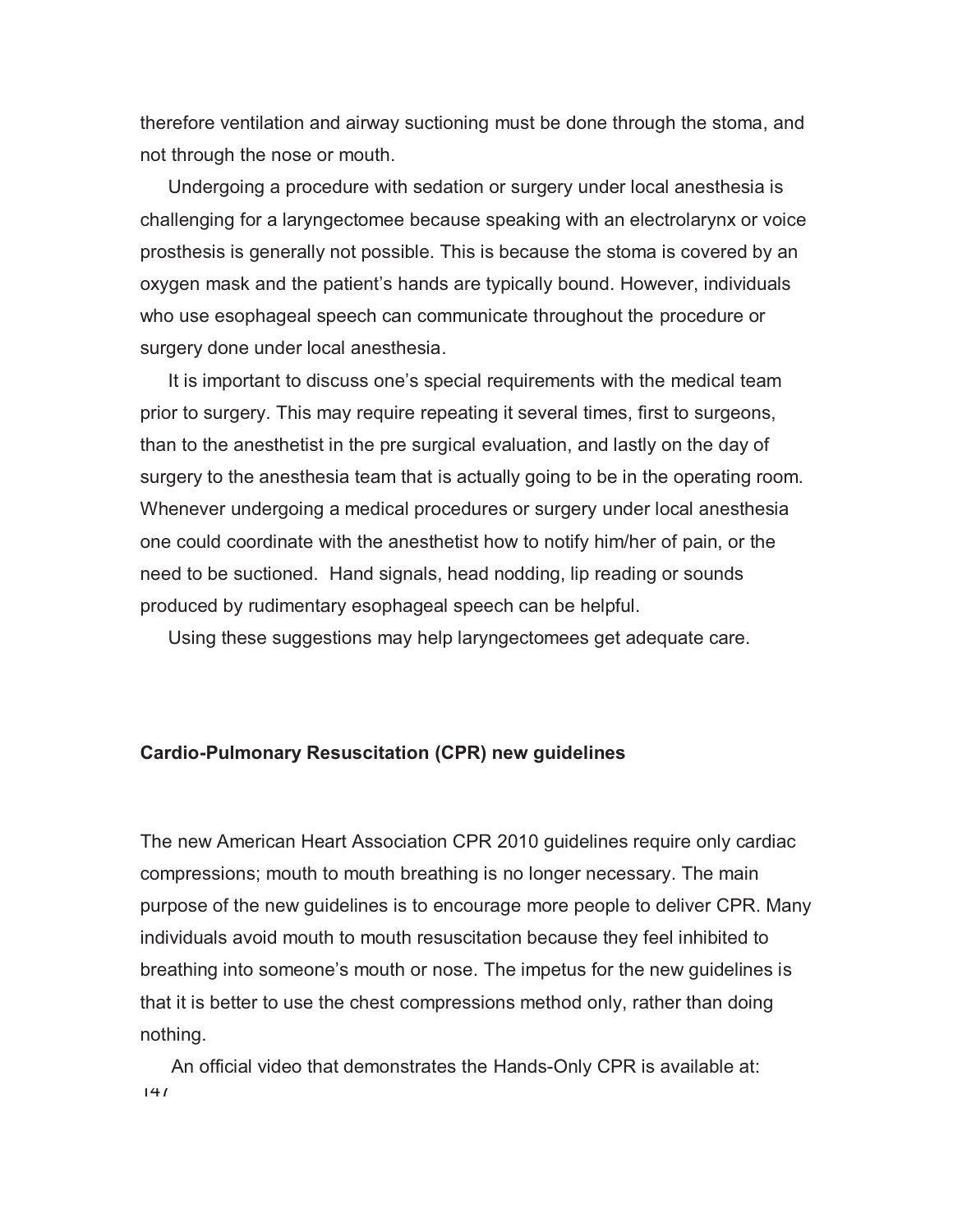#### http://www.youtube.com/watch?v=zSgmledxFe8

 Because laryngectomees cannot administer mouth to mouth breathing, the old CPR guidelines excluded them from providing the respiratory part of CPR. Since the new guidelines do not require mouth to mouth ventilation, laryngectomees can also deliver CPR. However, when possible the old CPR method using both airway ventilation and cardiac compressions should be utilized. This is because the "chest compressions only" method cannot sustain someone for a long period of time since there is no aeration of the lungs.

 Laryngectomees who require CPR may also need respiratory ventilation. One of the common causes of breathing problems in laryngectomees is airway obstruction due to a mucus plug or foreign body. Removing these may be essential. Mouth to stoma resuscitation is important and is relatively easier to deliver than mouth to mouth breathing.

 Laryngectomees who breathe through a Heat and Moisture Exchanger (HME) and perform CPR on a person in need of resuscitation may need to temporarily take their HME off. This allows laryngectomees to inhale more air when they deliver up to one hundred heart compressions per minute.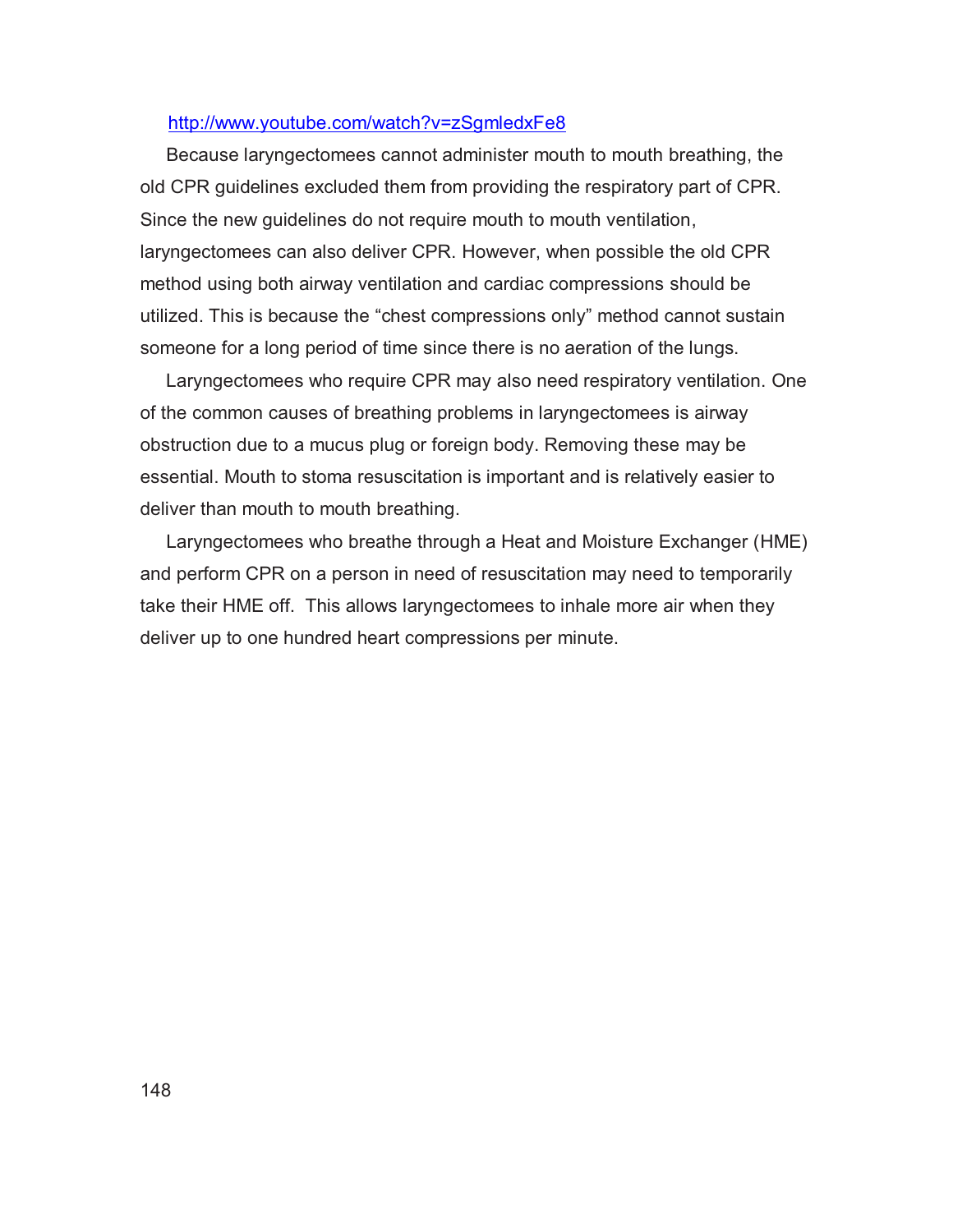#### **CHAPTER 18. TRAVELLING AS A LARYNGECTOMEE**

Traveling as a laryngectomee can be challenging. The trip may expose the traveler to unfamiliar places away from their routine and comfortable settings. Laryngectomees may need to care for their airways at unfamiliar locations. Travelling usually requires planning ahead so that essential supplies are available during the trip. It is important to continue to care for one's airway and other medical issues while travelling.

#### **Caring for the airway while flying on a commercial airline**

Taking a flight (especially a long one) on a commercial airline presents many challenges. Several factors can lead to deep vein thrombosis or DVT. These include dehydration (due to the low moisture in the cabin air at high altitude), lower oxygen pressure inside the plane, and the passenger's immobility. These factors, when combined, can cause a blood clot in the legs that, when dislodged, can circulate through the blood stream and reach the lungs, where it can cause pulmonary embolism. This is a serious complication and a medical emergency.

 In addition, the low air humidity can dry out the trachea and lead to mucus plugs. Airline attendants are typically unfamiliar with the means of providing air to a laryngectomee i.e., directing air to the stoma and not the mouth or nose.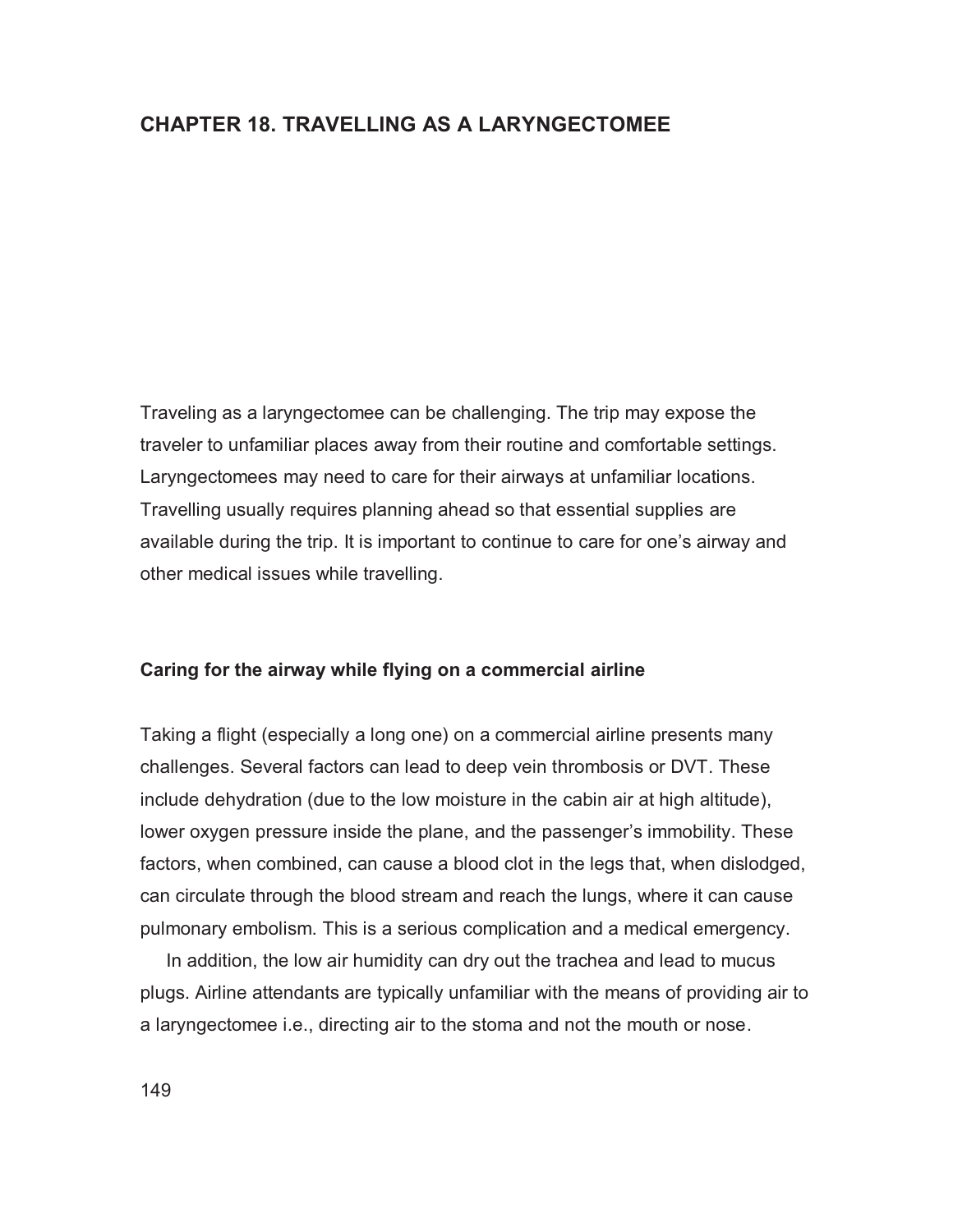These steps can be taken to prevent potential problems:

- Drinking at least eight ounces of water for every two hours on a plane, including ground time
- Avoiding alcohol and caffeine drinks as they are dehydrating
- Wearing loose-fitting clothes
- Avoiding crossing the legs while seating, as this can reduce blood flow in the legs
- Wearing compression socks
- If in a higher risk category, asking one's doctor whether to take aspirin before flying to inhibit blood clotting
- Performing legs exercises and standing up or walking whenever possible during the flight
- Booking an exit row, bulkhead, or aisle seat that allows greater leg room
- Communicating with flight attendants through writing if the noise during the flight make it difficult to speak
- Inserting saline into the stoma periodically during the flight to keep the trachea moist
- Placing medical supplies, including stoma care equipment and an electrolarynx (if used) in an accessible place in carry-on luggage (durable medical equipment and supplies are permitted to bring on board, as an extra carry-on bag)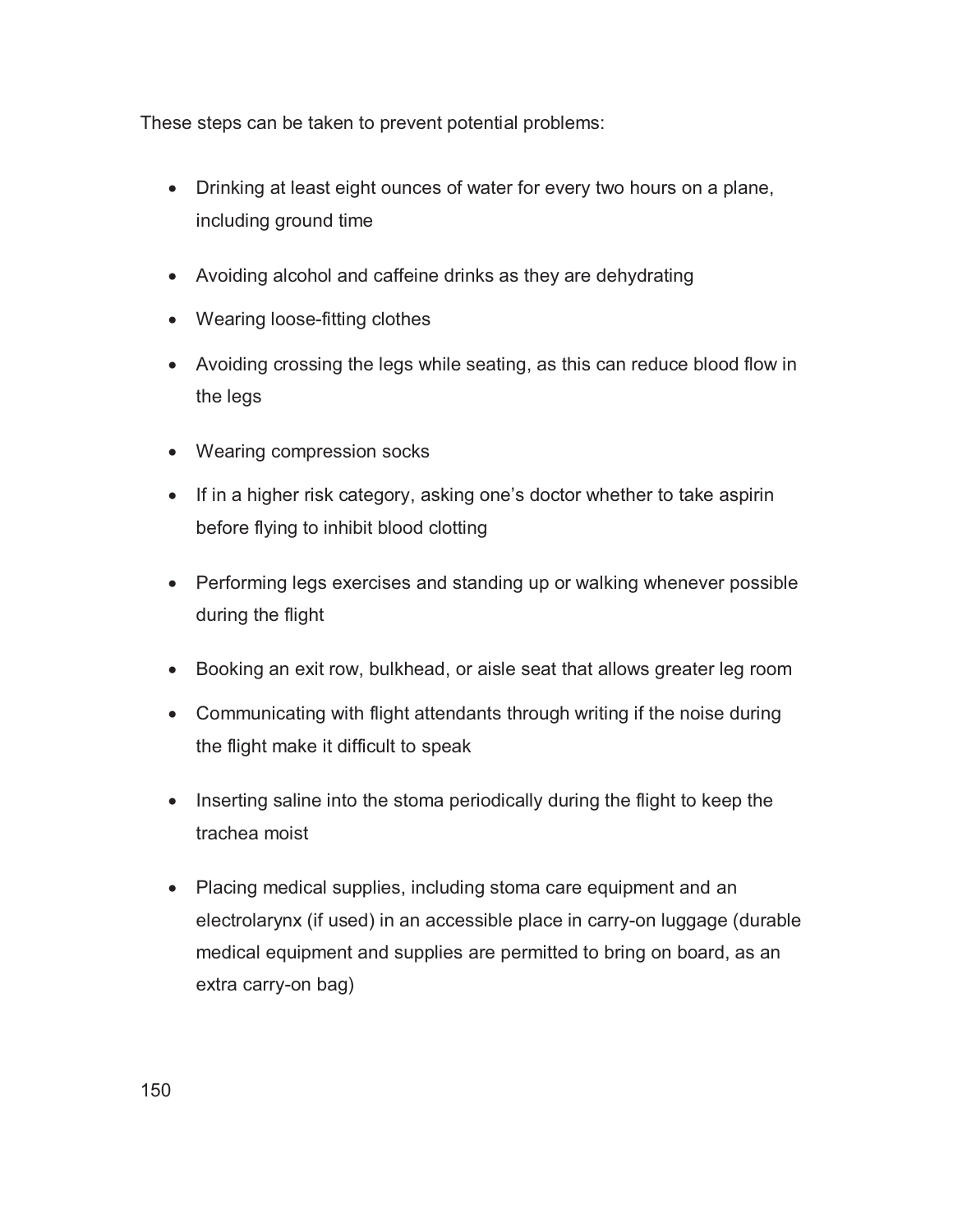- Covering the stoma with a Heat and Moisture Exchanger (HME) or a moist cloth to provide humidity
- Informing the flight attendants that one is a laryngectomee

These measures make airline travel easier and safer for laryngectomees and other neck breathers.

### **What supplies should be carrying when travelling?**

When travelling it is useful to carry all one's airway management supplies and medications in a dedicated bag. The bag should not be checked in and access to it should be easy.

Suggested items to be included in the bag include:

- A summary of one's medication taken on a regular basis, one's medical diagnoses, the names and contact information of one's medical providers, a referral to a speech and language pathologist (SLP) and prescriptions for one's medication
- Proof of medical and dental insurance
- A supply of the medications taken
- Paper tissues
- Tweezers, mirror, flash light (with extra batteries)
- Blood pressure monitor ( for those who are hypertensive)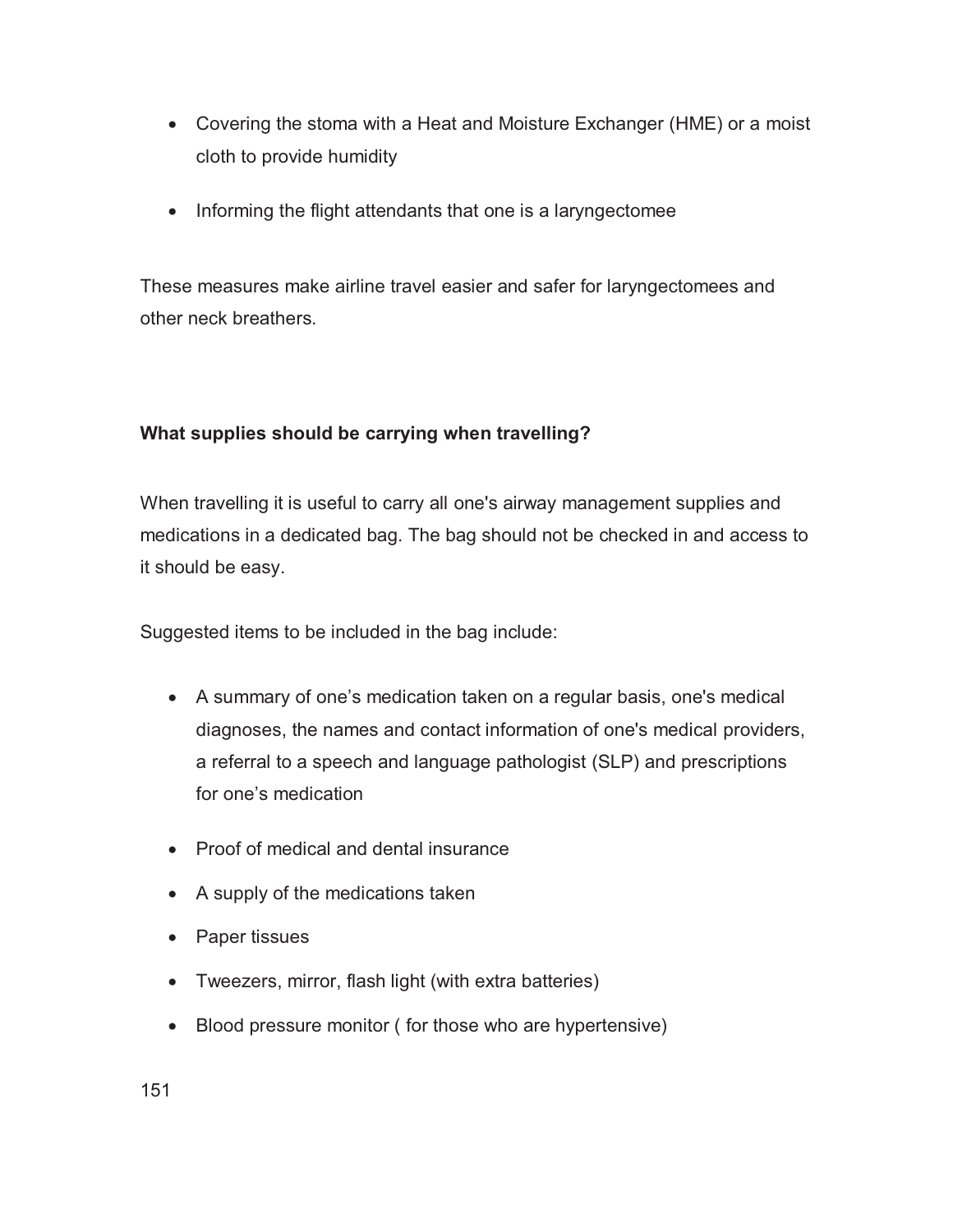- Saline bullets
- Supplies for placing HME housing (alcohol, Remove, Skin Tag, glue)
- A supply of HMEs and HME housings
- Carrying an electrolarynx (with an extra battery) even by those using a voice prosthesis may be helpful in case one is unable to speak
- A voice amplifier (if needed, with extra batteries or a battery charger)

Individuals who use a voice prosthesis should also bring these items:

- A brush and flushing bulb to clean one's tracheaesophageal voice prosthesis
- An extra hands free HME and an extra voice prosthesis
- A red Foley catheter (to place in the voice prosthesis' puncture in case the voice prosthesis is dislodged

The quantity of items depends on the length of the trip. It can be useful to carry contact information for SLPs and physicians in the area of travel.

### **Preparing a kit with essential information and material**

Laryngectomees may need to receive emergency and non-emergency medical care at a hospital or other medical facility. Because of their difficulty in communicating with medical personal and providing information, especially when in distress, it is helpful to prepare a folder with this information. Additionally, it is useful to carry a kit containing items and supplies needed to maintain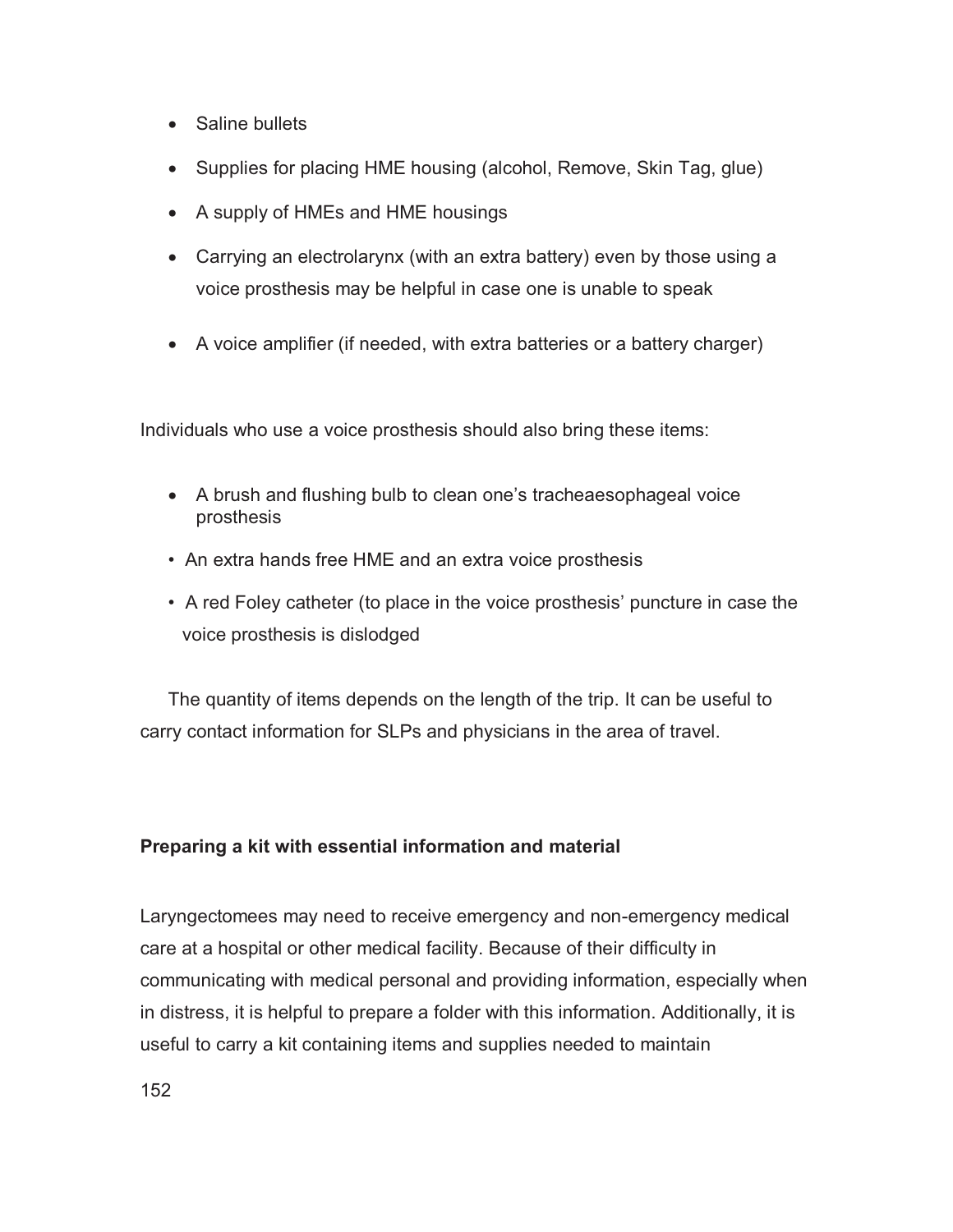their ability to communicate and care for their stoma. The kit should be kept at a place that is easily accessible in an emergency.

The kit should contain the following:

- An updated and current summary of the medical and surgical history, allergies and diagnoses
- An updated list of the medications taken and the results of all procedures, radiological examinations, scans, and laboratory tests. These may be placed on a disc or USB flash drive
- Information and proof of medical insurance
- Information (phone, email, address) of the laryngectomee's physician(s), SLP, and family members and friend(s)
- A figure or drawing of a side view of the neck that explains the anatomy of the laryngectomee's upper airway and if relevant where the voice prosthesis located
- A paper pad and pen
- An electrolarynx with extra batteries (even for those using voice prosthesis)
- A box of paper tissues
- A small supply of saline bullets, HME filters, HME housing, and supplies needed to apply and remove them ( e.g., alcohol, Remove, Skin Tag, glue) and clean the voice prosthesis (brush, flushing bulb)
- Tweezers, mirror, flash light (with extra batteries)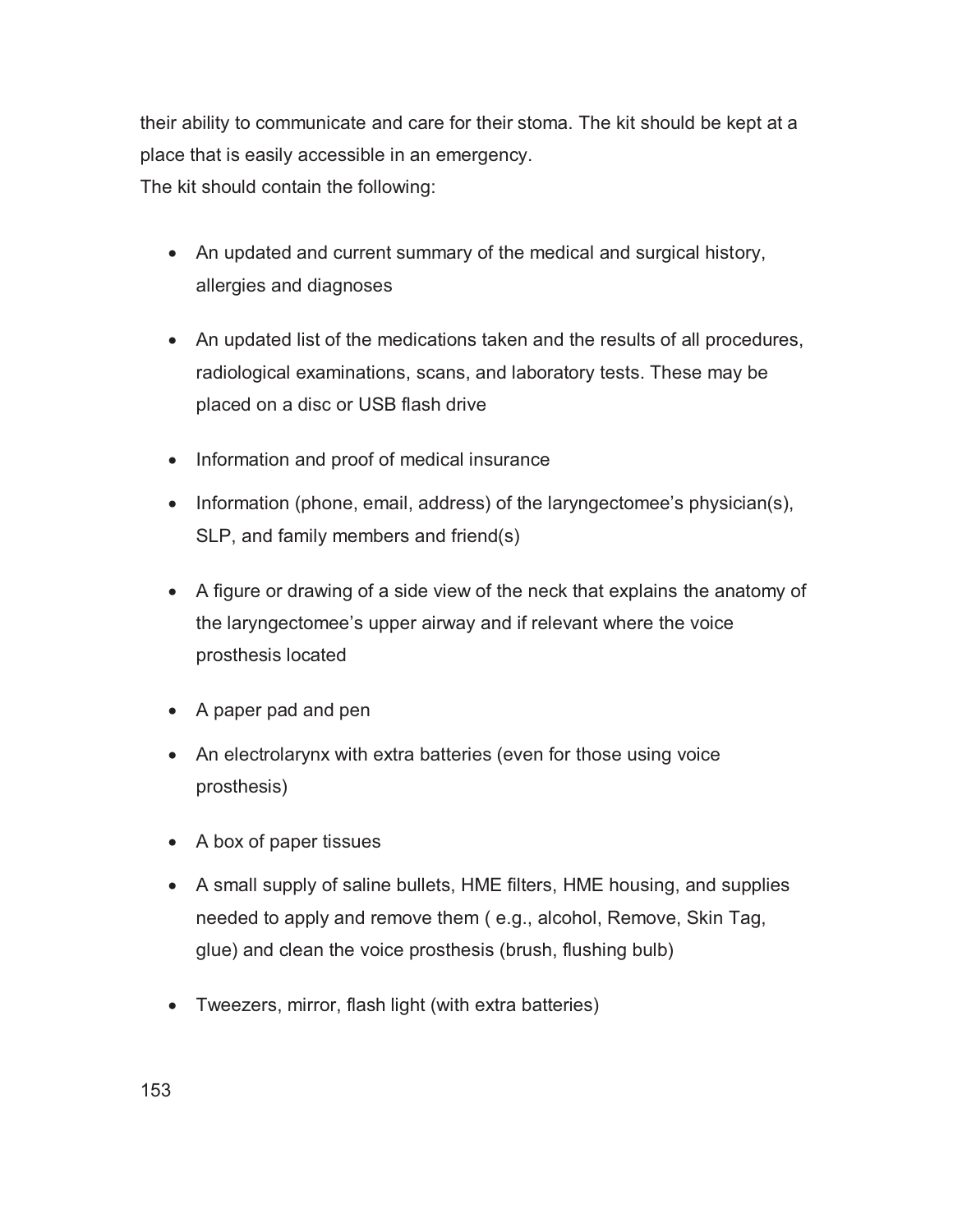Having these items available when seeking emergency or regular care can be critically important.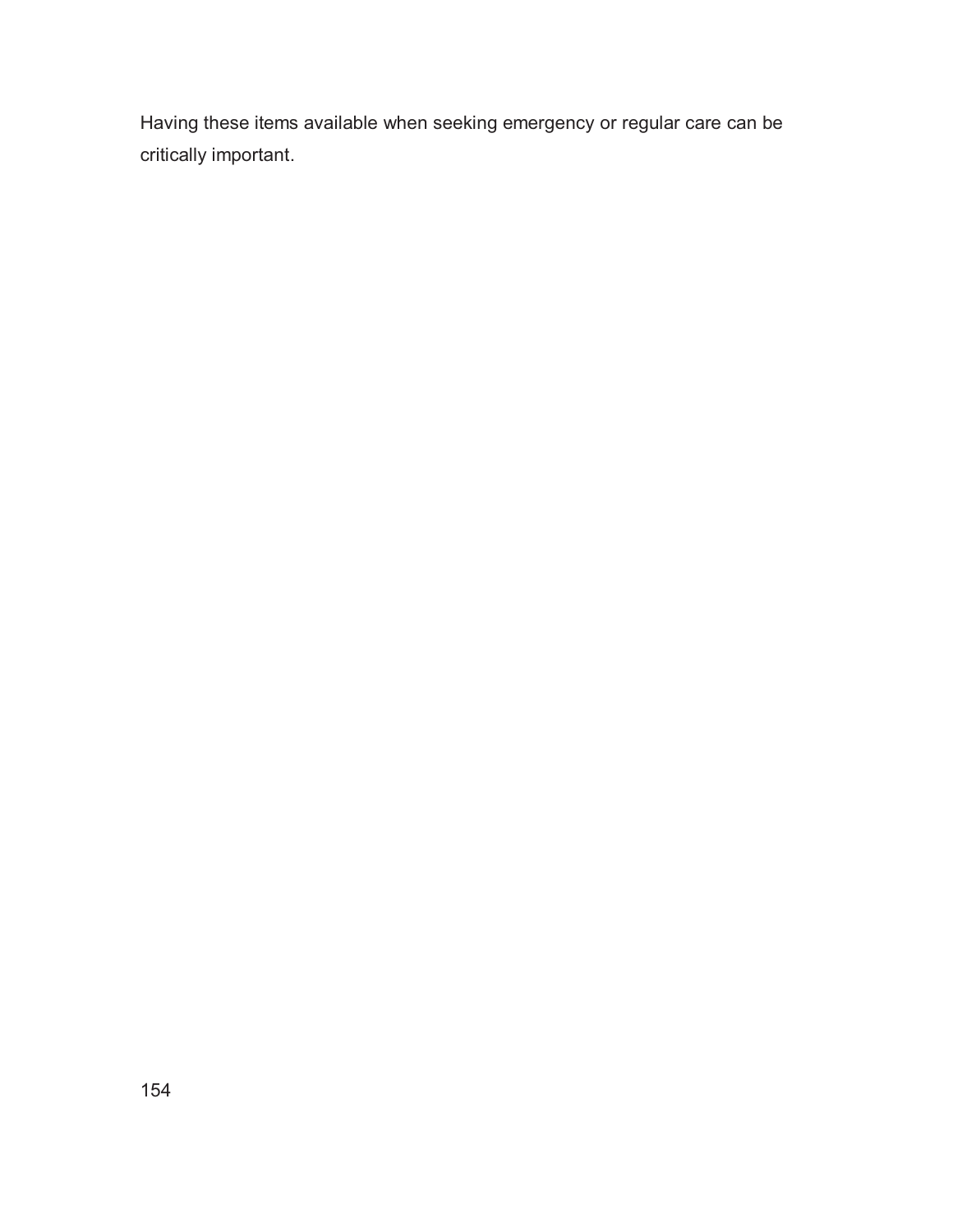# **ADDENDUM**

#### **Useful resources:**

American cancer society information on head and neck cancer at: http://www.cancer.gov/cancertopics/types/head-and-neck/

United Kingdom cancer support site on head and neck cancer at: http://www.macmillan.org.uk/Cancerinformation/Cancertypes/Larynx/Laryngealca ncer.aspx#.UJGZu8V9Ixg

International Association of Laryngectomees at: http://www.theial.com/ial/

Oral Cancer Foundation at: http://oralcancerfoundation.org/

Mouth Cancer Foundation at: http://www.mouthcancerfoundation.org/

Support for People with Oral and Head and Neck Cancer at: http://www.spohnc.org/

A site that contains useful links for laryngectomees and other head and neck cancer patients at: http://www.bestcancersites.com/laryngeal/

Head and Neck Cancer Alliance at: http://www.headandneck.org/

Head and Neck Cancer Alliance Support Community at: http://www.inspire.com/groups/head-and-neck-cancer-alliance/

WebWhispers at: http://www.webwhispers.org/

155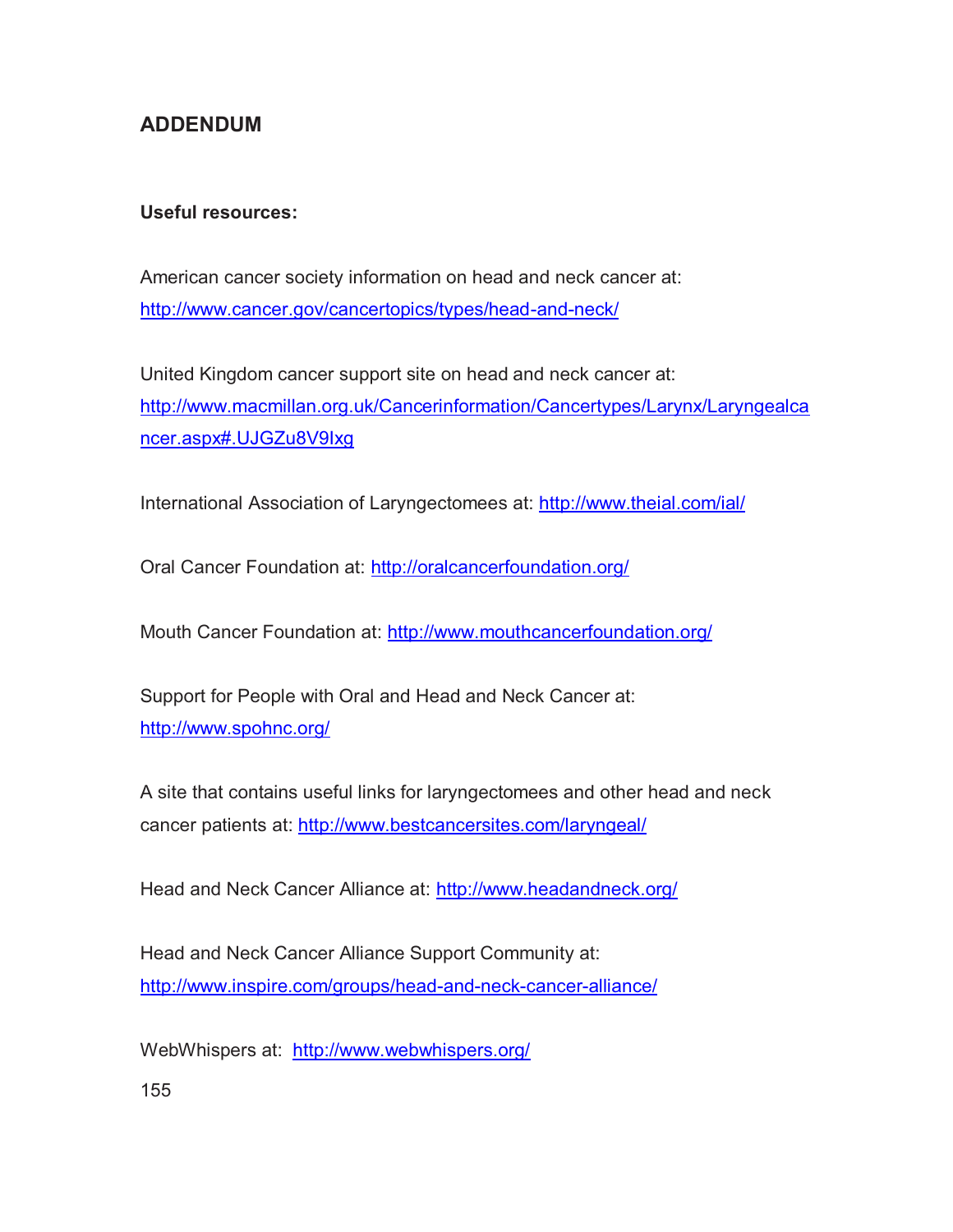My Voice - Itzhak Brook MD information Website at: http://dribrook.blogspot.com/

#### **Laryngectomees groups in Facebook:**

Throat and Oral Cancer Survivors Laryngectomy Support Survivors of Head and Neck Cancer Larynx laryngeal Cancer Information and Support Support for People with Oral and Head and Neck Cancer (SPOHNC)

### **List of the major medical suppliers for laryngectomee:**

Atos Medical: http://www.atosmedical.us/ Bruce Medical Supplies: http://www.brucemedical.com/ Fahl Medizintechnik: http://www.fahl-medizintechnik.de/ Griffin Laboratories: http://www.griffinlab.com/ InHealth Technologies: http://store.inhealth.com/ Lauder The Electrolarynx Company: http://www.electrolarynx.com/ Luminaud Inc.: http://www.luminaud.com/ Romet Electronic larynx: http://www.romet.us/ Ultravoice: http://www.ultravoice.com/